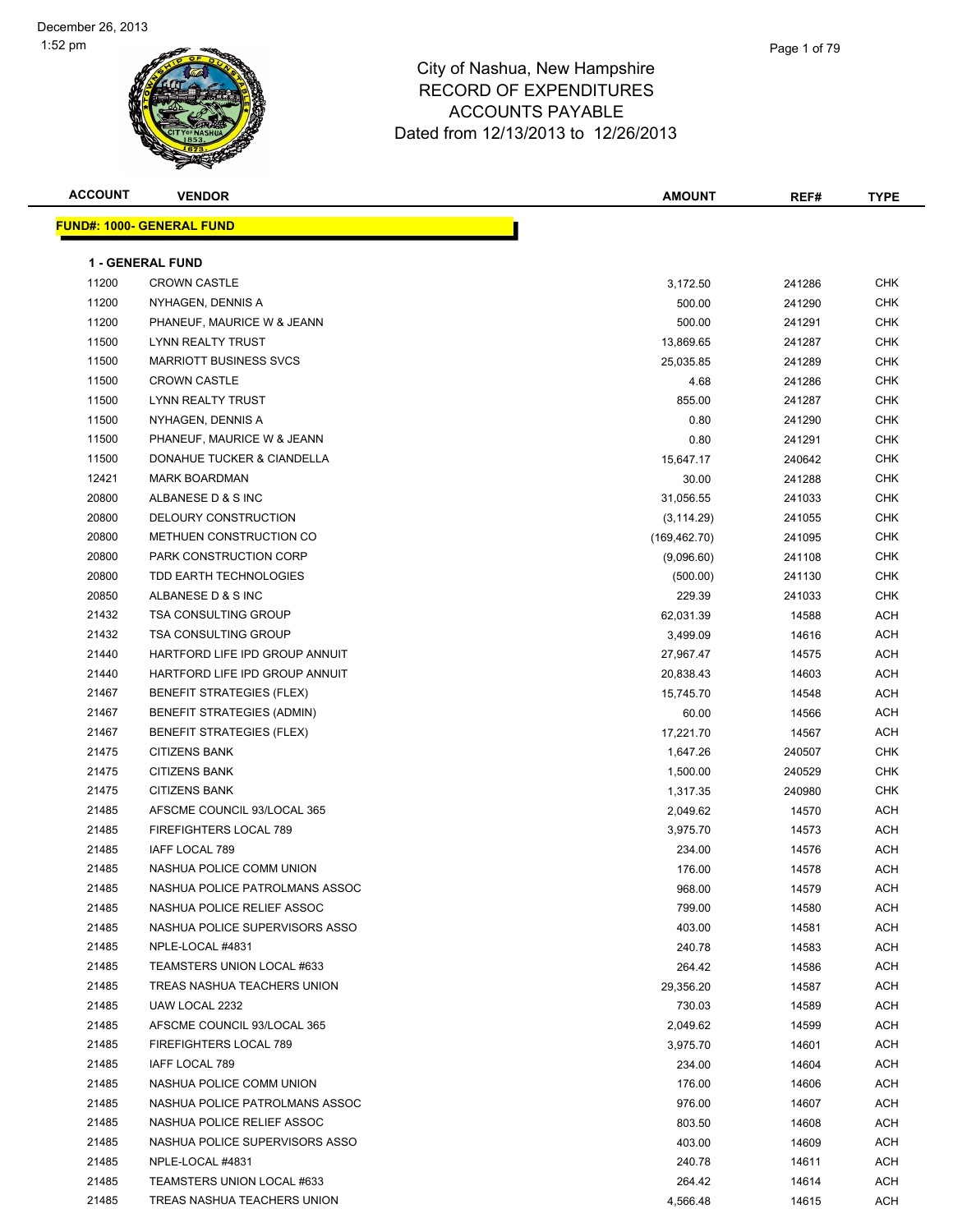

| <b>ACCOUNT</b> | <b>VENDOR</b>                    | <b>AMOUNT</b> | REF#   | <b>TYPE</b> |
|----------------|----------------------------------|---------------|--------|-------------|
|                | <b>FUND#: 1000- GENERAL FUND</b> |               |        |             |
|                |                                  |               |        |             |
|                | 1 - GENERAL FUND                 |               |        |             |
| 21485          | UAW LOCAL 2232                   | 727.90        | 14617  | <b>ACH</b>  |
| 21485          | AMERICAN FEDERATION OF TEACHER   | 197.25        | 240506 | <b>CHK</b>  |
| 21485          | AMERICAN FEDERATION OF TEACHER   | 14.25         | 240979 | <b>CHK</b>  |
| 21490          | UNITED WAY OF GREATER NASHUA     | 839.46        | 240522 | <b>CHK</b>  |
| 21490          | UNITED WAY OF GREATER NASHUA     | 233.50        | 240993 | <b>CHK</b>  |
| 21495          | <b>WAGE ASSIGNMENT</b>           | 318.00        | 14571  | <b>ACH</b>  |
| 21495          | <b>WAGE ASSIGNMENT</b>           | 594.00        | 14572  | <b>ACH</b>  |
| 21495          | <b>WAGE ASSIGNMENT</b>           | 184.75        | 14574  | <b>ACH</b>  |
| 21495          | <b>WAGE ASSIGNMENT</b>           | 219.23        | 14577  | <b>ACH</b>  |
| 21495          | <b>WAGE ASSIGNMENT</b>           | 175.00        | 14584  | <b>ACH</b>  |
| 21495          | <b>WAGE ASSIGNMENT</b>           | 259.00        | 14585  | <b>ACH</b>  |
| 21495          | <b>WAGE ASSIGNMENT</b>           | 318.00        | 14600  | <b>ACH</b>  |
| 21495          | <b>WAGE ASSIGNMENT</b>           | 184.75        | 14602  | <b>ACH</b>  |
| 21495          | <b>WAGE ASSIGNMENT</b>           | 219.23        | 14605  | <b>ACH</b>  |
| 21495          | <b>WAGE ASSIGNMENT</b>           | 175.00        | 14612  | <b>ACH</b>  |
| 21495          | <b>WAGE ASSIGNMENT</b>           | 259.00        | 14613  | <b>ACH</b>  |
| 21495          | <b>WAGE ASSIGNMENT</b>           | 1,170.85      | 240505 | <b>CHK</b>  |
| 21495          | <b>WAGE ASSIGNMENT</b>           | 116.42        | 240508 | <b>CHK</b>  |
| 21495          | <b>WAGE ASSIGNMENT</b>           | 1,393.32      | 240509 | <b>CHK</b>  |
| 21495          | <b>WAGE ASSIGNMENT</b>           | 76.31         | 240510 | <b>CHK</b>  |
| 21495          | <b>WAGE ASSIGNMENT</b>           | 50.82         | 240511 | <b>CHK</b>  |
| 21495          | <b>WAGE ASSIGNMENT</b>           | 71.17         | 240512 | <b>CHK</b>  |
| 21495          | <b>WAGE ASSIGNMENT</b>           | 1,305.85      | 240513 | CHK         |
| 21495          | <b>WAGE ASSIGNMENT</b>           | 50.00         | 240514 | <b>CHK</b>  |
| 21495          | <b>WAGE ASSIGNMENT</b>           | 25.00         | 240515 | <b>CHK</b>  |
| 21495          | <b>WAGE ASSIGNMENT</b>           | 73.99         | 240516 | <b>CHK</b>  |
| 21495          | <b>WAGE ASSIGNMENT</b>           | 11.54         | 240517 | <b>CHK</b>  |
| 21495          | <b>WAGE ASSIGNMENT</b>           | 103.50        | 240518 | <b>CHK</b>  |
| 21495          | <b>WAGE ASSIGNMENT</b>           | 358.13        | 240519 | <b>CHK</b>  |
| 21495          | <b>WAGE ASSIGNMENT</b>           | 237.00        | 240520 | <b>CHK</b>  |
| 21495          | <b>WAGE ASSIGNMENT</b>           | 192.50        | 240521 | <b>CHK</b>  |
| 21495          | <b>WAGE ASSIGNMENT</b>           | 518.03        | 240523 | <b>CHK</b>  |
| 21495          | <b>WAGE ASSIGNMENT</b>           | 138.56        | 240524 | <b>CHK</b>  |
| 21495          | <b>WAGE ASSIGNMENT</b>           | 120.50        | 240981 | CHK         |
| 21495          | <b>WAGE ASSIGNMENT</b>           | 1,393.32      | 240982 | CHK         |
| 21495          | <b>WAGE ASSIGNMENT</b>           | 1.15          | 240983 | <b>CHK</b>  |
| 21495          | <b>WAGE ASSIGNMENT</b>           | 87.12         | 240984 | <b>CHK</b>  |
| 21495          | <b>WAGE ASSIGNMENT</b>           | 62.17         | 240985 | <b>CHK</b>  |
| 21495          | <b>WAGE ASSIGNMENT</b>           | 87.57         | 240986 | <b>CHK</b>  |
| 21495          | <b>WAGE ASSIGNMENT</b>           | 1,305.85      | 240987 | CHK         |
| 21495          | <b>WAGE ASSIGNMENT</b>           | 25.00         | 240988 | <b>CHK</b>  |
| 21495          | <b>WAGE ASSIGNMENT</b>           | 80.63         | 240989 | <b>CHK</b>  |
| 21495          | <b>WAGE ASSIGNMENT</b>           | 11.54         | 240990 | <b>CHK</b>  |
| 21495          | <b>WAGE ASSIGNMENT</b>           | 103.50        | 240991 | <b>CHK</b>  |
| 21495          | <b>WAGE ASSIGNMENT</b>           | 237.00        | 240992 | CHK         |
| 21495          | <b>WAGE ASSIGNMENT</b>           | 123.54        | 240994 | CHK         |
| 21538          | NASHUA TEACHERS UNION            | 4,468.35      | 14582  | <b>ACH</b>  |
| 21538          | NASHUA TEACHERS UNION            | 100.32        | 14610  | <b>ACH</b>  |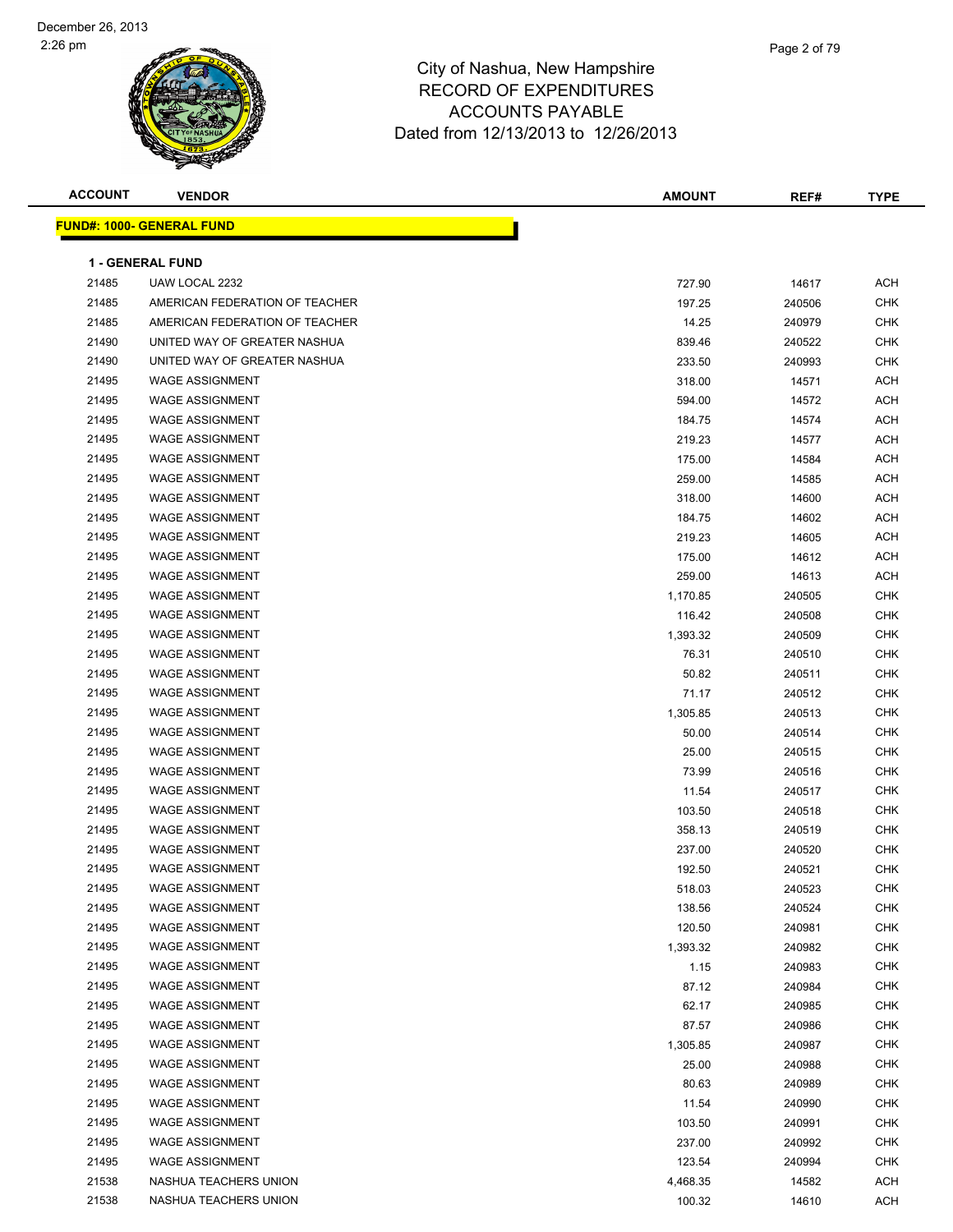

| <u> FUND#: 1000- GENERAL FUND</u><br><b>1 - GENERAL FUND</b><br>21921<br>STATE OF NH-MV<br>13,859.79<br>21921<br>STATE OF NH-MV<br>13,834.80<br>21921<br>STATE OF NH-MV<br>14,539.08<br>21921<br>STATE OF NH-MV<br>21,891.00<br>21921<br>STATE OF NH-MV<br>16,820.65 | 14545<br>14557<br>14559<br>14564 | ACH<br>ACH |
|----------------------------------------------------------------------------------------------------------------------------------------------------------------------------------------------------------------------------------------------------------------------|----------------------------------|------------|
|                                                                                                                                                                                                                                                                      |                                  |            |
|                                                                                                                                                                                                                                                                      |                                  |            |
|                                                                                                                                                                                                                                                                      |                                  |            |
|                                                                                                                                                                                                                                                                      |                                  |            |
|                                                                                                                                                                                                                                                                      |                                  | <b>ACH</b> |
|                                                                                                                                                                                                                                                                      |                                  | <b>ACH</b> |
|                                                                                                                                                                                                                                                                      | 14590                            | <b>ACH</b> |
| 21921<br>STATE OF NH-MV<br>20,177.91                                                                                                                                                                                                                                 | 14592                            | <b>ACH</b> |
| 21921<br>STATE OF NH-MV<br>15,742.35                                                                                                                                                                                                                                 | 14593                            | <b>ACH</b> |
| 21921<br>STATE OF NH-MV<br>16,427.51                                                                                                                                                                                                                                 | 14594                            | <b>ACH</b> |
| 21921<br>STATE OF NH -MV<br>13,861.82                                                                                                                                                                                                                                | 14618                            | <b>ACH</b> |
| 21922<br>STATE OF NH DEPT OF SAFETY<br>16.50                                                                                                                                                                                                                         | 240581                           | <b>CHK</b> |
| 21922<br>STATE OF NH DEPT OF SAFETY<br>16.50                                                                                                                                                                                                                         | 241022                           | <b>CHK</b> |
| 21930<br>ESTATE OF K G RAMAKRISHNAN<br>2,159.75                                                                                                                                                                                                                      | 240927                           | CHK        |
| TOTAL 1 - GENERAL FUND<br>\$281,809.97                                                                                                                                                                                                                               |                                  |            |
| <b>101 - MAYOR</b>                                                                                                                                                                                                                                                   |                                  |            |
| 61100<br>WB MASON CO INC<br>42.00                                                                                                                                                                                                                                    | 241141                           | CHK        |
| 61299<br>PETTY CASH<br>7.82                                                                                                                                                                                                                                          | 240504                           | <b>CHK</b> |
| PETTY CASH<br>18.95<br>61910                                                                                                                                                                                                                                         | 240504                           | <b>CHK</b> |
| SAM'S CLUB DIRECT-0860<br>61910<br>41.64                                                                                                                                                                                                                             | 240748                           | <b>CHK</b> |
| <b>CANAL ART &amp; FRAMING</b><br>68300<br>343.00                                                                                                                                                                                                                    | 240525                           | CHK        |
| TOTAL 101 - MAYOR<br>\$453.41                                                                                                                                                                                                                                        |                                  |            |
| <b>102 - BOARD OF ALDERMEN</b>                                                                                                                                                                                                                                       |                                  |            |
| PATRICIA A GEDZIUN<br>53428<br>120.00                                                                                                                                                                                                                                | 240663                           | <b>CHK</b> |
| <b>DONNA GRAHAM</b><br>53428<br>775.00                                                                                                                                                                                                                               | 240667                           | <b>CHK</b> |
| US BANK EQUIPMENT FINANCE<br>54828<br>150.40                                                                                                                                                                                                                         | 241027                           | CHK        |
| 55699<br>ANCO SIGNS & STAMPS INC<br>10.75                                                                                                                                                                                                                            | 240601                           | <b>CHK</b> |
| TOTAL 102 - BOARD OF ALDERMEN<br>\$1,056.15                                                                                                                                                                                                                          |                                  |            |
| <b>103 - LEGAL</b>                                                                                                                                                                                                                                                   |                                  |            |
| 54828<br>US BANK EQUIPMENT FINANCE<br>125.50                                                                                                                                                                                                                         | 240588                           | <b>CHK</b> |
| 47.20<br>55300<br>STEPHEN M BENNETT ESQ                                                                                                                                                                                                                              | 240996                           | <b>CHK</b> |
| 55495<br>PETTY CASH<br>40.55                                                                                                                                                                                                                                         | 240504                           | CHK        |
| 55614<br><b>HILLSBOROUGH COUNTY REGISTRY</b><br>57.32                                                                                                                                                                                                                | 240677                           | CHK        |
| 61807<br><b>MATTHEW BENDER &amp; CO</b><br>91.08                                                                                                                                                                                                                     | 240705                           | CHK        |
| \$361.65<br>TOTAL 103 - LEGAL                                                                                                                                                                                                                                        |                                  |            |
| 107 - CITY CLERK                                                                                                                                                                                                                                                     |                                  |            |
| 53435<br>PETTY CASH<br>170.00                                                                                                                                                                                                                                        | 240504                           | CHK        |
| 55200<br>30.00<br>NEW ENGLAND ARCHIVISTS                                                                                                                                                                                                                             | 241015                           | <b>CHK</b> |

 PATRICIA PIECUCH 187.01 240551 CHK PATRICIA PIECUCH 194.40 240551 CHK OCCUPATIONAL DRUG TESTING LLC 1,040.00 241106 CHK PETTY CASH 42.97 240504 CHK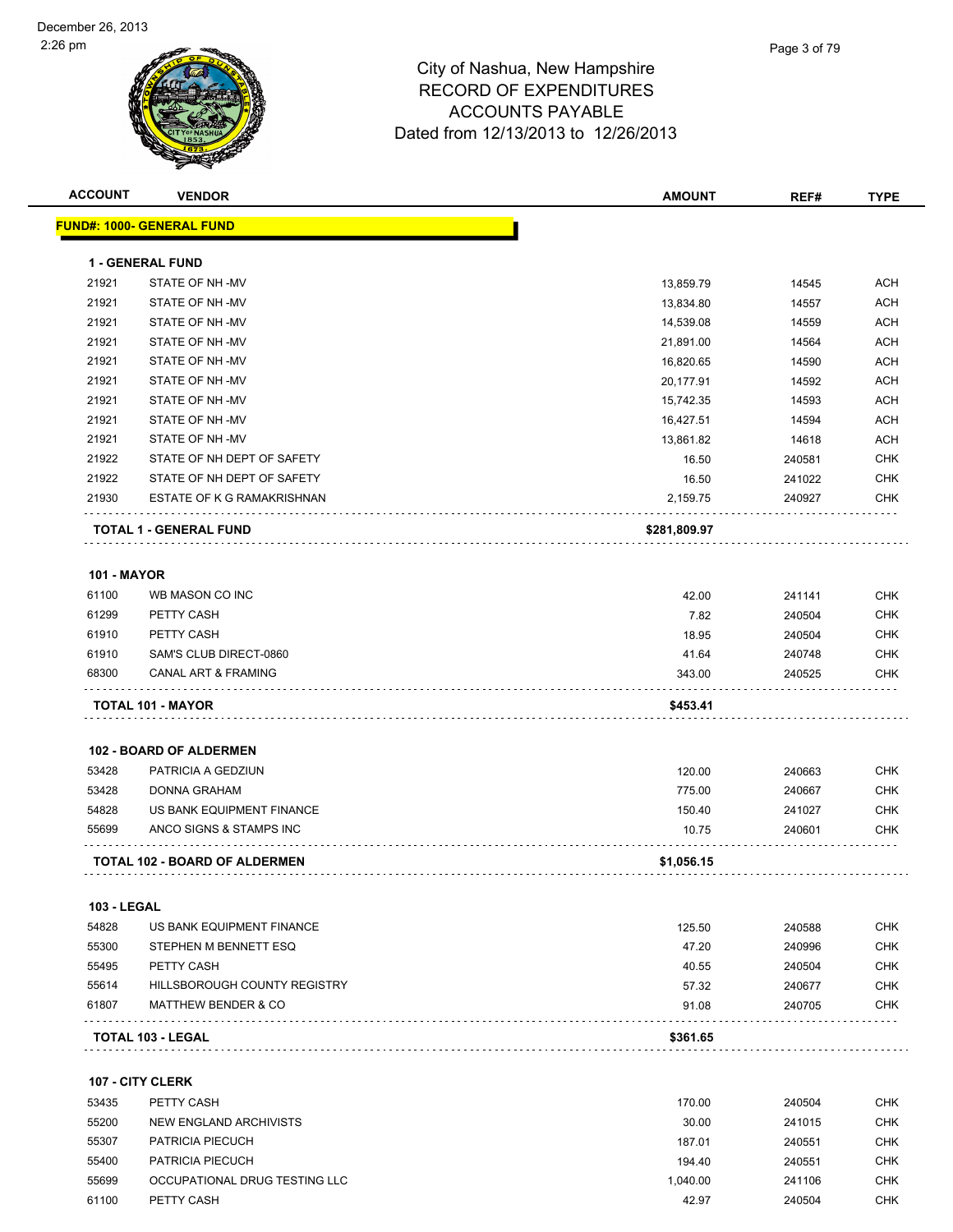| <b>ACCOUNT</b> | <b>VENDOR</b>                                                                                                                                                                   | <b>AMOUNT</b> | REF#       | <b>TYPE</b>              |
|----------------|---------------------------------------------------------------------------------------------------------------------------------------------------------------------------------|---------------|------------|--------------------------|
|                | <b>FUND#: 1000- GENERAL FUND</b>                                                                                                                                                |               |            |                          |
|                | <b>TOTAL 107 - CITY CLERK</b>                                                                                                                                                   | \$1,664.38    |            |                          |
|                | <b>109 - CIVIC &amp; COMMUNITY ACTIVITIES</b>                                                                                                                                   |               |            |                          |
| 56200          | PETTY CASH                                                                                                                                                                      | 45.82         | 240504     | <b>CHK</b>               |
| 56200          | <b>CLASSIC SIGNS INC</b>                                                                                                                                                        | 930.00        | 241053     | <b>CHK</b>               |
| 56214          | HUMANE SOC OF GREATER NASHUA                                                                                                                                                    | 8,256.75      | 240681     | <b>CHK</b>               |
| 56345          | NASHUA SOUP KITCHEN & SHELTER                                                                                                                                                   | 100,000.00    | 241014     | <b>CHK</b>               |
|                | <b>TOTAL 109 - CIVIC &amp; COMMUNITY ACTIVITIES</b>                                                                                                                             | \$109,232.57  |            |                          |
|                | <b>111 - HUMAN RESOURCES</b>                                                                                                                                                    |               |            |                          |
| 55400          | PETTY CASH                                                                                                                                                                      | 6.00          | 240504     | <b>CHK</b>               |
| 55425          | <b>KRISTA BORDELEAU</b>                                                                                                                                                         | 25.00         | 240691     | <b>CHK</b>               |
|                | <b>TOTAL 111 - HUMAN RESOURCES</b>                                                                                                                                              | \$31.00       |            |                          |
| 113 - BENEFITS |                                                                                                                                                                                 |               |            |                          |
| 59580          | STATE OF NH UC                                                                                                                                                                  | 17,472.81     | 240755     | CHK                      |
|                | <b>TOTAL 113 - BENEFITS</b>                                                                                                                                                     | \$17,472.81   |            |                          |
|                |                                                                                                                                                                                 |               |            |                          |
| 45960          | DIVE RESCUE INTERNATIONAL INC                                                                                                                                                   | (0.01)        | 241057     | <b>CHK</b>               |
|                | TOTAL 118 - OTHER GENERAL GOV'T                                                                                                                                                 | -\$0.01       |            |                          |
|                | <b>120 - TELECOMMUNICATIONS</b>                                                                                                                                                 |               |            |                          |
| 55109          | <b>FAIRPOINT COMMUNICATIONS</b>                                                                                                                                                 | 775.90        | 240566     | <b>CHK</b>               |
| 55109          | LANGUAGE LINE SERVICES                                                                                                                                                          | 77.83         | 240695     | <b>CHK</b>               |
| 55109          | <b>BAYRING COMMUNICATIONS</b>                                                                                                                                                   | 2,213.51      | 241010     | <b>CHK</b>               |
| 55118          | AT & T MOBILITY                                                                                                                                                                 | 104.98        | 240564     | <b>CHK</b>               |
|                | <b>TOTAL 120 - TELECOMMUNICATIONS</b>                                                                                                                                           | \$3,172.22    |            |                          |
|                | <b>122 - INFORMATION TECHNOLOGY</b>                                                                                                                                             |               |            |                          |
| 54407          | PITNEY BOWES GLOBAL FIN SVCS                                                                                                                                                    | 323.58        | 240737     | <b>CHK</b>               |
| 54407          | <b>CDW GOVERNMENT</b>                                                                                                                                                           | 289.75        | 241050     | <b>CHK</b>               |
| 54428          | AFFILIATED COMPUTER SERVICES                                                                                                                                                    | 19,837.16     | 240594     | <b>CHK</b>               |
| 55118          | AT & T MOBILITY                                                                                                                                                                 | 108.62        | 240564     | <b>CHK</b>               |
|                | <b>118 - OTHER GENERAL GOV'T</b><br>VERIZON WIRELESS-985557535<br>40.01<br>PETTY CASH<br>3.49<br>3,296.00<br>732.00<br>\$24,630.61<br><b>TOTAL 122 - INFORMATION TECHNOLOGY</b> | 240589        | <b>CHK</b> |                          |
| 55118          |                                                                                                                                                                                 |               | 240504     | <b>CHK</b>               |
| 61607          |                                                                                                                                                                                 |               |            |                          |
| 71221          | COMPUTER HUT dba IT INSIDERS                                                                                                                                                    |               | 240632     |                          |
| 71228          | <b>KRONOS INC</b>                                                                                                                                                               |               | 240693     | <b>CHK</b><br><b>CHK</b> |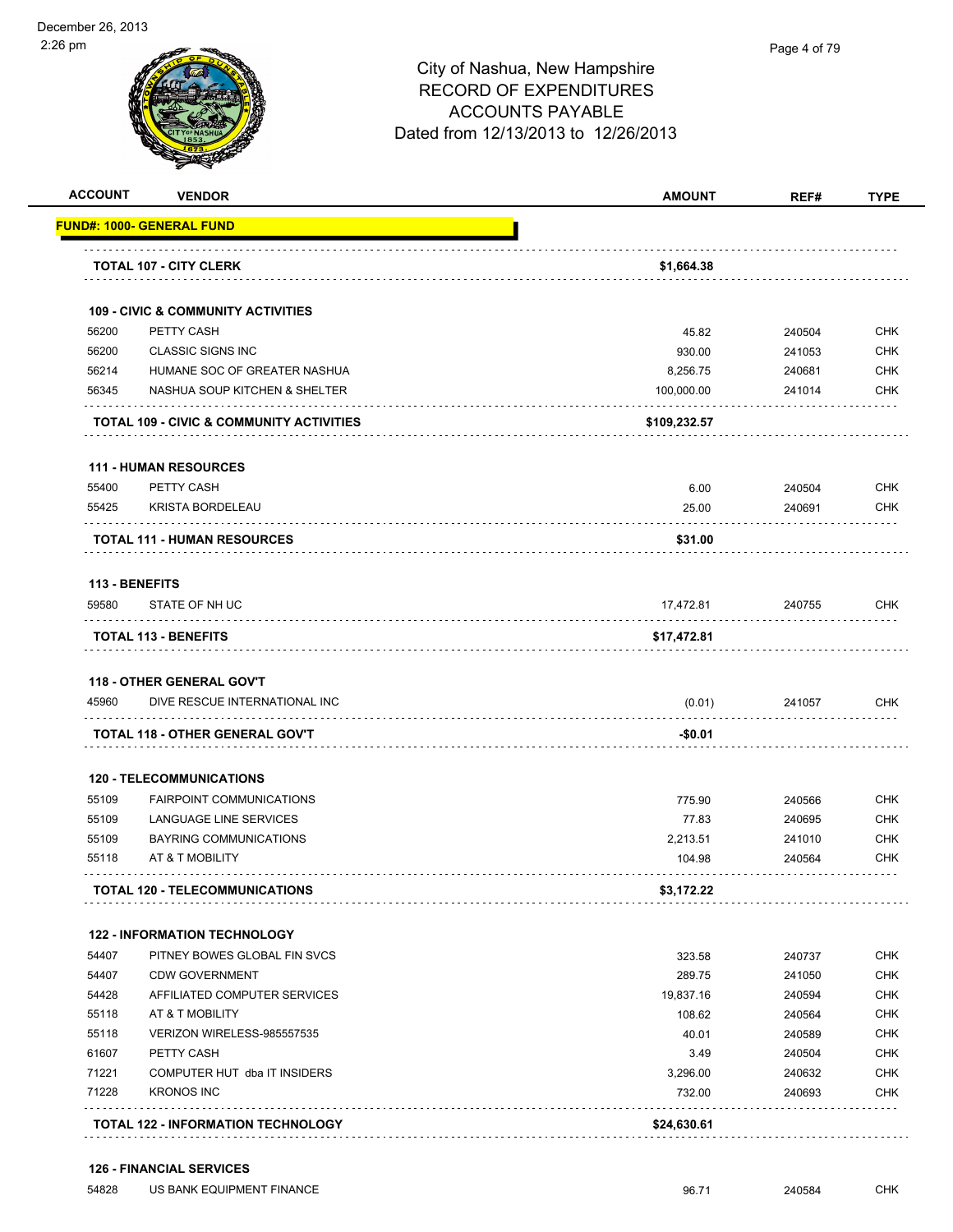

| <b>ACCOUNT</b> | <b>VENDOR</b>                              | <b>AMOUNT</b> | REF#   | <b>TYPE</b> |
|----------------|--------------------------------------------|---------------|--------|-------------|
|                | <u> FUND#: 1000- GENERAL FUND</u>          |               |        |             |
|                | <b>126 - FINANCIAL SERVICES</b>            |               |        |             |
| 54828          | US BANK EQUIPMENT FINANCE                  | 87.58         | 241027 | <b>CHK</b>  |
| 55400          | PETTY CASH                                 | 10.00         | 240504 | <b>CHK</b>  |
| 55400          | <b>NHGFOA</b>                              | 70.00         | 240572 | CHK         |
| 55400          | <b>NHGFOA</b>                              | 35.00         | 241016 | <b>CHK</b>  |
| 55607          | UNITED PARCEL SERVICE                      | 6.26          | 240583 | <b>CHK</b>  |
| 61100          | WB MASON CO INC                            | 158.97        | 241141 | <b>CHK</b>  |
| 61807          | <b>PRICE DIGESTS</b>                       | 267.00        | 241019 | <b>CHK</b>  |
|                | <b>TOTAL 126 - FINANCIAL SERVICES</b>      | \$731.52      |        |             |
|                |                                            |               |        |             |
| 54100          | <b>129 - CITY BUILDINGS</b><br><b>PSNH</b> | 1,807.42      | 240576 | <b>CHK</b>  |
| 54100          | <b>PSNH-LARGE POWER</b>                    | 5,238.94      | 240577 | <b>CHK</b>  |
| 54114          | <b>LIBERTY UTILITIES</b>                   | 527.37        | 240567 | <b>CHK</b>  |
| 54114          | <b>HESS CORPORATION</b>                    | 565.46        | 241078 | <b>CHK</b>  |
| 54141          | PENNICHUCK WATER WORKS INC                 | 330.88        | 241017 | <b>CHK</b>  |
| 54243          | <b>VIKING CONTROLS</b>                     | 1,350.00      | 241139 | <b>CHK</b>  |
| 54280          | <b>CINTAS FIRE PROTECTION</b>              | 380.00        | 240628 | <b>CHK</b>  |
| 54280          | <b>HUFF &amp; GAUTHIER INC</b>             | 156.25        | 241080 | <b>CHK</b>  |
| 55118          | AT & T MOBILITY                            | 114.70        | 240564 | <b>CHK</b>  |
| 61107          | <b>M &amp; N SPORTS LLC</b>                | 316.75        | 241087 | <b>CHK</b>  |
| 61428          | NEW ENGLAND PAPER & SUPPLY                 | 1,168.59      | 241102 | <b>CHK</b>  |
|                | TOTAL 129 - CITY BUILDINGS                 | \$11,956.36   |        |             |
|                | <b>130 - PURCHASING</b>                    |               |        |             |
| 54828          | US BANK EQUIPMENT FINANCE                  | 376.75        | 240585 | <b>CHK</b>  |
| 54842          | PITNEY BOWES GLOBAL FIN SVCS               | 1,020.00      | 240737 | <b>CHK</b>  |
|                | <b>TOTAL 130 - PURCHASING</b>              | \$1,396.75    |        |             |
|                | 131 - HUNT BUILDING                        |               |        |             |
| 55699          | CAIL BELLAVANCE                            | 202.23        | 241037 | <b>CHK</b>  |
|                | <b>TOTAL 131 - HUNT BUILDING</b>           | \$202.23      |        |             |
|                | <b>132 - ASSESSING</b>                     |               |        |             |
| 54828          | US BANK EQUIPMENT FINANCE                  | 109.70        | 240586 | <b>CHK</b>  |
| 55400          | PETTY CASH                                 | 5.00          | 240504 | <b>CHK</b>  |
| 61100          | PETTY CASH                                 | 23.99         | 240504 | <b>CHK</b>  |
| 61650          | WB MASON CO INC                            | 29.92         | 241141 | <b>CHK</b>  |
|                | <b>TOTAL 132 - ASSESSING</b>               | \$168.61      |        |             |

55699 PETTY CASH 96.04 241004 CHK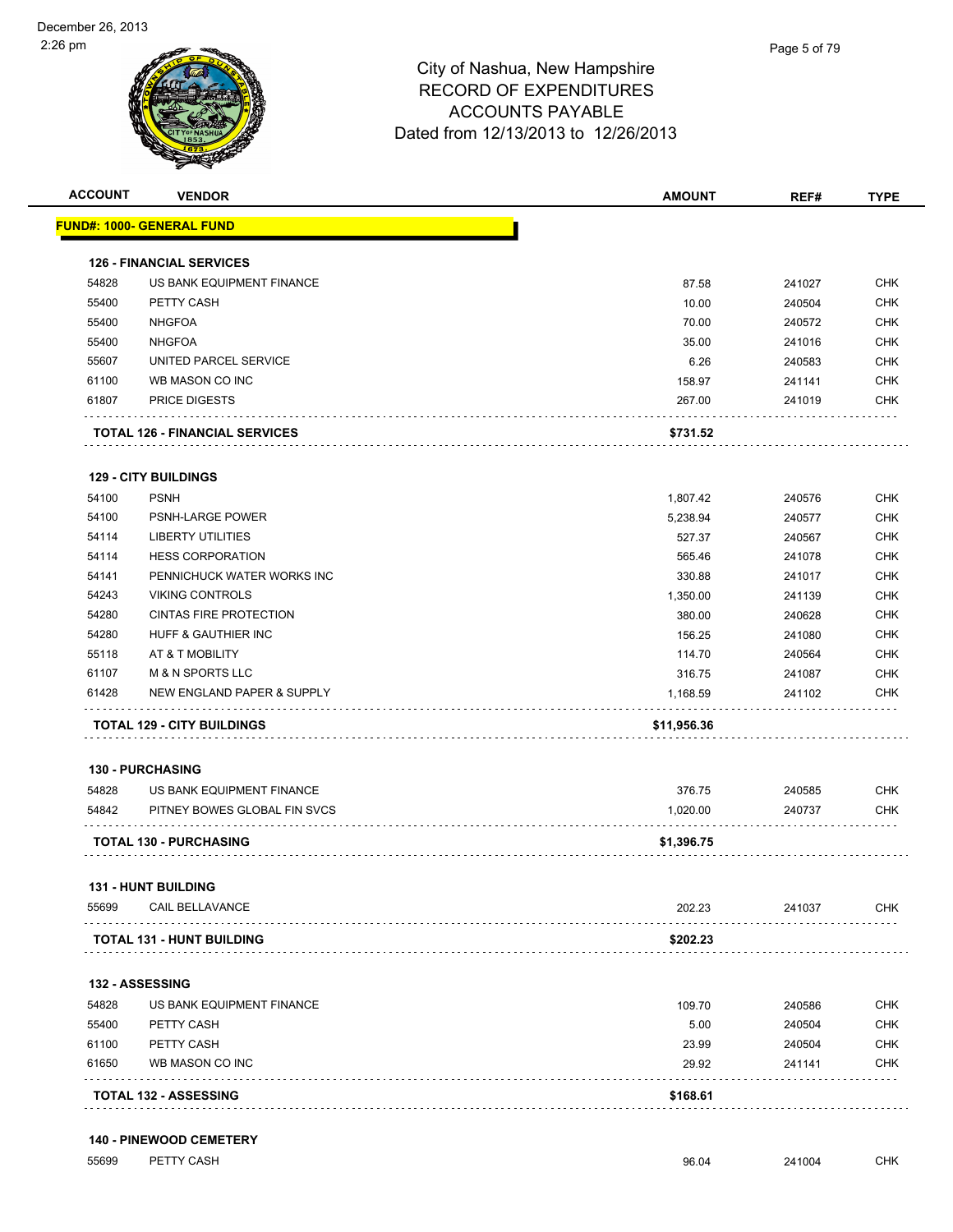| <b>ACCOUNT</b> | <b>VENDOR</b>                        | <b>AMOUNT</b> | REF#   | <b>TYPE</b> |
|----------------|--------------------------------------|---------------|--------|-------------|
|                | FUND#: 1000- GENERAL FUND            |               |        |             |
|                | TOTAL 140 - PINEWOOD CEMETERY        | \$96.04       |        |             |
|                | <b>142 - WOODLAWN CEMETERY</b>       |               |        |             |
| 54100          | <b>PSNH</b>                          | 193.75        | 240576 | <b>CHK</b>  |
| 54107          | MCLAUGHLIN OIL CO                    | 2,283.72      | 241091 | <b>CHK</b>  |
| 54280          | HOME DEPOT CREDIT SERVICE 3065       | 337.46        | 240679 | <b>CHK</b>  |
| 55400          | PETTY CASH                           | 40.00         | 240504 | <b>CHK</b>  |
| 61300          | DENNIS K BURKE INC                   | 660.99        | 241056 | <b>CHK</b>  |
| 61499          | PETTY CASH                           | 4.00          | 240504 | <b>CHK</b>  |
| 61709          | SANEL AUTO PARTS CO                  | 99.78         | 241120 | <b>CHK</b>  |
|                | TOTAL 142 - WOODLAWN CEMETERY        | \$3,619.70    |        |             |
|                | <b>144 - EDGEWOOD CEMETERY</b>       |               |        |             |
| 54100          | <b>PSNH</b>                          | 92.61         | 240576 | <b>CHK</b>  |
| 54141          | PENNICHUCK WATER WORKS INC           | 91.91         | 241017 | <b>CHK</b>  |
| 54280          | PETTY CASH                           | 1.45          | 240504 | <b>CHK</b>  |
| 54487          | <b>CARPARTS OF NASHUA</b>            | 25.22         | 241047 | <b>CHK</b>  |
| 54600          | MAFFEES GARAGE INC                   | 138.58        | 241088 | <b>CHK</b>  |
| 55699          | PIONEER TREE SERVICE LLC             | 600.00        | 240736 | <b>CHK</b>  |
| 55699          | PIONEER TREE SERVICE LLC             | 600.00        | 241110 | <b>CHK</b>  |
| 61107          | <b>CCP INDUSTRIES INC</b>            | 123.97        | 241049 | <b>CHK</b>  |
|                | TOTAL 144 - EDGEWOOD CEMETERY        | \$1,673.74    |        |             |
|                |                                      |               |        |             |
|                | <b>145 - SUBURBAN CEMETERY</b>       |               |        |             |
| 54280          | PETTY CASH                           | 46.72         | 240504 | <b>CHK</b>  |
|                | TOTAL 145 - SUBURBAN CEMETERY        | \$46.72       |        |             |
| 150 - POLICE   |                                      |               |        |             |
| 52800          | <b>CHRISTOPHER PEACH</b>             | 1.278.95      | 240548 | CHK         |
| 52800          | <b>FRANCIS SULLIVAN</b>              | 607.50        | 241006 | <b>CHK</b>  |
| 52809          | <b>TODD MORIARTY</b>                 | 200.00        | 240543 | CHK         |
| 54100          | <b>PSNH</b>                          | 158.98        | 240576 | CHK         |
| 54100          | <b>PSNH</b>                          | 226.96        | 241020 | <b>CHK</b>  |
| 54114          | <b>HESS CORPORATION</b>              | 9.85          | 240676 | <b>CHK</b>  |
| 54141          | PENNICHUCK WATER WORKS INC           | 23.64         | 241017 | <b>CHK</b>  |
| 54243          | J LAWRENCE HALL INC                  | 825.28        | 240686 | <b>CHK</b>  |
| 54280          | THE METRO GROUP                      | 192.00        | 240712 | <b>CHK</b>  |
| 54280          | NORTHERN SAFETY CO INC               | 91.16         | 240728 | <b>CHK</b>  |
| 54280          | SHATTUCK MALONE OIL CO               | 173.46        | 241021 | <b>CHK</b>  |
| 54414          | <b>GEORGE WILEY CONSULTING GROUP</b> | 1,010.00      | 240664 | <b>CHK</b>  |
| 54828          | US BANK EQUIPMENT FINANCE            | 1,385.98      | 241026 | <b>CHK</b>  |
| 54842          | PITNEY BOWES GLOBAL FIN SVCS         | 317.13        | 240737 | CHK         |
| 54849          | <b>FAIRPOINT COMMUNICATIONS</b>      | 236.18        | 240566 | CHK         |
| 54849          | STATE OF NH - DEPT OF SAFETY         | 1,125.00      | 240580 | <b>CHK</b>  |
| 54849          | COMCAST CABLE COMMUNICATIONS I       | 124.85        | 241011 | <b>CHK</b>  |
|                |                                      |               |        |             |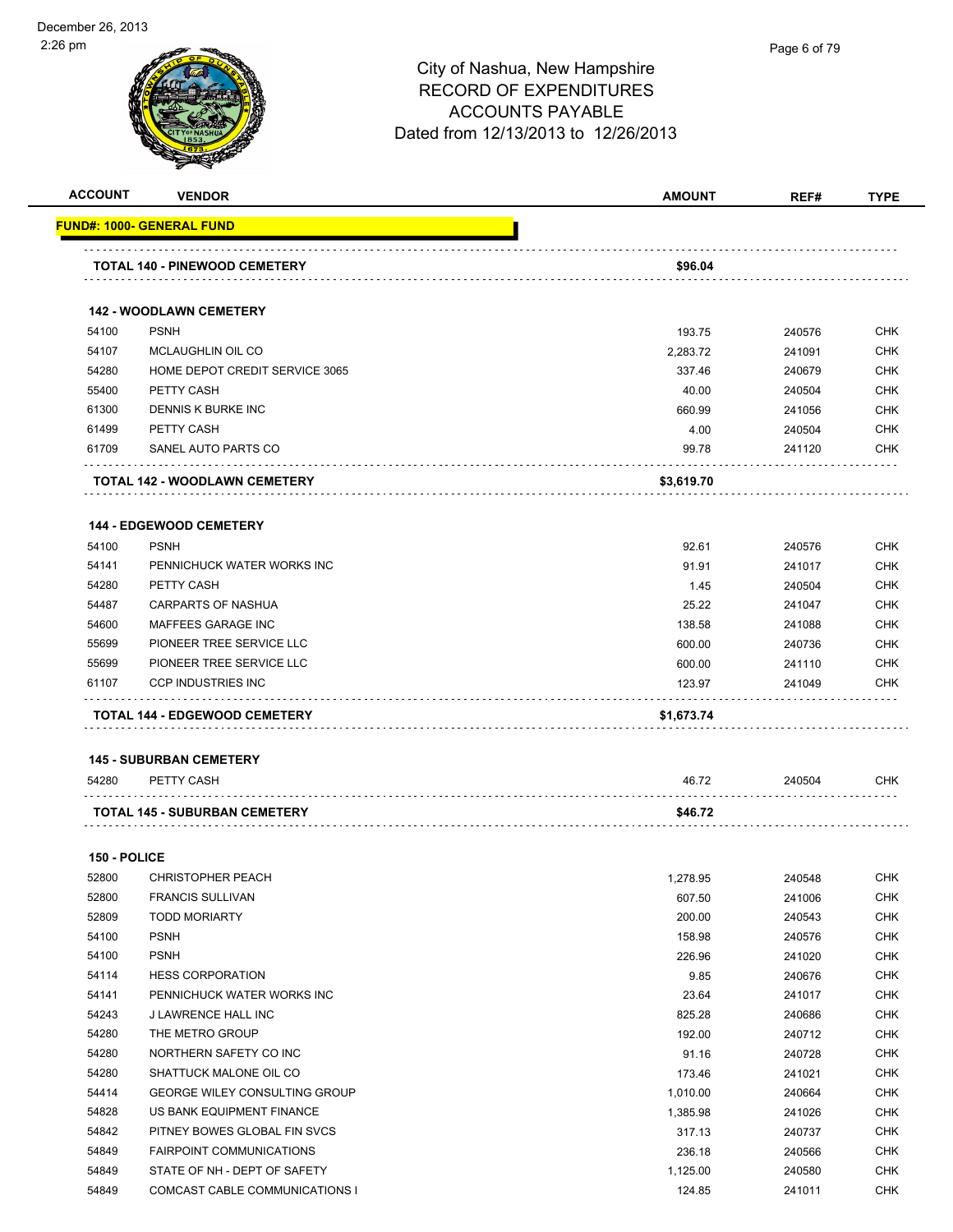

| <b>ACCOUNT</b> | <b>VENDOR</b>                     | <b>AMOUNT</b> | REF#   | <b>TYPE</b> |
|----------------|-----------------------------------|---------------|--------|-------------|
|                | <u> FUND#: 1000- GENERAL FUND</u> |               |        |             |
|                |                                   |               |        |             |
| 150 - POLICE   |                                   |               |        |             |
| 54849          | <b>DIRECTV INC</b>                | 11.00         | 241012 | <b>CHK</b>  |
| 54849          | <b>CINTAS FIRE PROTECTION</b>     | 92.00         | 241052 | <b>CHK</b>  |
| 55118          | VERIZON WIRELESS-581499451        | 843.95        | 240590 | <b>CHK</b>  |
| 55200          | <b>MATTHEW BENDER &amp; CO</b>    | 151.43        | 240705 | <b>CHK</b>  |
| 55200          | AMERICAN POLYGRAPH ASSN           | 450.00        | 241009 | <b>CHK</b>  |
| 55307          | <b>SUSAN POULIN</b>               | 45.20         | 240553 | <b>CHK</b>  |
| 55307          | <b>GEOFFREY ROGAN</b>             | 45.20         | 240558 | <b>CHK</b>  |
| 55400          | <b>ROBERT POWERS</b>              | 105.00        | 240554 | <b>CHK</b>  |
| 55400          | AQUATIC ESCAPES DIVE CENTER       | 950.00        | 240603 | <b>CHK</b>  |
| 55400          | <b>RAD SYSTEMS</b>                | 302.00        | 240742 | <b>CHK</b>  |
| 55400          | ADAM ANDERSON                     | 54.00         | 240995 | <b>CHK</b>  |
| 55400          | <b>WILLIAM DILLON</b>             | 427.37        | 240999 | <b>CHK</b>  |
| 55607          | UNITED PARCEL SERVICE             | 36.61         | 241025 | <b>CHK</b>  |
| 55699          | D & R TOWING INC                  | 95.00         | 240638 | <b>CHK</b>  |
| 61100          | WB MASON CO INC                   | 290.70        | 240766 | <b>CHK</b>  |
| 61100          | CONWAY OFFICE SOLUTIONS           | 206.82        | 241054 | <b>CHK</b>  |
| 61100          | <b>EMPLOYEE DATA FORMS</b>        | 108.75        | 241061 | <b>CHK</b>  |
| 61107          | AARON BELANGER                    | 119.94        | 240527 | <b>CHK</b>  |
| 61107          | <b>JOHN COLANGELO</b>             | 76.99         | 240530 | <b>CHK</b>  |
| 61107          | DAVID ELLIOTT                     | 47.95         | 240532 | <b>CHK</b>  |
| 61107          | PETER LAROCHE                     | 179.99        | 240537 | <b>CHK</b>  |
| 61107          | TIMOTHY MACISAAC                  | 94.97         | 240538 | <b>CHK</b>  |
| 61107          | DANIEL MEDEROS                    | 137.99        | 240540 | <b>CHK</b>  |
| 61107          | <b>JOHN MURPHY</b>                | 62.90         | 240545 | <b>CHK</b>  |
| 61107          | DANIEL C OSTLER                   | 19.99         | 240546 | <b>CHK</b>  |
| 61107          | E Z PAULSON                       | 100.00        | 240547 | <b>CHK</b>  |
| 61107          | <b>ANDREW ROY</b>                 | 64.50         | 240559 | <b>CHK</b>  |
| 61107          | ALECS SHOE STORE INC              | 1,489.10      | 240596 | <b>CHK</b>  |
| 61107          | <b>BENS UNIFORMS</b>              | 1,373.04      | 240615 | <b>CHK</b>  |
| 61107          | <b>GEORGE'S APPAREL</b>           | 750.00        | 240665 | <b>CHK</b>  |
| 61107          | <b>ANDREW LANE</b>                | 35.00         | 241001 | <b>CHK</b>  |
| 61107          | <b>BENS UNIFORMS</b>              | 345.00        | 241040 | CHK         |
| 61110          | ATLANTIC TACTICAL INC             | 1,195.50      | 240608 | <b>CHK</b>  |
| 61110          | STAR PACKER BADGES                | 136.48        | 240754 | <b>CHK</b>  |
| 61121          | <b>BROWNELLS INC</b>              | 189.65        | 240620 | <b>CHK</b>  |
| 61121          | NORTHERN SAFETY CO INC            | 213.08        | 240728 | <b>CHK</b>  |
| 61121          | OPTICSPLANET.COM                  | 627.00        | 240732 | <b>CHK</b>  |
| 61121          | AAA POLICE SUPPLY                 | 7,875.00      | 241030 | <b>CHK</b>  |
| 61121          | <b>BENS UNIFORMS</b>              | 445.00        | 241040 | <b>CHK</b>  |
| 61121          | RILEYS SPORT SHOP INC             | 1,250.00      | 241117 | <b>CHK</b>  |
| 61185          | NAT'L LAW ENFORCEMENT SUPPLY      | 119.05        | 240722 | <b>CHK</b>  |
| 61185          | LYNN PEAVEY CO                    | 350.00        | 241085 | <b>CHK</b>  |
| 61299          | SAM'S CLUB DIRECT-0860            | 43.31         | 240748 | <b>CHK</b>  |
| 61428          | CENTRAL PAPER PRODUCTS CO         | 297.66        | 240623 | <b>CHK</b>  |
| 61428          | THE DURKIN CO INC                 | 406.14        | 240644 | <b>CHK</b>  |
| 61428          | <b>BELLETETES INC</b>             | 15.84         | 241038 | <b>CHK</b>  |
| 61428          | CENTRAL PAPER PRODUCTS CO         | 387.31        | 241051 | <b>CHK</b>  |
| 61650          | WB MASON CO INC                   | 283.95        | 240766 | <b>CHK</b>  |
|                |                                   |               |        |             |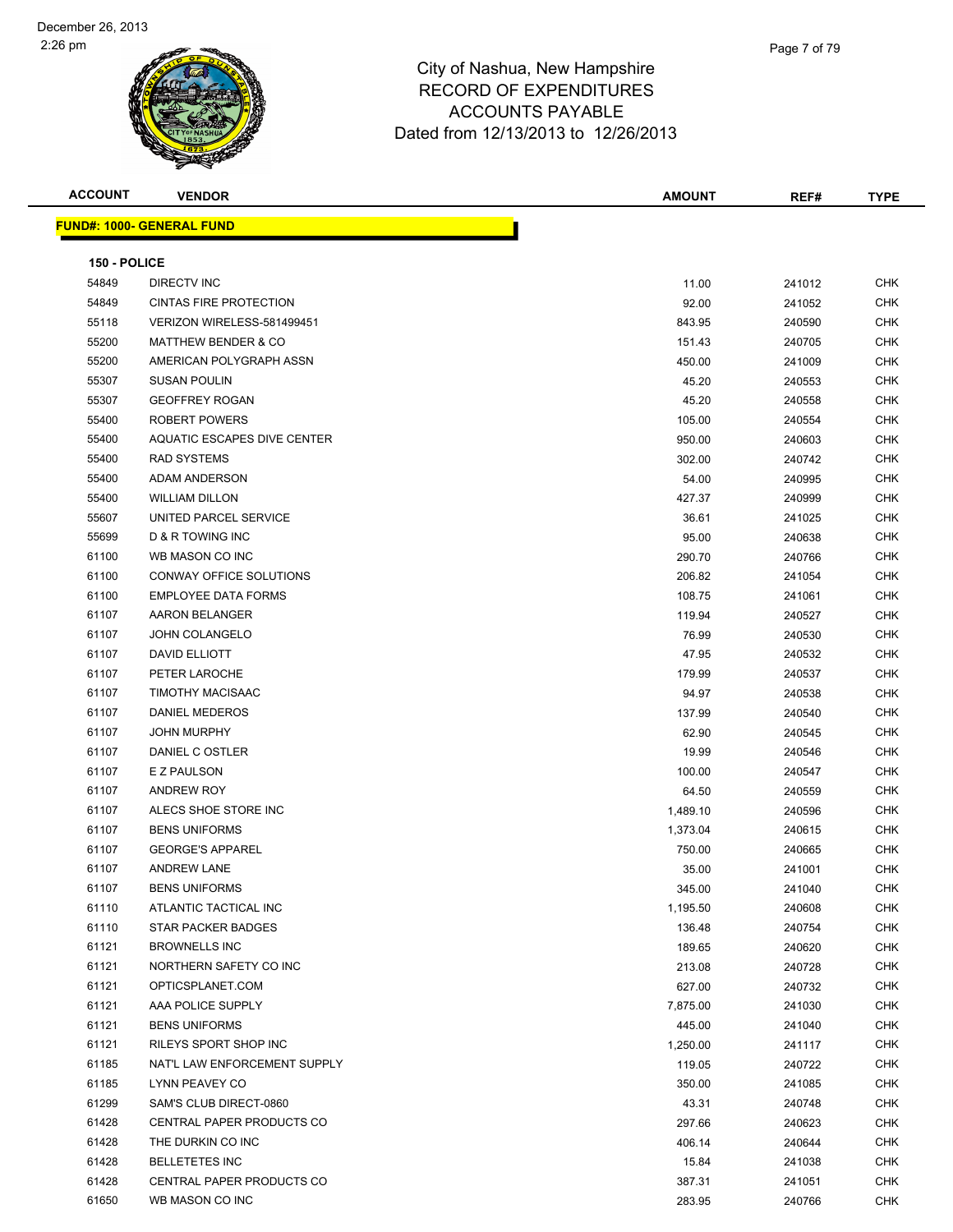

| <b>ACCOUNT</b>    | <b>VENDOR</b>                    | <b>AMOUNT</b> | REF#   | <b>TYPE</b> |
|-------------------|----------------------------------|---------------|--------|-------------|
|                   | <b>FUND#: 1000- GENERAL FUND</b> |               |        |             |
| 150 - POLICE      |                                  |               |        |             |
| 61799             | <b>BEST FORD</b>                 | 32.45         | 240616 | <b>CHK</b>  |
| 61799             | FISHER AUTO PARTS INC            | 10.01         | 240660 | <b>CHK</b>  |
| 61799             | MAYNARD & LESIEUR INC            | 99.90         | 240708 | <b>CHK</b>  |
| 61799             | NEW ENGLAND PARTS WAREHOUSE      | 104.82        | 240725 | <b>CHK</b>  |
| 61799             | NORTHERN FOREIGN CAR PARTS INC   | 435.42        | 240727 | <b>CHK</b>  |
| 61799             | NYTECH SUPPLY CO                 | 125.32        | 240730 | <b>CHK</b>  |
| 61799             | DONOVAN EQUIPMENT CO INC         | 59.20         | 241058 | <b>CHK</b>  |
| 61907             | SAM'S CLUB DIRECT-0860           | 177.10        | 240748 | <b>CHK</b>  |
| 71000             | ELITE K-9 INC                    | 187.08        | 240648 | <b>CHK</b>  |
| 71400             | ARCSOURCE INC                    | 140.00        | 240604 | <b>CHK</b>  |
| 71400             | ATLANTIC TACTICAL INC            | 58.95         | 240608 | <b>CHK</b>  |
| 71400             | <b>ENGINEER SUPPLY LLC</b>       | 366.22        | 240649 | <b>CHK</b>  |
| 71414             | W B HUNT CO INC                  | 299.85        | 240765 | <b>CHK</b>  |
| 71999             | <b>CDW GOVERNMENT</b>            | 204.00        | 240622 | <b>CHK</b>  |
| 71999             | RAY ALLEN MANUFACTURING CO INC   | 277.92        | 240744 | <b>CHK</b>  |
| 71999             | RAY ALLEN MANUFACTURING CO INC   | 59.97         | 241114 | <b>CHK</b>  |
|                   | <b>TOTAL 150 - POLICE</b>        | \$33,572.49   |        |             |
| <b>152 - FIRE</b> |                                  |               |        |             |
| 52800             | <b>WILLIAM ATKINSON</b>          | 1,215.00      | 240607 | <b>CHK</b>  |
| 52800             | <b>MARK HAYNES</b>               | 90.00         | 240673 | CHK         |
| 53135             | ST JOSEPHS BUSINESS & HEALTH     | 69.30         | 240753 | <b>CHK</b>  |
| 53142             | LABOMBARD ENGINEERING LLC        | 200.00        | 240694 | CHK         |
| 54100             | <b>PSNH</b>                      | 5,553.77      | 240576 | <b>CHK</b>  |
| 54114             | <b>LIBERTY UTILITIES</b>         | 492.25        | 240569 | <b>CHK</b>  |
| 54114             | <b>HESS CORPORATION</b>          | 296.26        | 240676 | <b>CHK</b>  |
| 54114             | <b>HESS CORPORATION</b>          | 564.98        | 241078 | <b>CHK</b>  |
| 54141             | PENNICHUCK WATER WORKS INC       | 55.88         | 240574 | <b>CHK</b>  |
| 54141             | PENNICHUCK WATER WORKS INC       | 683.94        | 241017 | <b>CHK</b>  |

| 54100 | <b>PSNH</b>                | 5,553.77 | 240576 | <b>CHK</b> |
|-------|----------------------------|----------|--------|------------|
| 54114 | <b>LIBERTY UTILITIES</b>   | 492.25   | 240569 | <b>CHK</b> |
| 54114 | <b>HESS CORPORATION</b>    | 296.26   | 240676 | <b>CHK</b> |
| 54114 | <b>HESS CORPORATION</b>    | 564.98   | 241078 | <b>CHK</b> |
| 54141 | PENNICHUCK WATER WORKS INC | 55.88    | 240574 | <b>CHK</b> |
| 54141 | PENNICHUCK WATER WORKS INC | 683.94   | 241017 | <b>CHK</b> |
| 54280 | <b>BELLETETES INC</b>      | 33.62    | 240614 | <b>CHK</b> |
| 54280 | <b>FERMAN FABRICS</b>      | 696.00   | 240657 | <b>CHK</b> |
| 54280 | <b>FIMBEL PAUNET CORP</b>  | 345.00   | 240658 | <b>CHK</b> |
| 54280 | AE MECHANICAL INC          | 2,075.00 | 241031 | <b>CHK</b> |
| 54280 | <b>BELLETETES INC</b>      | 5.97     | 241038 | <b>CHK</b> |
| 54280 | <b>GRANITE STATE GLASS</b> | 307.00   | 241073 | <b>CHK</b> |
| 54280 | HARRY W WELLS & SON INC    | 529.26   | 241075 | <b>CHK</b> |
| 54600 | SOUTHWORTH-MILTON INC      | 48.18    | 240579 | <b>CHK</b> |
| 54600 | A SIGN OF THINGS TO COME   | 75.00    | 240592 | <b>CHK</b> |
| 54600 | SANEL AUTO PARTS CO        | 22.70    | 241121 | <b>CHK</b> |
| 55118 | AT & T MOBILITY            | 167.92   | 240564 | <b>CHK</b> |
| 55118 | VERIZON WIRELESS-842015493 | 80.04    | 241028 | <b>CHK</b> |
| 55400 | PENNWELL/FDIC14            | 1,100.00 | 241018 | <b>CHK</b> |
| 55421 | <b>SHAWN CHAMBERLAIN</b>   | 775.00   | 240624 | <b>CHK</b> |
| 55421 | <b>CHRISTOPHER TURGEON</b> | 775.00   | 240627 | <b>CHK</b> |
| 55421 | <b>BRIAN MORRISSEY</b>     | 775.00   | 241099 | <b>CHK</b> |
| 55607 | UNITED PARCEL SERVICE      | 14.47    | 240583 | <b>CHK</b> |
| 55699 | <b>TRUE BLUE CLEANERS</b>  | 120.64   | 241132 | <b>CHK</b> |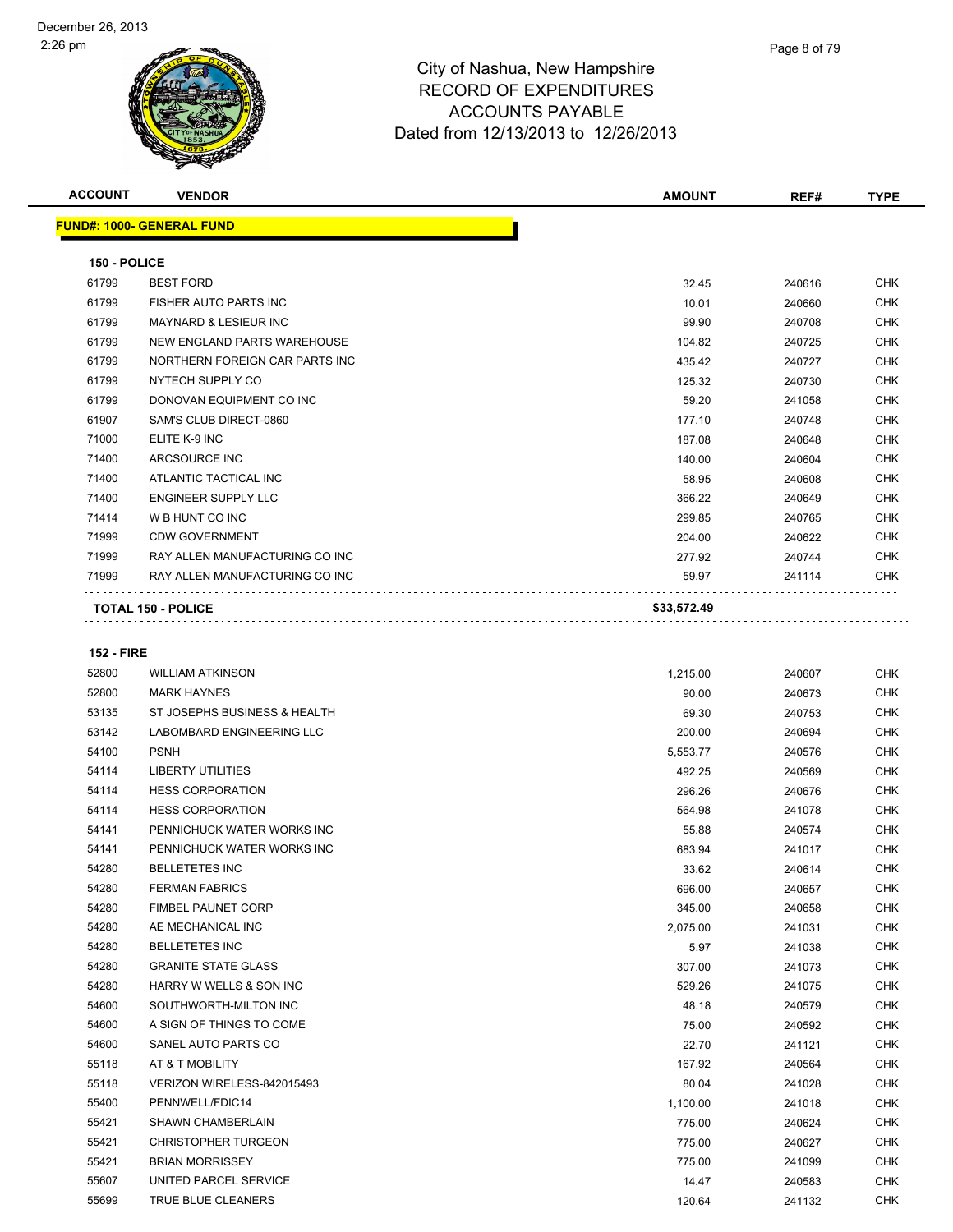| <b>ACCOUNT</b>    | <b>VENDOR</b>                           | <b>AMOUNT</b> | REF#   | <b>TYPE</b> |
|-------------------|-----------------------------------------|---------------|--------|-------------|
|                   | <b>FUND#: 1000- GENERAL FUND</b>        |               |        |             |
| <b>152 - FIRE</b> |                                         |               |        |             |
| 55699             | TRUE BLUE CLEANERS                      | 60.70         | 241133 | <b>CHK</b>  |
| 55699             | TRUE BLUE CLEANERS                      | 120.64        | 241134 | CHK         |
| 61100             | <b>BATTERIES PLUS</b>                   | 102.75        | 240611 | <b>CHK</b>  |
| 61100             | WB MASON CO INC                         | 150.11        | 241141 | <b>CHK</b>  |
| 61110             | BERGERON PROTECTIVE CLOTHING            | 902.20        | 241042 | <b>CHK</b>  |
| 61110             | FIRE TECH & SAFETY OF NEW ENGL          | 882.00        | 241065 | <b>CHK</b>  |
| 61142             | MOORE MEDICAL LLC                       | 544.50        | 241097 | <b>CHK</b>  |
| 61299             | SANEL AUTO PARTS CO                     | 20.42         | 241121 | <b>CHK</b>  |
| 61428             | NEW ENGLAND PAPER & SUPPLY              | 464.82        | 241102 | <b>CHK</b>  |
| 61435             | KERRY FIRE PROTECTION INC               | 289.00        | 240690 | <b>CHK</b>  |
| 61499             | <b>BELLETETES INC</b>                   | 64.95         | 240614 | <b>CHK</b>  |
| 61650             | WB MASON CO INC                         | 203.21        | 241141 | <b>CHK</b>  |
| 61699             | <b>GRANITE CITY ELECTRIC SUPPLY</b>     | 355.54        | 241072 | <b>CHK</b>  |
| 61705             | <b>MAYNARD &amp; LESIEUR INC</b>        | 494.60        | 240709 | <b>CHK</b>  |
| 61709             | SANEL AUTO PARTS CO                     | 207.80        | 241121 | <b>CHK</b>  |
| 61799             | <b>INTERSTATE BATTERY OF SOUTHERN</b>   | 361.60        | 240685 | <b>CHK</b>  |
| 61799             | YANKEE TRUCK LLC                        | 60.55         | 240768 | <b>CHK</b>  |
| 61799             | SANEL AUTO PARTS CO                     | 208.64        | 241121 | <b>CHK</b>  |
| 61830             | <b>1ST RESPONDER NEWSPAPER</b>          | 110.00        | 240563 | <b>CHK</b>  |
| 71432             | FIRE TECH & SAFETY OF NEW ENGL          | 755.86        | 241065 | <b>CHK</b>  |
| 71800             | HILLYARD/MANCHESTER                     | 370.60        | 240678 | <b>CHK</b>  |
| 71999             | FIREMATIC SUPPLY CO INC                 | 1,359.99      | 240659 | <b>CHK</b>  |
| 71999             | DIVE RESCUE INTERNATIONAL INC           | 2,654.99      | 241057 | <b>CHK</b>  |
|                   | <b>TOTAL 152 - FIRE</b>                 | \$27,912.65   |        |             |
|                   | <b>153 - BUILDING INSPECTION</b>        |               |        |             |
| 55307             | <b>DAWN MICHAUD</b>                     | 124.30        | 240542 | <b>CHK</b>  |
| 55421             | <b>NHBOA</b>                            | 100.00        | 241103 | <b>CHK</b>  |
| 71900             | EDUCATIONAL OUTFITTERS                  | 107.00        | 240646 | <b>CHK</b>  |
|                   | TOTAL 153 - BUILDING INSPECTION         | \$331.30      |        |             |
|                   | <b>155 - CODE ENFORCEMENT</b>           |               |        |             |
| 55118             | AT & T MOBILITY                         | 94.86         | 240564 | <b>CHK</b>  |
| 55307             | <b>KYLE METCALF</b>                     | 341.83        | 241002 | <b>CHK</b>  |
|                   |                                         |               |        |             |
|                   | <b>TOTAL 155 - CODE ENFORCEMENT</b>     | \$436.69      |        |             |
|                   | <b>156 - EMERGENCY MANAGEMENT</b>       |               |        |             |
| 68325             | <b>JUSTIN KATES</b>                     | 96.69         | 240535 | <b>CHK</b>  |
| 71000             | <b>JUSTIN KATES</b>                     | 73.79         | 240535 | <b>CHK</b>  |
|                   | <b>TOTAL 156 - EMERGENCY MANAGEMENT</b> | \$170.48      |        |             |
|                   | <b>157 - CITYWIDE COMMUNICATIONS</b>    |               |        |             |
| 54100             | <b>PSNH</b>                             | 360.37        | 241020 | CHK         |

COMMUNICATIONS SERVICES 562.50 240631 CHK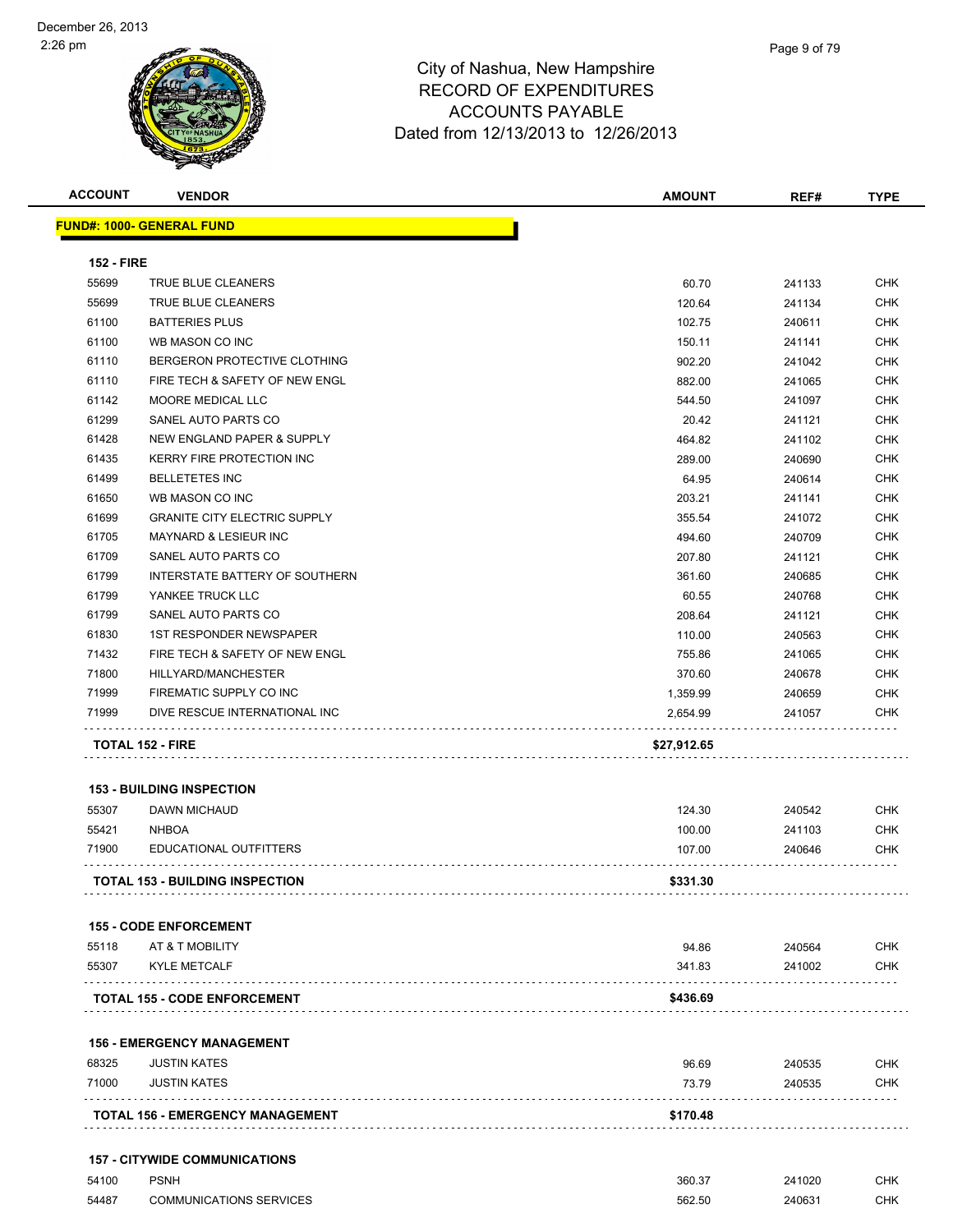| <b>ACCOUNT</b> | <b>VENDOR</b>                               | <b>AMOUNT</b> | REF#   | <b>TYPE</b> |
|----------------|---------------------------------------------|---------------|--------|-------------|
|                | <u> FUND#: 1000- GENERAL FUND</u>           |               |        |             |
|                | <b>157 - CITYWIDE COMMUNICATIONS</b>        |               |        |             |
| 54487          | <b>EATON CORPORATION</b>                    | 9,500.00      | 241060 | <b>CHK</b>  |
| 55118          | VERIZON WIRELESS-581499451                  | 80.02         | 240590 | <b>CHK</b>  |
|                | TOTAL 157 - CITYWIDE COMMUNICATIONS         | \$10,502.89   |        |             |
|                | <b>160 - PUBLIC WORKS-ADMIN/ENGINEERING</b> |               |        |             |
| 54141          | PENNICHUCK WATER WORKS INC                  | 60.74         | 241017 | <b>CHK</b>  |
| 54828          | US BANK EQUIPMENT FINANCE                   | 198.72        | 241027 | <b>CHK</b>  |
| 55118          | AT & T MOBILITY                             | 334.60        | 240564 | CHK         |
| 55307          | <b>CAROLYN O'CONNOR</b>                     | 38.99         | 241003 | <b>CHK</b>  |
| 55307          | <b>WILLIAM TOOMEY</b>                       | 139.55        | 241007 | <b>CHK</b>  |
| 55699          | S W COLE ENGINEERING                        | 600.00        | 240747 | <b>CHK</b>  |
| 61100          | <b>IMTEK REPROGRAPHICS INC</b>              | 225.00        | 240682 | <b>CHK</b>  |
| 61100          | NEW ENGLAND PAPER & SUPPLY                  | 109.55        | 240724 | <b>CHK</b>  |
| 61100          | WB MASON CO INC                             | 89.04         | 240766 | CHK         |
|                | TOTAL 160 - PUBLIC WORKS-ADMIN/ENGINEERING  | \$1,796.19    |        |             |
| 161 - STREETS  |                                             |               |        |             |
| 54100          | <b>PSNH</b>                                 | 2,102.08      | 240576 | CHK         |
| 54100          | <b>PSNH</b>                                 | 144.10        | 241020 | <b>CHK</b>  |
| 54207          | LYDIA E BELTRAN                             | 1,204.50      | 241039 | CHK         |
| 54207          | BENTLEY MANAGEMENT GROUP INC                | 1,399.96      | 241041 | CHK         |
| 54207          | ROY E BRIAND                                | 1,886.73      | 241045 | <b>CHK</b>  |
| 54207          | <b>JOHN MARINO</b>                          | 817.95        | 241083 | CHK         |
| 54207          | <b>JOHN MARINO</b>                          | 70.73         | 241090 | <b>CHK</b>  |
| 54207          | <b>STEPHAN MORIN</b>                        | 1,454.48      | 241098 | <b>CHK</b>  |
| 54207          | <b>CHRISTOPHER UNDERWOOD</b>                | 1,439.18      | 241135 | <b>CHK</b>  |
| 54236          | CALLOGIX INC                                | 55.33         | 240565 | <b>CHK</b>  |
| 54280          | <b>BELLETETES INC</b>                       | 434.30        | 240614 | CHK         |
| 54280          | DEPENDABLE LOCK SERVICE INC                 | 85.00         | 240641 | <b>CHK</b>  |
| 54280          | F W WEBB CO                                 | 452.52        | 240654 | <b>CHK</b>  |
| 54280          | UNIFIRST CORPORATION                        | 13.50         | 240761 | CHK         |
| 54280          | F W WEBB CO                                 | 208.48        | 241063 | <b>CHK</b>  |
| 54600          | AUTO ELECTRIC WAREHOUSE INC                 | 159.00        | 240609 | <b>CHK</b>  |
| 54600          | <b>CARPARTS OF NASHUA</b>                   | 209.24        | 240621 | <b>CHK</b>  |
| 54600          | DONOVAN EQUIPMENT CO INC                    | 45.12         | 240643 | <b>CHK</b>  |
| 54600          | NAPA AUTO PARTS                             | 141.55        | 240716 | <b>CHK</b>  |
| 54600          | NORTH AMERICAN EQUIP UPFITTERS              | 358.04        | 240726 | <b>CHK</b>  |
| 54600          | NORTHLAND INDUSTRIAL TRUCK CO               | 806.72        | 240729 | <b>CHK</b>  |
| 54600          | SANEL AUTO PARTS CO                         | 426.82        | 240749 | <b>CHK</b>  |
| 54600          | TST HYDRAULICS INC                          | 65.92         | 240760 | <b>CHK</b>  |
| 54600          | <b>BEST FORD</b>                            | 278.78        | 241043 | <b>CHK</b>  |
| 54600          | <b>CARPARTS OF NASHUA</b>                   | 577.00        | 241047 | <b>CHK</b>  |
| 54600          | FREIGHTLINER OF NH INC                      | 230.45        | 241067 | <b>CHK</b>  |
| 54600          | SANEL AUTO PARTS CO                         | 1,933.07      | 241122 | <b>CHK</b>  |
| 54600          | SANEL AUTO PARTS CO                         | 33.39         | 241123 | <b>CHK</b>  |
| 54600          | SANEL AUTO PARTS CO                         | 80.92         | 241124 | <b>CHK</b>  |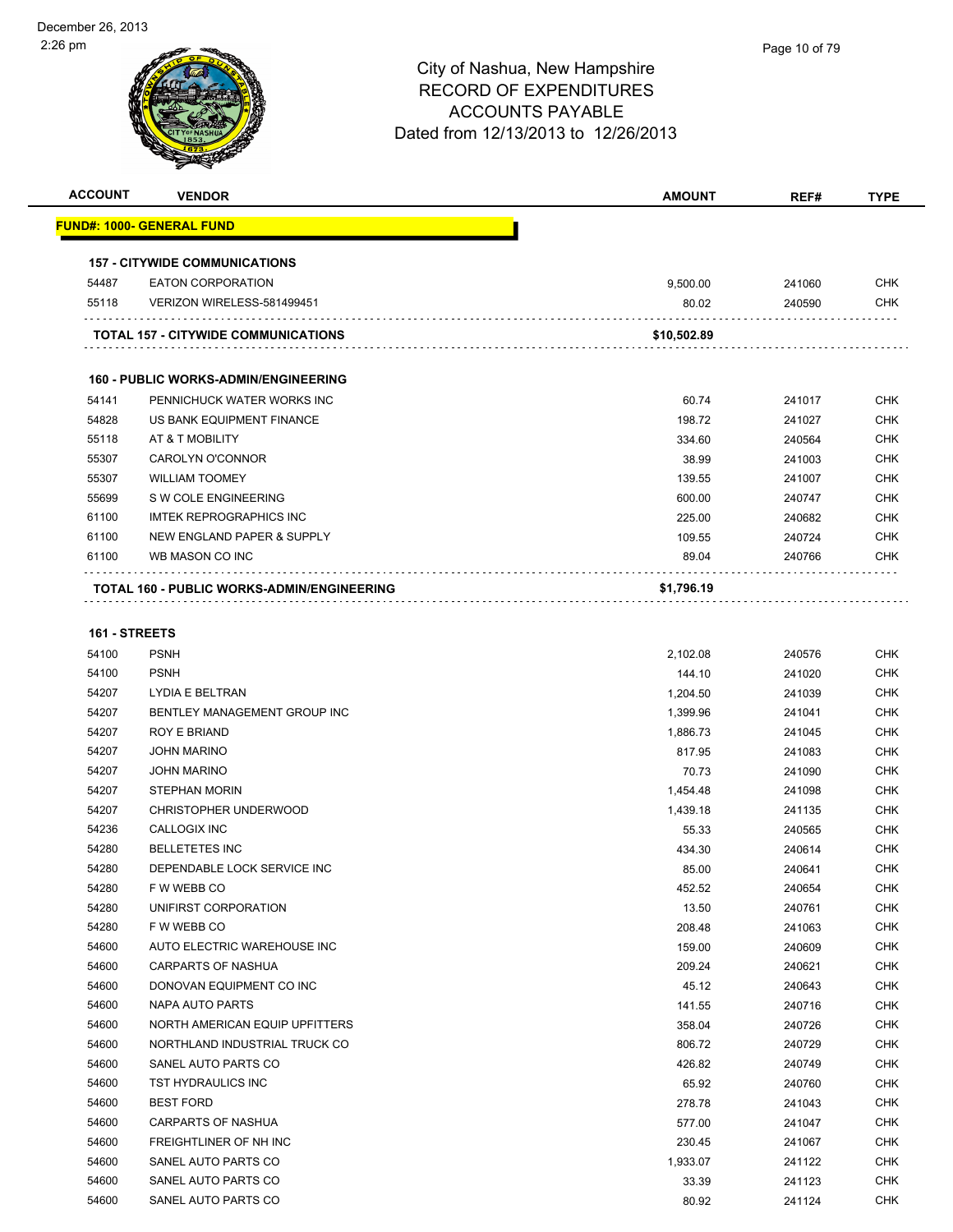| <b>ACCOUNT</b> | <b>VENDOR</b>                     | <b>AMOUNT</b> | REF#   | <b>TYPE</b> |
|----------------|-----------------------------------|---------------|--------|-------------|
|                | <u> FUND#: 1000- GENERAL FUND</u> |               |        |             |
| 161 - STREETS  |                                   |               |        |             |
| 54600          | SOUTHWORTH-MILTON INC             | 1,432.61      | 241127 | <b>CHK</b>  |
| 54828          | US BANK EQUIPMENT FINANCE         | 109.70        | 240587 | <b>CHK</b>  |
| 55118          | AT & T MOBILITY                   | 255.24        | 240564 | <b>CHK</b>  |
| 61100          | WB MASON CO INC                   | 400.77        | 241141 | <b>CHK</b>  |
| 61107          | UNIFIRST CORPORATION              | 899.06        | 240761 | <b>CHK</b>  |
| 61107          | UNIFIRST CORPORATION              | 558.35        | 241136 | <b>CHK</b>  |
| 61166          | AIRGAS USA LLC                    | 226.51        | 240595 | <b>CHK</b>  |
| 61166          | <b>BOT L GAS INC</b>              | 63.50         | 240618 | <b>CHK</b>  |
| 61299          | DONOVAN EQUIPMENT CO INC          | 3.64          | 240643 | <b>CHK</b>  |
| 61299          | NAPA AUTO PARTS                   | 112.97        | 240716 | <b>CHK</b>  |
| 61299          | <b>CARPARTS OF NASHUA</b>         | 47.46         | 241047 | <b>CHK</b>  |
| 61299          | MANUFACTURER'S RUBBER & SUPPLY    | 95.12         | 241089 | <b>CHK</b>  |
| 61299          | SANEL AUTO PARTS CO               | 216.04        | 241122 | <b>CHK</b>  |
| 61299          | USP OF NEW ENGLAND                | 243.40        | 241138 | <b>CHK</b>  |
| 61300          | DENNIS K BURKE INC                | 18,634.56     | 241056 | <b>CHK</b>  |
| 61307          | SHATTUCK MALONE OIL CO            | 20,442.90     | 240578 | <b>CHK</b>  |
| 61307          | SHATTUCK MALONE OIL CO            | 3,530.16      | 241021 | <b>CHK</b>  |
| 61507          | CONTINENTAL PAVING INC            | 536.98        | 240634 | <b>CHK</b>  |
| 61542          | <b>FASTENAL CO</b>                | 1.86          | 240655 | <b>CHK</b>  |
| 61542          | <b>FASTENAL CO</b>                | 17.37         | 240656 | <b>CHK</b>  |
| 61542          | PERMA LINE CORP OF NEW ENGLAND    | 498.04        | 240735 | <b>CHK</b>  |
| 61556          | M & M ELECTRICAL SUPPLY CO INC    | 37.70         | 240701 | <b>CHK</b>  |
| 61560          | <b>BLUE TARP FINANCIAL</b>        | 1,204.00      | 240617 | <b>CHK</b>  |
| 61560          | CORRIVEAU ROUTHIER INC            | 214.80        | 240635 | <b>CHK</b>  |
| 61709          | NAPA AUTO PARTS                   | 13.88         | 240716 | <b>CHK</b>  |
| 61709          | SANEL AUTO PARTS CO               | 53.52         | 241122 | <b>CHK</b>  |
| 61799          | <b>CARPARTS OF NASHUA</b>         | 79.71         | 240621 | <b>CHK</b>  |
| 61799          | <b>NAPA AUTO PARTS</b>            | 165.38        | 240716 | <b>CHK</b>  |
| 61799          | NAPA AUTO PARTS                   | 13.74         | 240718 | <b>CHK</b>  |
| 61799          | SANEL AUTO PARTS CO               | 37.36         | 240749 | <b>CHK</b>  |
| 61799          | <b>CARPARTS OF NASHUA</b>         | 101.08        | 241047 | CHK         |
| 61799          | FREIGHTLINER OF NH INC            | 25.00         | 241067 | <b>CHK</b>  |
| 61799          | SANEL AUTO PARTS CO               | 93.56         | 241122 | <b>CHK</b>  |
| 71025          | NAPA AUTO PARTS                   | 6.75          | 240716 | <b>CHK</b>  |
| 71025          | SANEL AUTO PARTS CO               | 51.33         | 240749 | CHK         |
| 71025          | <b>CARPARTS OF NASHUA</b>         | 30.00         | 241047 | CHK         |
| 71025          | SANEL AUTO PARTS CO               | 8.96          | 241122 | <b>CHK</b>  |
| 71025          | USP OF NEW ENGLAND                | 361.04        | 241138 | <b>CHK</b>  |
| 71999          | JOHNSON SUPPLY CO INC             | 375.60        | 240688 | <b>CHK</b>  |
| 71999          | <b>CARPARTS OF NASHUA</b>         | 36.36         | 241047 | <b>CHK</b>  |
| 71999          | SANEL AUTO PARTS CO               | 44.10         | 241122 | <b>CHK</b>  |
|                |                                   |               |        |             |
|                | <b>TOTAL 161 - STREETS</b>        | \$68,394.97   |        |             |

#### **162 - STREET LIGHTING**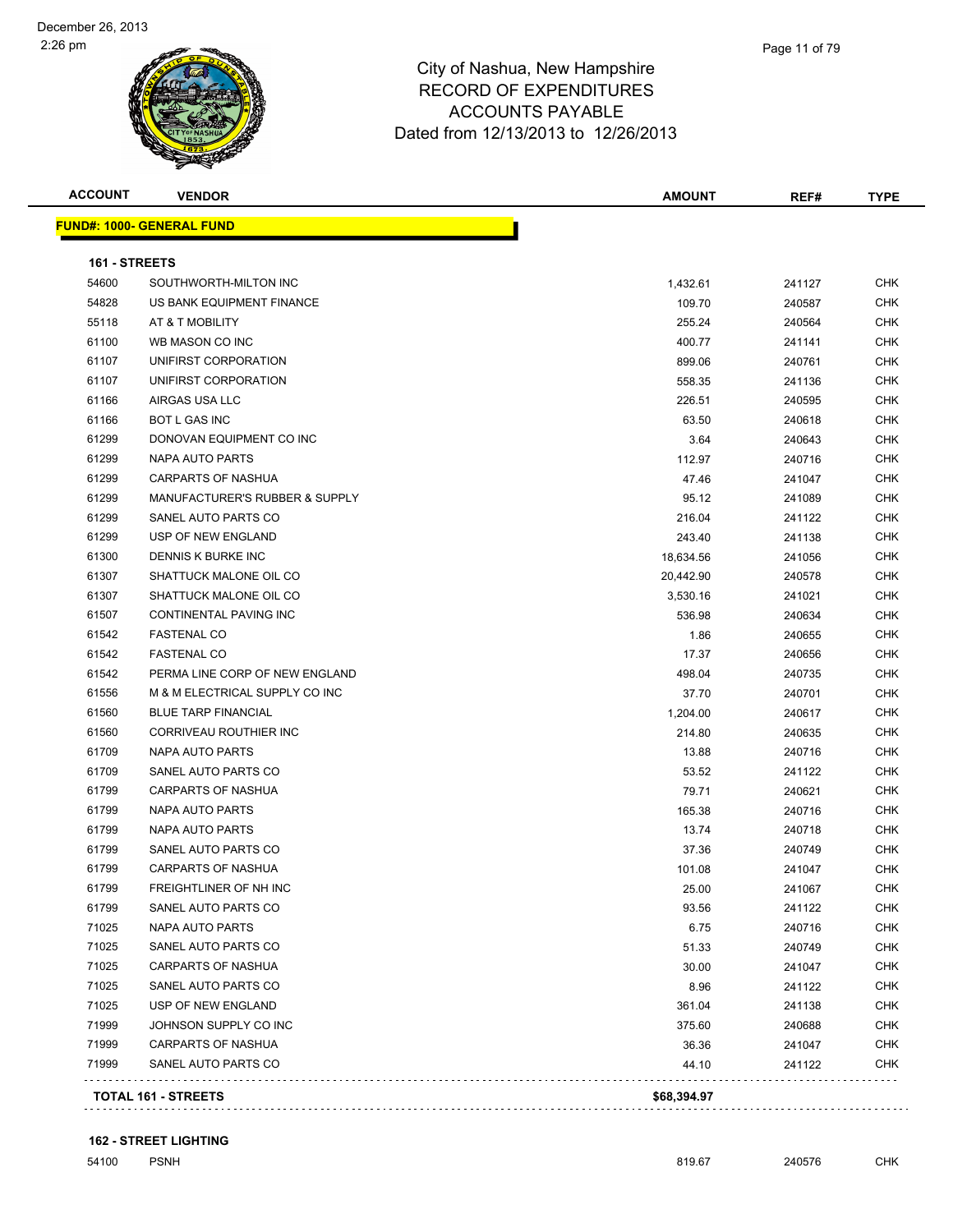|       | <b>VENDOR</b>                         | <b>AMOUNT</b> | REF#   |                                                                                                                                                                                                                |
|-------|---------------------------------------|---------------|--------|----------------------------------------------------------------------------------------------------------------------------------------------------------------------------------------------------------------|
|       | <u> FUND#: 1000- GENERAL FUND</u>     |               |        |                                                                                                                                                                                                                |
|       | <b>TOTAL 162 - STREET LIGHTING</b>    | \$819.67      |        |                                                                                                                                                                                                                |
|       |                                       |               |        |                                                                                                                                                                                                                |
|       | <b>166 - PARKING LOTS</b>             |               |        |                                                                                                                                                                                                                |
| 54100 | <b>PSNH</b>                           | 2,271.68      | 240576 | <b>CHK</b>                                                                                                                                                                                                     |
| 54207 | THE DOTY GROUP INC                    | 4,050.00      | 241059 | <b>CHK</b>                                                                                                                                                                                                     |
| 54280 | CENTRAL PAPER PRODUCTS CO             | 147.10        | 241051 | <b>CHK</b>                                                                                                                                                                                                     |
| 54487 | NAPA AUTO PARTS                       | 169.00        | 240719 | <b>CHK</b>                                                                                                                                                                                                     |
| 55699 | UNITED SITE SERVICES NORTHEAST        | 54.97         | 241137 | <b>CHK</b>                                                                                                                                                                                                     |
| 61299 | PETTY CASH                            | 4.00          | 240504 | <b>CHK</b>                                                                                                                                                                                                     |
|       | <b>TOTAL 166 - PARKING LOTS</b>       | \$6,696.75    |        |                                                                                                                                                                                                                |
|       | <b>171 - COMMUNITY SERVICES</b>       |               |        |                                                                                                                                                                                                                |
| 54100 | <b>PSNH</b>                           | 1,061.46      | 240576 | <b>CHK</b>                                                                                                                                                                                                     |
| 54107 | SHATTUCK MALONE OIL CO                | 1,657.30      | 241021 | <b>CHK</b>                                                                                                                                                                                                     |
| 55200 | <b>NHPHA</b>                          | 40.00         | 241104 | <b>CHK</b>                                                                                                                                                                                                     |
| 55307 | <b>SHANNON DAVIS</b>                  | 146.12        | 240769 | <b>CHK</b>                                                                                                                                                                                                     |
| 61100 | PETTY CASH                            | 36.00         | 240550 | <b>CHK</b>                                                                                                                                                                                                     |
| 61100 | WB MASON CO INC                       | 88.97         | 240766 | <b>CHK</b>                                                                                                                                                                                                     |
|       |                                       |               |        |                                                                                                                                                                                                                |
|       | <b>TOTAL 171 - COMMUNITY SERVICES</b> |               |        |                                                                                                                                                                                                                |
|       |                                       | \$3,029.85    |        |                                                                                                                                                                                                                |
|       | <b>172 - COMMUNITY HEALTH</b>         |               |        |                                                                                                                                                                                                                |
| 55118 | AT & T MOBILITY                       | 53.71         | 240564 |                                                                                                                                                                                                                |
|       | <b>TOTAL 172 - COMMUNITY HEALTH</b>   | \$53.71       |        | <b>CHK</b>                                                                                                                                                                                                     |
|       | <b>173 - ENVIRONMENTAL HEALTH</b>     |               |        |                                                                                                                                                                                                                |
| 55118 | AT & T MOBILITY                       | 31.21         | 240564 |                                                                                                                                                                                                                |
| 55307 | <b>HEIDI PEEK</b>                     | 54.24         | 240549 |                                                                                                                                                                                                                |
| 55307 | PETTY CASH                            | 30.44         | 240550 |                                                                                                                                                                                                                |
| 55307 | <b>HOWARD PRICE</b>                   | 119.83        | 240555 |                                                                                                                                                                                                                |
|       | TOTAL 173 - ENVIRONMENTAL HEALTH      | \$235.72      |        |                                                                                                                                                                                                                |
|       | <b>175 - WELFARE ASSISTANCE</b>       |               |        |                                                                                                                                                                                                                |
| 55810 | MOTEL 6                               | 6,410.74      | 240942 |                                                                                                                                                                                                                |
| 55810 | <b>LEONARD ABREU</b>                  | 293.00        | 240943 |                                                                                                                                                                                                                |
| 55810 | AMH REAL ESTATE LLC                   | 307.72        | 240944 |                                                                                                                                                                                                                |
| 55810 | <b>CASIMIR PLACE LP</b>               | 850.00        | 240945 |                                                                                                                                                                                                                |
| 55810 | CENTRAL REALTY INC                    | 695.00        | 240946 |                                                                                                                                                                                                                |
| 55810 | DONALD D DOBENS                       | 650.00        | 240947 |                                                                                                                                                                                                                |
| 55810 | DOWNTOWNER NELSON                     | 461.84        | 240948 |                                                                                                                                                                                                                |
| 55810 | THERESA R GERLACH                     | 400.00        | 240949 |                                                                                                                                                                                                                |
| 55810 | <b>GP NASHUA LTD PARTNERSHIP</b>      | 485.00        | 240950 |                                                                                                                                                                                                                |
| 55810 | <b>LAMERAND ENTERPRISES</b>           | 480.00        | 240951 |                                                                                                                                                                                                                |
| 55810 | RONALD F LANZARA SR                   | 490.00        | 240952 | <b>CHK</b><br><b>CHK</b><br><b>CHK</b><br><b>CHK</b><br><b>CHK</b><br><b>CHK</b><br><b>CHK</b><br><b>CHK</b><br><b>CHK</b><br><b>CHK</b><br><b>CHK</b><br><b>CHK</b><br><b>CHK</b><br><b>CHK</b><br><b>CHK</b> |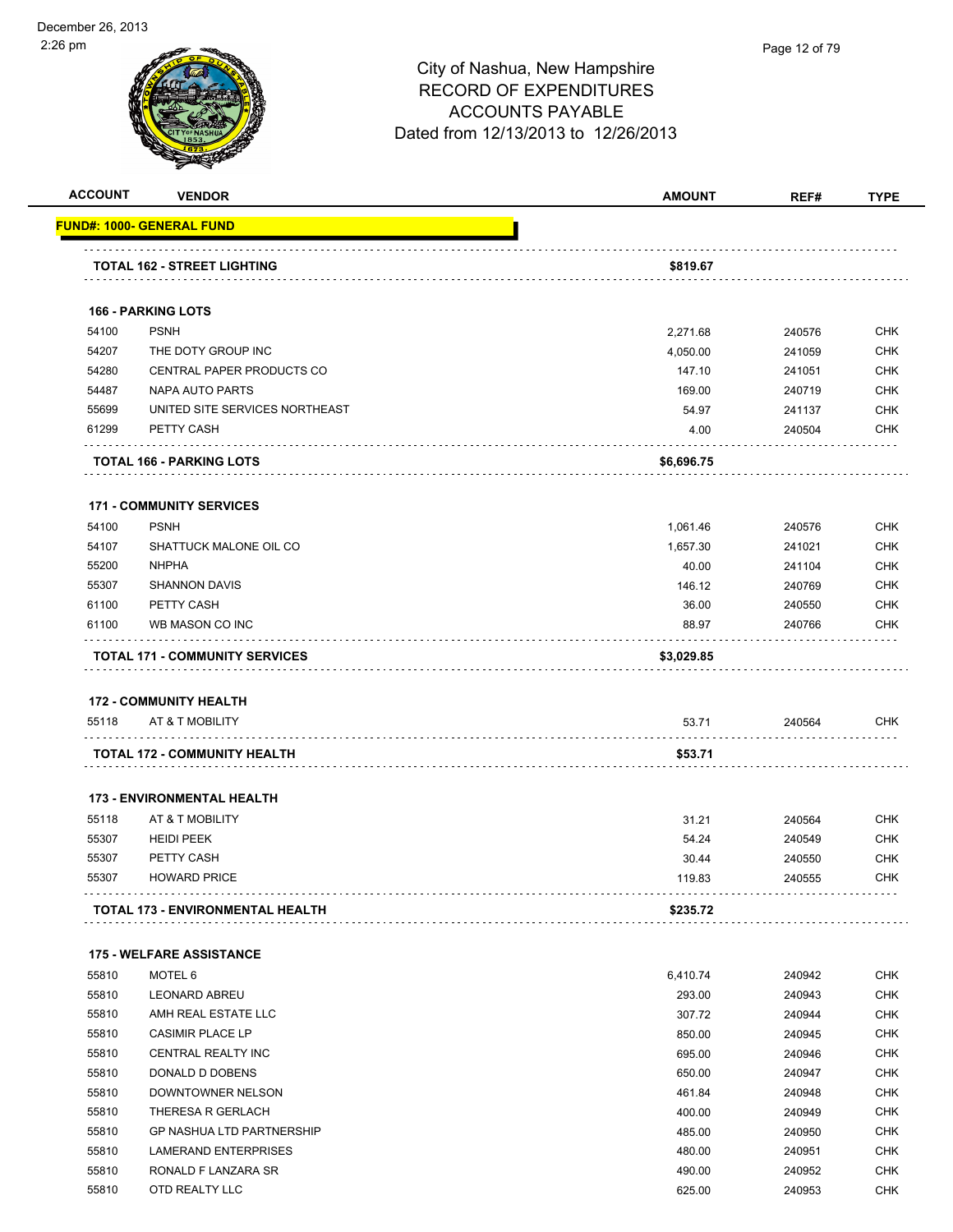

| <b>ACCOUNT</b> | <b>VENDOR</b>                       | <b>AMOUNT</b> | REF#   | <b>TYPE</b> |
|----------------|-------------------------------------|---------------|--------|-------------|
|                | <u> FUND#: 1000- GENERAL FUND</u>   |               |        |             |
|                | <b>175 - WELFARE ASSISTANCE</b>     |               |        |             |
| 55810          | <b>REGENT PARK ASSOCIATES</b>       | 267.92        | 240954 | CHK         |
| 55810          | <b>RTN LLC</b>                      | 1,113.87      | 240955 | CHK         |
| 55810          | DAVID RYALL                         | 770.00        | 240956 | CHK         |
| 55810          | WRN REAL ESTATE LLC                 | 1,060.00      | 240957 | <b>CHK</b>  |
| 55810          | 188 CONCORD ST LLC                  | 273.00        | 241273 | CHK         |
| 55810          | AMH REAL ESTATE LLC                 | 600.00        | 241274 | CHK         |
| 55810          | <b>ALEX C ARUN</b>                  | 511.67        | 241275 | <b>CHK</b>  |
| 55810          | CAJUN WAY LLC                       | 825.00        | 241276 | <b>CHK</b>  |
| 55810          | FIRST LEDGE ST ASSOC LLC            | 300.00        | 241278 | <b>CHK</b>  |
| 55810          | FREEDOM APARTMENTS LLC              | 386.73        | 241279 | <b>CHK</b>  |
| 55810          | JEFFREY P GROPMAN                   | 275.00        | 241280 | <b>CHK</b>  |
| 55810          | PAUL H JORDAN                       | 882.65        | 241281 | <b>CHK</b>  |
| 55810          | NASHUA HOUSING AUTHORITY            | 527.00        | 241283 | <b>CHK</b>  |
| 55810          | <b>GRACE M RATZEL</b>               | 950.00        | 241284 | <b>CHK</b>  |
| 55810          | SOMERSET ASSOC                      | 530.00        | 241285 | <b>CHK</b>  |
| 55814          | <b>LIBERTY UTILITIES</b>            | 61.00         | 240941 | CHK         |
| 55814          | NORTHEAST UTILITIES                 | 90.18         | 241272 | CHK         |
| 55816          | MARKET BASKET ACCT 2589096          | 877.07        | 241282 | <b>CHK</b>  |
| 55818          | MARKET BASKET ACCT 2589096          | 370.39        | 241282 | CHK         |
| 55820          | DAVIS FUNERAL HOME                  | 750.00        | 241277 | <b>CHK</b>  |
|                | <b>177 - PARKS &amp; RECREATION</b> |               |        |             |
| 44549          | <b>JOHN FERLAN</b>                  | 100.00        | 240917 | CHK         |
| 44549          | SEAN-MICHAEL LANG                   | 100.00        | 240918 | <b>CHK</b>  |
| 44549          | <b>BRIAN OLSEN</b>                  | 88.00         | 240919 | CHK         |
| 44549          | <b>JOHN FERLAN</b>                  | 100.00        | 241267 | CHK         |
| 44549          | <b>KATELYN E HENMUELLER</b>         | 88.00         | 241268 | <b>CHK</b>  |
| 44549          | <b>TIMOTHY KLEIN</b>                | 176.00        | 241269 | <b>CHK</b>  |
| 44549          | SEAN-MICHAEL LANG                   | 279.00        | 241270 | <b>CHK</b>  |
| 44549          | <b>BRAD ZAPENAS</b>                 | 330.00        | 241271 | <b>CHK</b>  |
| 54100          | <b>PSNH</b>                         | 3,890.54      | 240576 | CHK         |
| 54114          | <b>HESS CORPORATION</b>             | 648.88        | 241078 | CHK         |
| 54141          | PENNICHUCK WATER WORKS INC          | 912.79        | 241017 | CHK         |
| 54280          | UNITED PARCEL SERVICE               | 36.47         | 240583 | <b>CHK</b>  |
| 54280          | ASAP FIRE & SAFETY CORP             | 465.00        | 240606 | <b>CHK</b>  |
| 54280          | FORTIN GAGE LTD LLC                 | 80.00         | 240661 | CHK         |
| 54280          | HOME DEPOT CREDIT SERVICE 3065      | 674.07        | 240679 | <b>CHK</b>  |
| 54280          | JOHNSONS ELECTRIC INC               | 546.34        | 240689 | <b>CHK</b>  |
| 54280          | LOWE'S - 3502                       | 367.18        | 240700 | CHK         |
| 54280          | NASHUA FARMERS EXCHANGE INC         | 59.70         | 240720 | <b>CHK</b>  |
| 54280          | OUTDOOR PRIDE LANDSCAPING INC       | 300.00        | 240733 | <b>CHK</b>  |
| 54280          | UNITED SITE SERVICES NORTHEAST      | 109.94        | 240762 | CHK         |
| 54280          | <b>BELLETETES INC</b>               | 53.94         | 241038 | CHK         |
| 54487          | HUDSON SMALL ENGINE                 | 125.00        | 240680 | CHK         |
| 54821          | UNITED SITE SERVICES NORTHEAST      | 54.97         | 241137 | CHK         |
| 55118          | AT & T MOBILITY                     | 161.04        | 240564 | <b>CHK</b>  |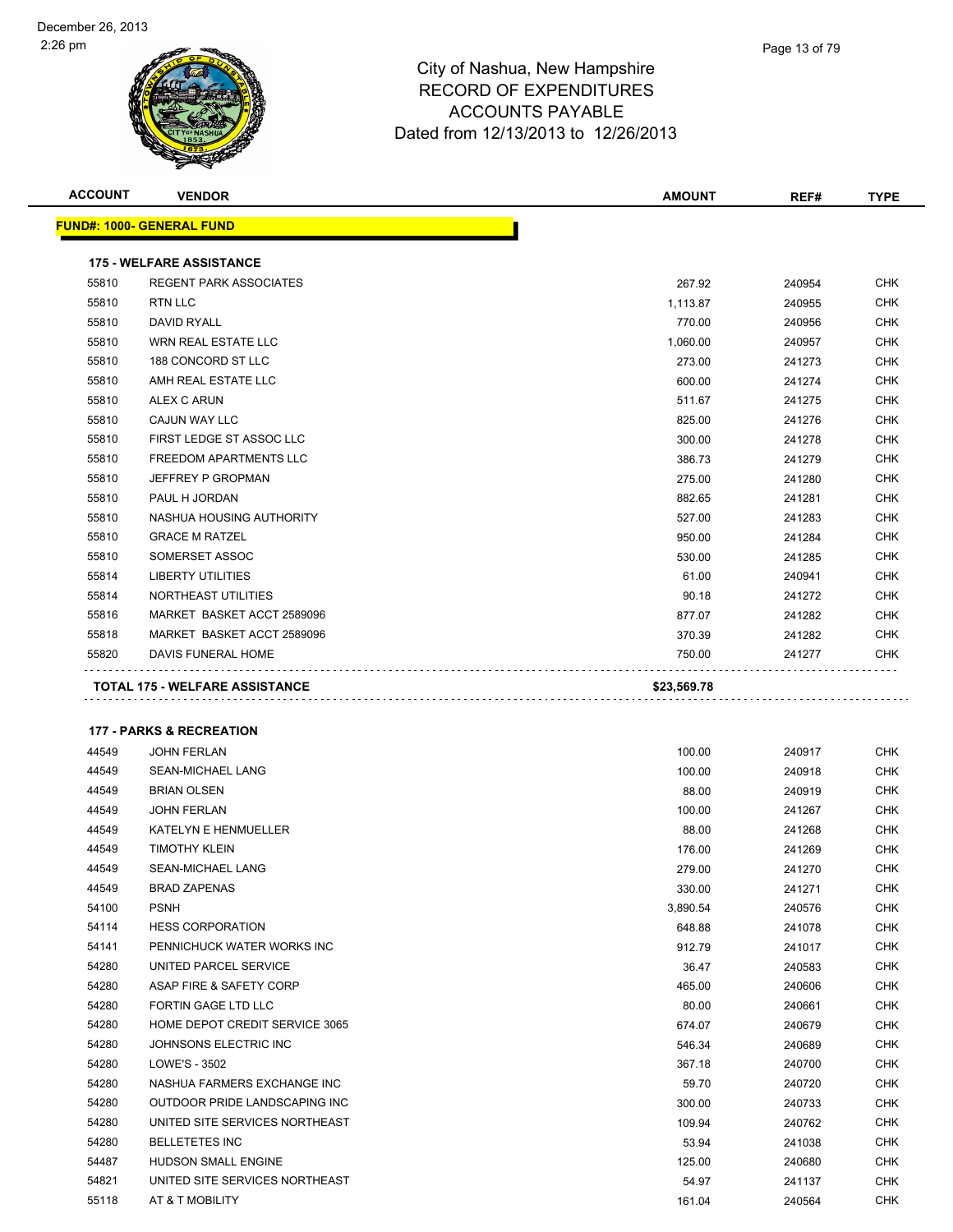| <b>ACCOUNT</b> | <b>VENDOR</b>                             | AMOUNT      | REF#   | <b>TYPE</b> |
|----------------|-------------------------------------------|-------------|--------|-------------|
|                | <u> FUND#: 1000- GENERAL FUND</u>         |             |        |             |
|                |                                           |             |        |             |
|                | <b>177 - PARKS &amp; RECREATION</b>       |             |        |             |
| 61107          | <b>BOB GUIDABONI</b>                      | 57.97       | 240533 | <b>CHK</b>  |
| 61107          | PAUL HASKELL                              | 69.00       | 240534 | <b>CHK</b>  |
| 61107          | DAVE LAJOIE                               | 69.00       | 240536 | <b>CHK</b>  |
| 61114          | SEASONAL SPECIALTY STORES                 | 146.96      | 240751 | <b>CHK</b>  |
| 61428          | <b>ESSENRA POROUS TECHNOLOGIES</b>        | 441.45      | 240653 | <b>CHK</b>  |
| 61705          | <b>MAYNARD &amp; LESIEUR INC</b>          | 780.60      | 240710 | <b>CHK</b>  |
| 61799          | AMERICAN AUTO SEAT COVER INC              | 295.00      | 240600 | <b>CHK</b>  |
| 61799          | <b>CARPARTS OF NASHUA</b>                 | 150.50      | 240621 | <b>CHK</b>  |
| 61799          | MACMULKIN CHEVROLET INC                   | 23.45       | 240702 | <b>CHK</b>  |
| 61799          | NAPA AUTO PARTS                           | (98.80)     | 240716 | <b>CHK</b>  |
| 61799          | SANEL AUTO PARTS CO                       | 180.06      | 240750 | CHK         |
|                | <b>TOTAL 177 - PARKS &amp; RECREATION</b> | \$11,862.05 |        |             |
|                |                                           |             |        |             |
| 179 - LIBRARY  |                                           |             |        |             |
| 53479          | <b>HERITAGE ARCHIVES INC</b>              | 3,013.20    | 240675 | <b>CHK</b>  |
| 54114          | LIBERTY UTILITIES                         | 537.11      | 240568 | CHK         |
| 54141          | PENNICHUCK WATER WORKS INC                | 315.47      | 241017 | CHK         |
| 54243          | <b>GRAINGER</b>                           | 16.44       | 241070 | <b>CHK</b>  |
| 54280          | <b>GRANITE GROUP</b>                      | 56.72       | 240668 | CHK         |
| 54280          | <b>MAVRIKIS UPHOLSTERING &amp; FURN</b>   | 1,252.00    | 240706 | <b>CHK</b>  |
| 54280          | HARRY W WELLS & SON INC                   | 100.00      | 241075 | <b>CHK</b>  |
| 54280          | HOME DEPOT CREDIT SERVICE 3065            | 142.85      | 241079 | <b>CHK</b>  |
| 54428          | CONSTANT CONTACT INC                      | 672.00      | 240633 | <b>CHK</b>  |
| 54428          | PLYMOUTH ROCKET INC                       | 1,200.00    | 240738 | <b>CHK</b>  |
| 54487          | STANLEY CONVERGENT SECURITY               | 207.48      | 241129 | <b>CHK</b>  |
| 55109          | AT & T MOBILITY                           | 31.50       | 240564 | <b>CHK</b>  |
| 55300          | <b>KERSTEN MATERA</b>                     | 42.94       | 240704 | <b>CHK</b>  |
| 55400          | <b>KERSTEN MATERA</b>                     | 35.00       | 240704 | <b>CHK</b>  |
| 55607          | UNITED PARCEL SERVICE                     | 5.80        | 240583 | <b>CHK</b>  |
| 55607          | PITNEY BOWES GLOBAL FIN SVCS              | 286.44      | 240737 | CHK         |
| 61100          | ANCO SIGNS & STAMPS INC                   | 9.65        | 240602 | <b>CHK</b>  |
| 61299          | <b>DEMCO</b>                              | 117.32      | 240640 | <b>CHK</b>  |
| 61299          | <b>BRUCE MARKS</b>                        | 69.99       | 240703 | <b>CHK</b>  |
| 61428          | <b>REXEL</b>                              | 113.92      | 240745 | <b>CHK</b>  |
| 61428          | REXEL                                     | 518.20      | 241116 | CHK         |
| 61807          | <b>ACTRACE</b>                            | 660.00      | 240593 | CHK         |
| 61807          | <b>BAKER &amp; TAYLOR</b>                 | 2,374.04    | 240610 | <b>CHK</b>  |
| 61807          | <b>INGRAM LIBRARY SERVICES</b>            | 89.71       | 240684 | <b>CHK</b>  |
| 61807          | <b>BAKER &amp; TAYLOR</b>                 | 1,574.89    | 241036 | <b>CHK</b>  |
| 61814          | <b>MICRO MARKETING ASSOCIATES</b>         | 127.50      | 240713 | <b>CHK</b>  |
| 61814          | <b>MIDWEST TAPE</b>                       | 1,092.98    | 240714 | CHK         |
| 61814          | RANDOM HOUSE INC                          | 71.25       | 240743 | <b>CHK</b>  |
| 61814          | <b>BAKER &amp; TAYLOR</b>                 | 43.98       | 241036 | CHK         |
| 61814          | <b>MIDWEST TAPE</b>                       | 233.74      | 241096 | CHK         |
| 61814          | RANDOM HOUSE INC                          | 138.75      | 241113 | CHK         |
| 61821          | WORLD JOURNAL                             | 200.00      | 241029 | CHK         |
| 61821          | STANDARD & POOR'S                         | 325.00      | 241128 | CHK         |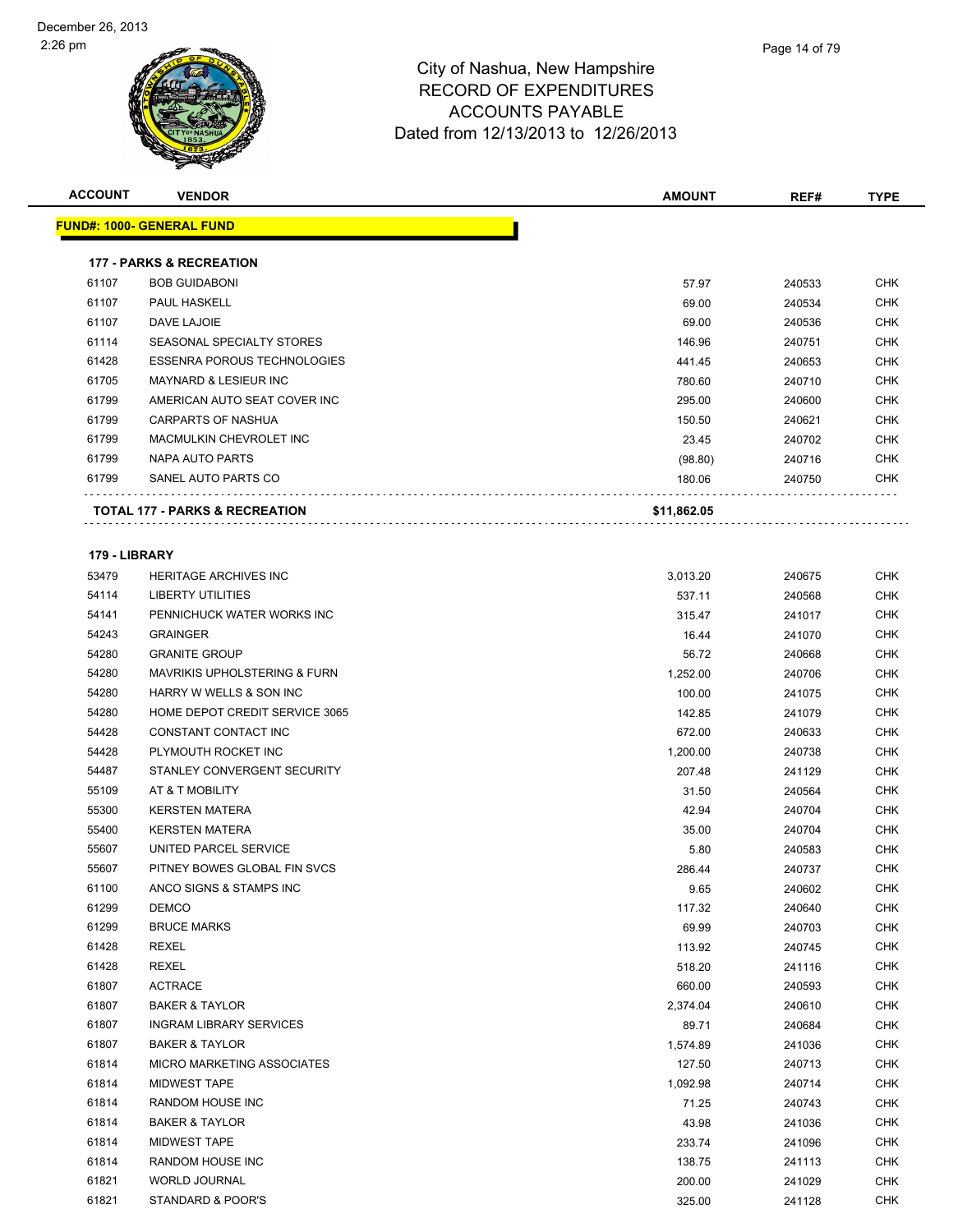| <b>ACCOUNT</b>      | <b>VENDOR</b>                           | <b>AMOUNT</b> | REF#   | <b>TYPE</b> |
|---------------------|-----------------------------------------|---------------|--------|-------------|
|                     | FUND#: 1000- GENERAL FUND               |               |        |             |
| 179 - LIBRARY       |                                         |               |        |             |
| 61830               | RECORDED BOOKS LLC                      | 2,700.00      | 241115 | <b>CHK</b>  |
| 71221               | TIGER DIRECT INC.                       | 867.63        | 241131 | <b>CHK</b>  |
|                     | TOTAL 179 - LIBRARY                     | \$19,243.50   |        |             |
|                     | <b>181 - COMMUNITY DEVELOPMENT</b>      |               |        |             |
| 54828               | US BANK EQUIPMENT FINANCE               | 364.19        | 241027 | <b>CHK</b>  |
| 61100               | WB MASON CO INC                         | 145.82        | 241141 | <b>CHK</b>  |
| 61650               | WB MASON CO INC                         | 58.06         | 241141 | <b>CHK</b>  |
|                     | TOTAL 181 - COMMUNITY DEVELOPMENT       | \$568.07      |        |             |
|                     | <b>182 - PLANNING &amp; ZONING</b>      |               |        |             |
| 55200               | <b>NHANRS</b>                           | 50.00         | 240571 | <b>CHK</b>  |
| 55307               | PETTY CASH                              | 236.19        | 240504 | <b>CHK</b>  |
| 55421               | PETTY CASH                              | 40.73         | 240504 | <b>CHK</b>  |
| 61299               | <b>BLUE TARP FINANCIAL</b>              | 116.29        | 240617 | <b>CHK</b>  |
| 61830               | THIS OLD HOUSE                          | 26.00         | 241023 | <b>CHK</b>  |
|                     | TOTAL 182 - PLANNING & ZONING           | \$469.21      |        |             |
|                     |                                         |               |        |             |
|                     | <b>183 - ECONOMIC DEVELOPMENT</b>       |               |        |             |
| 55307               | <b>GEORGE DURANTE</b>                   | 88.75         | 240531 | <b>CHK</b>  |
| 55307               | <b>THOMAS GALLIGANI</b>                 | 216.96        | 241000 | <b>CHK</b>  |
| 55699               | <b>MERRA &amp; KANAKIS PC</b>           | 350.00        | 240541 | <b>CHK</b>  |
| 61100               | WB MASON CO INC                         | 31.65         | 240766 | <b>CHK</b>  |
|                     | <b>TOTAL 183 - ECONOMIC DEVELOPMENT</b> | \$687.36      |        |             |
| <b>191 - SCHOOL</b> |                                         |               |        |             |
| 52300               | <b>GUARDIAN LIFE INSURANCE</b>          | 3,297.00      | 241146 | <b>CHK</b>  |
| 52800               | <b>JENNIFER FITZGERALD</b>              | 1,536.00      | 240822 | <b>CHK</b>  |
| 52800               | <b>ISABEL GUNTHER</b>                   | 1,084.80      | 240835 | <b>CHK</b>  |
| 53128               | <b>JACKSON LEWIS LLP</b>                | 780.00        | 240847 | <b>CHK</b>  |
| 53600               | ADULT LEARNING CENTER                   | 28,643.30     | 240779 | <b>CHK</b>  |
| 53600               | <b>MARK DAILEANES</b>                   | 152.13        | 241176 | CHK         |
| 53614               | <b>CLARK ASSOC</b>                      | 42,085.75     | 240801 | <b>CHK</b>  |
| 53614               | COMPASSIONATE STAFFING LLC              | 315.00        | 240804 | <b>CHK</b>  |
| 53614               | FIRST STUDENT INC                       | 518.34        | 240821 | CHK         |
| 53614               | <b>HEAR IN NEW HAMPSHIRE</b>            | 279.41        | 240840 | <b>CHK</b>  |
| 53614               | COMPASSIONATE STAFFING LLC              | 281.25        | 241172 | <b>CHK</b>  |
| 53614               | FIRST STUDENT INC                       | 84.14         | 241183 | <b>CHK</b>  |
| 53614               | AMY MCCARTNEY                           | 8,880.18      | 241222 | <b>CHK</b>  |
| 53628               | STATE OF NH CRIMINAL RECORDS            | 670.50        | 240773 | <b>CHK</b>  |
| 53628               | MULTI STATE BILLING SERVICES L          | 14.689.24     | 240870 | <b>CHK</b>  |

 NORTHEAST PRO-CON SOLUTIONS 575.00 240877 CHK 53628 YOUTH EDUCATIONAL EMPLOYMENT **12000 1240915** CHK PSNH 20,212.12 240772 CHK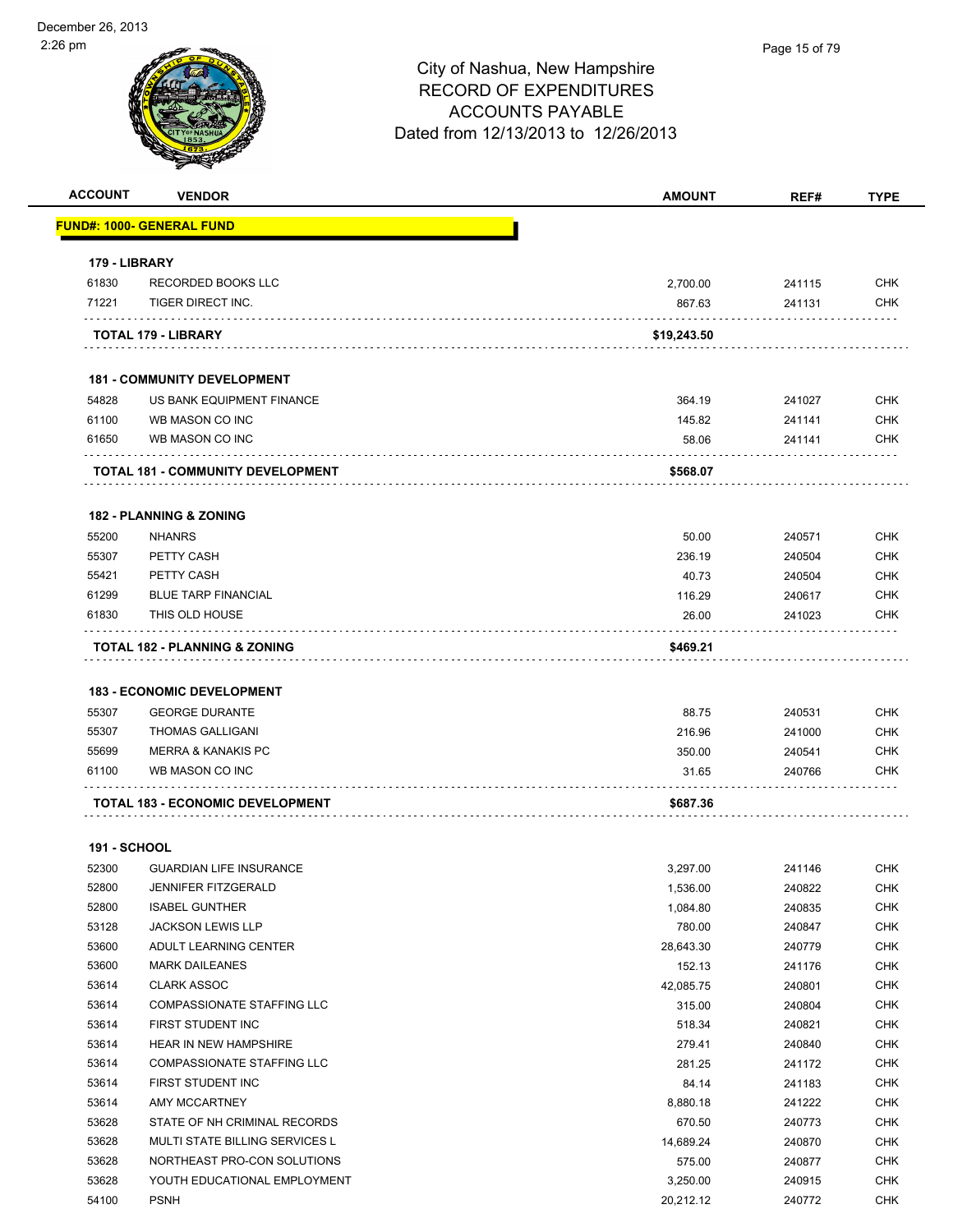

| <b>ACCOUNT</b>      | <b>VENDOR</b>                    | AMOUNT    | REF#   | <b>TYPE</b> |
|---------------------|----------------------------------|-----------|--------|-------------|
|                     | <b>FUND#: 1000- GENERAL FUND</b> |           |        |             |
|                     |                                  |           |        |             |
| <b>191 - SCHOOL</b> |                                  |           |        |             |
| 54100               | PUBLIC SERVICE OF NH-LARGE POW   | 48,748.55 | 240892 | <b>CHK</b>  |
| 54114               | LIBERTY UTILITIES                | 5,562.49  | 240770 | <b>CHK</b>  |
| 54114               | <b>PSNH</b>                      | 3,362.51  | 240772 | <b>CHK</b>  |
| 54114               | <b>HESS CORPORATION</b>          | 45,254.52 | 240843 | <b>CHK</b>  |
| 54114               | PUBLIC SERVICE OF NH-LARGE POW   | 34,836.30 | 240892 | <b>CHK</b>  |
| 54141               | PENNICHUCK WATER WORKS INC       | 4,297.96  | 240771 | <b>CHK</b>  |
| 54280               | <b>B &amp; S LOCKSMITHS INC</b>  | 188.62    | 240786 | <b>CHK</b>  |
| 54280               | MARVELL PLATE GLASS INC          | 180.10    | 241219 | <b>CHK</b>  |
| 54487               | DAVID BAILEY                     | 80.00     | 241154 | <b>CHK</b>  |
| 54487               | HILLYARD/MANCHESTER              | 1,474.75  | 241192 | <b>CHK</b>  |
| 54600               | <b>CARPARTS OF NASHUA</b>        | (15.00)   | 240797 | <b>CHK</b>  |
| 54600               | HANSONS AUTOMOTIVE SERVICE       | 331.00    | 240838 | CHK         |
| 54600               | DONOVAN EQUIPMENT CO INC         | 87.52     | 241178 | <b>CHK</b>  |
| 54600               | NAPA AUTO PARTS                  | 61.46     | 241230 | <b>CHK</b>  |
| 54821               | PITNEY BOWES GLOBAL FIN SRVS     | 345.00    | 240889 | <b>CHK</b>  |
| 54899               | <b>BOYS &amp; GIRLS CLUB OF</b>  | 2,563.33  | 240791 | <b>CHK</b>  |
| 55109               | <b>FAIRPOINT COMMUNICATIONS</b>  | 819.34    | 240566 | <b>CHK</b>  |
| 55109               | AT&T                             | 38.31     | 241142 | <b>CHK</b>  |
| 55109               | <b>EARTHLINK BUSINESS</b>        | 389.72    | 241144 | <b>CHK</b>  |
| 55109               | <b>FAIRPOINT COMMUNICATIONS</b>  | 32.40     | 241145 | <b>CHK</b>  |
| 55109               | VERIZON WIRELESS 742005979       | 502.39    | 241147 | <b>CHK</b>  |
| 55200               | <b>COLLEGE BOARD</b>             | 325.00    | 240803 | <b>CHK</b>  |
| 55200               | <b>NHASP</b>                     | 5,250.00  | 240876 | <b>CHK</b>  |
| 55200               | <b>DEBORAH POTHIER</b>           | 25.00     | 240890 | <b>CHK</b>  |
| 55300               | <b>MATTHEW DENARO</b>            | 110.00    | 240811 | <b>CHK</b>  |
| 55300               | LUTHERAN COMMUNITY SERVICES SH   | 90.00     | 240861 | <b>CHK</b>  |
| 55300               | AMANDA TOWNE                     | 70.00     | 240906 | <b>CHK</b>  |
| 55300               | LUTHERAN COMMUNITY SERVICES SH   | 427.50    | 241211 | <b>CHK</b>  |
| 55300               | <b>NHBCO</b>                     | 35.00     | 241236 | <b>CHK</b>  |
| 55307               | ROBERT ANASTAS                   | 26.41     | 240782 | <b>CHK</b>  |
| 55307               | LYNNE BROWN                      | 5.65      | 240792 | <b>CHK</b>  |
| 55307               | <b>TODD CAMPION</b>              | 64.41     | 240794 | <b>CHK</b>  |
| 55307               | <b>JENNIFER GRANTHAM</b>         | 90.97     | 240832 | <b>CHK</b>  |
| 55307               | <b>MARC LAQUERRE</b>             | 107.49    | 240858 | <b>CHK</b>  |
| 55307               | DONNA LATINA                     | 57.20     | 240860 | <b>CHK</b>  |
| 55307               | <b>RICHARD LYDON</b>             | 55.54     | 240862 | <b>CHK</b>  |
| 55307               | <b>SUSAN MCKENZIE</b>            | 179.89    | 240867 | <b>CHK</b>  |
| 55307               | PAULA PAPANICOLAOU               | 51.56     | 240882 | <b>CHK</b>  |
| 55307               | <b>DENISE PETZ</b>               | 65.47     | 240886 | <b>CHK</b>  |
| 55307               | AMY YORK                         | 106.44    | 240914 | <b>CHK</b>  |
| 55307               | <b>CLAUDIA DIONNE</b>            | 16.95     | 241177 | <b>CHK</b>  |
| 55307               | <b>JENNIFER GOODWIN</b>          | 204.10    | 241185 | <b>CHK</b>  |
| 55307               | LYNNE HANLEY                     | 34.30     | 241189 | <b>CHK</b>  |
| 55307               | DONNA LATINA                     | 23.02     | 241204 | <b>CHK</b>  |
| 55307               | SARAH MARANDOS                   | 42.94     | 241215 | <b>CHK</b>  |
| 55307               | <b>LORNE SWINDELL</b>            | 176.50    | 241256 | CHK         |
| 55400               | <b>JASON CUCOLO</b>              | 210.00    | 240809 | <b>CHK</b>  |
| 55400               | LINDY WALCH                      | 169.00    | 240910 | <b>CHK</b>  |
|                     |                                  |           |        |             |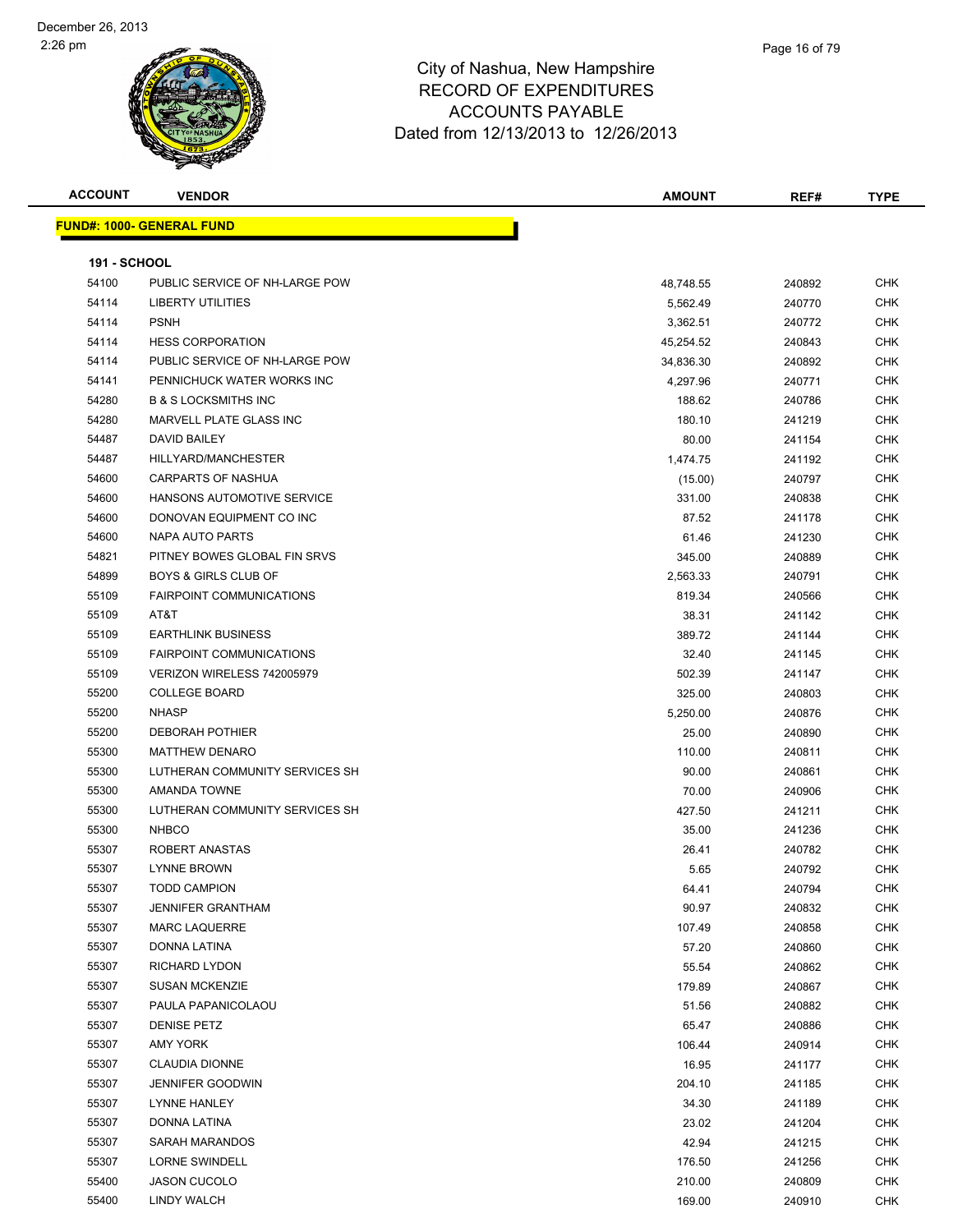

| <b>ACCOUNT</b>      | <b>VENDOR</b>                  | <b>AMOUNT</b> | REF#   | <b>TYPE</b> |
|---------------------|--------------------------------|---------------|--------|-------------|
|                     | FUND#: 1000- GENERAL FUND      |               |        |             |
|                     |                                |               |        |             |
| <b>191 - SCHOOL</b> |                                |               |        |             |
| 55400               | <b>MARIE LAMERE</b>            | 125.00        | 241202 | <b>CHK</b>  |
| 55400               | LESLEY COLL CTR FOR READING RE | 2,500.00      | 241207 | <b>CHK</b>  |
| 55400               | <b>KEITH RICHARD</b>           | 180.57        | 241247 | <b>CHK</b>  |
| 55600               | <b>MATTHEW FENLON</b>          | 68.93         | 240818 | <b>CHK</b>  |
| 55600               | <b>KEITH WILLIAMS</b>          | 43.00         | 240913 | <b>CHK</b>  |
| 55607               | UNITED PARCEL SERVICE          | 71.57         | 240774 | <b>CHK</b>  |
| 55607               | NEOPOST USA INC                | 123.00        | 240873 | <b>CHK</b>  |
| 55607               | BICENTENNIAL SCHOOL PETTY CASH | 6.00          | 241143 | <b>CHK</b>  |
| 55635               | NASHUA SCHOOL DISTRICT 42      | 1,370.00      | 14562  | ACH         |
| 55635               | NASHUA SCHOOL DISTRICT 42      | 1,390.00      | 14591  | ACH         |
| 55642               | <b>KEN BOURQUE</b>             | 176.00        | 240790 | CHK         |
| 55642               | MICHAEL CROSBY                 | 62.00         | 240806 | CHK         |
| 55642               | <b>JOHN FERLAN</b>             | 62.00         | 240819 | CHK         |
| 55642               | <b>DON FERNANDES</b>           | 62.00         | 240820 | <b>CHK</b>  |
| 55642               | ROBERT E GERMANN JR            | 114.32        | 240825 | <b>CHK</b>  |
| 55642               | DAVID HEBERT                   | 82.00         | 240842 | <b>CHK</b>  |
| 55642               | DONALD HURLEY                  | 114.00        | 240845 | <b>CHK</b>  |
| 55642               | <b>JASON KOHM</b>              | 176.00        | 240853 | <b>CHK</b>  |
| 55642               | <b>GARY KUBA</b>               | 176.00        | 240855 | <b>CHK</b>  |
| 55642               | DAVID KUZMICH                  | 114.00        | 240856 | CHK         |
| 55642               | <b>FREDERICK LATHAM</b>        | 228.00        | 240859 | <b>CHK</b>  |
| 55642               | <b>WILLIAM NEVERETT</b>        | 114.00        | 240874 | <b>CHK</b>  |
| 55642               | DAVE ZWICKER                   | 124.00        | 240916 | CHK         |
| 55642               | ANDREW ARMSTRONG               | 96.00         | 241153 | <b>CHK</b>  |
| 55642               | <b>MARC BOUCHER</b>            | 82.00         | 241158 | <b>CHK</b>  |
| 55642               | NORBERT BRETON                 | 82.00         | 241159 | <b>CHK</b>  |
| 55642               | SALLY A. BUCHANAN              | 94.00         | 241160 | <b>CHK</b>  |
| 55642               | <b>DENNIS BURKHART</b>         | 62.00         | 241161 | <b>CHK</b>  |
| 55642               | PETER BURKHART                 | 62.00         | 241162 | <b>CHK</b>  |
| 55642               | <b>MARK CORMIER</b>            | 82.00         | 241174 | <b>CHK</b>  |
| 55642               | <b>SEAN EDWARDS</b>            | 124.00        | 241181 | CHK         |
| 55642               | <b>JOHN FERLAN</b>             | 62.00         | 241182 | <b>CHK</b>  |
| 55642               | EVAN JOHNSON                   | 82.00         | 241197 | CHK         |
| 55642               | <b>GARY KUBA</b>               | 82.00         | 241199 | CHK         |
| 55642               | DAVID KUZMICH                  | 82.00         | 241200 | <b>CHK</b>  |
| 55642               | <b>SYLVAIN LABELLE</b>         | 82.00         | 241201 | <b>CHK</b>  |
| 55642               | <b>ANTHONY LAMONICA</b>        | 82.00         | 241203 | <b>CHK</b>  |
| 55642               | SHAWN LOUGHRAN                 | 62.00         | 241210 | <b>CHK</b>  |
| 55642               | DON MARCOTTE                   | 82.00         | 241216 | CHK         |
| 55642               | PAUL MARTINEAU                 | 124.00        | 241218 | CHK         |
| 55642               | RAYMOND MAYNARD                | 82.00         | 241220 | CHK         |
| 55642               | <b>DENNIS MCCARTHY</b>         | 62.00         | 241221 | CHK         |
| 55642               | RONALD PINCENCE                | 62.00         | 241240 | CHK         |
| 55642               | <b>BRIAN SAMOLYK</b>           | 62.00         | 241249 | CHK         |
| 55642               | <b>BILL SIFF</b>               | 109.17        | 241253 | CHK         |
| 55642               | PETER TANGUAY                  | 82.00         | 241257 | <b>CHK</b>  |
| 55642               | CHELSIE VEILLEUX               | 82.00         | 241260 | <b>CHK</b>  |
| 55642               | <b>GARY WONG</b>               | 246.00        | 241265 | <b>CHK</b>  |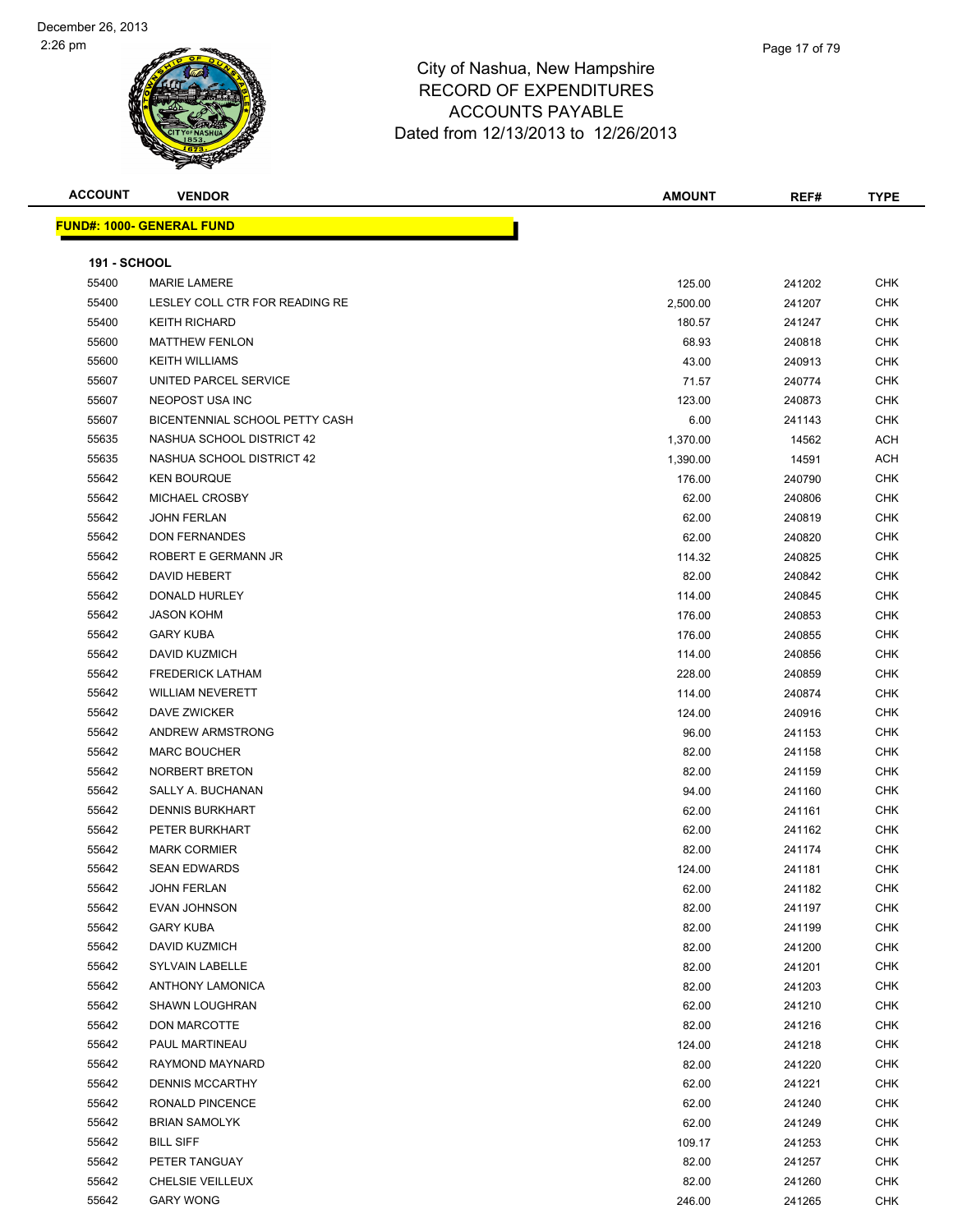| <b>ACCOUNT</b>      | <b>VENDOR</b>                         | <b>AMOUNT</b>   | REF#             | <b>TYPE</b>       |
|---------------------|---------------------------------------|-----------------|------------------|-------------------|
|                     | <b>FUND#: 1000- GENERAL FUND</b>      |                 |                  |                   |
|                     |                                       |                 |                  |                   |
| <b>191 - SCHOOL</b> |                                       |                 |                  |                   |
| 55690               | FIRST STUDENT INC                     | 255.33          | 240821           | <b>CHK</b>        |
| 55690               | U-HAUL                                | 78.45           | 240907           | <b>CHK</b>        |
| 55690               | FIRST STUDENT INC                     | 1,087.06        | 241183           | CHK               |
| 55691               | <b>KRISTIN CRAWFORD</b>               | 229.39          | 241175           | <b>CHK</b>        |
| 55691               | FIRST STUDENT INC                     | 136.12          | 241183           | <b>CHK</b>        |
| 55691               | <b>BARBARA MELANSON</b>               | 141.25          | 241225           | <b>CHK</b>        |
| 55691               | MILFORD SCHOOL DISTRICT               | 262.50          | 241226           | <b>CHK</b>        |
| 55691               | THE PROVIDER ENTERPRISES INC          | 39,958.40       | 241244           | <b>CHK</b>        |
| 55694               | BOOTHBY THERAPY SERVICES LLC          | 144.73          | 241156           | <b>CHK</b>        |
| 55694               | <b>CEDARCREST INC</b>                 | 865.68          | 241167           | <b>CHK</b>        |
| 55694               | EASTER SEALS OF NEW HAMPSHIRE         | 26,522.74       | 241179           | <b>CHK</b>        |
| 55694               | <b>EDUCATION INC</b>                  | 232.75          | 241180           | <b>CHK</b>        |
| 55694               | <b>GREATER LAWRENCE ED COLLABORAT</b> | 5,526.00        | 241188           | <b>CHK</b>        |
| 55694               | INSTITUTE OF PROFESSIONAL PRAC        | 1,101.36        | 241193           | CHK               |
| 55694               | MOUNT PROSPECT ACADEMY INC            | 4,013.82        | 241228           | <b>CHK</b>        |
| 55694               | NASHOBA LEARNING GROUP                | 7,831.22        | 241231           | <b>CHK</b>        |
| 55694               | NASHUA CHILDRENS HOME                 | 29,432.32       | 241232           | CHK               |
| 55694               | <b>SERESC</b>                         | 16,866.90       | 241252           | <b>CHK</b>        |
| 55694               | SPAULDING YOUTH CENTER                | 10,451.52       | 241254           | <b>CHK</b>        |
| 55694               | WEDIKO CHILDRENS SERVICES             | 4,738.98        | 241263           | <b>CHK</b>        |
| 55694               | THE WHITNEY ACADEMY INC               | 883.26          | 241264           | <b>CHK</b>        |
| 61100               | CANON SOLUTIONS AMERICA               | 585.00          | 240795           | <b>CHK</b>        |
| 61100               | <b>TARA KINSELLA</b>                  | 28.65           | 240851           | <b>CHK</b>        |
| 61100               | WB MASON CO INC                       | 5,307.84        | 240911           | <b>CHK</b>        |
| 61100               | DEBBRA UTTERO                         | 73.06           | 241259           | <b>CHK</b>        |
| 61100               | WB MASON CO INC                       | 290.30          | 241262           | <b>CHK</b>        |
| 61135               | 4IMPRINT                              | 497.20          | 240776           | <b>CHK</b>        |
| 61135               | AC MOORE                              | 46.69           | 240777           | CHK               |
| 61135               | <b>ACP DIRECT</b>                     | 517.70          | 240778           | <b>CHK</b>        |
| 61135               | AMLE                                  | 37.98           | 240781           | <b>CHK</b>        |
| 61135               | <b>BELLETETES INC</b>                 | 56.93           | 240788           | <b>CHK</b>        |
| 61135               | CANON SOLUTIONS AMERICA               | 125.00          | 240795           | CHK               |
| 61135               | <b>CRYSTAL ROCK BOTTLED WATER</b>     | 69.00           | 240808           | <b>CHK</b>        |
| 61135               | <b>DESTINATION IMAGINATION INC</b>    | 415.00          | 240812           | CHK               |
| 61135               | DJ JEFF HAMILTON                      | 250.00          | 240813           | CHK               |
| 61135               | AMY GEROW                             | 244.44          | 240826           | <b>CHK</b>        |
| 61135               | <b>GREAT EDUCATORS</b>                | 205.50          | 240833           | <b>CHK</b>        |
| 61135               | <b>HANNAFORD</b>                      | 147.65          | 240837           | <b>CHK</b>        |
| 61135               | HOME DEPOT CREDIT SERVICE             | 166.10          | 240844           | <b>CHK</b>        |
| 61135               | LYNNE JOSEPH                          | 210.94          | 240849           | CHK               |
| 61135               | LAKESHORE LEARNING MATERIALS          | 228.85          | 240857           | CHK               |
| 61135               | MAINE OXY                             | 104.00          | 240865           | CHK               |
| 61135               | MARKET BASKET ACCT 2589096            | 185.61          | 240866           | <b>CHK</b>        |
| 61135               | NASHUA OUTDOOR POWER EQUIPMENT        | 98.04           | 240871           | <b>CHK</b>        |
| 61135               | LOUISE NORWAY                         |                 | 240878           | CHK               |
| 61135               | P J CURRIER LUMBER CO                 | 258.27          |                  | CHK               |
| 61135               | PHONAK INC                            | 1,062.14        | 240881           |                   |
| 61135               | PHONAK, LLC                           | 510.45<br>60.14 | 240887<br>240888 | CHK<br><b>CHK</b> |
|                     |                                       |                 |                  |                   |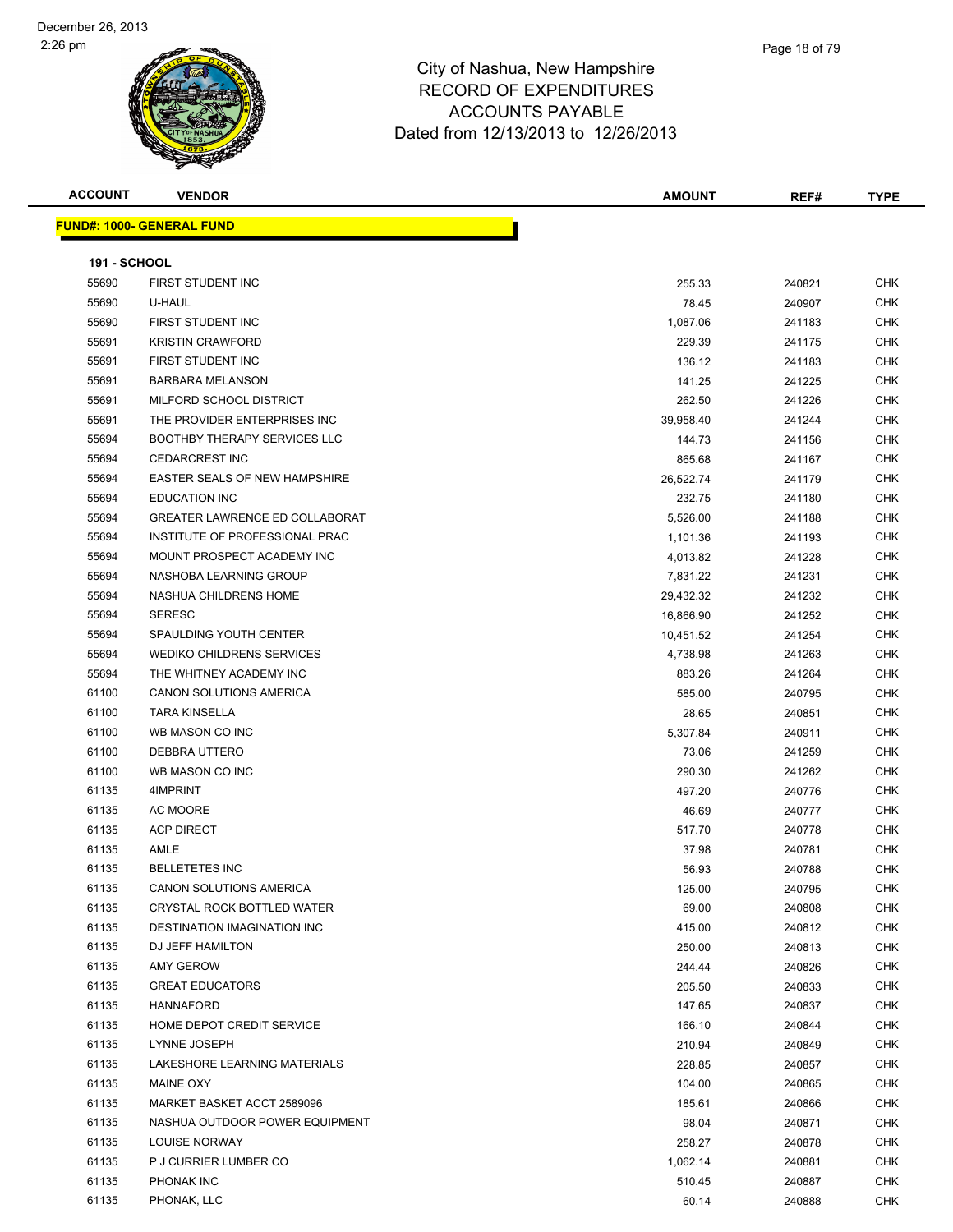

### City of Nashua, New Hampshire RECORD OF EX ACCOUNTS Dated from 12/13/20

| סווופעוווטאווויד  |  |
|-------------------|--|
| XPENDITURES       |  |
| S PAYABLE         |  |
| 013 to 12/26/2013 |  |
|                   |  |

| <b>ACCOUNT</b>      | <b>VENDOR</b>                               | <b>AMOUNT</b>      | REF#             | <b>TYPE</b> |
|---------------------|---------------------------------------------|--------------------|------------------|-------------|
|                     | <b>FUND#: 1000- GENERAL FUND</b>            |                    |                  |             |
|                     |                                             |                    |                  |             |
| <b>191 - SCHOOL</b> |                                             |                    |                  |             |
| 61135               | PRO-ED                                      | 91.19              | 240891           | CHK         |
| 61135               | <b>CHELSEY ROTHERMEL</b>                    | 44.78              | 240893           | <b>CHK</b>  |
| 61135               | <b>SUSAN ROURKE</b>                         | 165.33             | 240894           | <b>CHK</b>  |
| 61135               | <b>SALON CENTRIC INC</b>                    | 989.07             | 240895           | CHK         |
| 61135               | <b>SHARON SAUNDERS</b>                      | 63.71              | 240896           | CHK         |
| 61135               | <b>SCHOOL SPECIALTY</b>                     | 2,603.23           | 240897           | CHK         |
| 61135               | <b>CRYSTAL SEAGLE</b>                       | 71.48              | 240898           | <b>CHK</b>  |
| 61135               | <b>WAL-MART</b>                             | 97.51              | 240909           | CHK         |
| 61135               | WB MASON CO INC                             | 2,152.52           | 240911           | <b>CHK</b>  |
| 61135               | <b>WEST MUSIC</b>                           | 34.00              | 240912           | <b>CHK</b>  |
| 61135               | BICENTENNIAL SCHOOL PETTY CASH              | 101.99             | 241143           | CHK         |
| 61135               | RANDY CALHOUN                               | 100.00             | 241163           | <b>CHK</b>  |
| 61135               | CARTRIDGE WORLD NASHUA                      | 209.00             | 241166           | <b>CHK</b>  |
| 61135               | CHILDSWORK CHILDSPLAY                       | 16.90              | 241169           | <b>CHK</b>  |
| 61135               | <b>GRANITE STATE STAMPS INC</b>             | 9.00               | 241187           | <b>CHK</b>  |
| 61135               | J W PEPPER & SON INC                        | 551.99             | 241196           | CHK         |
| 61135               | LINEN & SHADE BIN INC                       | 2,044.00           | 241208           | CHK         |
| 61135               | M & M ELECTRICAL SUPPLY CO INC              | 230.00             | 241212           | CHK         |
| 61135               | MARKET BASKET ACCT 2589096                  | 260.85             | 241217           | CHK         |
| 61135               | CHRISTOPHER MCMASTER                        | 78.20              | 241224           | CHK         |
| 61135               | NATIONAL ART EDUCATION ASSN                 | 69.99              | 241233           | CHK         |
| 61135               | <b>NCS PEARSON</b>                          | 99.50              | 241234           | <b>CHK</b>  |
| 61135               | PITSCO INC                                  | 646.17             | 241241           | <b>CHK</b>  |
| 61135               | PRO-ED                                      | 25.25              | 241243           | <b>CHK</b>  |
| 61135               | PURELAND SUPPLY                             | 136.70             | 241245           | <b>CHK</b>  |
| 61135               | RED HOT SPORTS PROMOTIONS                   | 475.00             | 241246           | CHK         |
| 61135               | <b>SCHOOL SPECIALTY</b>                     | 409.85             | 241250           | CHK         |
| 61135               | WB MASON CO INC                             | 1,195.93           | 241262           | <b>CHK</b>  |
| 61299               | COMPUTER HUT dba IT INSIDERS                | 139.98             | 240805           | <b>CHK</b>  |
| 61299               | <b>TARA KINSELLA</b>                        | 28.65              | 240851           | CHK         |
| 61299               | ANCO SIGNS & STAMPS INC<br>MILL METALS CORP | 17.80              | 241151           | CHK         |
| 61299<br>61299      | WB MASON CO INC                             | 208.00             | 241227           | <b>CHK</b>  |
| 61407               | PENTON AUDIO USA                            | 135.42             | 241262           | CHK<br>CHK  |
| 61407               | M & M ELECTRICAL SUPPLY CO INC              | 156.67<br>1,061.72 | 240885           | CHK         |
| 61414               | F W WEBB CO                                 | 191.43             | 241212           | CHK         |
| 61414               | PEABODY SUPPLY CO                           | 166.02             | 240817<br>240883 | <b>CHK</b>  |
| 61414               | PEABODY SUPPLY CO                           | 28.90              | 241239           | CHK         |
| 61421               | AIREX FILTER CORPORATION                    | 242.02             | 240780           | <b>CHK</b>  |
| 61421               | ARCSOURCE INC                               | 69.90              | 240784           | <b>CHK</b>  |
| 61421               | CAPP INC                                    | 398.00             | 240796           | CHK         |
| 61421               | <b>GRAINGER</b>                             | 107.15             | 240830           | <b>CHK</b>  |
| 61421               | <b>GRAINGER</b>                             | 584.18             | 240831           | <b>CHK</b>  |
| 61421               | HEATING SPECIALTIES OF NH INC               | 135.76             | 240841           | CHK         |
| 61421               | AIREX FILTER CORPORATION                    | 2,197.09           | 241149           | CHK         |
| 61421               | CAPP INC                                    | 316.00             | 241164           | CHK         |
| 61421               | <b>GRAINGER</b>                             | 1,136.00           | 241186           | CHK         |
| 61421               | HEATING SPECIALTIES OF NH INC               | 121.26             | 241190           | <b>CHK</b>  |
|                     |                                             |                    |                  |             |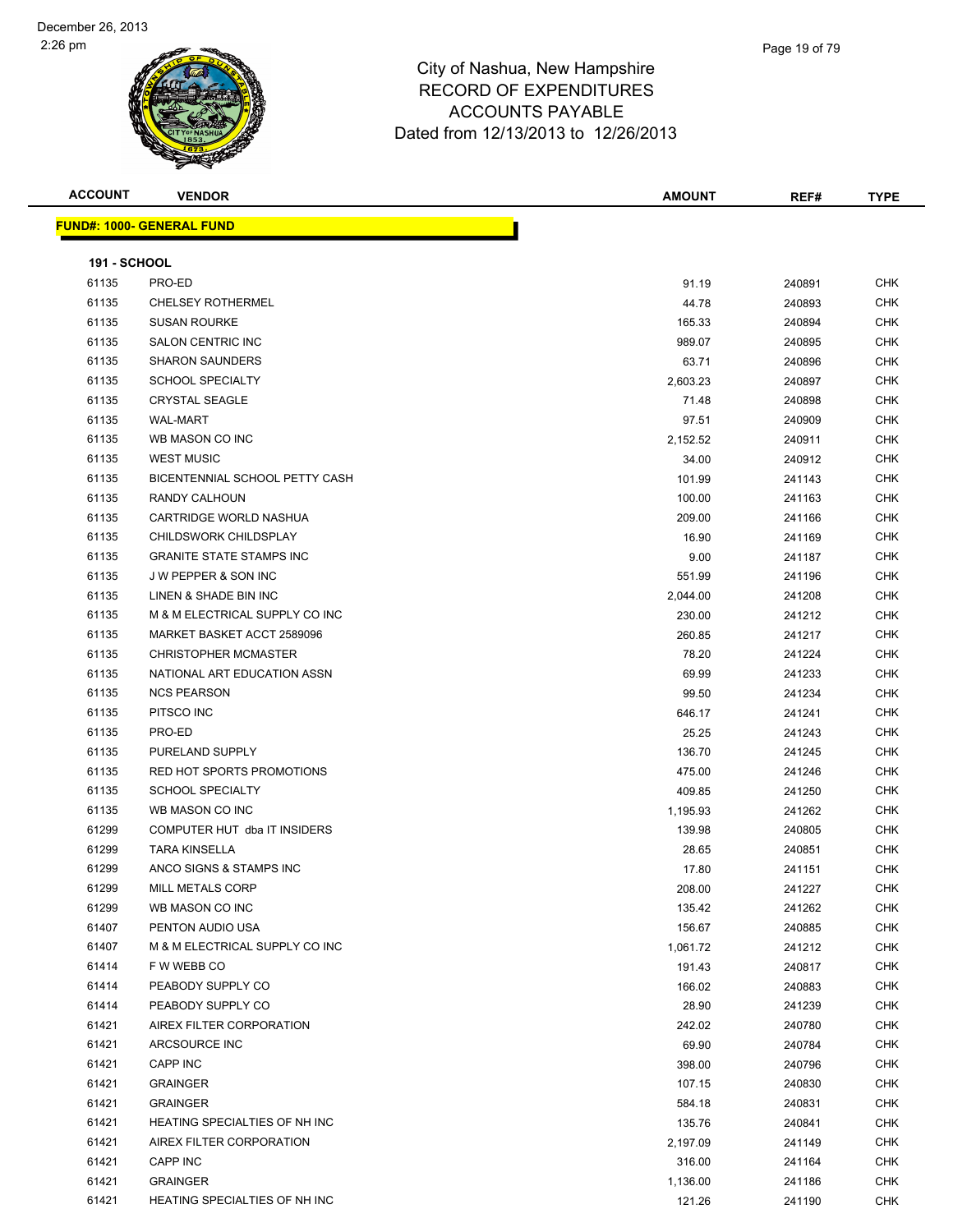| <b>ACCOUNT</b>      | <b>VENDOR</b>                               | <b>AMOUNT</b>   | REF#   | <b>TYPE</b> |
|---------------------|---------------------------------------------|-----------------|--------|-------------|
|                     | <b>FUND#: 1000- GENERAL FUND</b>            |                 |        |             |
|                     |                                             |                 |        |             |
| <b>191 - SCHOOL</b> |                                             |                 |        |             |
| 61428               | CENTRAL PAPER PRODUCTS CO                   | 1,185.00        | 240800 | <b>CHK</b>  |
| 61428               | NATIONWIDE SALES & SERVICE                  | 126.80          | 240872 | <b>CHK</b>  |
| 61428               | CENTRAL PAPER PRODUCTS CO                   | 9,719.74        | 241168 | <b>CHK</b>  |
| 61599               | <b>BROX INDUSTRIES INC</b>                  | 862.84          | 240793 | <b>CHK</b>  |
| 61814               | <b>FOLLETT LIBRARY RESOURCES</b>            | 610.50          | 240823 | <b>CHK</b>  |
| 61814               | SMART APPLE MEDIA                           | 252.75          | 240902 | <b>CHK</b>  |
| 61821               | <b>EBSCO INFORMATION SERVICES</b>           | 474.53          | 240814 | <b>CHK</b>  |
| 61875               | <b>EVERBIND BOOKS</b>                       | 510.87          | 240816 | <b>CHK</b>  |
| 61875               | <b>NSTA</b>                                 | 187.99          | 240879 | <b>CHK</b>  |
| 71221               | <b>APPLE INC</b>                            | 19.00           | 240783 | <b>CHK</b>  |
| 71221               | COMPUTER HUT dba IT INSIDERS                | 679.95          | 240805 | <b>CHK</b>  |
| 71221               | <b>CUSTOM COMPUTER SPECIALIST INC</b>       | 85,023.18       | 240810 | <b>CHK</b>  |
| 71221               | <b>APPLE INC</b>                            | 548.00          | 241152 | <b>CHK</b>  |
| 71221               | COMPUTER HUT dba IT INSIDERS                | 95.00           | 241173 | <b>CHK</b>  |
| 71221               | PRO AV SYSTEMS INC                          | 1,670.00        | 241242 | <b>CHK</b>  |
| 71228               | <b>SOFTMEDIA INC</b>                        | 495.00          | 240903 | <b>CHK</b>  |
| 71228               | <b>X2 DEVELOPMENT CORP</b>                  | 900.00          | 241266 | <b>CHK</b>  |
| 71999               | <b>GLOBAL TRADEQUEST INC</b>                | 378.68          | 240829 | <b>CHK</b>  |
| 71999               | KARCHER NORTH AMERICA                       | 15,008.91       | 240850 | <b>CHK</b>  |
| 71999               | LINEN & SHADE BIN INC                       | 170.00          | 241208 | <b>CHK</b>  |
| 71999               | PRO AV SYSTEMS INC                          | 648.00          | 241242 | <b>CHK</b>  |
|                     | TOTAL 191 - SCHOOL                          | \$596,713.42    |        |             |
|                     | <b>193 - DEBT SERVICE</b>                   |                 |        |             |
| 75400               | EDWARDS WILDMAN PALMER LLP                  | 5,754.09        | 240647 | CHK         |
|                     |                                             |                 |        |             |
|                     | <b>TOTAL 193 - DEBT SERVICE</b>             | \$5,754.09      |        |             |
|                     | <b>196 - INTERGOVERNMENTAL</b>              |                 |        |             |
| 77100               | HILLSBOROUGH COUNTY TREASURER               | 9,763,895.00    | 14558  | <b>ACH</b>  |
|                     | TOTAL 196 - INTERGOVERNMENTAL               | \$9,763,895.00  |        |             |
|                     |                                             |                 |        |             |
|                     | <b>TOTAL FUND 1000 - GENERAL FUND</b>       | \$11,036,492.27 |        |             |
|                     | <b>FUND#: 1001- GF-CAPITAL IMPROVEMENTS</b> |                 |        |             |
|                     |                                             |                 |        |             |
|                     | <b>161 - STREETS-CAP IMP</b>                |                 |        |             |
| 81100               | A H HARRIS & SONS INC                       | 784.40          | 240591 | <b>CHK</b>  |
| 81100               | CORRIVEAU ROUTHIER INC                      | 503.25          | 240635 | <b>CHK</b>  |
| 81100               | JOHNSONS ELECTRIC INC                       | 6,292.64        | 240689 | <b>CHK</b>  |
|                     | TOTAL 161 - STREETS-CAP IMP                 | \$7,580.29      |        |             |
|                     |                                             |                 |        |             |
|                     | 166 - PARKING-CAP IMP                       |                 |        |             |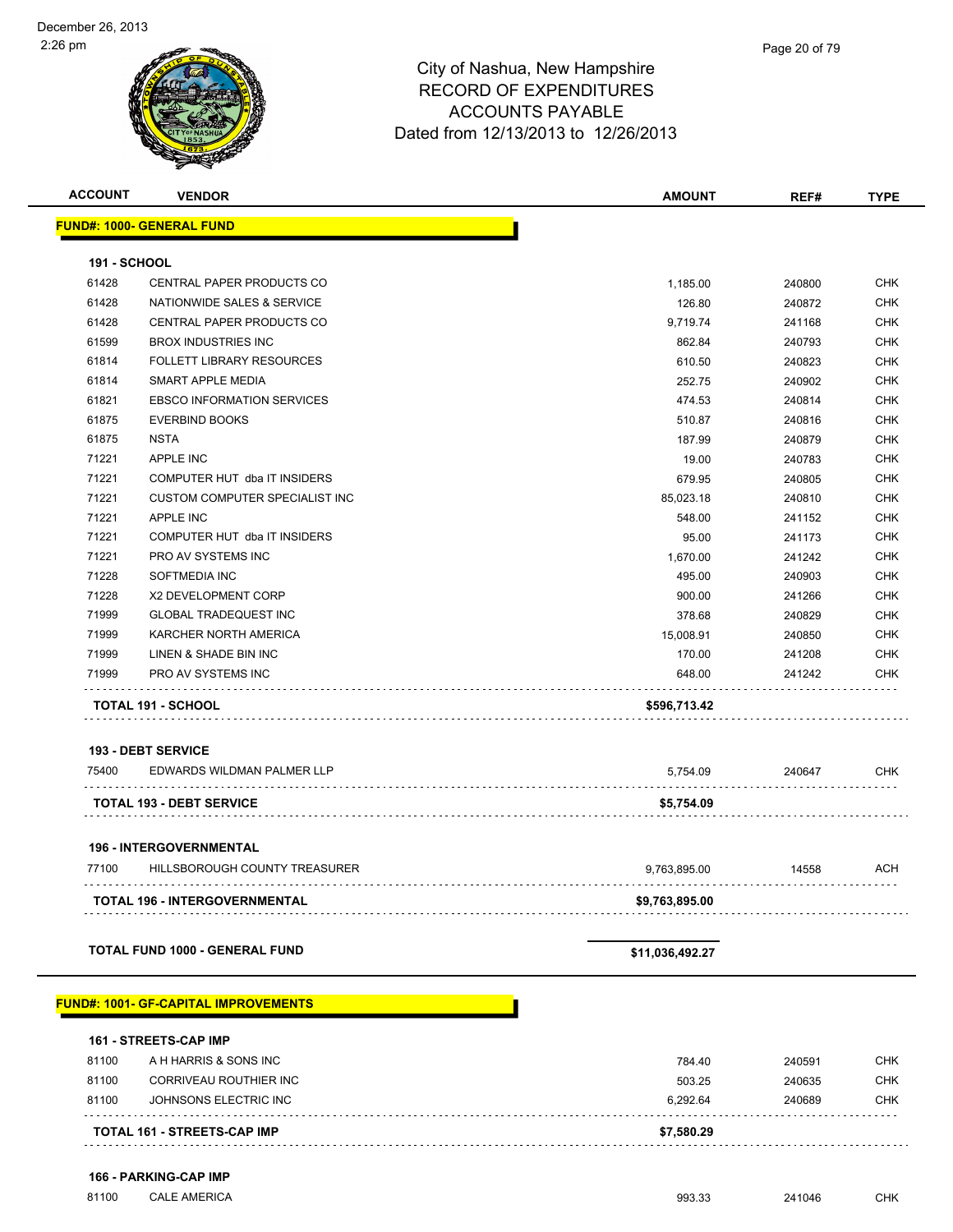December 26, 2013 2:26 pm Page 21 of 79City of Nashua, New Hampshire RECORD OF EXPENDITURES ACCOUNTS PAYABLE Dated from 12/13/2013 to 12/26/2013 **ACCOUNT VENDOR AMOUNT REF# TYPE FUND#: 1001- GF-CAPITAL IMPROVEMENTS TOTAL 166 - PARKING-CAP IMP \$993.33 TOTAL FUND 1001 - GF-CAPITAL IMPROVEMENTS \$8,573.62 FUND#: 1010- GF-PRIOR YEAR ESCROWS 103 - LEGAL-PRIOR YEAR** 53128 MITCHELL MUNICIPAL GROUP PA 239.72 240715 CHK . . . . . . . . . . . . **TOTAL 103 - LEGAL-PRIOR YEAR \$239.72 126 - FINANCIAL SERVICES** 53452 KROLL, BECKER & WING LLC 782.00 240692 CHK . . . . . . . . . . . . . . . . . .  $\alpha$  ,  $\alpha$  ,  $\alpha$  ,  $\alpha$  ,  $\alpha$  ,  $\alpha$ **TOTAL 126 - FINANCIAL SERVICES \$782.00 161 - STREETS-PRIOR YEAR** 61560 GRANITE STATE CONCRETE CO INC 938.00 240669 CHK 81100 JOHNSONS ELECTRIC INC 3,697.00 240689 CHK 81100 JOHNSONS ELECTRIC INC 1,366.00 240689 CHK a a a a a a a a a **TOTAL 161 - STREETS-PRIOR YEAR \$6,001.00 177 - PARKS & RECREATION-PRIOR YEAR** 81650 FIMBEL PAUNET CORP 790.00 240658 CHK . . . . . . . . . . . . . . **TOTAL 177 - PARKS & RECREATION-PRIOR YEAR \$790.00 182 - PLANNING/ZONING-PRIOR YEAR** 81650 P & L LANDSCAPING LLC 36,300.00 241107 CHK . . . . . **TOTAL 182 - PLANNING/ZONING-PRIOR YEAR \$36,300.00** TOTAL FUND 1010 - GF-PRIOR YEAR ESCROWS **\$44,112.72 FUND#: 2100- FOOD SERVICES**

| 61100 | WB MASON CO INC                        | 478.95      | 240911 | <b>CHK</b> |
|-------|----------------------------------------|-------------|--------|------------|
| 61214 | COCA COLA BOTTLING CO                  | 2,481.45    | 240802 | <b>CHK</b> |
| 61214 | GILLS PIZZA CO                         | 5.207.10    | 240827 | <b>CHK</b> |
| 61214 | <b>GREAT STATE BEVERAGES INC</b>       | 1.402.28    | 240834 | <b>CHK</b> |
| 61214 | <b>M SAUNDERS INC</b>                  | 12.782.52   | 240863 | <b>CHK</b> |
| 61214 | NEW ENGLAND ICE CREAM                  | 5.310.04    | 240875 | <b>CHK</b> |
| 71000 | KITTREDGE EQUIPMENT CO - NH            | 5.349.00    | 241198 | <b>CHK</b> |
|       |                                        |             |        |            |
|       | <b>TOTAL FUND 2100 - FOOD SERVICES</b> | \$33.011.34 |        |            |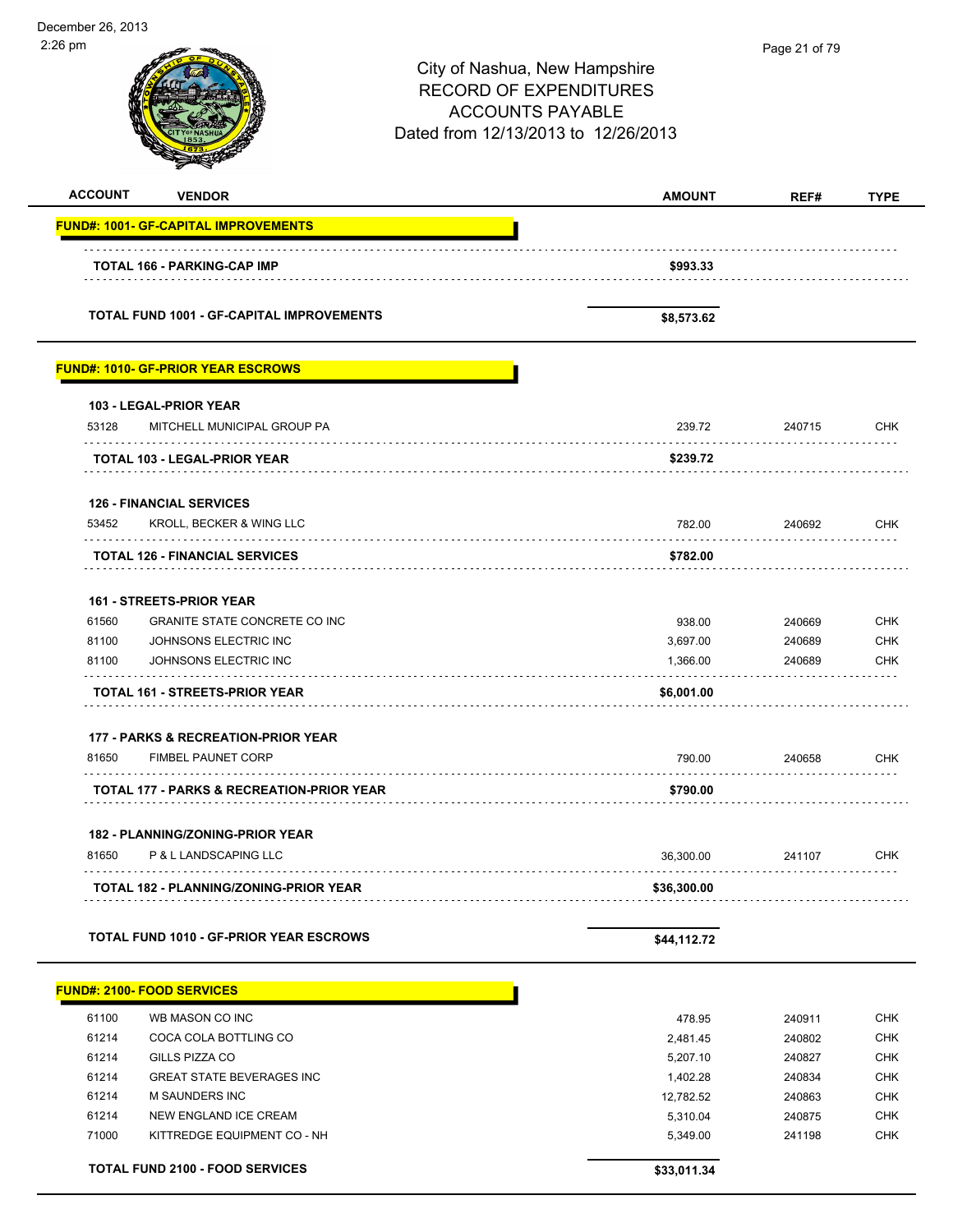

| <b>ACCOUNT</b> | <b>VENDOR</b>                                           | <b>AMOUNT</b>    | REF#             | <b>TYPE</b>              |
|----------------|---------------------------------------------------------|------------------|------------------|--------------------------|
|                | <b>FUND#: 2201- DRIVERS EDUCATION</b>                   |                  |                  |                          |
| 55300          | <b>RICHARD HEUSLEIN</b>                                 | 91.50            | 241191           | <b>CHK</b>               |
|                |                                                         |                  |                  |                          |
|                | <b>TOTAL FUND 2201 - DRIVERS EDUCATION</b>              | \$91.50          |                  |                          |
|                | <b>FUND#: 2207- ADULT ED/CONTINUING ED</b>              |                  |                  |                          |
| 61299          | <b>JERRIE LAJEUNESSE</b>                                |                  |                  | <b>CHK</b>               |
| 61299          | MARKET BASKET ACCT 2589096                              | 106.01<br>174.73 | 240848<br>240866 | <b>CHK</b>               |
| 61299          | LUIS SOSA                                               | 161.20           | 240904           | <b>CHK</b>               |
|                | <b>TOTAL FUND 2207 - ADULT ED/CONTINUING ED</b>         | \$441.94         |                  |                          |
|                |                                                         |                  |                  |                          |
|                | <b>FUND#: 2212- ATHLETICS REVENUE FUND</b>              |                  |                  |                          |
| 44563          | NASHUA SCHOOL DISTRICT 42                               | 150.00           | 14562            | <b>ACH</b>               |
| 44563          | NASHUA SCHOOL DISTRICT 42                               | 300.00           | 14591            | <b>ACH</b>               |
| 61107          | ATHLETICA, INC                                          | 92.97            | 240785           | <b>CHK</b>               |
| 61107          | AMANDA GILMAN                                           | 513.95           | 240828           | <b>CHK</b>               |
| 61107          | SWIMCAPZ.COM                                            | 309.40           | 241255           | <b>CHK</b>               |
| 61299          | KORNEY BOARD AIDS                                       | 469.00           | 240854           | <b>CHK</b>               |
| 61299          | <b>DANIEL LEGRO</b>                                     | 21.10            | 241206           | <b>CHK</b>               |
| 61299          | NIXON CO INC                                            | 1,347.50         | 241237           | <b>CHK</b>               |
|                | <b>TOTAL FUND 2212 - ATHLETICS REVENUE FUND</b>         | \$3,203.92       |                  |                          |
|                |                                                         |                  |                  |                          |
|                | <b>FUND#: 2222- AFTER SCHOOL PROGRAM</b>                |                  |                  |                          |
| 61299          | AC MOORE INC                                            | 199.69           | 241148           | <b>CHK</b>               |
| 61299          | <b>SUSAN ALMEIDA</b>                                    | 34.90            | 241150           | <b>CHK</b>               |
| 61299          | CATHERINE COGSWELL                                      | 76.26            | 241170           | <b>CHK</b>               |
| 61299          | ANASTASIA LOPEZ                                         | 21.61            | 241209           | <b>CHK</b>               |
| 61299          | MARKET BASKET ACCT 2589096                              | 422.55           | 241217           | <b>CHK</b>               |
| 61299          | KALINDI NANAVATI                                        | 19.06            | 241229           | <b>CHK</b>               |
| 61299          | NEW ENGLAND ICE CREAM                                   | 231.56           | 241235           | <b>CHK</b>               |
|                | TOTAL FUND 2222 - AFTER SCHOOL PROGRAM                  | \$1,005.63       |                  |                          |
|                | <b>FUND#: 2247- CULINARY ARTS</b>                       |                  |                  |                          |
|                |                                                         |                  |                  |                          |
| 61135<br>61135 | CENTRAL PAPER PRODUCTS CO<br>GENERAL LINEN SERVICE INC  | 204.64           | 240800           | <b>CHK</b><br><b>CHK</b> |
|                |                                                         | 81.07            | 240824           |                          |
|                | <b>TOTAL FUND 2247 - CULINARY ARTS</b>                  | \$285.71         |                  |                          |
|                | <b>FUND#: 2501- PUBLIC HEALTH CLIENT FEES FUND</b>      |                  |                  |                          |
| 55845          | TREASURER STATE OF NH                                   | 266.00           | 240582           | <b>CHK</b>               |
|                | <b>TOTAL FUND 2501 - PUBLIC HEALTH CLIENT FEES FUND</b> | \$266.00         |                  |                          |
|                |                                                         |                  |                  |                          |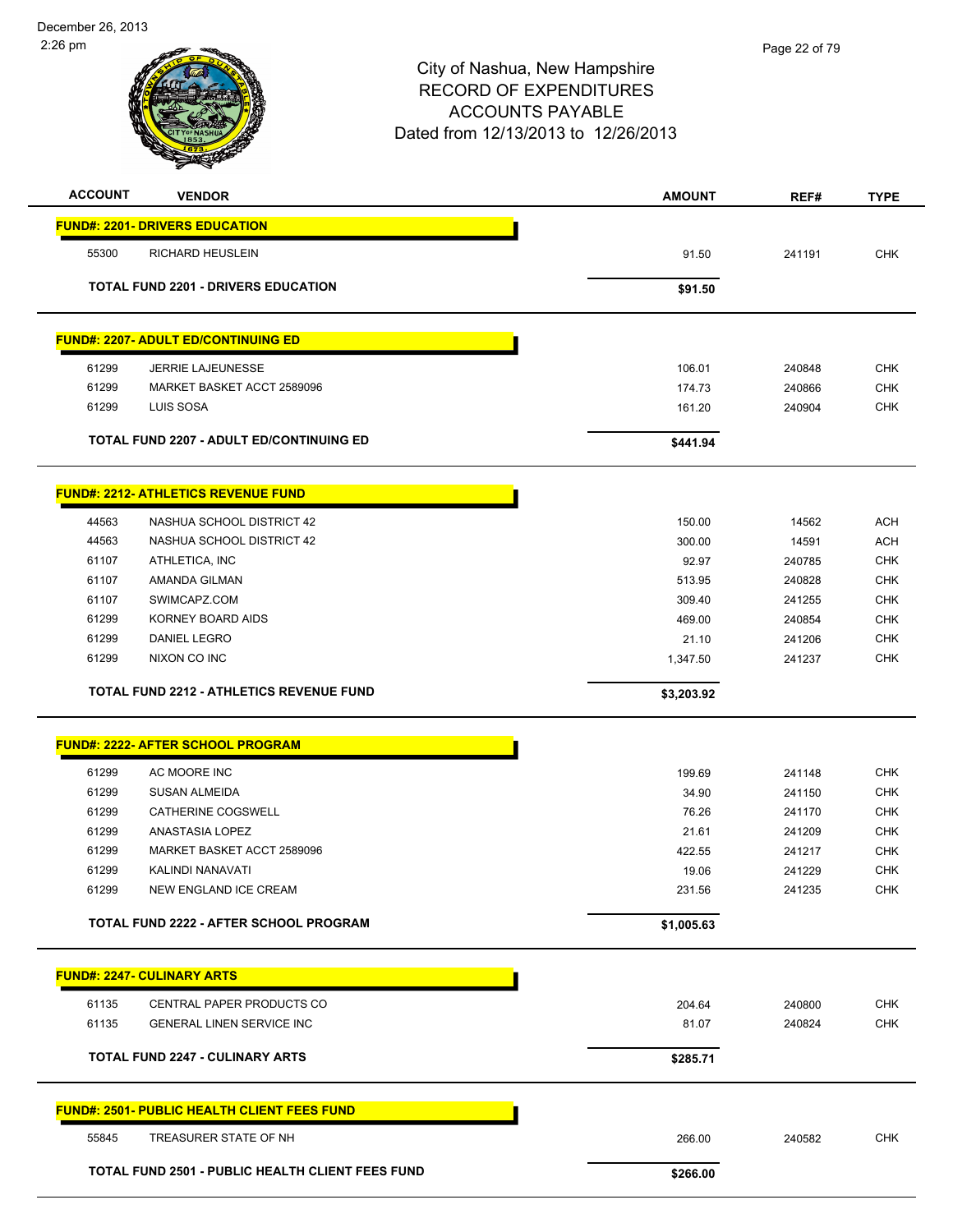

| <b>ACCOUNT</b><br><b>VENDOR</b>                             | <b>AMOUNT</b> | REF#   | <b>TYPE</b> |
|-------------------------------------------------------------|---------------|--------|-------------|
| <b>FUND#: 2502- LAW ENFORCEMENT TRAINING FUND</b>           |               |        |             |
| 53999<br><b>CHARLES C HEMP</b>                              | 985.68        | 240625 | <b>CHK</b>  |
| <b>TOTAL FUND 2502 - LAW ENFORCEMENT TRAINING FUND</b>      | \$985.68      |        |             |
| <b>FUND#: 2503- PARKS &amp; REC PROGRAMS FUND</b>           |               |        |             |
| 55658<br>THE COACH CO                                       | 2,106.00      | 240630 | <b>CHK</b>  |
| TOTAL FUND 2503 - PARKS & REC PROGRAMS FUND                 | \$2,106.00    |        |             |
| <b>FUND#: 2505- GOVT &amp; EDUCATION CHANNELS FUND</b>      |               |        |             |
| 53470<br>MIKE JEYNES                                        | 100.00        | 241082 | <b>CHK</b>  |
| 53470<br><b>JIM MCLEAN</b>                                  | 150.00        | 241092 | <b>CHK</b>  |
| 53470<br><b>TIM O'NEIL</b>                                  | 412.50        | 241105 | <b>CHK</b>  |
| <b>FRANK J WALLENT</b><br>53470                             | 337.50        | 241140 | <b>CHK</b>  |
| 54141<br>PENNICHUCK WATER WORKS INC                         | 16.57         | 241017 | <b>CHK</b>  |
| <b>JEFF POEHNERT</b><br>55300                               | 156.50        | 240552 | <b>CHK</b>  |
| <b>TOTAL FUND 2505 - GOVT &amp; EDUCATION CHANNELS FUND</b> | \$1,173.07    |        |             |
| <b>FUND#: 2506- HUNT BLDG FACILITY RENTALS</b>              |               |        |             |
| 54100<br><b>PSNH</b>                                        | 362.12        | 240576 | <b>CHK</b>  |
| 54141<br>PENNICHUCK WATER WORKS INC                         | 50.46         | 241017 | <b>CHK</b>  |
| ERICKSON CLEANING SERVICES LLC<br>54200                     | 160.00        | 240652 | <b>CHK</b>  |
| TOTAL FUND 2506 - HUNT BLDG FACILITY RENTALS                | \$572.58      |        |             |
| <b>FUND#: 3068- COMMUNITY SERVICES GRANTS</b>               |               |        |             |
| 55100<br>AT & T MOBILITY                                    | 75.00         | 240564 | <b>CHK</b>  |
| 55300<br>PATRICIA CROOKER                                   | 48.00         | 240998 | <b>CHK</b>  |
| 55300<br><b>MELISSA WHALEN</b>                              | 48.00         | 241008 | <b>CHK</b>  |
| 55300<br>PATRICIA CROOKER                                   | 90.35         | 240998 | <b>CHK</b>  |
| 55400<br><b>GREATER NASHUA MENTAL HEALTH C</b>              | 439.20        | 240671 | <b>CHK</b>  |
| 55699<br>SOUTHERN NH HIV AIDS TASK FORC                     | 8,896.00      | 241125 | <b>CHK</b>  |
| 68235<br>SOUTHERN NH HIV AIDS TASK FORC                     | 623.00        | 241125 | <b>CHK</b>  |
| <b>TOTAL FUND 3068 - COMMUNITY SERVICES GRANTS</b>          | \$10,219.55   |        |             |
| <b>FUND#: 3070- COMMUNITY HEALTH GRANTS FUND</b>            |               |        |             |
| 55699<br>ALEXANDER GRANOK MD                                | 800.00        | 240670 | <b>CHK</b>  |
| 61100<br>WB MASON CO INC                                    | 71.52         | 241141 | CHK         |
| TOTAL FUND 3070 - COMMUNITY HEALTH GRANTS FUND              | \$871.52      |        |             |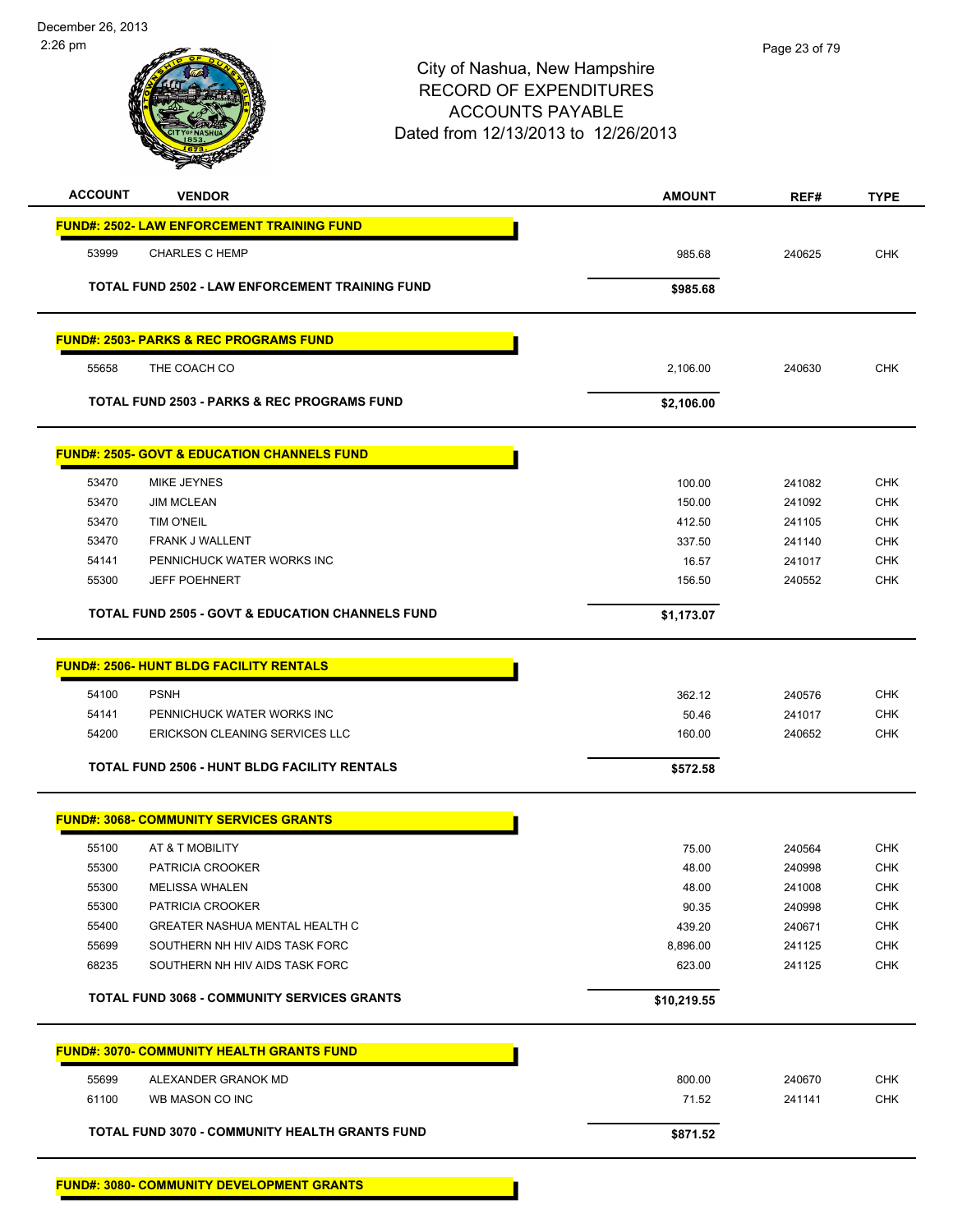

| <b>ACCOUNT</b> | <b>VENDOR</b>                                         | <b>AMOUNT</b>   | REF#             | <b>TYPE</b>              |
|----------------|-------------------------------------------------------|-----------------|------------------|--------------------------|
|                | <b>FUND#: 3080- COMMUNITY DEVELOPMENT GRANTS</b>      |                 |                  |                          |
| 53628          | <b>CREDERE ASSOCIATES</b>                             | 1,096.95        | 240636           | <b>CHK</b>               |
| 68400          | <b>JOHN P STABILE II</b>                              | 27,627.94       | 240561           | <b>CHK</b>               |
|                |                                                       |                 |                  |                          |
|                | <b>TOTAL FUND 3080 - COMMUNITY DEVELOPMENT GRANTS</b> | \$28,724.89     |                  |                          |
|                | <b>FUND#: 3090- URBAN PROGRAM GRANTS</b>              |                 |                  |                          |
|                |                                                       |                 |                  |                          |
| 54225<br>55118 | ALCHEMY LEAD MANAGMENT<br>AT & T MOBILITY             | 5,270.00        | 241034           | <b>CHK</b><br><b>CHK</b> |
| 55307          | PETTY CASH                                            | 31.21<br>98.40  | 240564           | <b>CHK</b>               |
| 55307          | DAVID SULLIVAN                                        | 266.73          | 240504<br>240562 | <b>CHK</b>               |
| 55307          | SHAWNASEY MADISON                                     | 109.92          | 240560           | <b>CHK</b>               |
| 55307          | PETTY CASH                                            | 24.60           | 240504           | <b>CHK</b>               |
| 55307          | <b>ROBERT RICE</b>                                    | 212.44          | 240557           | <b>CHK</b>               |
| 55699          | SOUTHERN NH SERVICES                                  | 8,168.49        | 241126           | <b>CHK</b>               |
| 68345          | <b>KAREN I SCALES</b>                                 | 400.00          | 241005           | <b>CHK</b>               |
| 69025          | MARY ELIZABETH CARROLL AND                            | 6,800.00        | 240997           | <b>CHK</b>               |
|                |                                                       |                 |                  |                          |
|                | <b>TOTAL FUND 3090 - URBAN PROGRAM GRANTS</b>         | \$21,381.79     |                  |                          |
|                | <b>FUND#: 3100- ECONOMIC DEVELOPMENT GRANTS</b>       |                 |                  |                          |
|                |                                                       |                 |                  |                          |
| 53142          | ALLEYOOP STRATEGIES LLC                               | 2,000.00        | 240597           | <b>CHK</b>               |
|                |                                                       |                 |                  |                          |
|                | <b>TOTAL FUND 3100 - ECONOMIC DEVELOPMENT GRANTS</b>  | \$2,000.00      |                  |                          |
|                |                                                       |                 |                  |                          |
|                | <b>FUND#: 3120- TRANSIT GRANTS</b>                    |                 |                  |                          |
| 54100          | <b>PSNH</b>                                           | 989.73          | 240576           | <b>CHK</b>               |
| 54100          | <b>PSNH</b>                                           | 274.93          | 240576           | <b>CHK</b>               |
| 54114          | <b>HESS CORPORATION</b>                               | 71.69           | 241078           | <b>CHK</b>               |
| 54141          | PENNICHUCK WATER WORKS INC                            | 60.75           | 241017           | <b>CHK</b>               |
| 55109          | <b>FAIRPOINT COMMUNICATIONS</b>                       | 176.25          | 241013           | <b>CHK</b>               |
| 55118          | AT & T MOBILITY                                       | 203.68          | 240564           | <b>CHK</b>               |
| 55699          | UNITED PARCEL SERVICE                                 | 124.03          | 241025           | <b>CHK</b>               |
| 55699          | FIRST TRANSIT INC                                     | 1,890.00        | 241066           | <b>CHK</b>               |
| 55699          | <b>CINTAS UNIFORMS</b>                                | 42.93           | 240629           | <b>CHK</b>               |
| 61299          | ARCSOURCE INC                                         | 26.37           | 240604           | <b>CHK</b>               |
| 61299          | HOME DEPOT CREDIT SERVICE 3065                        | 64.07           | 240679           | <b>CHK</b>               |
| 61299          | CENTRAL PAPER PRODUCTS CO                             | 144.12          | 241051           | <b>CHK</b>               |
| 61705          | MAYNARD & LESIEUR INC                                 | 900.00          | 240711           | <b>CHK</b>               |
| 61799          | HOME DEPOT CREDIT SERVICE 3065                        | 22.92           | 240679           | <b>CHK</b>               |
| 61799          | NASHUA OUTDOOR POWER EQUIPMENT                        | 54.28           | 240721           | <b>CHK</b>               |
| 61799          | <b>CUMMINS NORTHEAST LLC</b>                          | 390.89          | 240637           | <b>CHK</b>               |
| 61799          | <b>GILLIG LLC</b>                                     | 1,272.17        | 240666           | <b>CHK</b>               |
| 61799          | RYDER FLEET PRODUCTS                                  | 106.61          | 240746           | <b>CHK</b>               |
| 61799          | AIREX FILTER CORPORATION                              | 120.70          | 241032           | <b>CHK</b>               |
| 61799<br>61799 | <b>GILLIG LLC</b><br>RYDER FLEET PRODUCTS             | 243.45<br>59.64 | 241069<br>241118 | <b>CHK</b><br><b>CHK</b> |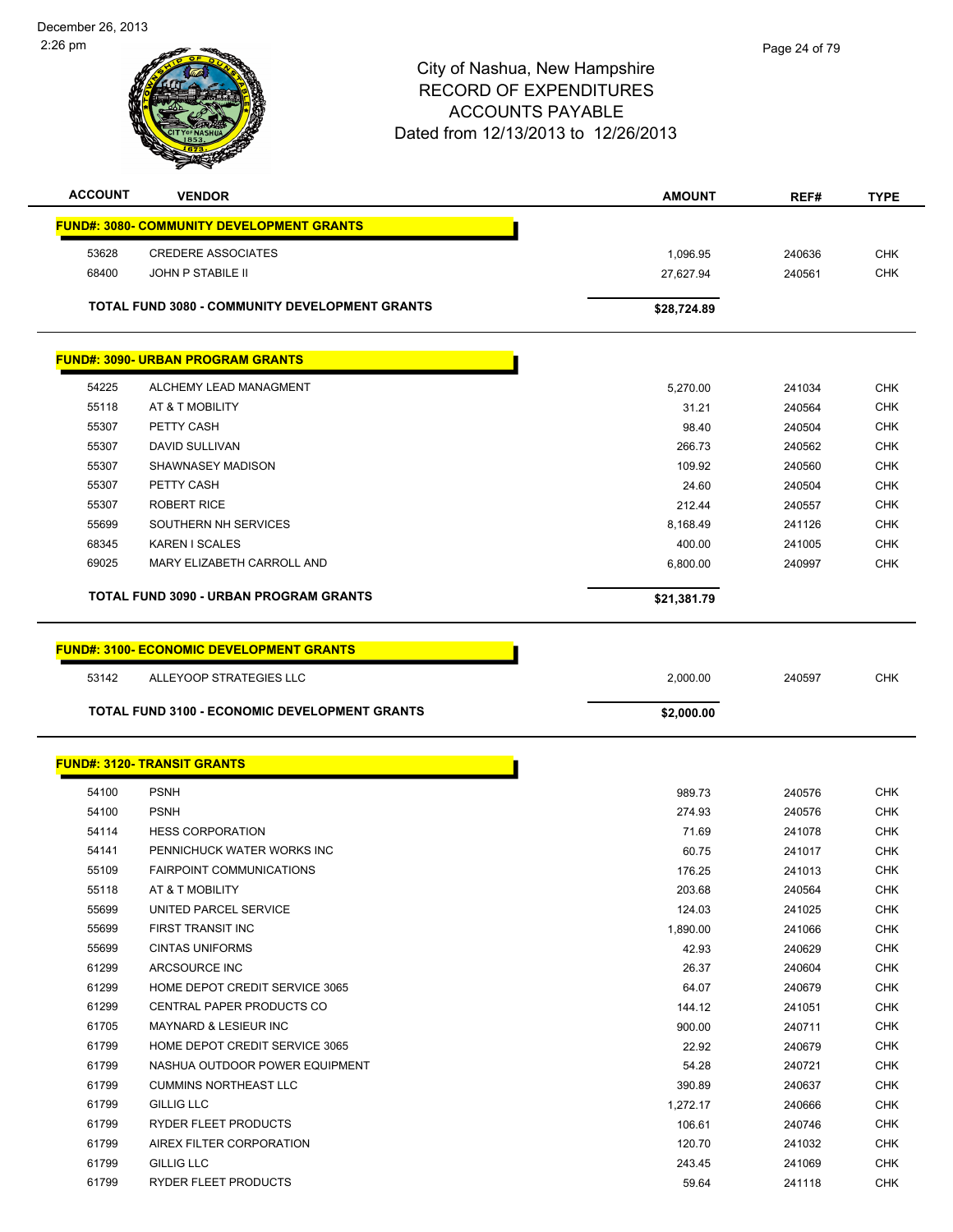

| <b>ACCOUNT</b> | <b>VENDOR</b>                           | <b>AMOUNT</b> | REF#   | <b>TYPE</b> |
|----------------|-----------------------------------------|---------------|--------|-------------|
|                | <b>FUND#: 3120- TRANSIT GRANTS</b>      |               |        |             |
| 61799          | <b>NAPA AUTO PARTS</b>                  | 50.36         | 240719 | <b>CHK</b>  |
| 61799          | QUIRK GM PARTS DEPOT                    | 123.46        | 240741 | <b>CHK</b>  |
| 61799          | <b>NAPA AUTO PARTS</b>                  | 599.85        | 241100 | <b>CHK</b>  |
| 61799          | QUIRK GM PARTS DEPOT                    | 15.11         | 241111 | <b>CHK</b>  |
| 61799          | RYDER FLEET PRODUCTS                    | 23.87         | 241118 | <b>CHK</b>  |
| 61799          | ALLIANCE BUS GROUP INC                  | 1,276.39      | 240598 | <b>CHK</b>  |
| 61799          | ALLIANCE BUS GROUP INC                  | 119.53        | 240599 | <b>CHK</b>  |
| 61799          | <b>NAPA AUTO PARTS</b>                  | 5.36          | 241100 | <b>CHK</b>  |
| 61799          | NAPA AUTO PARTS                         | 1.34          | 240716 | <b>CHK</b>  |
| 61799          | NAPA AUTO PARTS                         | 251.84        | 240719 | <b>CHK</b>  |
| 61799          | RYDER FLEET PRODUCTS                    | 10.94         | 240746 | <b>CHK</b>  |
| 61799          | <b>NAPA AUTO PARTS</b>                  | 50.59         | 241100 | <b>CHK</b>  |
| 61799          | RYDER FLEET PRODUCTS                    | 14.22         | 241118 | <b>CHK</b>  |
| 61799          | <b>BOBCAT OF NEW HAMPSHIRE</b>          | 111.88        | 241044 | <b>CHK</b>  |
| 68240          | <b>M &amp; N SPORTS LLC</b>             | 114.00        | 241087 | <b>CHK</b>  |
| 71999          | CONWAY OFFICE SOLUTIONS                 | 4,506.00      | 241054 | <b>CHK</b>  |
|                | <b>TOTAL FUND 3120 - TRANSIT GRANTS</b> | \$14,513.95   |        |             |
|                | <b>FUND#: 3800- SCHOOL GRANTS FUND</b>  |               |        |             |
| 53607          | <b>TARA L HASBROUCK</b>                 | 262.50        | 240839 | <b>CHK</b>  |
| 53607          | MARGARET M THERIAULT                    | 175.00        | 240905 | <b>CHK</b>  |
| 53607          | <b>AUDREY VARGA</b>                     | 87.50         | 240908 | <b>CHK</b>  |
| 53607          | <b>INTERSECT INC</b>                    | 2,000.00      | 241195 | <b>CHK</b>  |
| 53628          | <b>DANIELLE CATABIA</b>                 | 200.00        | 240799 | <b>CHK</b>  |
| 53628          | <b>JEANNA HAMILTON</b>                  | 50.00         | 240836 | <b>CHK</b>  |
| 53628          | JULIE OTA                               | 166.50        | 240880 | CHK         |

| 53628 | <b>JULIE OTA</b>                    | 166.50   | 240880 | CHK        |
|-------|-------------------------------------|----------|--------|------------|
| 53628 | <b>TIMOTHY BOSCH</b>                | 237.50   | 241157 | <b>CHK</b> |
| 53628 | <b>HOLLY LAVINE</b>                 | 150.00   | 241205 | <b>CHK</b> |
| 53628 | <b>CAROL ANN MCGURK</b>             | 595.00   | 241223 | <b>CHK</b> |
| 53628 | <b>JULIE OTA</b>                    | 200.00   | 241238 | <b>CHK</b> |
| 53628 | <b>BOOTHBY THERAPY SERVICES LLC</b> | 701.36   | 240789 | <b>CHK</b> |
| 53628 | <b>INTERIM HEALTH CARE</b>          | 979.00   | 240846 | <b>CHK</b> |
| 53628 | SILVER TOUCH HHC                    | 945.00   | 240901 | <b>CHK</b> |
| 53628 | THE CARROLL CENTER FOR THE BLI      | 3,535.50 | 241165 | <b>CHK</b> |
| 53628 | <b>INTERIM HEALTH CARE</b>          | 4,010.00 | 241194 | <b>CHK</b> |
| 53628 | <b>TERESA BOLICK PHD</b>            | 3,700.00 | 241155 | <b>CHK</b> |
| 55109 | <b>FAIRPOINT COMMUNICATIONS</b>     | 162.72   | 240566 | <b>CHK</b> |
| 55300 | <b>DEBORAH POTHIER</b>              | 20.00    | 240890 | <b>CHK</b> |
| 55400 | <b>SERESC</b>                       | 115.00   | 240900 | <b>CHK</b> |
| 55400 | <b>COLLEGE BOARD FORUM 2013</b>     | 365.00   | 241171 | <b>CHK</b> |
| 55400 | <b>SERESC</b>                       | 300.00   | 241252 | <b>CHK</b> |
| 55400 | LUCIE L CROWDER                     | 75.00    | 240807 | <b>CHK</b> |
| 55400 | PETER MICHAELS                      | 189.99   | 240868 | <b>CHK</b> |
| 61135 | WB MASON CO INC                     | 105.09   | 240911 | <b>CHK</b> |
| 61135 | APPLE INC                           | 299.75   | 240783 | <b>CHK</b> |
| 61135 | WB MASON CO INC                     | 6.47     | 241262 | <b>CHK</b> |
| 61135 | WB MASON CO INC                     | 32.57    | 240911 | <b>CHK</b> |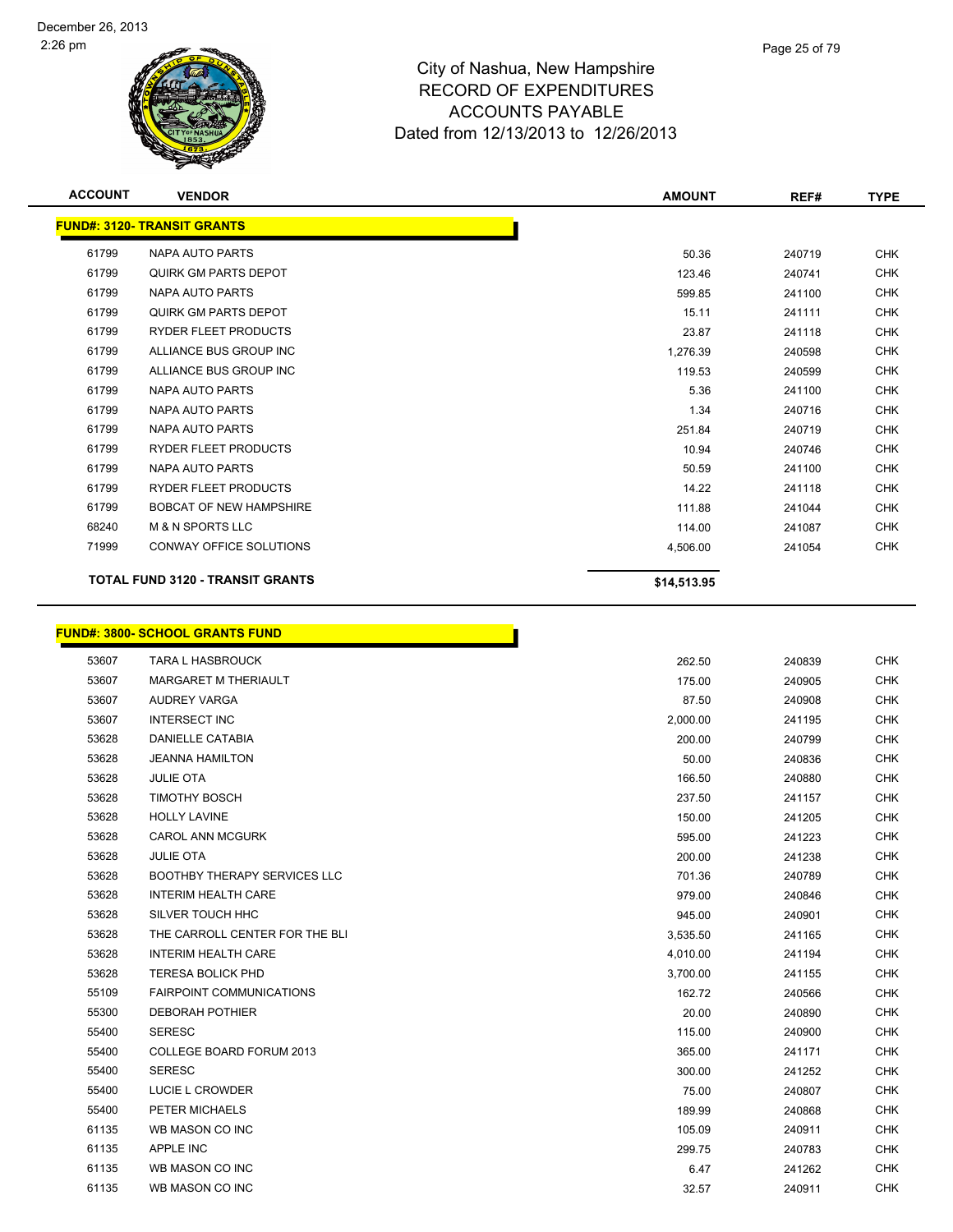

| <b>ACCOUNT</b> | <b>VENDOR</b>                                                  | <b>AMOUNT</b> | REF#   | <b>TYPE</b> |
|----------------|----------------------------------------------------------------|---------------|--------|-------------|
|                | <b>FUND#: 3800- SCHOOL GRANTS FUND</b>                         |               |        |             |
| 61135          | <b>JULIA MACINTOSH</b>                                         | 45.56         | 240864 | <b>CHK</b>  |
| 61135          | <b>CYNTHIA MICHAUD</b>                                         | 415.52        | 240869 | <b>CHK</b>  |
| 61135          | KATHLEEN MACINTYRE                                             | 85.05         | 241214 | <b>CHK</b>  |
| 61135          | EDUCATIONAL OUTFITTERS                                         | 338.00        | 240815 | CHK         |
| 61299          | <b>RICHARD LYDON</b>                                           | 40.74         | 240862 | <b>CHK</b>  |
| 61299          | CARTRIDGE WORLD NASHUA                                         | 48.99         | 240798 | CHK         |
| 61299          | WB MASON CO INC                                                | 88.98         | 240911 | <b>CHK</b>  |
| 61299          | <b>GIOVANNIS</b>                                               | 561.00        | 241184 | <b>CHK</b>  |
| 61299          | <b>ADAM ROZUMEK</b>                                            | 41.77         | 241248 | <b>CHK</b>  |
| 61299          | <b>WAL-MART</b>                                                | 127.02        | 241261 | <b>CHK</b>  |
| 61299          | WB MASON CO INC                                                | 32.14         | 240911 | <b>CHK</b>  |
| 61875          | PEARSON EDUCATION                                              | 394.42        | 240884 | <b>CHK</b>  |
| 61875          | TIME FOR KIDS                                                  | 757.68        | 241258 | <b>CHK</b>  |
| 61875          | <b>BARNES &amp; NOBLE INC</b>                                  | 110.70        | 240787 | <b>CHK</b>  |
| 61875          | <b>NCS PEARSON</b>                                             | 1,342.95      | 241234 | <b>CHK</b>  |
| 71221          | COMPUTER HUT dba IT INSIDERS                                   | 679.95        | 240805 | <b>CHK</b>  |
| 71999          | CARTRIDGE WORLD NASHUA                                         | 19.99         | 241166 | <b>CHK</b>  |
|                | <b>TOTAL FUND 3800 - SCHOOL GRANTS FUND</b>                    | \$24,796.91   |        |             |
| 61214          | <b>FUND#: 3810- FOOD SERVICE GRANTS FUND</b><br>M SAUNDERS INC | 1,112.25      | 241213 | <b>CHK</b>  |
| 61214          | <b>M SAUNDERS INC</b>                                          | 1,350.25      | 241213 | <b>CHK</b>  |
| 61214          | M SAUNDERS INC                                                 | 1,023.05      | 241213 | <b>CHK</b>  |
| 61214          | M SAUNDERS INC                                                 | 1,259.65      | 241213 | <b>CHK</b>  |
| 61214          | <b>M SAUNDERS INC</b>                                          | 2,104.20      | 241213 | <b>CHK</b>  |
| 61214          | <b>M SAUNDERS INC</b>                                          | 1,245.75      | 241213 | <b>CHK</b>  |
| 61214          | <b>M SAUNDERS INC</b>                                          | 971.45        | 241213 | <b>CHK</b>  |
| 61214          | M SAUNDERS INC                                                 | 1,267.75      | 241213 | <b>CHK</b>  |
| 61214          | <b>M SAUNDERS INC</b>                                          | 1,039.15      | 241213 | <b>CHK</b>  |
|                | <b>TOTAL FUND 3810 - FOOD SERVICE GRANTS FUND</b>              | \$11,373.50   |        |             |
|                |                                                                |               |        |             |
|                | <u> FUND#: 4025- DOJ DRUG FORFEITURE FUNDS</u>                 |               |        |             |
| 54100          | <b>PSNH</b>                                                    | 179.92        | 240576 | <b>CHK</b>  |
| 54899          | LAW REALTY CO INC                                              | 416.67        | 240696 | <b>CHK</b>  |
| 54899          | LITCHFIELD VANTAGE LLC                                         | 1,583.33      | 240699 | <b>CHK</b>  |
| 61299          | <b>BATTERIES PLUS</b>                                          | 233.80        | 240612 | <b>CHK</b>  |
| 61799          | <b>CARPARTS OF NASHUA</b>                                      | 14.41         | 240621 | <b>CHK</b>  |
|                | <b>TOTAL FUND 4025 - DOJ DRUG FORFEITURE FUNDS</b>             | \$2,428.13    |        |             |
|                | <b>FUND#: 4032- PISTOL PERMIT FEES</b>                         |               |        |             |
|                |                                                                |               |        |             |
| 61110          | DANIEL WEBSTER COUNCIL INC                                     | 75.00         | 240639 | <b>CHK</b>  |
| 61299          | <b>JACLYN MARQUIS</b>                                          | 128.05        | 240539 | <b>CHK</b>  |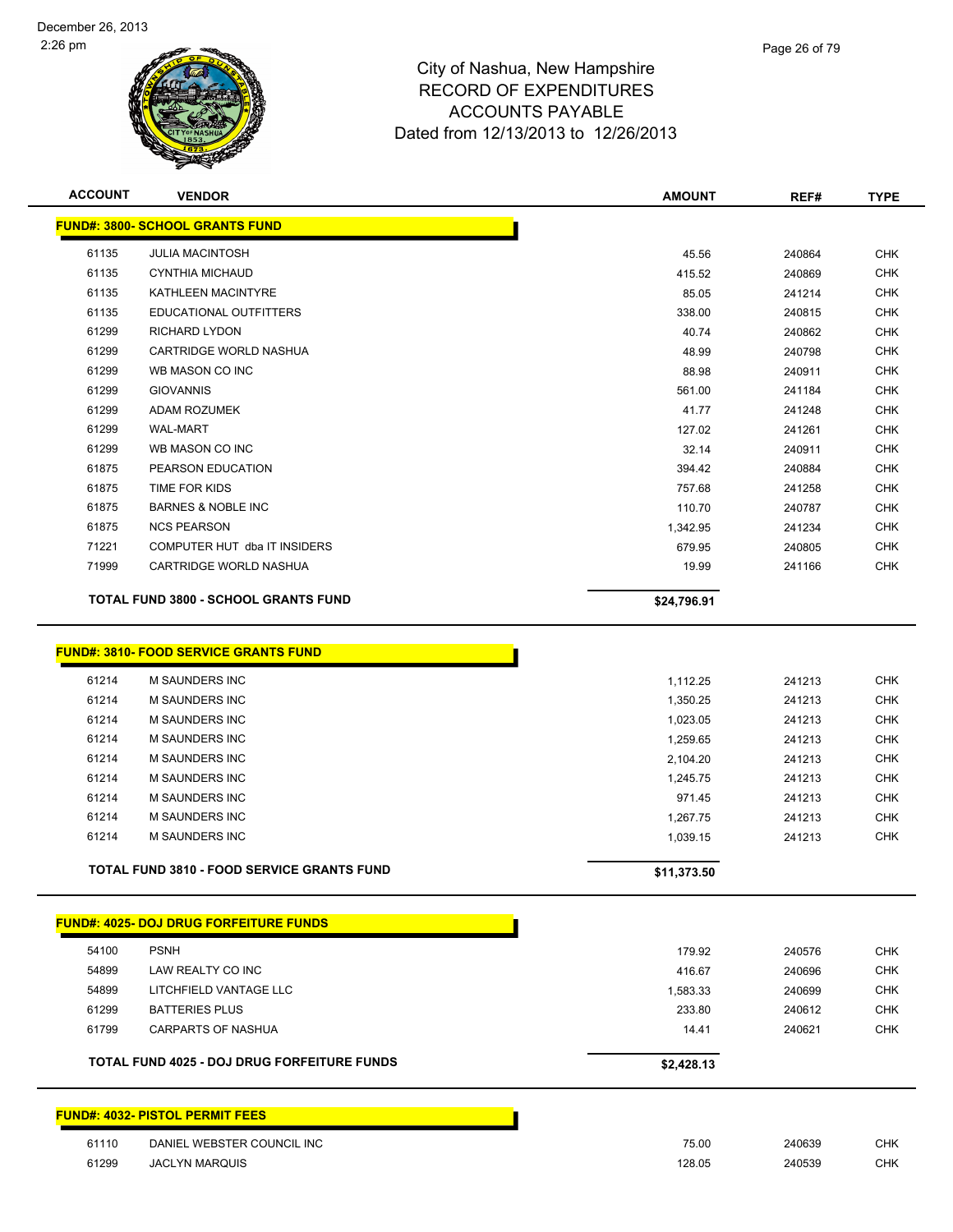## City of Nashua, New Hampshire RECORD OF EXPENDITURES ACCOUNTS PAYABLE Dated from 12/13/2013 to 12/26/2013 **ACCOUNT VENDOR AMOUNT REF# TYPE** Page 27 of 79

| <b>TOTAL FUND 4032 - PISTOL PERMIT FEES</b>              | \$203.05          |                  |            |
|----------------------------------------------------------|-------------------|------------------|------------|
|                                                          |                   |                  |            |
| <b>FUND#: 4090- LIB-LOST/DAMAGED BOOK FINES</b>          |                   |                  |            |
| 61814<br><b>MIDWEST TAPE</b>                             | 458.97            | 240714           | <b>CHK</b> |
| 61814<br><b>MIDWEST TAPE</b>                             | 146.36            | 241096           | <b>CHK</b> |
| 61875<br><b>INGRAM LIBRARY SERVICES</b>                  | 124.29            | 240684           | <b>CHK</b> |
| TOTAL FUND 4090 - LIB-LOST/DAMAGED BOOK FINES            | \$729.62          |                  |            |
| <b>FUND#: 4605- CDBG MICRO-LOAN RLF</b>                  |                   |                  |            |
| 68400<br>NH BAR FOUNDATION                               | 7,538.93          | 14563            | <b>ACH</b> |
| <b>TOTAL FUND 4605 - CDBG MICRO-LOAN RLF</b>             | \$7,538.93        |                  |            |
| <b>FUND#: 5010- CAP PROJECTS-INFO TECHNOLOGY</b>         |                   |                  |            |
| 81342<br>INFOR (US) INC                                  | 450.00            | 240683           | <b>CHK</b> |
| 81342<br><b>KRONOS INC</b>                               | 2,532.43          | 240693           | <b>CHK</b> |
| TOTAL FUND 5010 - CAP PROJECTS-INFO TECHNOLOGY           | \$2,982.43        |                  |            |
| <b>FUND#: 5700- CAP PROJECTS-BROAD ST PKWY</b>           |                   |                  |            |
| 81700<br>R S AUDLEY INC                                  | 294,944.84        | 241112           | <b>CHK</b> |
| 81700<br>FAY SPOFFORD & THORNDIKE                        | 19,969.54         | 241064           | <b>CHK</b> |
| 81700<br>FAY SPOFFORD & THORNDIKE                        | 27,936.80         | 241064           | <b>CHK</b> |
| 81700<br>FAY SPOFFORD & THORNDIKE                        | 2,507.95          | 241064           | <b>CHK</b> |
| 81700<br>FAY SPOFFORD & THORNDIKE                        | 2,507.95          | 241064           | <b>CHK</b> |
| 81700<br>FAY SPOFFORD & THORNDIKE                        | 6,385.24          | 241064           | <b>CHK</b> |
| TOTAL FUND 5700 - CAP PROJECTS-BROAD ST PKWY             | \$354,252.32      |                  |            |
| <b>FUND#: 5800- SCHOOL CAPITAL PROJECTS FUND</b>         |                   |                  |            |
| 81200<br>SECURADYNE SYSTEMS                              | 104,124.36        | 240899           | <b>CHK</b> |
| TOTAL FUND 5800 - SCHOOL CAPITAL PROJECTS FUND           | \$104,124.36      |                  |            |
| <b>FUND#: 6000- SOLID WASTE FUND</b>                     |                   |                  |            |
|                                                          |                   |                  | <b>CHK</b> |
| 53107<br>SANBORN HEAD & ASSOC INC<br>54280<br>PETTY CASH | 8,198.05<br>12.99 | 241119<br>240504 | <b>CHK</b> |
| 54280<br><b>BELLETETES INC</b>                           | 69.25             | 240614           | <b>CHK</b> |
| 54280<br>HOME DEPOT CREDIT SERVICE 3065                  | 56.56             | 240679           | <b>CHK</b> |
| 54280<br><b>BELLETETES INC</b>                           | 24.96             | 241038           | <b>CHK</b> |
| 54487<br>LANDTEC NORTH AMERICA                           | 329.77            | 241084           | <b>CHK</b> |
| 54600<br>CARPARTS OF NASHUA                              | 26.11             | 240621           | <b>CHK</b> |
| 54600<br>G H BERLIN OIL CO                               | 98.86             | 240662           | <b>CHK</b> |

54600 MACMULKIN CHEVROLET INC 238.76 240702 CHK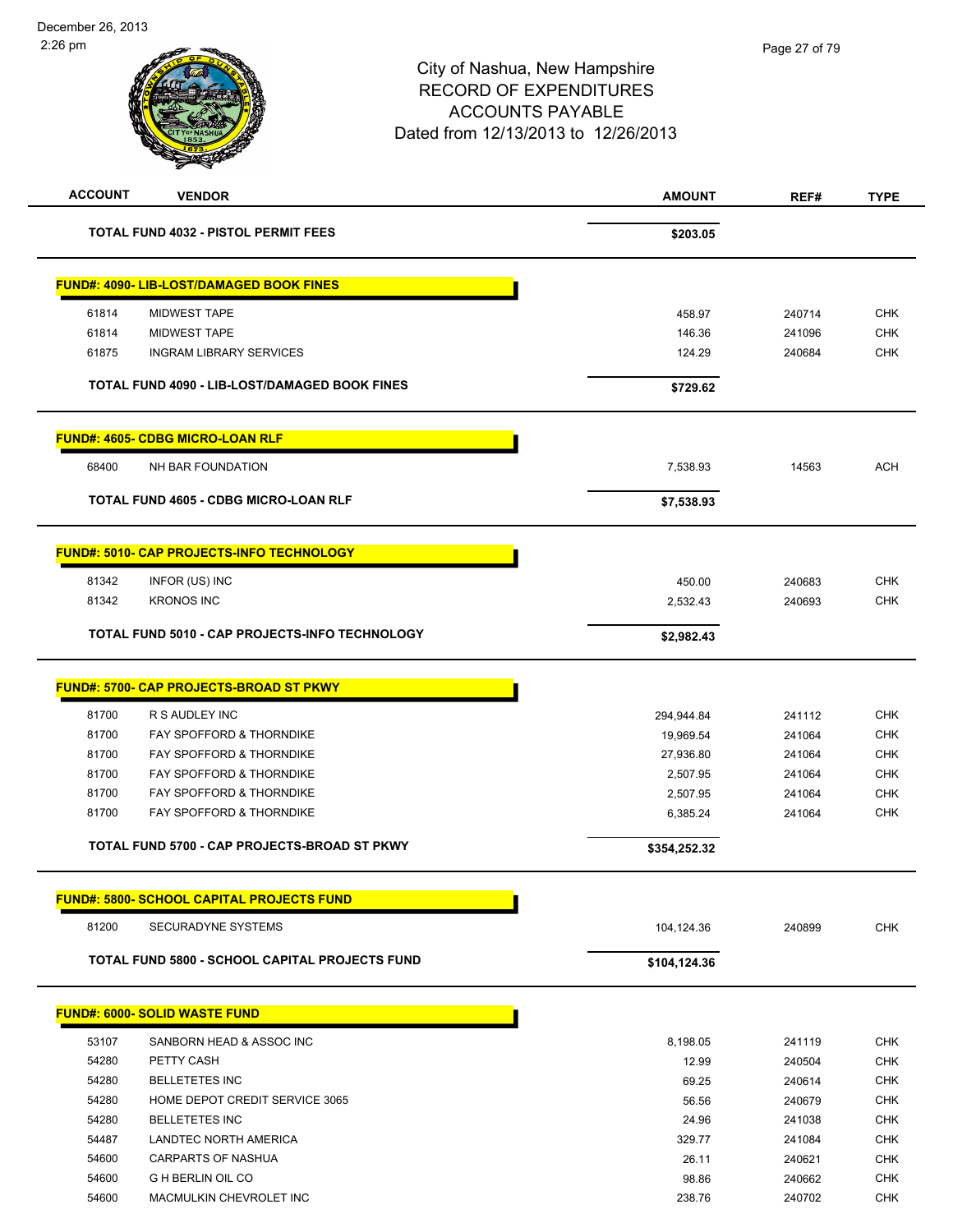

| <b>ACCOUNT</b> | <b>VENDOR</b>                        | <b>AMOUNT</b> | REF#   | <b>TYPE</b> |
|----------------|--------------------------------------|---------------|--------|-------------|
|                | <b>FUND#: 6000- SOLID WASTE FUND</b> |               |        |             |
| 54600          | NAPA AUTO PARTS                      | 9.13          | 240717 | <b>CHK</b>  |
| 54600          | NASHUA OUTDOOR POWER EQUIPMENT       | 124.76        | 240721 | <b>CHK</b>  |
| 54600          | <b>CARPARTS OF NASHUA</b>            | 54.53         | 241047 | <b>CHK</b>  |
| 54600          | MCNEILUS TRUCK & MANUFACTURING       | 448.08        | 241094 | <b>CHK</b>  |
| 54600          | SOUTHWORTH-MILTON INC                | 2,214.63      | 241127 | <b>CHK</b>  |
| 55109          | <b>FAIRPOINT COMMUNICATIONS</b>      | 30.40         | 240566 | <b>CHK</b>  |
| 55118          | AT & T MOBILITY                      | 120.01        | 240564 | <b>CHK</b>  |
| 55699          | PETTY CASH                           | 13.95         | 240504 | <b>CHK</b>  |
| 55699          | THE NAGLER GROUP                     | 475.92        | 240758 | <b>CHK</b>  |
| 55699          | UNIVERSAL RECYCLING TECH             | 4,517.33      | 240763 | <b>CHK</b>  |
| 61110          | UNIFIRST CORPORATION                 | 334.68        | 241136 | <b>CHK</b>  |
| 61192          | <b>CALLOGIX INC</b>                  | 110.67        | 240565 | <b>CHK</b>  |
| 61705          | <b>MAYNARD &amp; LESIEUR INC</b>     | 1,050.00      | 240707 | <b>CHK</b>  |
| 71630          | <b>TOTER INC</b>                     | 40,738.94     | 240759 | <b>CHK</b>  |
|                | TOTAL FUND 6000 - SOLID WASTE FUND   | \$59,298.34   |        |             |

h

## **FUND#: 6200- WASTEWATER FUND**

| 21775 | 88 3/4 PALM ST PROPERTY        | 153.02    | 240920 | <b>CHK</b> |
|-------|--------------------------------|-----------|--------|------------|
| 21775 | <b>ABSOLUTE TITLE LLC</b>      | 44.42     | 240921 | <b>CHK</b> |
| 21775 | ATTORNEY RICHARD SHEA          | 95.73     | 240922 | <b>CHK</b> |
| 21775 | <b>BROKER'S TITLE</b>          | 10.68     | 240923 | <b>CHK</b> |
| 21775 | <b>CAROL ANGELL</b>            | 11.61     | 240924 | <b>CHK</b> |
| 21775 | <b>DZIANIS HALOUCHITS</b>      | 1,258.35  | 240925 | <b>CHK</b> |
| 21775 | ELIZABETH COULOMBE             | 9.29      | 240926 | <b>CHK</b> |
| 21775 | <b>FNMA</b>                    | 59.75     | 240928 | <b>CHK</b> |
| 21775 | <b>JOAN &amp; JOHN SIROIS</b>  | 59.75     | 240929 | <b>CHK</b> |
| 21775 | <b>KATHLEEN MONDI</b>          | 44.42     | 240930 | <b>CHK</b> |
| 21775 | <b>KURT STEINBRUECK</b>        | 31.32     | 240931 | <b>CHK</b> |
| 21775 | MARGARET FILANOSKY             | 341.97    | 240932 | <b>CHK</b> |
| 21775 | NORMA L. LAVOIE                | 104.25    | 240933 | <b>CHK</b> |
| 21775 | PAUL PALUCCHI                  | 34.83     | 240934 | <b>CHK</b> |
| 21775 | PERREAULT LAW OFFICE           | 44.56     | 240935 | <b>CHK</b> |
| 21775 | ROGARIS LAW OFFICE             | 18.86     | 240936 | <b>CHK</b> |
| 21775 | <b>SUMMIT TITLE</b>            | 56.19     | 240937 | <b>CHK</b> |
| 21775 | <b>TEXAS ROADHOUSE</b>         | 626.57    | 240938 | <b>CHK</b> |
| 21775 | TILL CORPORATION               | 88.23     | 240939 | <b>CHK</b> |
| 21775 | <b>VICTORIA WILSON</b>         | 43.73     | 240940 | <b>CHK</b> |
| 44568 | MS M SUE CHRISTIE              | 60.00     | 240570 | <b>CHK</b> |
| 53107 | CHEMSERVE ENVIRONMENTAL ANALYS | 1,916.59  | 240626 | <b>CHK</b> |
| 53107 | EASTERN ANALYTICAL INC         | 65.00     | 240645 | <b>CHK</b> |
| 53107 | <b>ENVIROSYSTEMS INC</b>       | 1,050.00  | 240650 | <b>CHK</b> |
| 53467 | PENNICHUCK WATER WORKS INC     | 9,084.37  | 240573 | <b>CHK</b> |
| 54100 | <b>PSNH</b>                    | 1,716.27  | 240576 | <b>CHK</b> |
| 54100 | PSNH-LARGE POWER               | 37,820.83 | 240577 | <b>CHK</b> |
| 54114 | <b>HESS CORPORATION</b>        | 5,633.20  | 240676 | <b>CHK</b> |
| 54141 | PENNICHUCK WATER WORKS INC     | 194.95    | 241017 | <b>CHK</b> |
| 54221 | <b>CASELLA ORGANICS</b>        | 27,431.97 | 241048 | <b>CHK</b> |
|       |                                |           |        |            |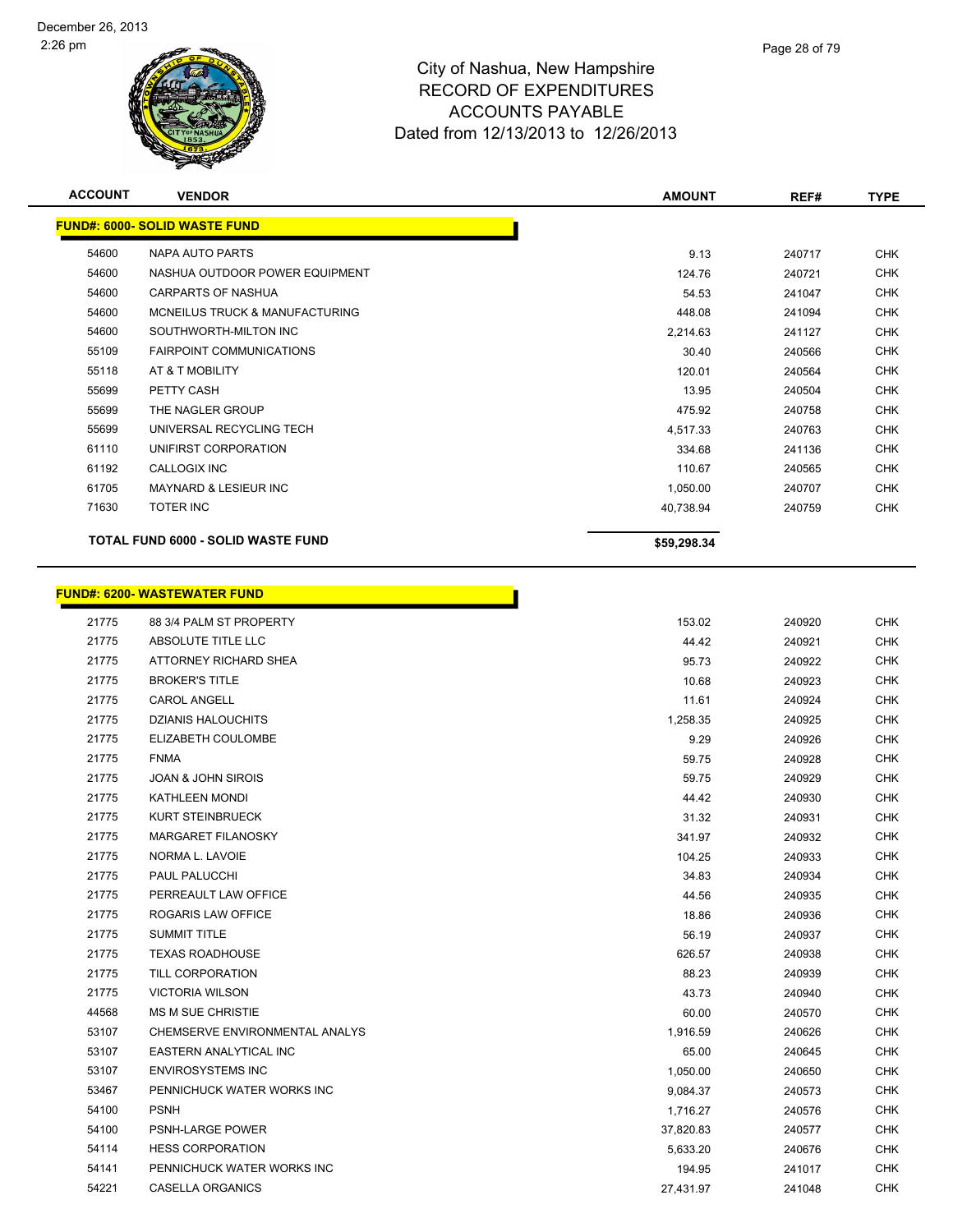

|   | Page 29 of 79 |
|---|---------------|
| е |               |
|   |               |

| <b>ACCOUNT</b> | <b>VENDOR</b>                            | <b>AMOUNT</b>  | REF#   | <b>TYPE</b> |
|----------------|------------------------------------------|----------------|--------|-------------|
|                | <b>FUND#: 6200- WASTEWATER FUND</b>      |                |        |             |
| 54280          | <b>TAYLOR RENTAL INC</b>                 | 85.32          | 240757 | <b>CHK</b>  |
| 54300          | <b>BELLETETES INC</b>                    | 337.09         | 240614 | <b>CHK</b>  |
| 54300          | CORRIVEAU ROUTHIER INC                   | 131.90         | 240635 | <b>CHK</b>  |
| 54300          | SEWER EQUIPMENT COMPANY                  | 262.96         | 240752 | <b>CHK</b>  |
| 54300          | AMEC ENVIRONMENT &                       | 4,232.50       | 241035 | CHK         |
| 54300          | M & B MACHINING AND WELDING              | 760.00         | 241086 | <b>CHK</b>  |
| 54300          | NASHUA GLASS                             | 300.00         | 241101 | <b>CHK</b>  |
| 54487          | ARIZONA INSTRUMENT LLC                   | 160.00         | 240605 | CHK         |
| 54487          | OMEGA INDUSTRIAL SUPPLY INC              | 860.74         | 240731 | <b>CHK</b>  |
| 54487          | <b>G H PHILBRICK SONS INC</b>            | 2,004.00       | 241068 | <b>CHK</b>  |
| 54487          | <b>GRAINGER</b>                          | 521.65         | 241071 | CHK         |
| 54487          | MCMASTER-CARR                            | 307.48         | 241093 | CHK         |
| 54487          | PINE MOTOR PARTS                         | 219.32         | 241109 | <b>CHK</b>  |
| 54600          | LIBERTY INTNL TRUCKS OF NH LLC           | 300.33         | 240698 | <b>CHK</b>  |
| 55109          | <b>FAIRPOINT COMMUNICATIONS</b>          | 710.41         | 240566 | <b>CHK</b>  |
| 55109          | BAYRING COMMUNICATIONS                   | 60.21          | 241010 | <b>CHK</b>  |
| 55118          | AT & T MOBILITY                          | 300.90         | 240564 | <b>CHK</b>  |
| 55200          | TREASURER STATE OF NH                    | 150.00         | 241024 | CHK         |
| 55421          | <b>KEVIN BRODEUR</b>                     | 70.00          | 240619 | <b>CHK</b>  |
| 55618          | <b>CITIZENS BANK</b>                     | 1,482.08       | 14560  | ACH         |
| 55618          | <b>CITIZENS BANK</b>                     | 1,590.19       | 14561  | ACH         |
| 61100          | WB MASON CO INC                          | 196.00         | 240766 | CHK         |
| 61107          | UNIFIRST CORPORATION                     | 343.55         | 240761 | <b>CHK</b>  |
| 61149          | <b>ERA - A WATERS CO</b>                 | 485.23         | 240651 | <b>CHK</b>  |
| 61149          | <b>ERA - A WATERS CO</b>                 | 145.93         | 241062 | CHK         |
| 61156          | <b>JCI JONES CHEMICALS INC</b>           | 4,940.33       | 240687 | <b>CHK</b>  |
| 61156          | JCI JONES CHEMICALS INC                  | 2,528.68       | 241081 | <b>CHK</b>  |
| 61428          | CENTRAL PAPER PRODUCTS CO                | 350.69         | 240623 | <b>CHK</b>  |
| 71228          | PITNEY BOWES GLOBAL FIN SVCS             | 323.58         | 240737 | CHK         |
| 71228          | <b>HACH COMPANY</b>                      | 4,080.00       | 241074 | CHK         |
| 81700          | PARK CONSTRUCTION CORP                   | 16,528.57      | 241108 | CHK         |
| 81700          | <b>HAZEN &amp; SAWYER PC</b>             | 11,775.43      | 240674 | CHK         |
| 81700          | DELOURY CONSTRUCTION                     | 193,247.12     | 241055 | CHK         |
| 81700          | HAZEN & SAWYER PC                        | 38,711.22      | 241077 | <b>CHK</b>  |
| 81700          | HAYNER SWANSON INC                       | 116.81         | 241076 | <b>CHK</b>  |
| 81700          | METHUEN CONSTRUCTION CO                  | 1,694,627.00   | 241095 | <b>CHK</b>  |
| 81700          | AMEC ENVIRONMENT &                       | 8,265.38       | 241035 | <b>CHK</b>  |
| 81700          | NATIONAL WATER MAIN CLEANING C           | 2,250.00       | 240723 | <b>CHK</b>  |
| 81700          | PARK CONSTRUCTION CORP                   | 74,437.43      | 241108 | <b>CHK</b>  |
| 81700          | <b>WRIGHT-PIERCE</b>                     | 29,347.24      | 240767 | <b>CHK</b>  |
|                | <b>TOTAL FUND 6200 - WASTEWATER FUND</b> | \$2,185,657.98 |        |             |

#### **FUND#: 6500- PROPERTY & CASUALTY FUND**

| 55118 | AT & T MOBILITY           | 31.73  | 240564 | <b>CHK</b> |
|-------|---------------------------|--------|--------|------------|
| 55200 | <b>PRIMA</b>              | 605.00 | 240575 | <b>CHK</b> |
| 55307 | <b>DAWN BURTON</b>        | 114.13 | 240528 | <b>CHK</b> |
| 59207 | <b>CHRISTOPHER NELSON</b> | 39.96  | 240958 | <b>CHK</b> |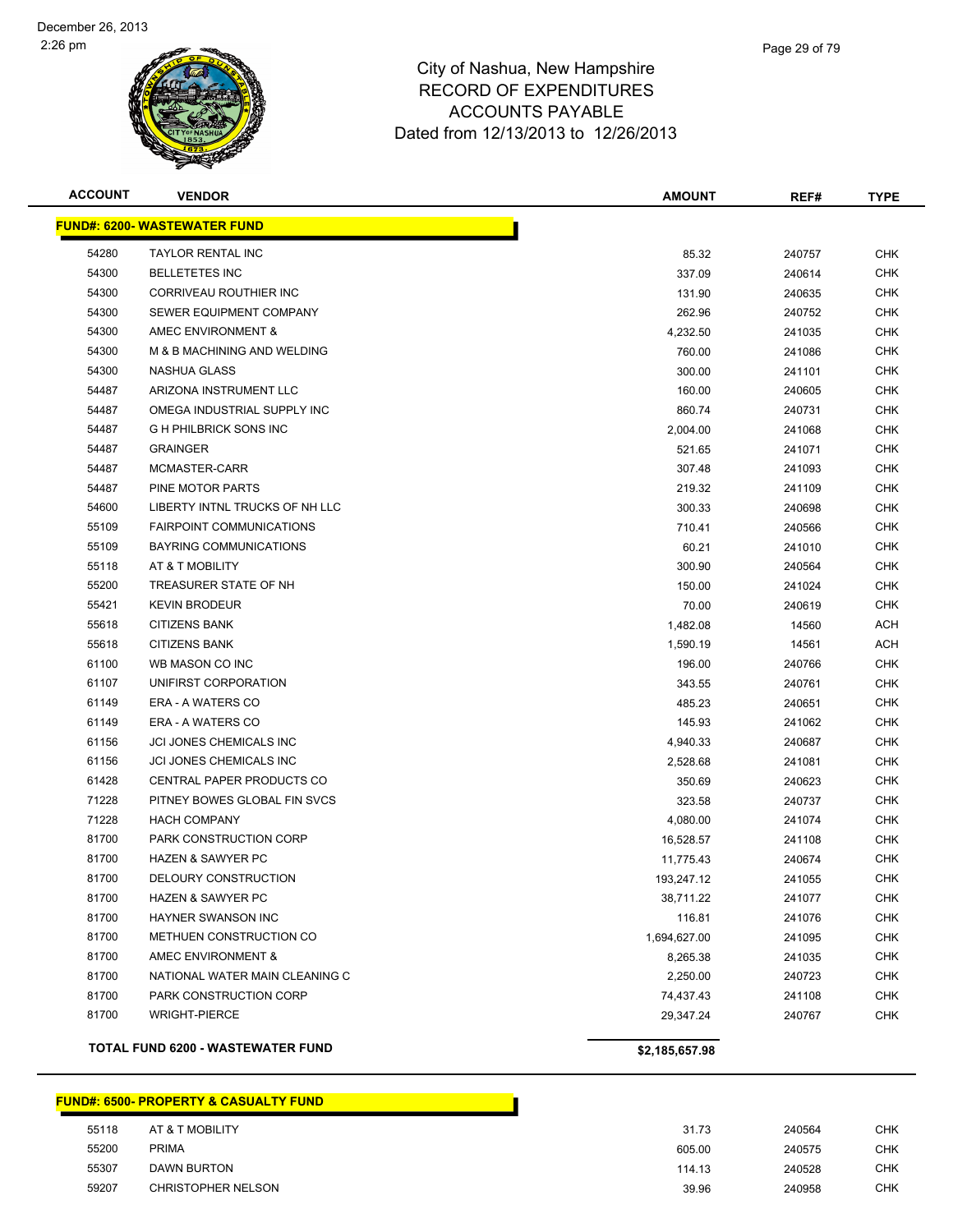

| <b>ACCOUNT</b> | <b>VENDOR</b>                                    | <b>AMOUNT</b> | REF#   | <b>TYPE</b> |
|----------------|--------------------------------------------------|---------------|--------|-------------|
|                | <b>FUND#: 6500- PROPERTY &amp; CASUALTY FUND</b> |               |        |             |
| 59207          | APPLE NASHUA LLC                                 | 388.00        | 240959 | CHK         |
| 59207          | BETH ISREAL DEACONESS MED CTR                    | 1,450.40      | 240960 | <b>CHK</b>  |
| 59207          | CATHOLIC MEDICAL CENTER                          | 357.00        | 240962 | CHK         |
| 59207          | COVENTRY HEALTH CARE WORKERS C                   | 162.00        | 240963 | <b>CHK</b>  |
| 59207          | DARTMOUTH HITCHCOCK CLINIC                       | 126.00        | 240965 | CHK         |
| 59207          | FORTUNES ROCKS CONSULTANTS INC                   | 1,580.12      | 240966 | CHK         |
| 59207          | <b>GREATER NASHUA EMERGENCY PHYS</b>             | 362.00        | 240968 | CHK         |
| 59207          | <b>INJURED WORKERS PHARMACY LLC</b>              | 215.68        | 240969 | CHK         |
| 59207          | NASHUA EYE ASSOC PA                              | 385.00        | 240971 | CHK         |
| 59207          | NH NEUROSPINE INSTITUTE                          | 397.00        | 240972 | CHK         |
| 59207          | OCCUPATIONAL HEALTH CTRS SOUTH                   | 1,824.50      | 240973 | CHK         |
| 59207          | ORTHOPEDIC SURGICAL ASSOCIATES                   | 1,967.20      | 240974 | CHK         |
| 59207          | SO NH REGIONAL MEDICAL CENTER                    | 1,433.72      | 240976 | CHK         |
| 59207          | STONERIVER PHARMACY SOLUTIONS                    | 2,923.35      | 240977 | CHK         |
| 59207          | <b>SUSAN ANGEL</b>                               | 42.80         | 240978 | <b>CHK</b>  |
| 59207          | AMOSKEAG ANESTHESIA PLLC                         | 175.00        | 241292 | CHK         |
| 59207          | APPLE NASHUA LLC                                 | 2,496.00      | 241293 | <b>CHK</b>  |
| 59207          | APPLE NASHUA LLC                                 | 1,552.00      | 241294 | <b>CHK</b>  |
| 59207          | APPLE THERAPY MANCHESTER                         | 756.00        | 241295 | CHK         |
| 59207          | ATLANTIC INVESTIGATION SERVICE                   | 1,386.60      | 241296 | CHK         |
| 59207          | CLAIMS BUREAU US INC                             | 2,989.00      | 241297 | CHK         |
| 59207          | <b>CPTE NASHUA</b>                               | 812.00        | 241298 | <b>CHK</b>  |
| 59207          | DARTMOUTH HITCHCOCK CLINIC                       | 355.00        | 241299 | CHK         |
| 59207          | DEVINE MILLIMET & BRANCH PA                      | 544.41        | 241300 | CHK         |
| 59207          | EASTWEST HEALTH WORKS INC                        | 280.00        | 241301 | <b>CHK</b>  |
| 59207          | ELLIOT HOSPITAL                                  | 125.00        | 241302 | <b>CHK</b>  |
| 59207          | <b>EMPI INC</b>                                  | 2,793.15      | 241303 | CHK         |
| 59207          | FOUNDATION MEDICAL PARTNERS                      | 596.00        | 241304 | CHK         |
| 59207          | FOUR SEASONS ORTHOPEDIC CENTER                   | 171.00        | 241305 | CHK         |
| 59207          | <b>ERIC JOHNSON</b>                              | 39.39         | 241306 | CHK         |
| 59207          | <b>KEVIN S MORIARTY DC</b>                       | 399.00        | 241307 | CHK         |
| 59207          | OCCUPATIONAL HEALTH CTRS SOUTH                   | 1,705.72      | 241308 | <b>CHK</b>  |
| 59207          | SO NH REGIONAL MEDICAL CENTER                    | 1,100.15      | 241310 | CHK         |
| 59207          | SOUTHERN NH RADIOLOGY CONSULTA                   | 65.00         | 241311 | <b>CHK</b>  |
| 59207          | ST JOSEPHS HOSPITAL                              | 1,973.75      | 241312 | CHK         |
| 59207          | STONERIVER PHARMACY SOLUTIONS                    | 121.36        | 241313 | <b>CHK</b>  |
| 59207          | <b>WENDY LANGELIER</b>                           | 382.61        | 241314 | <b>CHK</b>  |
| 59207          | X-RAY PROFESSIONAL ASSOCIATION                   | 261.00        | 241315 | CHK         |
| 59225          | <b>MICHAEL BROWN</b>                             | 1,583.76      | 240961 | <b>CHK</b>  |
| 59225          | <b>CULLENCOLLIMORE PLLC</b>                      | 4,757.54      | 240964 | CHK         |
| 59225          | ATLANTIC INVESTIGATION SERVICE                   | 307.95        | 241296 | <b>CHK</b>  |
| 59250          | GATE CITY FENCE CO INC                           | 475.00        | 240967 | <b>CHK</b>  |
| 59275          | <b>MAYNARD &amp; LESIEUR INC</b>                 | 323.92        | 240970 | <b>CHK</b>  |
| 59275          | POLE'S AUTOMOTIVE SVC CENTER                     | 212.90        | 240975 | <b>CHK</b>  |
| 59275          | RICK LABRIE APPRAISALS                           | 265.00        | 241309 | <b>CHK</b>  |
| 61192          | OCCUPATIONAL DRUG TESTING LLC                    | 1,495.00      | 241106 | CHK         |
|                |                                                  |               |        |             |
|                | TOTAL FUND 6500 - PROPERTY & CASUALTY FUND       | \$44,905.80   |        |             |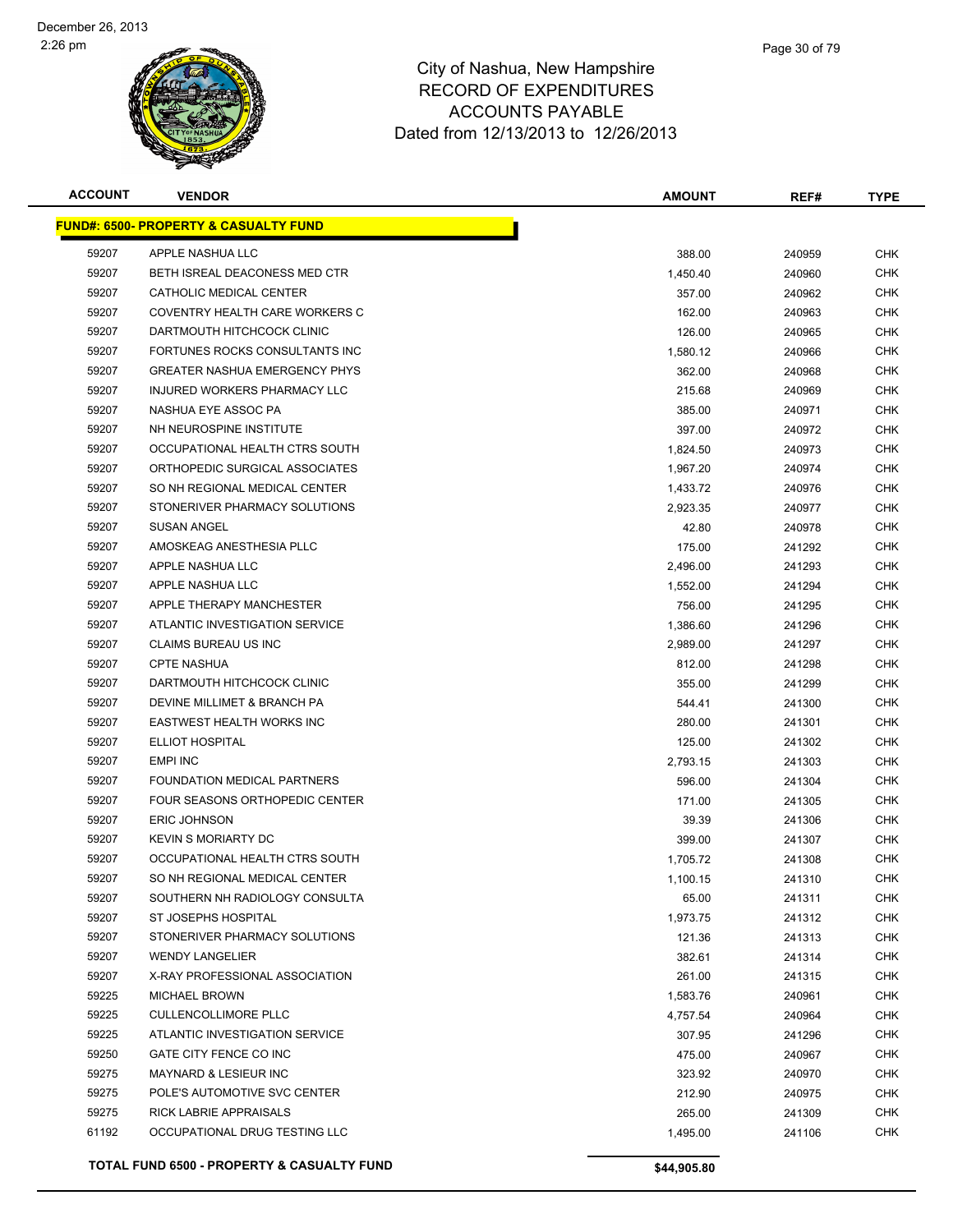

| <b>ACCOUNT</b> | <b>VENDOR</b>                                         | <b>AMOUNT</b>  | REF#   | <b>TYPE</b> |
|----------------|-------------------------------------------------------|----------------|--------|-------------|
|                | <b>FUND#: 6600- BENEFITS SELF INSURANCE FUND</b>      |                |        |             |
| 21500          | <b>ITT HARTFORD</b>                                   | 35,562.31      | 14552  | ACH         |
| 21505          | PROTECTIVE LIFE INSURANCE CO                          | 47.08          | 14555  | ACH         |
| 21516          | BOSTON MUTUAL LIFE INSURANCE                          | 9,231.88       | 14549  | <b>ACH</b>  |
| 21520          | SUN LIFE ASSURANCE CO OF CANAD                        | 4,149.39       | 14556  | ACH         |
| 21520          | SUN LIFE ASSURANCE CO OF CANAD                        | 4,540.89       | 14598  | ACH         |
| 21545          | NORTHERN NEW ENGLAND BENEFIT                          | 45,054.52      | 14554  | ACH         |
| 21575          | NORTHEAST DELTA DENTAL                                | 164,250.41     | 14553  | ACH         |
| 21585          | <b>VISION SERVICE PLAN</b>                            | 2,794.60       | 240764 | <b>CHK</b>  |
| 45623          | <b>CITIZENS BANK</b>                                  | 1,500.00       | 240529 | <b>CHK</b>  |
| 53999          | <b>BENEFIT STRATEGIES (ADMIN)</b>                     | 4,135.65       | 14547  | ACH         |
| 59165          | HM LIFE INSURANCE CO                                  | 106,467.72     | 14551  | ACH         |
| 59500          | ANTHEM BCBS OF NE                                     | 85,830.09      | 14546  | ACH         |
| 59500          | HARVARD PILGRIM HEALTH CARE                           | 22,395.95      | 14550  | ACH         |
| 59500          | NORTHEAST DELTA DENTAL                                | 11,611.76      | 14553  | ACH         |
| 59507          | ANTHEM BCBS OF NE                                     | 154.42         | 14546  | ACH         |
| 59507          | ANTHEM BCBS OF NE                                     | 4,621.57       | 14565  | ACH         |
| 59507          | ANTHEM BCBS OF NE                                     | 354,748.24     | 14546  | ACH         |
| 59507          | ANTHEM BCBS OF NE                                     | 470,709.75     | 14565  | ACH         |
| 59507          | ANTHEM BCBS OF NE                                     | 577,949.03     | 14595  | <b>ACH</b>  |
| 59507          | ANTHEM BCBS OF NE                                     | 44,063.89      | 14546  | <b>ACH</b>  |
| 59507          | ANTHEM BCBS OF NE                                     | 27,219.59      | 14565  | ACH         |
| 59507          | ANTHEM BCBS OF NE                                     | 64,549.82      | 14595  | ACH         |
| 59507          | ANTHEM BCBS OF NE                                     | 31,377.92      | 14546  | ACH         |
| 59507          | HARVARD PILGRIM HEALTH CARE                           | 83,932.69      | 14550  | ACH         |
| 59507          | ANTHEM BCBS OF NE                                     | 38,999.22      | 14565  | ACH         |
| 59507          | HARVARD PILGRIM HEALTH CARE                           | 85,618.08      | 14568  | ACH         |
| 59507          | ANTHEM BCBS OF NE                                     | 35,739.38      | 14595  | ACH         |
| 59507          | HARVARD PILGRIM HEALTH CARE                           | 116,913.22     | 14596  | ACH         |
| 59525          | NORTHEAST DELTA DENTAL                                | 12,250.63      | 14553  | ACH         |
| 59525          | NORTHEAST DELTA DENTAL                                | 29,749.28      | 14569  | <b>ACH</b>  |
| 59525          | NORTHEAST DELTA DENTAL                                | 33,761.91      | 14597  | <b>ACH</b>  |
|                | <b>TOTAL FUND 6600 - BENEFITS SELF INSURANCE FUND</b> | \$2,509,930.89 |        |             |
|                | <u> FUND#: 7020- UAW EDUCATIONAL ASSISTANCE</u>       |                |        |             |
| 51607          | RACHAEL LAVOIE                                        | 1,410.75       | 240556 | <b>CHK</b>  |
| 51607          | <b>HEATHER BEAUDOIN</b>                               | 1,410.75       | 240613 | <b>CHK</b>  |
|                | <b>TOTAL FUND 7020 - UAW EDUCATIONAL ASSISTANCE</b>   | \$2,821.50     |        |             |
|                |                                                       |                |        |             |
|                | <b>FUND#: 7076- REG VOC ED CAPITAL RESERVE</b>        |                |        |             |
| 71000          | <b>CARPARTS OF NASHUA</b>                             | 4,993.78       | 240797 | <b>CHK</b>  |
| 71000          | KITTREDGE EQUIPMENT CO - NH                           | 538.52         | 240852 | <b>CHK</b>  |
|                | <b>TOTAL FUND 7076 - REG VOC ED CAPITAL RESERVE</b>   | \$5,532.30     |        |             |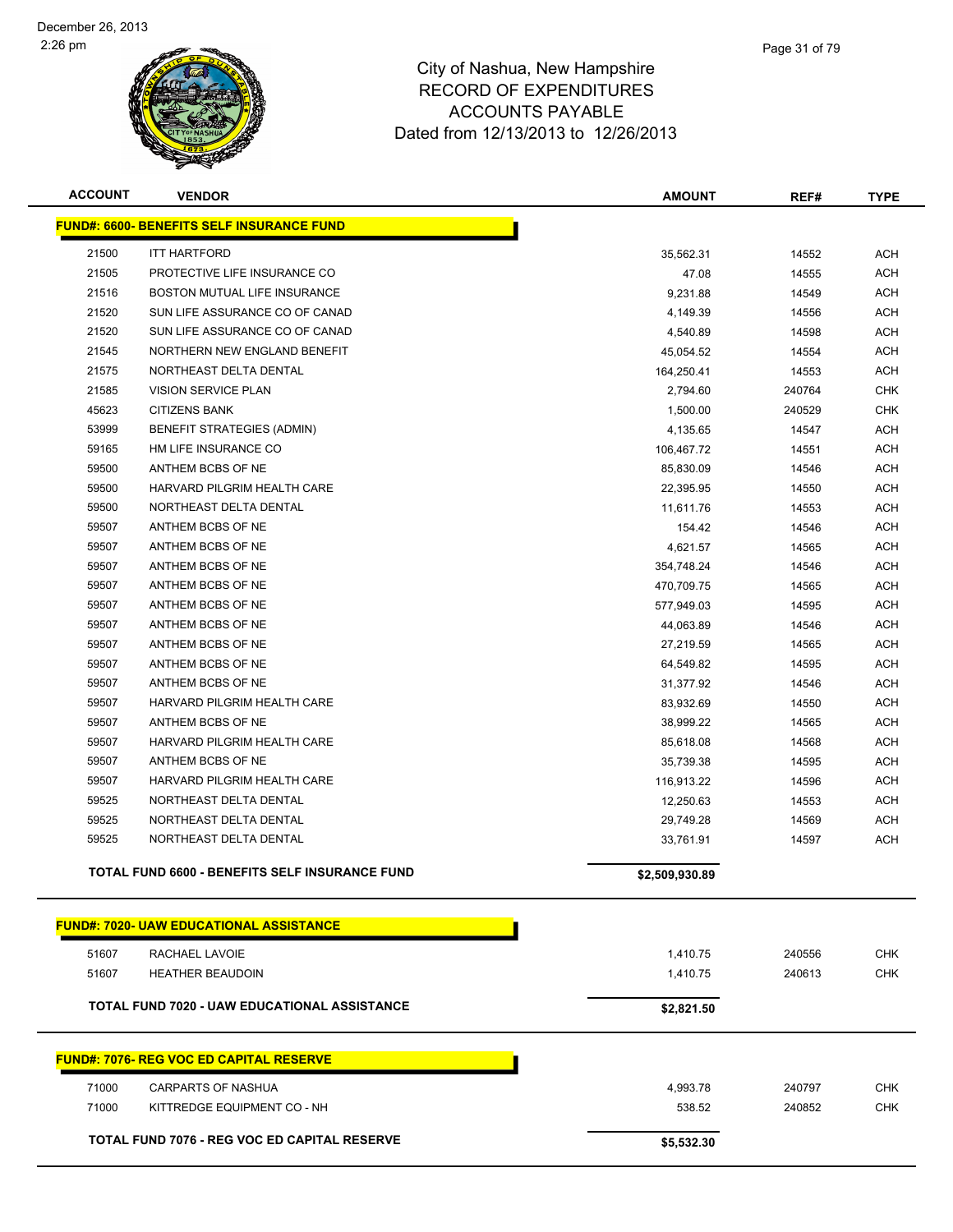| <b>ACCOUNT</b> | <b>VENDOR</b>                                             | <b>AMOUNT</b> | REF#   | <b>TYPE</b> |
|----------------|-----------------------------------------------------------|---------------|--------|-------------|
|                | <b>FUND#: 7501- HUNT BUILDING CONTRIBUTNS ETF</b>         |               |        |             |
| 53999          | PRINT FACTORY                                             | 25.95         | 240739 | <b>CHK</b>  |
|                | <b>TOTAL FUND 7501 - HUNT BUILDING CONTRIBUTNS ETF</b>    | \$25.95       |        |             |
|                |                                                           |               |        |             |
|                | <b>FUND#: 7504- ETF CONTRIB EDGEWOOD-DEED FUND</b>        |               |        |             |
| 45121          | LEYLI SOHEILI                                             | 200.00        | 240697 | <b>CHK</b>  |
| 61299          | <b>HARDY DORIC INC</b>                                    | 975.00        | 240672 | <b>CHK</b>  |
|                | TOTAL FUND 7504 - ETF CONTRIB EDGEWOOD-DEED FUND          | \$1,175.00    |        |             |
|                | <b>FUND#: 7506- ETF CONTRIB-WOODLAWN CEMETERY</b>         |               |        |             |
| 54280          | PROQUIP EQUIPMENT RENTAL INC                              | 825.00        | 240740 | <b>CHK</b>  |
| 54487          | MORIN ENGINE SERVICES LLC                                 | 987.00        | 240544 | <b>CHK</b>  |
| 61299          | STERIL MANUFACTURING                                      | 3,720.99      | 240756 | <b>CHK</b>  |
|                | TOTAL FUND 7506 - ETF CONTRIB-WOODLAWN CEMETERY           | \$5,532.99    |        |             |
|                | <b>FUND#: 7528- P&amp;Z-SIDEWALK CONSTRUCTION NE</b>      |               |        |             |
| 61560          | GRANITE STATE CONCRETE CO INC                             | 3,403.68      | 240669 | <b>CHK</b>  |
|                | TOTAL FUND 7528 - P&Z-SIDEWALK CONSTRUCTION NE            | \$3,403.68    |        |             |
|                | <b>FUND#: 7531- P&amp;Z-SIDEWALK CONSTRUCTION SW</b>      |               |        |             |
| 54273          | TDD EARTH TECHNOLOGIES                                    | 9,995.00      | 241130 | <b>CHK</b>  |
|                | <b>TOTAL FUND 7531 - P&amp;Z-SIDEWALK CONSTRUCTION SW</b> | \$9,995.00    |        |             |
|                | <b>FUND#: 7563- SCHOOL ATHLETIC ETF</b>                   |               |        |             |
|                | 61107 47 BRAND                                            | 5,760.00      | 240775 | <b>CHK</b>  |
|                | <b>TOTAL FUND 7563 - SCHOOL ATHLETIC ETF</b>              | \$5,760.00    |        |             |
|                | FUND#: 7565- SCHOOL RELATED PROGRAMS-ETF                  |               |        |             |
| 71999          | SCIENTIFIC SALES INC                                      | 204.99        | 241251 | <b>CHK</b>  |
|                | TOTAL FUND 7565 - SCHOOL RELATED PROGRAMS-ETF             | \$204.99      |        |             |
|                | <b>FUND#: 8007- EDGEWOOD CEMETERY PERP-CARE</b>           |               |        |             |
| 44338          | <b>LEYLI SOHEILI</b>                                      | 1,000.00      | 240697 | <b>CHK</b>  |
|                | TOTAL FUND 8007 - EDGEWOOD CEMETERY PERP-CARE             | \$1,000.00    |        |             |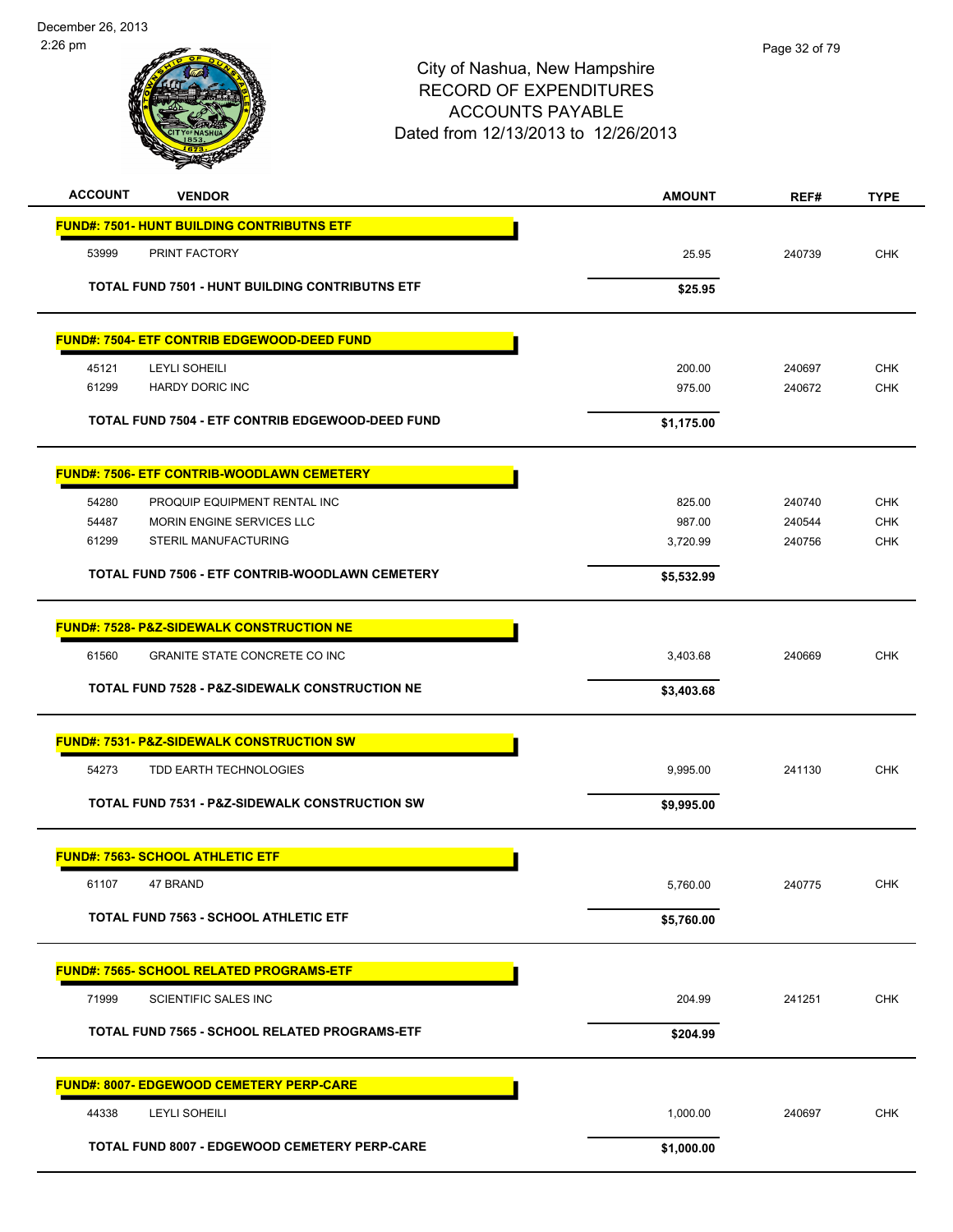

| <b>ACCOUNT</b> | <b>VENDOR</b>                                       | <b>AMOUNT</b> | REF#   | <b>TYPE</b> |
|----------------|-----------------------------------------------------|---------------|--------|-------------|
|                | <b>FUND#: 8063- LIBRARY-HENRY STEARNS FUND</b>      |               |        |             |
| 61807          | <b>BAKER &amp; TAYLOR</b>                           | 763.99        | 240610 | <b>CHK</b>  |
| 61807          | <b>INGRAM LIBRARY SERVICES</b>                      | 39.50         | 240684 | <b>CHK</b>  |
| 61807          | THE PARK STREET FOUNDATION                          | 14,049.00     | 240734 | <b>CHK</b>  |
| 61807          | RANDOM HOUSE INC                                    | 48.00         | 240743 | <b>CHK</b>  |
| 61807          | <b>BAKER &amp; TAYLOR</b>                           | 365.20        | 241036 | <b>CHK</b>  |
| 61814          | MICRO MARKETING ASSOCIATES                          | 39.99         | 240713 | <b>CHK</b>  |
|                | <b>TOTAL FUND 8063 - LIBRARY-HENRY STEARNS FUND</b> | \$15,305.68   |        |             |
|                | <b>FUND#: 8400- AGENCY-DEVELOPER ESCROWS</b>        |               |        |             |
| 21730          | ARIES ENGINEERING INC                               | 3,000.00      | 240526 | <b>CHK</b>  |
|                | <b>TOTAL FUND 8400 - AGENCY-DEVELOPER ESCROWS</b>   | \$3,000.00    |        |             |

**Grand Total:**

**\$16,572,013.03**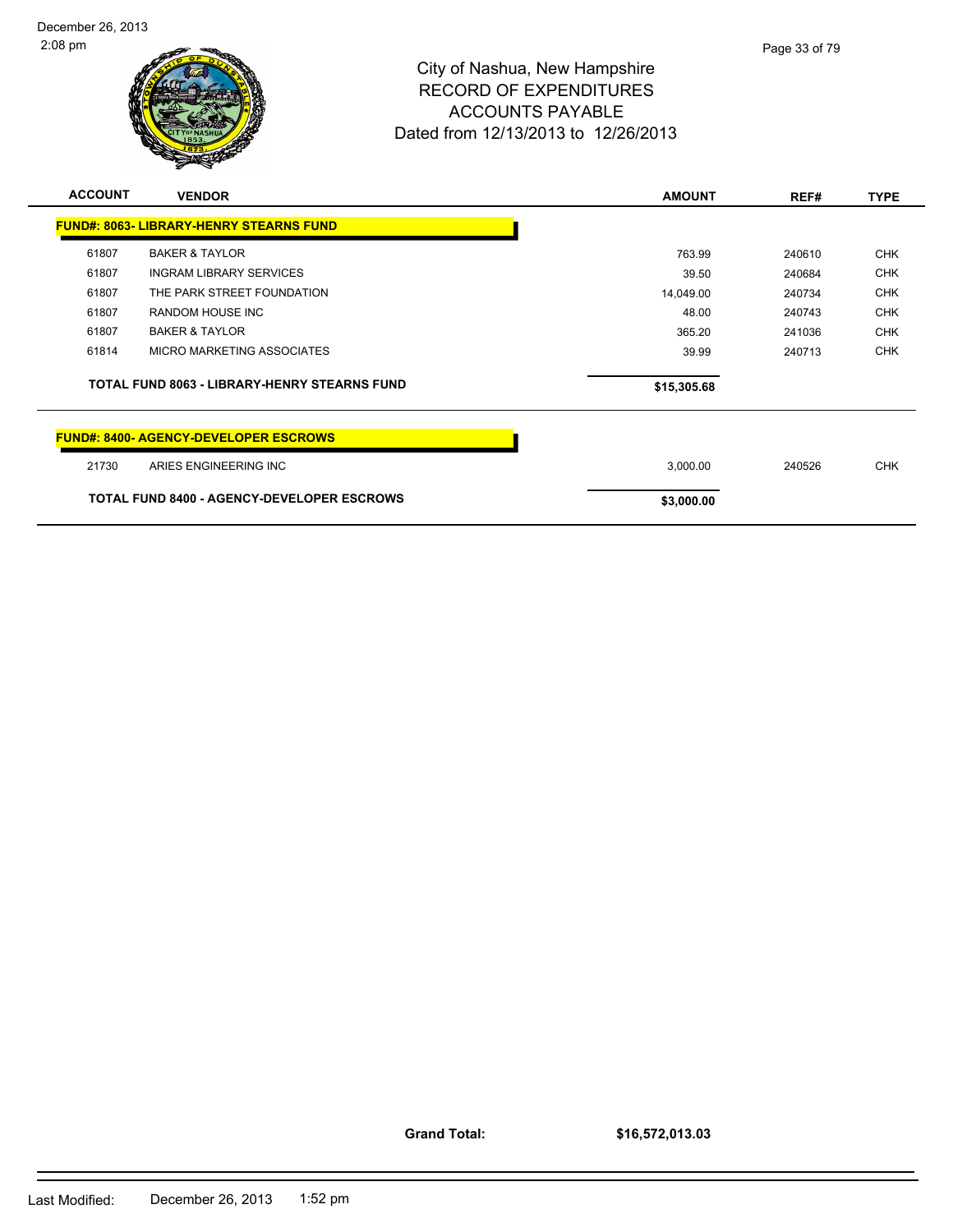

### City of Nashua, New Hampshire RECORD OF EXPENDITURES PAYROLL-GROSS WAGES Dated from 12/13/2013- 12/26/2013

|     | <b>PAY DATE</b>                   | <b>ACCOUNT</b>                       | <b>DESCRIPTION</b>             | <b>AMOUNT</b> |
|-----|-----------------------------------|--------------------------------------|--------------------------------|---------------|
|     | <b>FUND#: 1000 - GENERAL FUND</b> |                                      |                                |               |
| 101 | <b>MAYOR</b>                      |                                      |                                |               |
|     | 12/19/13                          | 51100                                | CITIZEN SERVICES DIRECTOR      | 903.15        |
|     | 12/26/13                          | 51100                                | CITIZEN SERVICES DIRECTOR      | 903.15        |
|     | 12/19/13                          | 51100                                | <b>COMMUNICATIONS DIRECTOR</b> | 852.15        |
|     | 12/26/13                          | 51100                                | <b>COMMUNICATIONS DIRECTOR</b> | 852.15        |
|     | 12/19/13                          | 51100                                | EXECUTIVE SECRETARY AA         | 877.25        |
|     | 12/26/13                          | 51100                                | EXECUTIVE SECRETARY AA         | 877.25        |
|     | 12/19/13                          | 51100                                | <b>RESOURCE COORDINATOR</b>    | 449.62        |
|     | 12/26/13                          | 51100                                | RESOURCE COORDINATOR           | 449.62        |
|     | 12/19/13                          | 51100                                | SECRETARY RECEPTIONIST         | 565.55        |
|     | 12/26/13                          | 51100                                | SECRETARY RECEPTIONIST         | 565.55        |
|     | 12/1/13                           | 51300                                | OVERTIME-REGULAR               | (7.89)        |
|     | 12/19/13                          | 51500                                | <b>MAYOR</b>                   | 2,115.95      |
|     | 12/26/13                          | 51500                                | <b>MAYOR</b>                   | 2,115.95      |
|     | 12/26/13                          | 55118                                | TELEPHONE-CELLULAR             | 50.00         |
|     | <b>TOTAL 101 - MAYOR</b>          |                                      |                                | \$11,569.45   |
| 102 | <b>BOARD OF ALDERMEN</b>          |                                      |                                |               |
|     | 12/19/13                          | 51100                                | ALDERMANIC LEGISLATION MANAGER | 1,404.70      |
|     | 12/26/13                          | 51100                                | ALDERMANIC LEGISLATION MANAGER | 1,404.70      |
|     | 12/19/13                          | 51500                                | <b>BOARD OF ALDERMEN</b>       | 18,750.00     |
|     |                                   | <b>TOTAL 102 - BOARD OF ALDERMEN</b> |                                | \$21,559.40   |
| 103 | <b>LEGAL</b>                      |                                      |                                |               |
|     | 12/19/13                          | 51100                                | ASSISTANT CORP COUNSEL         | 1,324.90      |
|     | 12/26/13                          | 51100                                | ASSISTANT CORP COUNSEL         | 1,324.90      |
|     | 12/19/13                          | 51100                                | <b>CORPORATION COUNSEL</b>     | 2,183.75      |
|     | 12/26/13                          | 51100                                | <b>CORPORATION COUNSEL</b>     | 2,183.75      |
|     | 12/19/13                          | 51100                                | DEPUTY CORPORATION COUNSEL     | 1,986.70      |
|     | 12/26/13                          | 51100                                | DEPUTY CORPORATION COUNSEL     | 1,986.70      |
|     | 12/19/13                          | 51100                                | LEGAL ASSISTANT                | 1,846.55      |
|     | 12/26/13                          | 51100                                | <b>LEGAL ASSISTANT</b>         | 1,846.55      |
|     | 12/26/13                          | 55118                                | TELEPHONE-CELLULAR             | 100.00        |
|     | <b>TOTAL 103 - LEGAL</b>          |                                      |                                | \$14,783.80   |
|     |                                   |                                      |                                |               |
| 105 | <b>CITI-STAT</b>                  |                                      |                                |               |
|     | 12/19/13                          | 51100                                | DIRECTOR CITISTAT              | 1,529.80      |
|     | 12/26/13                          | 51100                                | <b>DIRECTOR CITISTAT</b>       | 1,529.80      |
|     | 12/19/13                          | 51100                                | OPERATIONS ANALYST             | 690.85        |
|     | 12/26/13                          | 51100                                | OPERATIONS ANALYST             | 690.85        |
|     | <b>TOTAL 105 - CITI-STAT</b>      |                                      |                                | \$4,441.30    |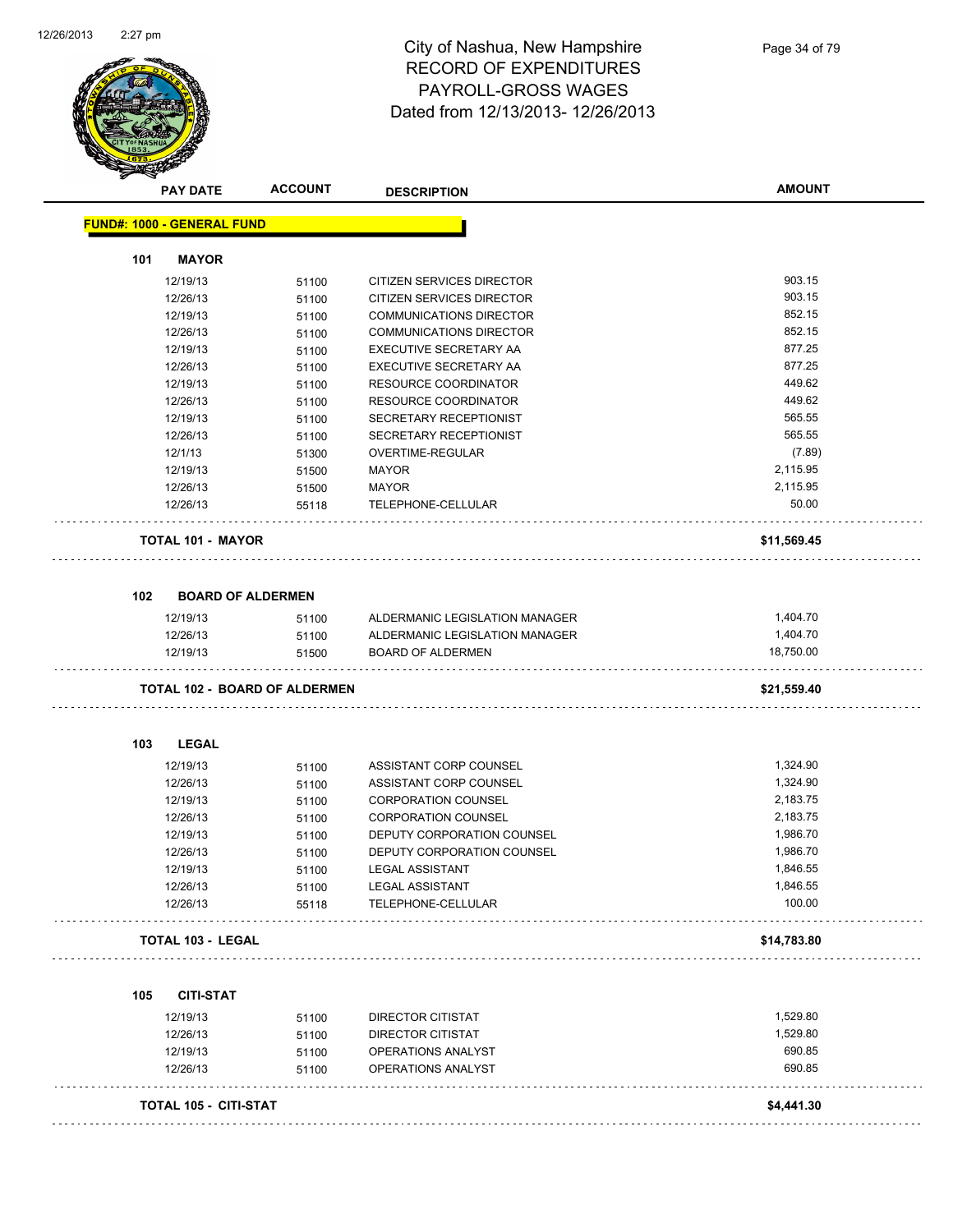

#### City of Nashua, New Hampshire RECORD OF EXPENDITURES PAYROLL-GROSS WAGES Dated from 12/13/2013- 12/26/2013

|     | <b>PAY DATE</b>                      | <b>ACCOUNT</b>                       | <b>DESCRIPTION</b>               | <b>AMOUNT</b> |
|-----|--------------------------------------|--------------------------------------|----------------------------------|---------------|
|     | <b>FUND#: 1000 - GENERAL FUND</b>    |                                      |                                  |               |
| 107 | <b>CITY CLERK</b>                    |                                      |                                  |               |
|     | 12/19/13                             | 51100                                | <b>CITY CLERK</b>                | 1,771.20      |
|     | 12/26/13                             | 51100                                | <b>CITY CLERK</b>                | 1,771.20      |
|     | 12/19/13                             | 51100                                | <b>CLERK VITAL RECORDS II</b>    | 2,886.84      |
|     | 12/26/13                             | 51100                                | CLERK VITAL RECORDS II           | 2,089.95      |
|     | 12/19/13                             | 51100                                | DEPARTMENT COORDINATOR, CC       | 791.45        |
|     | 12/26/13                             | 51100                                | DEPARTMENT COORDINATOR, CC       | 791.45        |
|     | 12/19/13                             | 51100                                | <b>DEPUTY CITY CLERK</b>         | 1,371.00      |
|     | 12/26/13                             | 51100                                | DEPUTY CITY CLERK                | 1,371.00      |
|     | 12/26/13                             | 51300                                | OVERTIME-REGULAR                 | 96.46         |
|     | 12/26/13                             | 51512                                | <b>WAGES APPOINTED OFFICIALS</b> | 393.75        |
|     |                                      |                                      |                                  |               |
|     | <b>TOTAL 107 - CITY CLERK</b>        |                                      |                                  | \$13,334.30   |
| 111 | <b>HUMAN RESOURCES</b>               |                                      |                                  |               |
|     | 12/19/13                             | 51100                                | <b>HR ANALYST</b>                | 1,014.70      |
|     | 12/26/13                             | 51100                                | <b>HR ANALYST</b>                | 1,014.70      |
|     | 12/19/13                             | 51100                                | HR SPEC                          | 833.85        |
|     | 12/26/13                             | 51100                                | HR SPEC                          | 833.85        |
|     | 12/19/13                             | 51100                                | HUMAN RESOURCES DIRECTOR         | 1,546.45      |
|     | 12/26/13                             | 51100                                | HUMAN RESOURCES DIRECTOR         | 1,546.45      |
|     | 12/19/13                             | 51200                                | ADMINISTRATIVE ASSISTANT I       | 281.16        |
|     | 12/26/13                             | 51200                                | ADMINISTRATIVE ASSISTANT I       | 255.60        |
|     | 12/26/13                             | 55118                                | TELEPHONE-CELLULAR               | 50.00         |
|     |                                      | <b>TOTAL 111 - HUMAN RESOURCES</b>   |                                  | \$7,376.76    |
|     |                                      |                                      |                                  |               |
| 115 | <b>CITYWIDE PENSIONS</b><br>12/26/13 | 52120                                | PENSION DISTRIBUTIONS            | 50.00         |
|     |                                      | <b>TOTAL 115 - CITYWIDE PENSIONS</b> |                                  | \$50.00       |
|     |                                      |                                      |                                  |               |
| 122 |                                      | <b>INFORMATION TECHNOLOGY</b>        |                                  |               |
|     | 12/19/13                             | 51100                                | ADMIN ASSISTANT II               | 665.60        |
|     | 12/26/13                             | 51100                                | ADMIN ASSISTANT II               | 665.60        |
|     | 12/19/13                             | 51100                                | ERP SYSTEM ADMIN DBA             | 1,622.10      |
|     | 12/26/13                             | 51100                                | ERP SYSTEM ADMIN DBA             | 1,622.10      |
|     | 12/19/13                             | 51100                                | INTER INTRA APPL DEV PROJ LDR    | 1,579.20      |
|     | 12/26/13                             | 51100                                | INTER INTRA APPL DEV PROJ LDR    | 1,579.20      |
|     | 12/19/13                             | 51100                                | INTERNET INTRANET APPL DEV       | 1,459.20      |
|     | 12/26/13                             | 51100                                | INTERNET INTRANET APPL DEV       | 1,459.20      |
|     | 12/19/13                             | 51100                                | IT APPLICATIONS ANALYST          | 1,143.65      |
|     | 12/26/13                             | 51100                                | IT APPLICATIONS ANALYST          | 1,143.65      |
|     | 12/19/13                             | 51100                                | IT DIVISION DIRECTOR             | 1,986.70      |
|     | 12/26/13                             | 51100                                | IT DIVISION DIRECTOR             | 1,986.70      |

12/19/13 51100 IT INFRASTRUCTURE TEAM LEADER 1,771.20 12/26/13 51100 IT INFRASTRUCTURE TEAM LEADER 1,771.20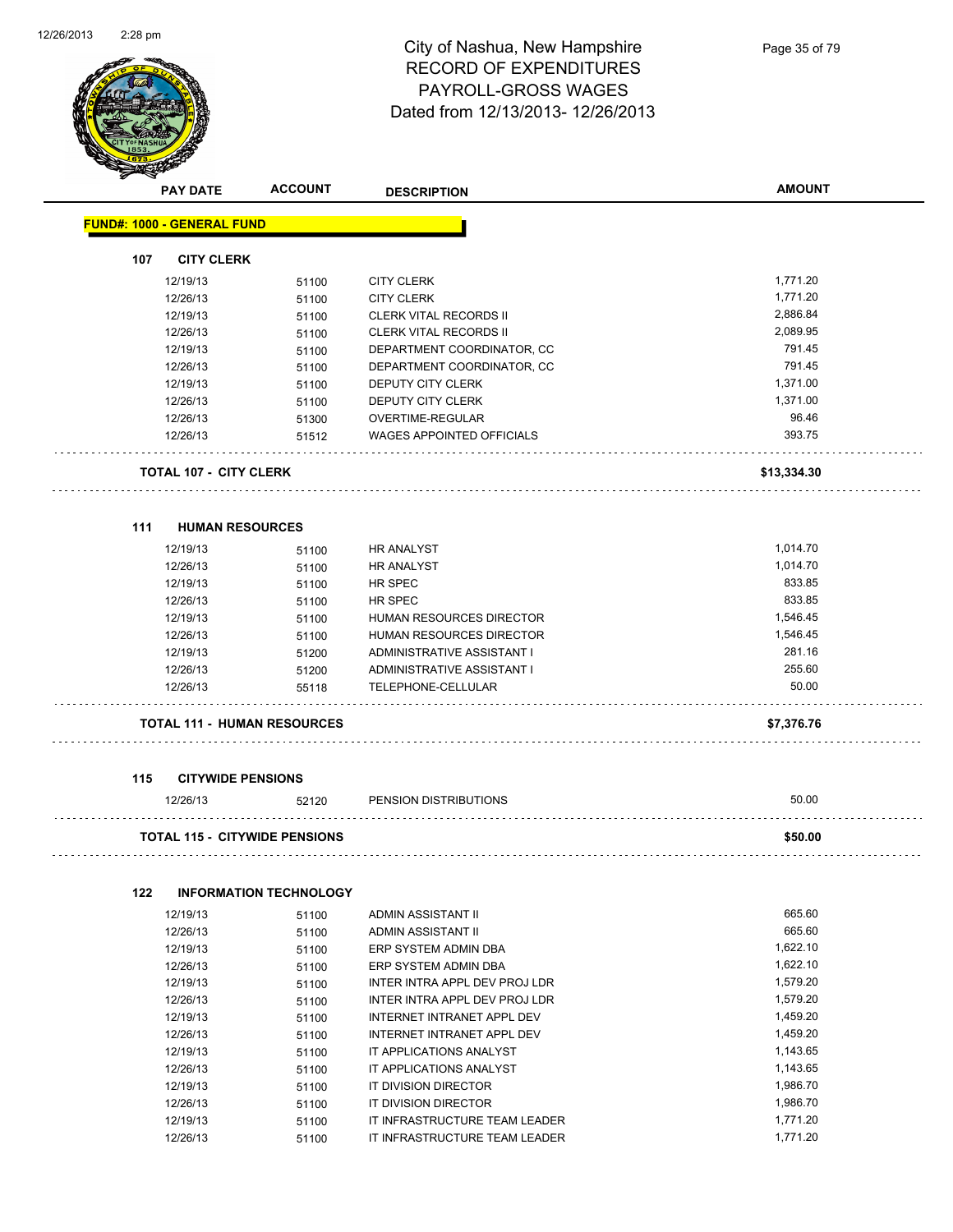

**126 FINANCIAL SERVICES**

### City of Nashua, New Hampshire RECORD OF EXPENDITURES PAYROLL-GROSS WAGES Dated from 12/13/2013- 12/26/2013

|     | <b>PAY DATE</b>                   | <b>ACCOUNT</b>                            | <b>DESCRIPTION</b>            | <b>AMOUNT</b> |
|-----|-----------------------------------|-------------------------------------------|-------------------------------|---------------|
|     | <b>FUND#: 1000 - GENERAL FUND</b> |                                           |                               |               |
| 122 |                                   | <b>INFORMATION TECHNOLOGY</b>             |                               |               |
|     | 12/19/13                          | 51100                                     | SYSTEMS ADM DATABASE ADM      | 1,611.15      |
|     | 12/26/13                          | 51100                                     | SYSTEMS ADM DATABASE ADM      | 1,611.15      |
|     | 12/19/13                          | 51100                                     | TECHNICAL SPEC II NET SUPPORT | 2,310.90      |
|     | 12/26/13                          | 51100                                     | TECHNICAL SPEC II NET SUPPORT | 2,310.90      |
|     | 12/19/13                          | 51100                                     | <b>TECHNICAL SPEC III</b>     | 1,444.15      |
|     | 12/26/13                          | 51100                                     | <b>TECHNICAL SPEC III</b>     | 1,444.15      |
|     | 12/19/13                          | 51100                                     | <b>WEB DESIGNER</b>           | 633.45        |
|     | 12/26/13                          | 51100                                     | <b>WEB DESIGNER</b>           | 633.45        |
|     | 12/26/13                          | 55118                                     | TELEPHONE-CELLULAR            | 200.00        |
|     |                                   | <b>TOTAL 122 - INFORMATION TECHNOLOGY</b> |                               | \$32,654.60   |

| 12/19/13 | 51100 | <b>ACCOUNTANT</b>                     | 898.10   |
|----------|-------|---------------------------------------|----------|
| 12/26/13 | 51100 | <b>ACCOUNTANT</b>                     | 898.10   |
| 12/19/13 | 51100 | <b>ACCOUNTING COMPLIANCE MGR</b>      | 1,073.50 |
| 12/26/13 | 51100 | <b>ACCOUNTING COMPLIANCE MGR</b>      | 1,073.50 |
| 12/19/13 | 51100 | ACCOUNTS PAYABLE COORDINATOR          | 1,510.60 |
| 12/26/13 | 51100 | ACCOUNTS PAYABLE COORDINATOR          | 1,500.15 |
| 12/19/13 | 51100 | <b>ACCOUNTS PAYABLE SUPV</b>          | 929.80   |
| 12/26/13 | 51100 | ACCOUNTS PAYABLE SUPV                 | 929.80   |
| 12/19/13 | 51100 | ADMINISTRATIVE ASSISTANT I            | 646.80   |
| 12/26/13 | 51100 | ADMINISTRATIVE ASSISTANT I            | 646.80   |
| 12/19/13 | 51100 | <b>CFO COMPTROLLER</b>                | 1,999.70 |
| 12/26/13 | 51100 | <b>CFO COMPTROLLER</b>                | 1,999.70 |
| 12/19/13 | 51100 | <b>COMPENSATION MANAGER</b>           | 1,533.60 |
| 12/26/13 | 51100 | <b>COMPENSATION MANAGER</b>           | 1,533.60 |
| 12/19/13 | 51100 | DEP TREASURER TAX COLLECTOR           | 1,076.20 |
| 12/26/13 | 51100 | DEP TREASURER TAX COLLECTOR           | 1,076.20 |
| 12/19/13 | 51100 | <b>FINANCE AND ADMIN MANAGER</b>      | 744.64   |
| 12/26/13 | 51100 | FINANCE AND ADMIN MANAGER             | 744.65   |
| 12/19/13 | 51100 | FINANCIAL MANAGER GENERAL GOVT        | 1,367.60 |
| 12/26/13 | 51100 | FINANCIAL MANAGER GENERAL GOVT        | 1,367.60 |
| 12/19/13 | 51100 | <b>FINANCIAL SERVICES COORDINATOR</b> | 936.70   |
| 12/26/13 | 51100 | <b>FINANCIAL SERVICES COORDINATOR</b> | 936.70   |
| 12/19/13 | 51100 | MOTOR VEHICLE COORDINATOR             | 646.80   |
| 12/26/13 | 51100 | MOTOR VEHICLE COORDINATOR             | 646.80   |
| 12/19/13 | 51100 | <b>MV CLERK II REGISTRATION</b>       | 632.00   |
| 12/26/13 | 51100 | <b>MV CLERK II REGISTRATION</b>       | 632.00   |
| 12/19/13 | 51100 | PAYROLL ANALYST II                    | 1,770.55 |
| 12/26/13 | 51100 | PAYROLL ANALYST II                    | 1,770.56 |
| 12/19/13 | 51100 | REVENUE ACCOUNTS SPEC                 | 829.84   |
| 12/26/13 | 51100 | REVENUE ACCOUNTS SPEC                 | 829.85   |
| 12/19/13 | 51100 | REVENUE COORDINATOR                   | 1,040.85 |
| 12/26/13 | 51100 | REVENUE COORDINATOR                   | 1,040.85 |
| 12/19/13 | 51100 | SENIOR FINANCIAL ANALYST              | 1,100.45 |
| 12/26/13 | 51100 | SENIOR FINANCIAL ANALYST              | 1,100.45 |
| 12/19/13 | 51100 | <b>SUPV VEHICLE REGISTRATION</b>      | 1,014.70 |
| 12/26/13 | 51100 | <b>SUPV VEHICLE REGISTRATION</b>      | 1,014.70 |
| 12/19/13 | 51100 | <b>TREASURER TAX COLLECTOR</b>        | 1,771.20 |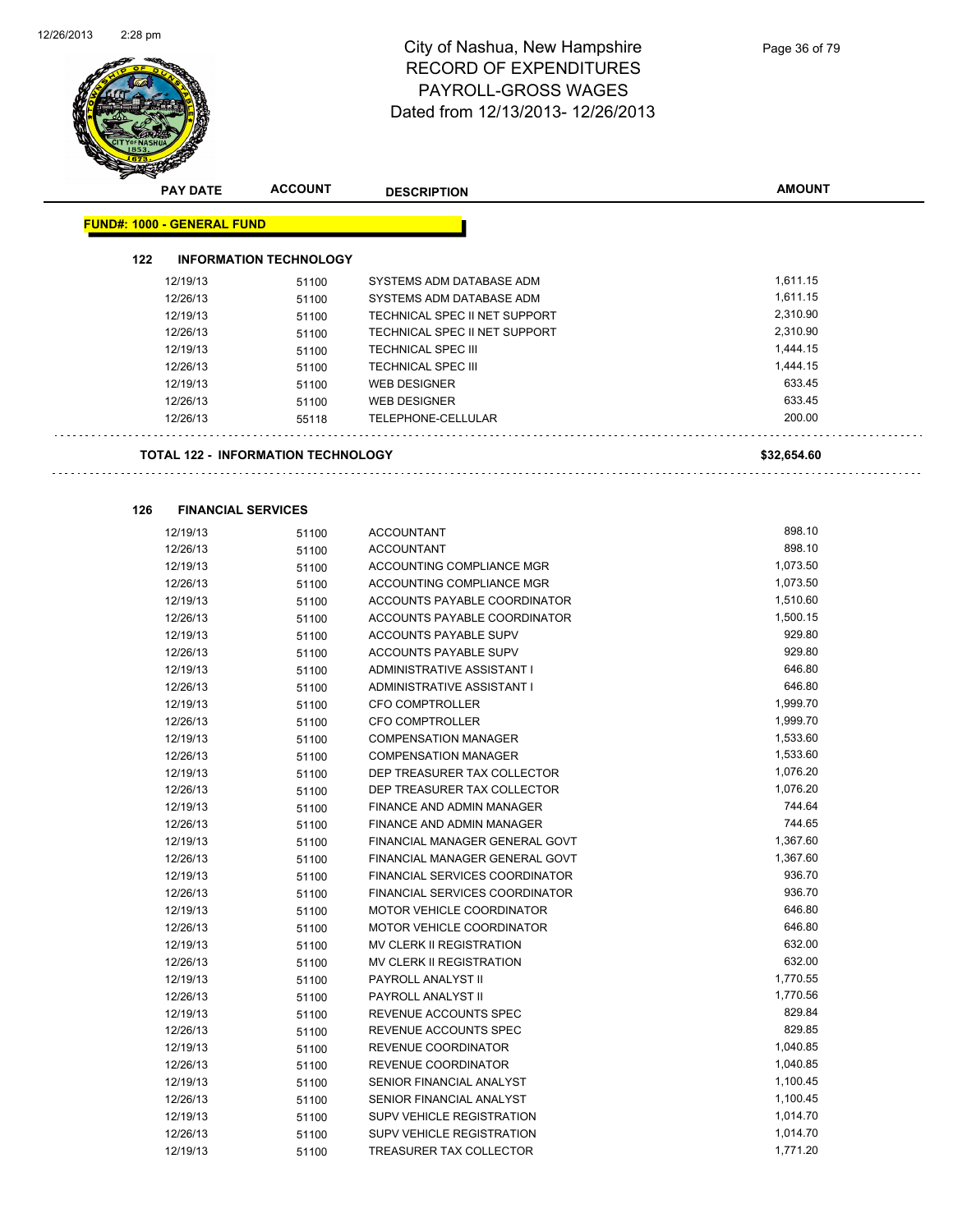

|     | <b>PAY DATE</b>                   | <b>ACCOUNT</b>                        | <b>DESCRIPTION</b>                | <b>AMOUNT</b> |
|-----|-----------------------------------|---------------------------------------|-----------------------------------|---------------|
|     | <b>FUND#: 1000 - GENERAL FUND</b> |                                       |                                   |               |
| 126 |                                   | <b>FINANCIAL SERVICES</b>             |                                   |               |
|     | 12/26/13                          | 51100                                 | TREASURER TAX COLLECTOR           | 1,771.20      |
|     | 12/19/13                          | 51100                                 | <b>VEHICLE REGISTRATION CLERK</b> | 2,151.30      |
|     | 12/26/13                          | 51100                                 | <b>VEHICLE REGISTRATION CLERK</b> | 2,151.29      |
|     | 12/19/13                          | 51200                                 | <b>ACCOUNTING TEMP</b>            | 550.00        |
|     | 12/26/13                          | 51200                                 | <b>ACCOUNTING TEMP</b>            | 540.00        |
|     | 12/19/13                          | 51300                                 | OVERTIME-REGULAR                  | 37.32         |
|     | 12/26/13                          | 51300                                 | OVERTIME-REGULAR                  | 249.66        |
|     |                                   | <b>TOTAL 126 - FINANCIAL SERVICES</b> |                                   | \$48,716.41   |
| 129 |                                   | <b>CITY BUILDINGS</b>                 |                                   |               |
|     | 12/19/13                          | 51100                                 | <b>BUILDING MANAGER</b>           | 788.59        |
|     | 12/26/13                          | 51100                                 | <b>BUILDING MANAGER</b>           | 788.60        |
|     | 12/19/13                          | 51100                                 | <b>CUSTODIAN I</b>                | 1,166.85      |
|     | 12/26/13                          | 51100                                 | <b>CUSTODIAN I</b>                | 1,166.85      |
|     | 12/19/13                          | 51100                                 | MAINTENANCE SPEC                  | 663.85        |
|     | 12/26/13                          | 51100                                 | <b>MAINTENANCE SPEC</b>           | 663.85        |
|     | 12/19/13                          | 51200                                 | <b>CUSTODIAN I</b>                | 306.75        |
|     | 12/26/13                          | 51200                                 | <b>CUSTODIAN I</b>                | 306.75        |
|     | 12/19/13                          | 51300                                 | OVERTIME-REGULAR                  | 29.57         |
|     | 12/26/13                          | 51300                                 | OVERTIME-REGULAR                  | 383.22        |
|     |                                   | <b>TOTAL 129 - CITY BUILDINGS</b>     |                                   | \$6,264.88    |
| 130 | <b>PURCHASING</b>                 |                                       |                                   |               |
|     | 12/19/13                          | 51100                                 | PRINTING TECH MAIL DIST           | 972.30        |
|     | 12/26/13                          | 51100                                 | PRINTING TECH MAIL DIST           | 972.30        |
|     | 12/19/13                          | 51100                                 | PURCHASING AGENT I                | 661.95        |
|     | 12/26/13                          | 51100                                 | PURCHASING AGENT I                | 661.95        |
|     | 12/19/13                          | 51100                                 | PURCHASING AGENT II               | 1,020.45      |
|     | 12/26/13                          | 51100                                 | PURCHASING AGENT II               | 1,020.45      |
|     | 12/19/13                          | 51100                                 | PURCHASING MANAGER                | 1,364.20      |
|     | 12/26/13                          | 51100                                 | PURCHASING MANAGER                | 1,364.20      |
|     | 12/19/13                          | 51300                                 | OVERTIME-REGULAR                  | 24.82         |
|     |                                   | <b>TOTAL 130 - PURCHASING</b>         |                                   | \$8,062.62    |
| 131 |                                   | <b>HUNT BUILDING</b>                  |                                   |               |
|     | 12/19/13                          | 51200                                 | HUNT BUILDING ADMINISTRATOR       | 319.05        |
|     | 12/26/13                          | 51200                                 | HUNT BUILDING ADMINISTRATOR       | 319.05        |
|     |                                   | <b>TOTAL 131 - HUNT BUILDING</b>      |                                   | \$638.10      |

#### **132 ASSESSING**

| 12/19/13 | 51100 | <b>ADDDAICED</b><br>KAISER.<br>nı |  | 853.70<br>. |
|----------|-------|-----------------------------------|--|-------------|
|----------|-------|-----------------------------------|--|-------------|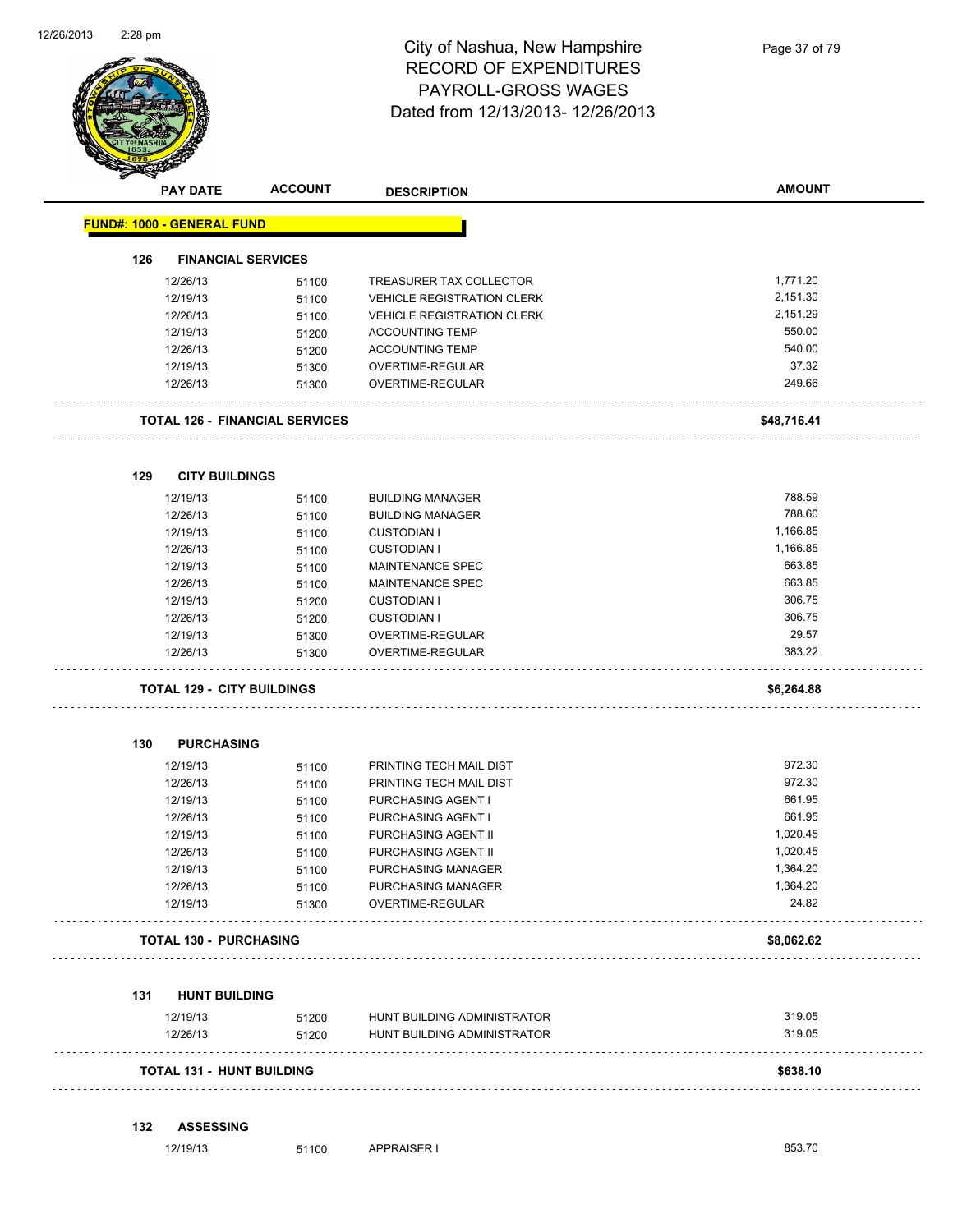

| <b>PAY DATE</b>                   | <b>ACCOUNT</b>                       | <b>DESCRIPTION</b>            | <b>AMOUNT</b> |
|-----------------------------------|--------------------------------------|-------------------------------|---------------|
| <b>FUND#: 1000 - GENERAL FUND</b> |                                      |                               |               |
| 132                               | <b>ASSESSING</b>                     |                               |               |
| 12/26/13                          | 51100                                | <b>APPRAISER I</b>            | 853.70        |
| 12/19/13                          | 51100                                | APPRAISER II                  | 1,020.45      |
| 12/26/13                          | 51100                                | <b>APPRAISER II</b>           | 1,020.45      |
| 12/19/13                          | 51100                                | <b>APPRAISER III</b>          | 1,162.45      |
| 12/26/13                          | 51100                                | <b>APPRAISER III</b>          | 1,162.45      |
| 12/19/13                          | 51100                                | ASSESSING ADMIN SPEC I CSR    | 603.40        |
| 12/26/13                          | 51100                                | ASSESSING ADMIN SPEC I CSR    | 603.38        |
| 12/19/13                          | 51100                                | ASSESSING ADMIN SPEC II CSR   | 699.35        |
| 12/26/13                          | 51100                                | ASSESSING ADMIN SPEC II CSR   | 699.35        |
| 12/19/13                          | 51100                                | ASSESSING ADMIN SPEC III CSR  | 888.76        |
| 12/26/13                          | 51100                                | ASSESSING ADMIN SPEC III CSR  | 888.76        |
| 12/19/13                          | 51100                                | CHIEF ASSESSOR GIS MANAGER    | 2,077.25      |
| 12/26/13                          | 51100                                | CHIEF ASSESSOR GIS MANAGER    | 2,077.25      |
| 12/19/13                          | 51100                                | DEPARTMENT COORDINATOR        | 844.04        |
| 12/26/13                          | 51100                                | DEPARTMENT COORDINATOR        | 844.05        |
| 12/19/13                          | 51100                                | DEPUTY MANAGER APPRAISER IV   | 1,450.00      |
| 12/26/13                          | 51100                                | DEPUTY MANAGER APPRAISER IV   | 1,450.00      |
| 12/26/13                          | 51500                                | ELECTED BOARD MEMBER          | 250.00        |
|                                   | <b>TOTAL 132 - ASSESSING</b>         |                               | \$19,448.79   |
|                                   |                                      |                               |               |
| <b>GIS</b><br>134                 |                                      |                               |               |
| 12/19/13                          | 51100                                | <b>GIS TECHNICIAN II</b>      | 1,042.60      |
| 12/26/13                          | 51100                                | <b>GIS TECHNICIAN II</b>      | 1,042.60      |
| <b>TOTAL 134 - GIS</b>            |                                      |                               | \$2,085.20    |
| 140                               | <b>PINEWOOD CEMETERY</b>             |                               |               |
| 12/26/13                          | 51700                                | <b>STIPENDS</b>               | 1,000.00      |
| 12/26/13                          | 55314                                | FIXED RATE MILEAGE ALLOWANCE  | 100.00        |
|                                   | TOTAL 140 - PINEWOOD CEMETERY        |                               | \$1,100.00    |
|                                   |                                      |                               |               |
| 142                               | <b>WOODLAWN CEMETERY</b>             |                               |               |
| 12/19/13                          | 51100                                | <b>GROUNDSKEEPER CEMETERY</b> | 1,264.41      |
| 12/26/13                          | 51100                                | <b>GROUNDSKEEPER CEMETERY</b> | 1,252.55      |
| 12/19/13                          | 51100                                | SUBFOREMAN CEMETERY           | 722.89        |
| 12/26/13                          | 51100                                | SUBFOREMAN CEMETERY           | 713.86        |
| 12/19/13                          | 51100                                | SUPERINTENDENT CEMETERY I     | 1,014.70      |
| 12/26/13                          | 51100                                | SUPERINTENDENT CEMETERY I     | 1,014.70      |
| 12/19/13                          | 51300                                | OVERTIME-REGULAR              | 171.93        |
| 12/26/13                          | 51400                                | WAGES TEMP-SEASONAL           | 50.00         |
|                                   | <b>TOTAL 142 - WOODLAWN CEMETERY</b> |                               |               |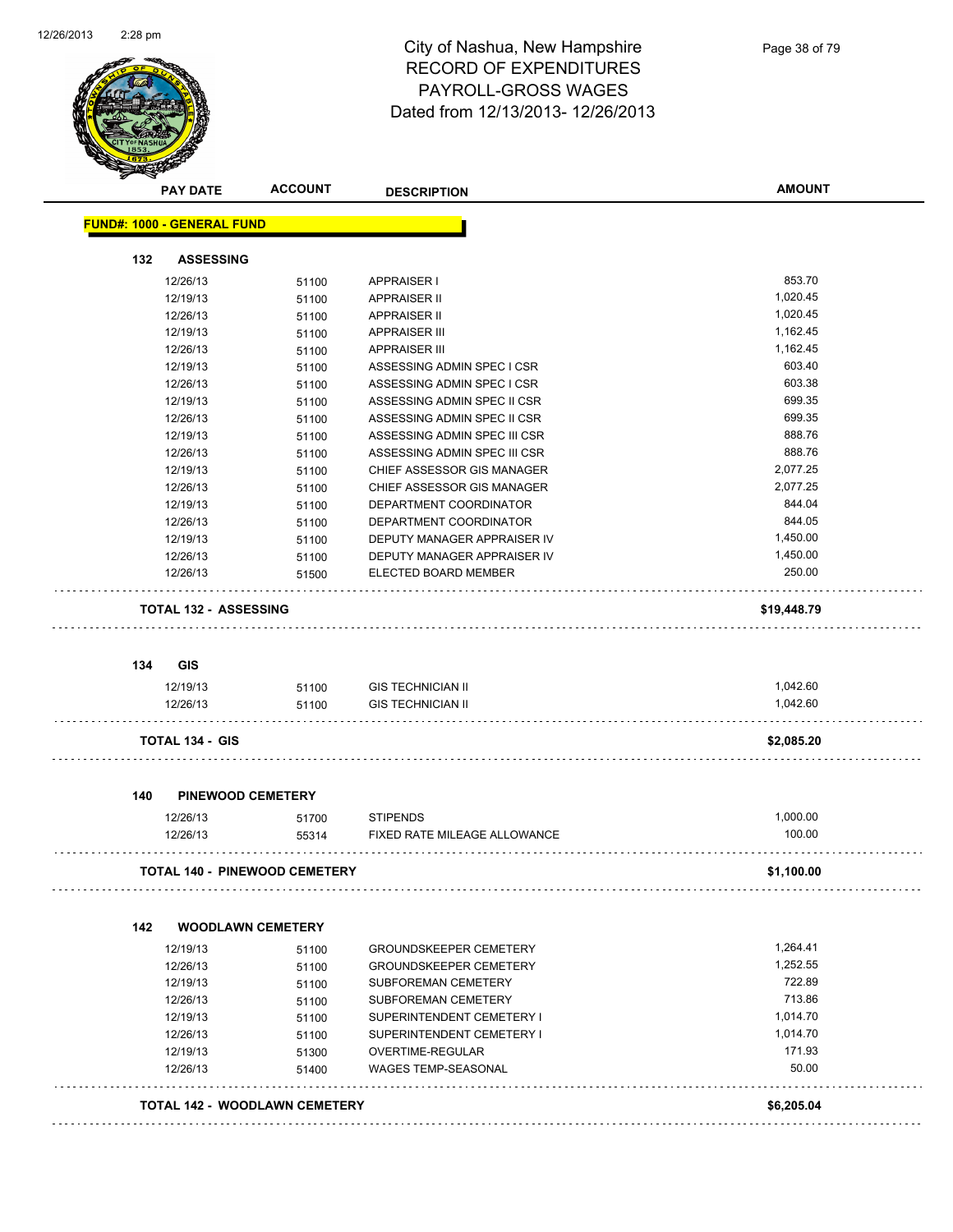

|     | <b>PAY DATE</b>                   | <b>ACCOUNT</b>                       | <b>DESCRIPTION</b>               | <b>AMOUNT</b> |
|-----|-----------------------------------|--------------------------------------|----------------------------------|---------------|
|     | <b>FUND#: 1000 - GENERAL FUND</b> |                                      |                                  |               |
| 144 |                                   | <b>EDGEWOOD CEMETERY</b>             |                                  |               |
|     |                                   |                                      |                                  |               |
|     | 12/19/13                          | 51100                                | <b>GROUNDSKEEPER CEMETERY</b>    | 1,094.45      |
|     | 12/26/13                          | 51100                                | <b>GROUNDSKEEPER CEMETERY</b>    | 1,094.45      |
|     | 12/19/13                          | 51100                                | SUBFOREMAN CEMETERY              | 783.65        |
|     | 12/26/13                          | 51100                                | SUBFOREMAN CEMETERY              | 783.65        |
|     | 12/19/13                          | 51100                                | SUPERINTENDENT CEMETERY II       | 1,124.65      |
|     | 12/26/13                          | 51100                                | SUPERINTENDENT CEMETERY II       | 1,124.65      |
|     | 12/26/13                          | 51700                                | <b>STIPENDS</b>                  | 1,592.00      |
|     | 12/26/13                          | 55314                                | FIXED RATE MILEAGE ALLOWANCE     | 100.00        |
|     |                                   | <b>TOTAL 144 - EDGEWOOD CEMETERY</b> |                                  | \$7,697.50    |
|     |                                   |                                      |                                  |               |
| 150 | <b>POLICE</b><br>12/19/13         | 51100                                | <b>1ST YEAR OFFICERS</b>         | 4,695.50      |
|     | 12/26/13                          | 51100                                | 1ST YEAR OFFICERS                | 5,071.14      |
|     | 12/19/13                          | 51100                                | 1ST YR OFFICERS CERTIFIED SPEC   | 981.45        |
|     | 12/26/13                          | 51100                                | 1ST YR OFFICERS CERTIFIED SPEC   | 981.45        |
|     | 12/19/13                          | 51100                                | <b>ACCOUNT CLERK III</b>         | 2,091.00      |
|     | 12/26/13                          | 51100                                | <b>ACCOUNT CLERK III</b>         | 2,091.00      |
|     | 12/19/13                          | 51100                                | ADMINISTRATIVE PROJECT SPEC      | 1,212.05      |
|     | 12/26/13                          | 51100                                | ADMINISTRATIVE PROJECT SPEC      | 1,212.05      |
|     | 12/19/13                          | 51100                                | ANIMAL CONTROL OFFICER           | 904.75        |
|     | 12/26/13                          | 51100                                | ANIMAL CONTROL OFFICER           | 904.75        |
|     | 12/19/13                          | 51100                                | AUTO MECHANIC 1ST CLASS          | 781.35        |
|     | 12/26/13                          | 51100                                | AUTO MECHANIC 1ST CLASS          | 781.35        |
|     | 12/19/13                          | 51100                                | <b>BUILDING MAINTENANCE SUPV</b> | 922.05        |
|     | 12/26/13                          | 51100                                | <b>BUILDING MAINTENANCE SUPV</b> | 922.05        |
|     | 12/19/13                          | 51100                                | <b>CAPTAIN</b>                   | 13,991.25     |
|     | 12/26/13                          | 51100                                | <b>CAPTAIN</b>                   | 13,991.25     |
|     | 12/19/13                          | 51100                                | CHIEF OF POLICE                  | 2,462.75      |
|     | 12/26/13                          | 51100                                | CHIEF OF POLICE                  | 2,462.75      |
|     | 12/19/13                          | 51100                                | COMM TECH ALL DESIGNATIONS       | 8,506.15      |
|     | 12/26/13                          | 51100                                | COMM TECH ALL DESIGNATIONS       | 8,506.15      |
|     | 12/19/13                          | 51100                                | COMMUNITY POLICE COORD CEMD      | 1,214.00      |
|     | 12/26/13                          | 51100                                | COMMUNITY POLICE COORD CEMD      | 1,214.00      |
|     | 12/19/13                          | 51100                                | <b>CRIME ANALYST</b>             | 1,199.75      |
|     | 12/26/13                          | 51100                                | <b>CRIME ANALYST</b>             | 1,199.75      |
|     | 12/19/13                          | 51100                                | <b>CUSTODIAN II</b>              | 723.40        |
|     | 12/26/13                          | 51100                                | <b>CUSTODIAN II</b>              | 723.40        |
|     | 12/19/13                          | 51100                                | <b>CUSTODIAN III</b>             | 1,413.99      |
|     | 12/26/13                          | 51100                                | <b>CUSTODIAN III</b>             | 1,414.00      |
|     | 12/19/13                          | 51100                                | DEPUTY CHIEF OF POLICE           | 4,463.40      |
|     | 12/26/13                          | 51100                                | DEPUTY CHIEF OF POLICE           | 4,463.40      |
|     | 12/19/13                          | 51100                                | DETENTION SPEC                   | 817.20        |
|     | 12/26/13                          | 51100                                | DETENTION SPEC                   | 817.20        |
|     | 12/19/13                          | 51100                                | DISPATCHERS ALL DESIGNATIONS     | 7,518.42      |
|     | 12/26/13                          | 51100                                | DISPATCHERS ALL DESIGNATIONS     | 7,518.41      |
|     | 12/19/13                          | 51100                                | FLEET MAINTENANCE ASST SUPV      | 863.25        |
|     | 12/26/13                          | 51100                                | FLEET MAINTENANCE ASST SUPV      | 863.25        |
|     |                                   |                                      |                                  |               |

12/19/13 51100 IT SYSTEM SUPPORT SPEC 996.71

12/26/13 51100 IT SYSTEM SUPPORT SPEC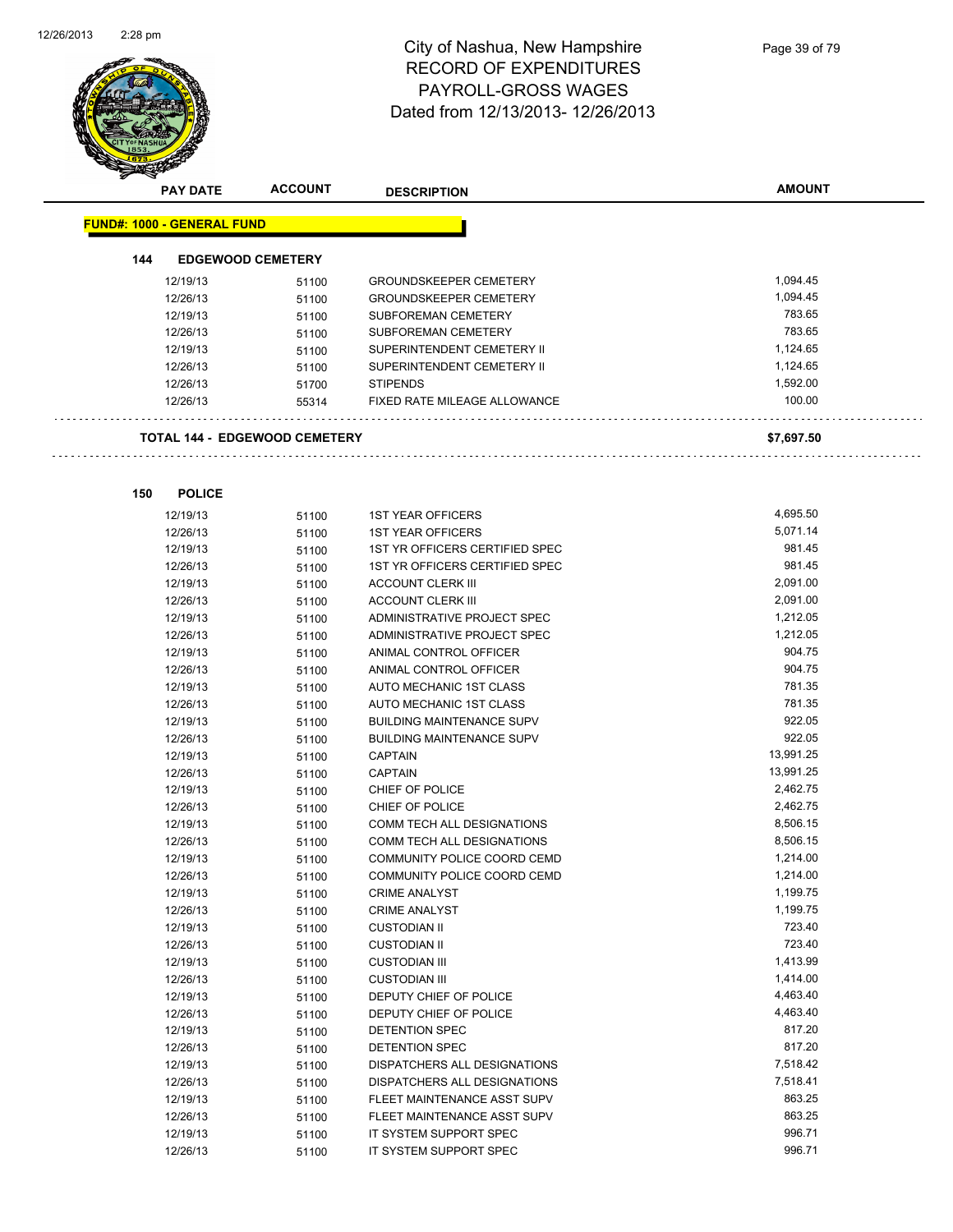

| <b>PAY DATE</b>                   | <b>ACCOUNT</b> | <b>DESCRIPTION</b>                                           | <b>AMOUNT</b>        |
|-----------------------------------|----------------|--------------------------------------------------------------|----------------------|
|                                   |                |                                                              |                      |
| <b>FUND#: 1000 - GENERAL FUND</b> |                |                                                              |                      |
| 150<br><b>POLICE</b>              |                |                                                              |                      |
| 12/19/13                          | 51100          | <b>LEGAL SECRETARY</b>                                       | 661.85               |
| 12/26/13                          | 51100          | <b>LEGAL SECRETARY</b>                                       | 661.85               |
| 12/19/13                          | 51100          | LIEUTENANT                                                   | 14,485.50            |
| 12/26/13                          | 51100          | LIEUTENANT                                                   | 14,485.49            |
| 12/19/13                          | 51100          | NPD BUSINESS COORDINATOR                                     | 922.05               |
| 12/26/13                          | 51100          | NPD BUSINESS COORDINATOR                                     | 922.05               |
| 12/19/13                          | 51100          | <b>NPD BUSINESS MANAGER</b>                                  | 1,674.50             |
| 12/26/13                          | 51100          | NPD BUSINESS MANAGER                                         | 1,674.50             |
| 12/19/13                          | 51100          | PARALEGAL                                                    | 925.55               |
| 12/26/13                          | 51100          | PARALEGAL                                                    | 925.55               |
| 12/19/13                          | 51100          | PATROLMAN ALL RANKS                                          | 150,856.04           |
| 12/26/13                          | 51100          | PATROLMAN ALL RANKS                                          | 151,149.93           |
| 12/19/13                          | 51100          | POLICE ATTORNEY                                              | 1,496.60             |
| 12/26/13                          | 51100          | POLICE ATTORNEY                                              | 1,496.60             |
| 12/19/13                          | 51100          | <b>RECORDS MANAGER</b>                                       | 1,178.65             |
| 12/26/13                          | 51100          | <b>RECORDS MANAGER</b>                                       | 1,178.65             |
| 12/19/13                          | 51100          | RECORDS TECHNICIAN I                                         | 2,490.00             |
| 12/26/13                          | 51100          | <b>RECORDS TECHNICIAN I</b>                                  | 2,490.00             |
| 12/19/13                          | 51100          | RECORDS TECHNICIAN II                                        | 1,608.00             |
| 12/26/13                          | 51100          | <b>RECORDS TECHNICIAN II</b>                                 | 1,608.00             |
| 12/19/13                          | 51100          | SEC DOMESTIC VIOLENCE UNIT                                   | 683.95               |
| 12/26/13                          | 51100          | SEC DOMESTIC VIOLENCE UNIT                                   | 683.95               |
| 12/19/13                          | 51100          | SECRETARIAL SUPV DET BUREAU                                  | 846.15               |
| 12/26/13                          | 51100          | SECRETARIAL SUPV DET BUREAU                                  | 846.15               |
| 12/19/13                          | 51100          | <b>SECRETARY III</b>                                         | 2,662.40             |
| 12/26/13                          | 51100          | <b>SECRETARY III</b>                                         | 2,662.40             |
| 12/19/13                          | 51100          | <b>SECRETARY V</b>                                           | 3,051.96             |
| 12/26/13                          | 51100          | <b>SECRETARY V</b>                                           | 3,159.20             |
| 12/19/13                          | 51100          | <b>SERGEANT</b>                                              | 34, 187. 18          |
| 12/26/13                          | 51100          | SERGEANT                                                     | 34,187.20            |
| 12/19/13                          | 51100          | SUPV POLICE FLEET                                            | 1,171.15             |
| 12/26/13                          | 51100          | <b>SUPV POLICE FLEET</b>                                     | 1,171.16<br>1,017.76 |
| 12/19/13<br>12/26/13              | 51200          | <b>ACCREDITATION MANAGER</b><br><b>ACCREDITATION MANAGER</b> | 1,017.76             |
| 12/19/13                          | 51200<br>51200 | <b>DETENTION SPEC</b>                                        | 699.16               |
| 12/26/13                          | 51200          | DETENTION SPEC                                               | 699.16               |
| 12/19/13                          | 51200          | POLICE ATTORNEY PT                                           | 1,158.52             |
| 12/26/13                          | 51200          | POLICE ATTORNEY PT                                           | 1,158.52             |
| 12/19/13                          | 51200          | PRISONER TRANSPORT OFFICER                                   | 726.00               |
| 12/26/13                          | 51200          | PRISONER TRANSPORT OFFICER                                   | 726.00               |
| 12/19/13                          | 51300          | OVERTIME-REGULAR                                             | 3,157.29             |
| 12/26/13                          | 51300          | OVERTIME-REGULAR                                             | 4,871.44             |
| 12/19/13                          | 51309          | OVERTIME-TRAINING                                            | 1,314.57             |
| 12/26/13                          | 51309          | <b>OVERTIME-TRAINING</b>                                     | 1,916.26             |
| 12/19/13                          | 51315          | <b>OVERTIME-WITNESS</b>                                      | 4,359.63             |
| 12/26/13                          | 51315          | <b>OVERTIME-WITNESS</b>                                      | 7,062.27             |
| 12/19/13                          | 51322          | OVERTIME-INVESTIGATIVE                                       | 5,018.68             |
| 12/26/13                          | 51322          | OVERTIME-INVESTIGATIVE                                       | 2,425.26             |
| 12/19/13                          | 51330          | OVERTIME-COVERAGE                                            | 6,277.73             |
| 12/26/13                          | 51330          | OVERTIME-COVERAGE                                            | 8,567.19             |
| 12/19/13                          | 51412          | <b>WAGES PER DIEM</b>                                        | 1,280.00             |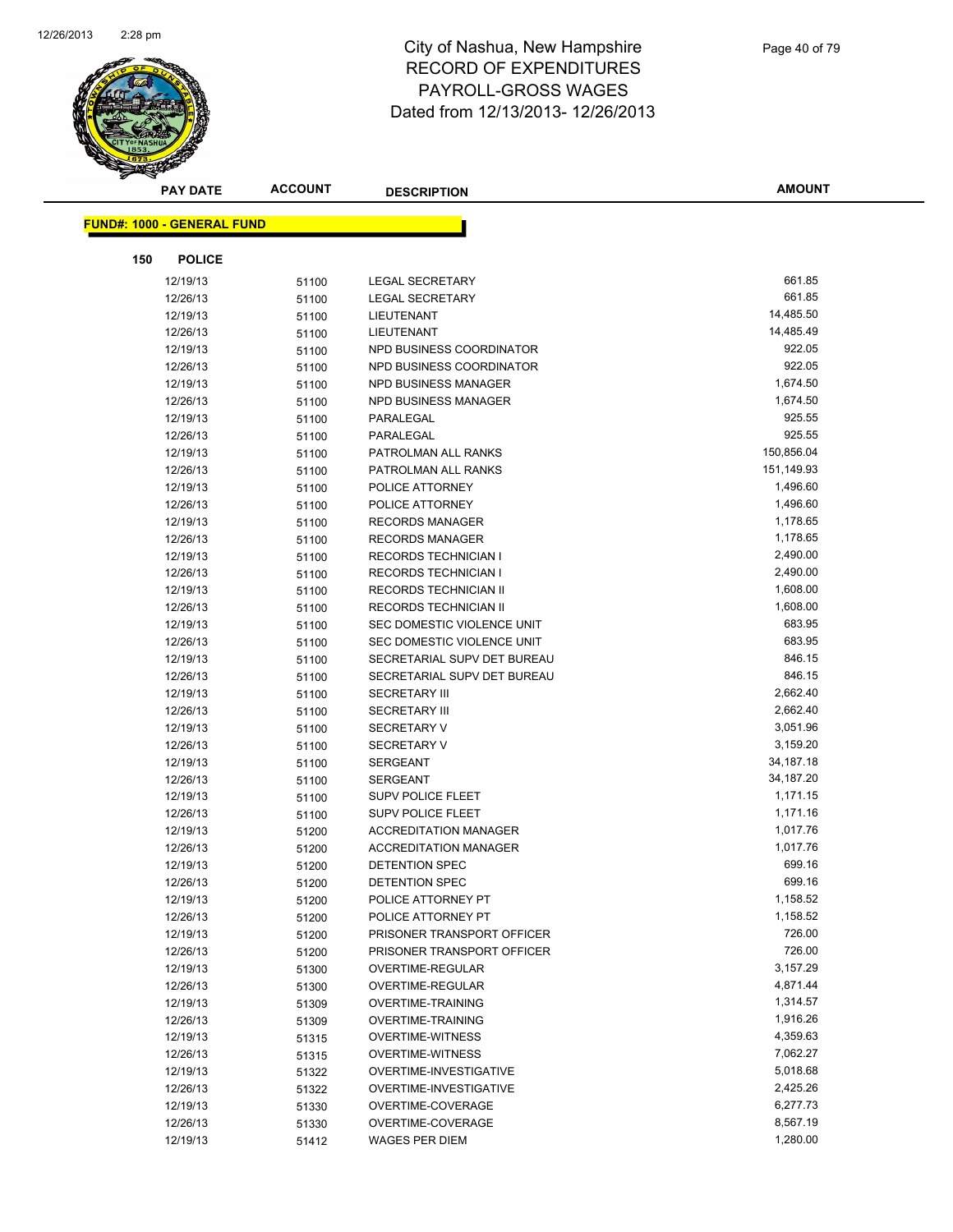

|                                   | <b>PAY DATE</b>           | <b>ACCOUNT</b> | <b>DESCRIPTION</b>                               | <b>AMOUNT</b>        |
|-----------------------------------|---------------------------|----------------|--------------------------------------------------|----------------------|
| <b>FUND#: 1000 - GENERAL FUND</b> |                           |                |                                                  |                      |
|                                   |                           |                |                                                  |                      |
| 150                               | <b>POLICE</b>             |                | <b>WAGES PER DIEM</b>                            | 1,280.00             |
|                                   | 12/26/13<br>12/19/13      | 51412          | <b>LONGEVITY</b>                                 | 3,050.00             |
|                                   | 12/26/13                  | 51600<br>51600 | <b>LONGEVITY</b>                                 | 2,850.00             |
|                                   | 12/26/13                  | 55118          | TELEPHONE-CELLULAR                               | 67.00                |
|                                   |                           |                |                                                  |                      |
|                                   | <b>TOTAL 150 - POLICE</b> |                |                                                  | \$610,796.89         |
| 152                               | <b>FIRE</b>               |                |                                                  |                      |
|                                   |                           |                |                                                  |                      |
|                                   | 12/19/13                  | 51100          | ADMINISTRATIVE ASSISTANT II                      | 2,206.24             |
|                                   | 12/26/13                  | 51100          | ADMINISTRATIVE ASSISTANT II                      | 2,206.25<br>2,032.40 |
|                                   | 12/19/13<br>12/26/13      | 51100          | <b>ASST FIRE CHIEF</b><br><b>ASST FIRE CHIEF</b> | 2,032.40             |
|                                   | 12/19/13                  | 51100          | ASST SUPERINTENDENT FIRE ALARM                   | 1,425.60             |
|                                   | 12/26/13                  | 51100<br>51100 | ASST SUPERINTENDENT FIRE ALARM                   | 1,425.60             |
|                                   | 12/19/13                  | 51100          | ASST SUPERINTENDENT FIRE FLEET                   | 1,411.48             |
|                                   | 12/26/13                  | 51100          | ASST SUPERINTENDENT FIRE FLEET                   | 1,411.48             |
|                                   | 12/19/13                  | 51100          | ASST SUPERINTENDENT PREVENTION                   | 2,802.64             |
|                                   | 12/26/13                  | 51100          | ASST SUPERINTENDENT PREVENTION                   | 2,851.20             |
|                                   | 12/19/13                  | 51100          | <b>CAPTAIN</b>                                   | 11,520.67            |
|                                   | 12/26/13                  | 51100          | <b>CAPTAIN</b>                                   | 11,520.67            |
|                                   | 12/19/13                  | 51100          | CAPTAIN FIRE TRAINING SAFETY                     | 1,605.92             |
|                                   | 12/26/13                  | 51100          | CAPTAIN FIRE TRAINING SAFETY                     | 1,605.92             |
|                                   | 12/19/13                  | 51100          | DEPUTY FIRE CHIEF                                | 7,002.22             |
|                                   | 12/26/13                  | 51100          | DEPUTY FIRE CHIEF                                | 7,002.22             |
|                                   | 12/19/13                  | 51100          | <b>EXEC ASST BUSINESS COORD</b>                  | 1,041.35             |
|                                   | 12/26/13                  | 51100          | <b>EXEC ASST BUSINESS COORD</b>                  | 1,041.35             |
|                                   | 12/19/13                  | 51100          | <b>FIRE CHIEF</b>                                | 2,331.28             |
|                                   | 12/26/13                  | 51100          | <b>FIRE CHIEF</b>                                | 2,331.28             |
|                                   | 12/19/13                  | 51100          | FIRE DISPATCH ALL RANKS                          | 7,863.91             |
|                                   | 12/26/13                  | 51100          | FIRE DISPATCH ALL RANKS                          | 7,946.21             |
|                                   | 12/19/13                  | 51100          | FIRE LIEUTENANT                                  | 35,010.79            |
|                                   | 12/26/13                  | 51100          | <b>FIRE LIEUTENANT</b>                           | 35,010.78            |
|                                   | 12/19/13                  | 51100          | <b>FIRE MECHANIC</b>                             | 1,276.56             |
|                                   | 12/26/13                  | 51100          | <b>FIRE MECHANIC</b>                             | 1,276.56             |
|                                   | 12/19/13                  | 51100          | FIRE TRAINING OFFICER                            | 1,411.48             |
|                                   | 12/26/13                  | 51100          | FIRE TRAINING OFFICER                            | 1,411.48             |
|                                   | 12/19/13                  | 51100          | FIREFIGHTERS ALL RANKS                           | 112,078.80           |
|                                   | 12/26/13                  | 51100          | FIREFIGHTERS ALL RANKS                           | 112,078.83           |
|                                   | 12/19/13                  | 51100          | SUPERINTENDENT FIRE ALARM                        | 1,590.04             |
|                                   | 12/26/13                  | 51100          | SUPERINTENDENT FIRE ALARM                        | 1,590.04             |
|                                   | 12/19/13                  | 51100          | SUPERINTENDENT FIRE FLEET                        | 1,590.04             |
|                                   | 12/26/13                  | 51100          | SUPERINTENDENT FIRE FLEET                        | 1,590.04             |
|                                   | 12/19/13                  | 51100          | SUPERINTENDENT FIRE PREVENTION                   | 1,535.92             |
|                                   | 12/26/13                  | 51100          | SUPERINTENDENT FIRE PREVENTION                   | 1,535.92             |
|                                   | 12/19/13                  | 51300          | OVERTIME-REGULAR                                 | 901.67               |
|                                   | 12/26/13                  | 51300          | OVERTIME-REGULAR                                 | 2,307.17<br>7,182.46 |
|                                   | 12/19/13                  | 51330          | OVERTIME-COVERAGE<br>OVERTIME-COVERAGE           | 8,558.03             |
|                                   | 12/26/13<br>12/26/13      | 51330          | <b>WAGES PER DIEM</b>                            | 100.00               |
|                                   | 12/26/13                  | 51412<br>51500 | <b>COMMISSIONERS</b>                             | 1,500.00             |
|                                   |                           |                |                                                  |                      |

12/26/13 51500 COMMISSIONERS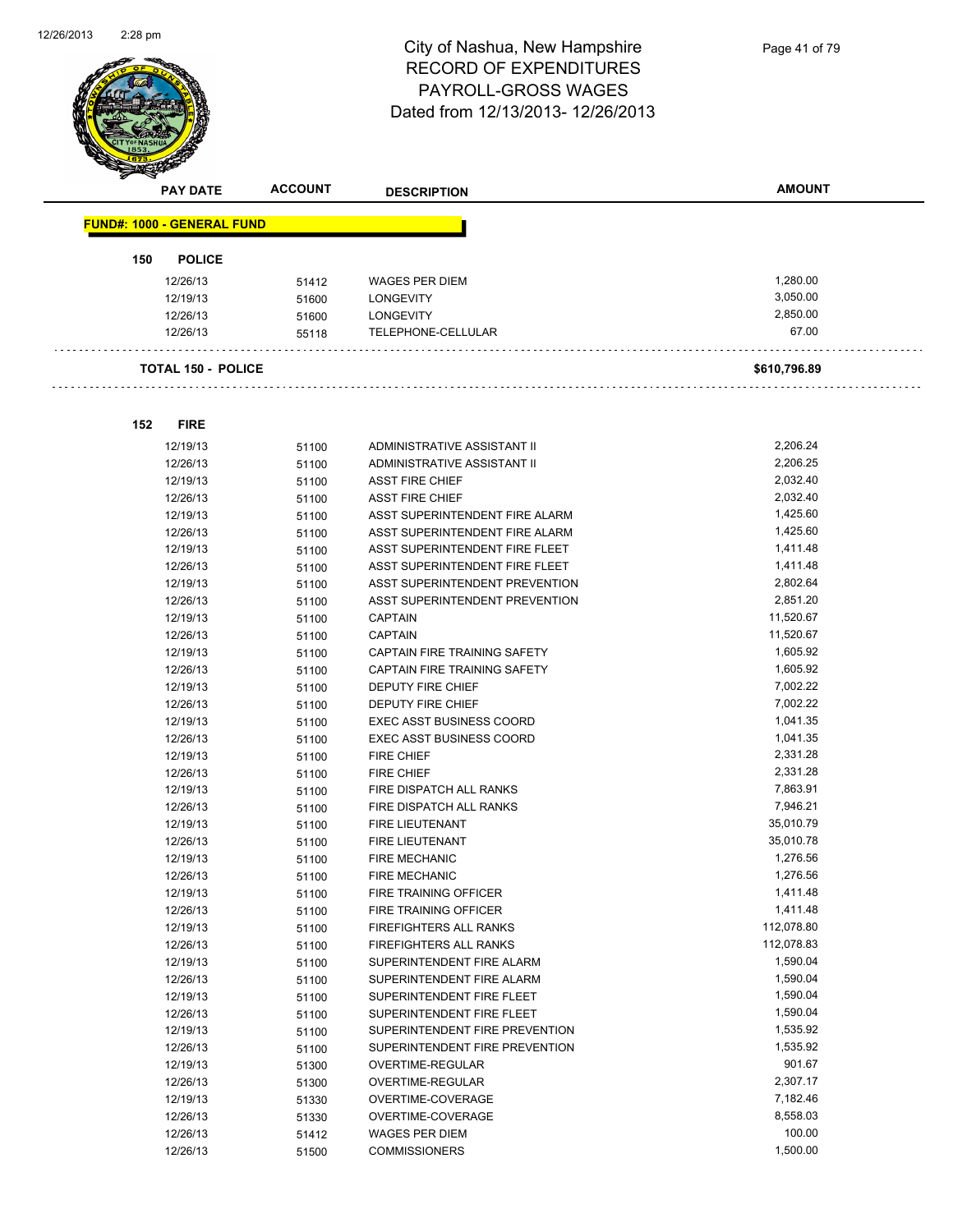

Page 42 of 79

| ❤   | <b>PAY DATE</b>                   | <b>ACCOUNT</b>                          | <b>DESCRIPTION</b>                    | <b>AMOUNT</b> |
|-----|-----------------------------------|-----------------------------------------|---------------------------------------|---------------|
|     | <b>FUND#: 1000 - GENERAL FUND</b> |                                         |                                       |               |
| 152 | <b>FIRE</b>                       |                                         |                                       |               |
|     | 12/26/13                          | 51500                                   | <b>SUB TEACHER</b>                    | 375.00        |
|     | 12/19/13                          | 51650                                   | <b>ADDITIONAL HOURS</b>               | 22,041.89     |
|     | 12/26/13                          | 51650                                   | ADDITIONAL HOURS                      | 27,662.22     |
|     | 12/19/13                          | 51700                                   | <b>STIPENDS</b>                       | 4,265.49      |
|     | 12/26/13                          | 51700                                   | <b>STIPENDS</b>                       | 4,266.10      |
|     | 12/26/13                          | 55118                                   | TELEPHONE-CELLULAR                    | 352.00        |
|     | <b>TOTAL 152 - FIRE</b>           |                                         |                                       | \$471,117.60  |
| 153 | <b>BUILDING INSPECTION</b>        |                                         |                                       |               |
|     | 12/19/13                          | 51100                                   | <b>BUILDING AND UTILITIES INSPCTR</b> | 3,224.39      |
|     | 12/26/13                          | 51100                                   | <b>BUILDING AND UTILITIES INSPCTR</b> | 3,224.38      |
|     | 12/19/13                          | 51100                                   | <b>BUILDING DEPARTMENT MANAGER</b>    | 1,367.60      |
|     | 12/26/13                          | 51100                                   | <b>BUILDING DEPARTMENT MANAGER</b>    | 1,367.60      |
|     | 12/19/13                          | 51100                                   | PERMIT TECHNICIAN I                   | 601.55        |
|     | 12/26/13                          | 51100                                   | PERMIT TECHNICIAN I                   | 601.55        |
|     | 12/19/13                          | 51100                                   | PERMIT TECHNICIAN III                 | 734.80        |
|     | 12/26/13                          | 51100                                   | PERMIT TECHNICIAN III                 | 734.80        |
|     | 12/19/13                          | 51100                                   | <b>PLANS EXAMINER</b>                 | 1,131.50      |
|     | 12/26/13                          | 51100                                   | <b>PLANS EXAMINER</b>                 | 1,131.50      |
|     | 12/19/13                          | 51200                                   | <b>BUILDING AND UTILITIES INSPCTR</b> | 800.63        |
|     | 12/26/13                          | 51200                                   | <b>BUILDING AND UTILITIES INSPCTR</b> | 768.60        |
|     |                                   | <b>TOTAL 153 - BUILDING INSPECTION</b>  |                                       | \$15,688.90   |
| 155 | <b>CODE ENFORCEMENT</b>           |                                         |                                       |               |
|     | 12/19/13                          | 51100                                   | <b>CODE ENFORCEMENT OFFICER II</b>    | 2,026.65      |
|     | 12/26/13                          | 51100                                   | CODE ENFORCEMENT OFFICER II           | 2,026.65      |
|     | 12/19/13                          | 51100                                   | MGR CODE ENFORCEMENT DEPT             | 1,289.90      |
|     | 12/26/13                          | 51100                                   | MGR CODE ENFORCEMENT DEPT             | 1,289.90      |
|     |                                   | <b>TOTAL 155 - CODE ENFORCEMENT</b>     |                                       | \$6,633.10    |
| 156 |                                   | <b>EMERGENCY MANAGEMENT</b>             |                                       |               |
|     | 12/19/13                          | 51100                                   | <b>EMERGENCY MANAGEMENT DIRECTOR</b>  | 1,442.85      |
|     | 12/26/13                          | 51100                                   | EMERGENCY MANAGEMENT DIRECTOR         | 1,442.85      |
|     | 12/26/13                          | 55118                                   | TELEPHONE-CELLULAR                    | 50.00         |
|     |                                   | <b>TOTAL 156 - EMERGENCY MANAGEMENT</b> |                                       | \$2,935.70    |
| 157 |                                   | <b>CITYWIDE COMMUNICATIONS</b>          |                                       |               |
|     | 12/19/13                          | 51100                                   | COMM SYS ENGR TECH 536                | 1,449.60      |
|     | 12/26/13                          | 51100                                   | COMM SYS ENGR TECH 536                | 1,449.60      |
|     | 12/19/13                          | 51200                                   | RADIO SYSTEMS MANAGER 536             | 1,230.12      |
|     | 12/26/13                          | 51200                                   | RADIO SYSTEMS MANAGER 536             | 1,230.12      |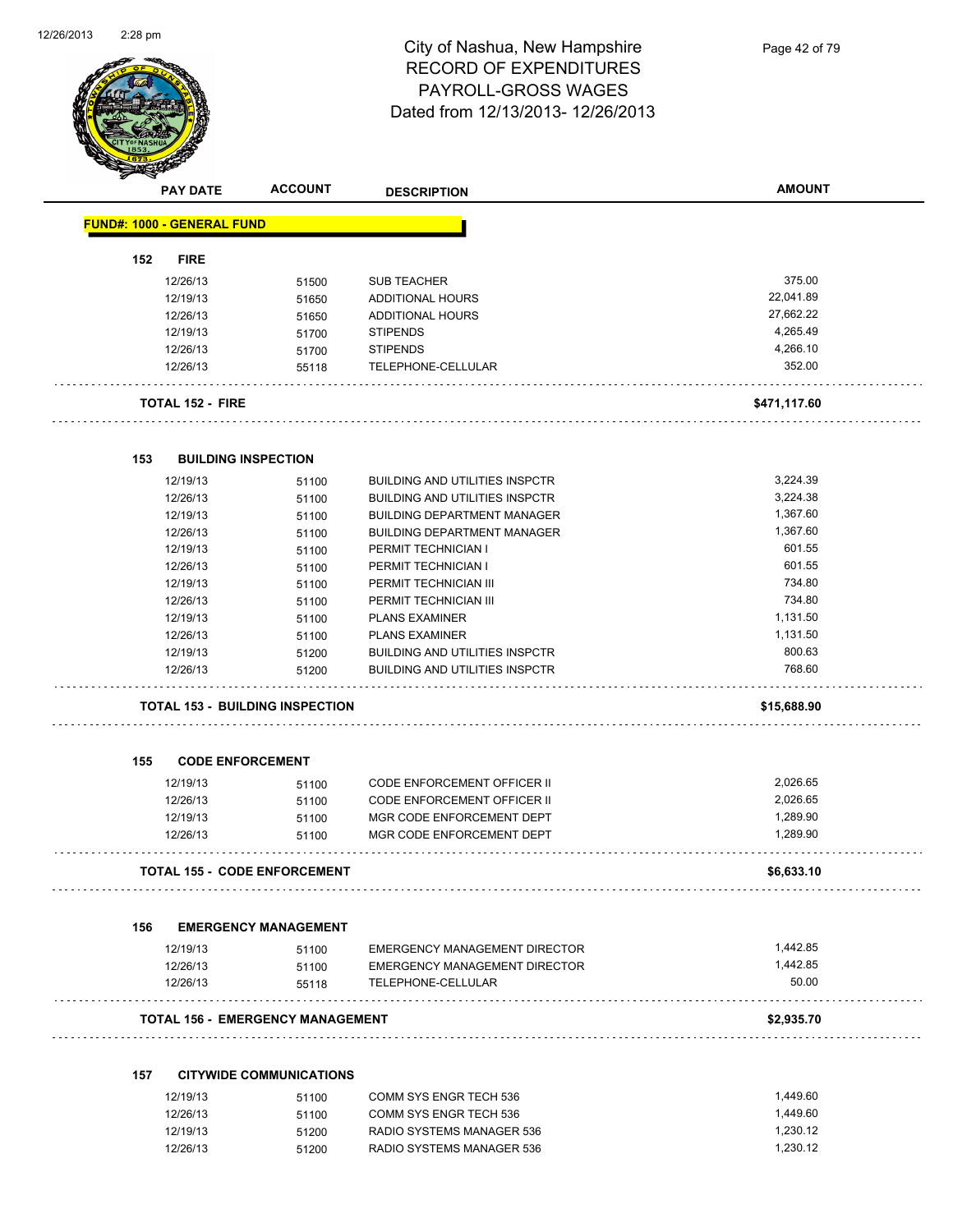|                                   |                                            | City of Nashua, New Hampshire<br><b>RECORD OF EXPENDITURES</b><br>PAYROLL-GROSS WAGES<br>Dated from 12/13/2013-12/26/2013 | Page 43 of 79    |
|-----------------------------------|--------------------------------------------|---------------------------------------------------------------------------------------------------------------------------|------------------|
| <b>PAY DATE</b>                   | <b>ACCOUNT</b>                             | <b>DESCRIPTION</b>                                                                                                        | <b>AMOUNT</b>    |
| <b>FUND#: 1000 - GENERAL FUND</b> |                                            |                                                                                                                           |                  |
| 157                               | <b>CITYWIDE COMMUNICATIONS</b>             |                                                                                                                           |                  |
| 12/26/13                          | 55118                                      | TELEPHONE-CELLULAR                                                                                                        | 100.00           |
|                                   | <b>TOTAL 157 - CITYWIDE COMMUNICATIONS</b> |                                                                                                                           | \$5,459.44       |
| 160                               | <b>PUBLIC WORKS-ADMIN/ENGINEERING</b>      |                                                                                                                           |                  |
| 12/19/13                          | 51100                                      | ADMINISTRATIVE ASSISTANT II                                                                                               | 665.60           |
| 12/26/13                          | 51100                                      | ADMINISTRATIVE ASSISTANT II                                                                                               | 665.60           |
| 12/19/13                          | 51100                                      | CITIZEN SERVICES COORDINATOR                                                                                              | 721.90           |
| 12/26/13                          | 51100                                      | CITIZEN SERVICES COORDINATOR                                                                                              | 721.90           |
| 12/19/13                          | 51100                                      | <b>CITY ENGINEER</b>                                                                                                      | 993.35           |
| 12/26/13                          | 51100                                      | <b>CITY ENGINEER</b>                                                                                                      | 993.35           |
| 12/19/13                          | 51100                                      | DEPUTY MANAGER OF ENGINEERING                                                                                             | 670.20           |
| 12/26/13                          | 51100                                      | DEPUTY MANAGER OF ENGINEERING                                                                                             | 670.20           |
| 12/19/13                          | 51100                                      | DIRECTOR PUBLIC WORKS                                                                                                     | 1,441.50         |
| 12/26/13                          | 51100                                      | <b>DIRECTOR PUBLIC WORKS</b>                                                                                              | 1,441.50         |
| 12/19/13                          | 51100                                      | DIVISION OPERATIONS MANAGER                                                                                               | 1,372.55         |
| 12/26/13                          | 51100                                      | DIVISION OPERATIONS MANAGER                                                                                               | 1,372.55         |
| 12/19/13                          | 51100                                      | DPW CONTRACT ADMINISTRATOR                                                                                                | 324.85           |
| 12/26/13                          | 51100                                      | DPW CONTRACT ADMINISTRATOR                                                                                                | 324.86<br>912.76 |
| 12/19/13                          | 51100                                      | <b>ENGINEERING DESIGNER INSP</b>                                                                                          | 912.75           |
| 12/26/13<br>12/19/13              | 51100                                      | ENGINEERING DESIGNER INSP<br><b>ENGINEERING INSPECTORS</b>                                                                | 1,805.20         |
| 12/26/13                          | 51100                                      | <b>ENGINEERING INSPECTORS</b>                                                                                             | 1,805.20         |
| 12/19/13                          | 51100                                      | <b>EXECUTIVE ADMINISTRATOR</b>                                                                                            | 673.10           |
| 12/26/13                          | 51100<br>51100                             | <b>EXECUTIVE ADMINISTRATOR</b>                                                                                            | 673.10           |
| 12/19/13                          | 51100                                      | <b>SENIOR FOREMAN</b>                                                                                                     | 1,248.00         |
| 12/26/13                          | 51100                                      | <b>SENIOR FOREMAN</b>                                                                                                     | 803.40           |
| 12/19/13                          | 51100                                      | SENIOR STAFF ENGINEER                                                                                                     | 1,219.70         |
| 12/26/13                          | 51100                                      | SENIOR STAFF ENGINEER                                                                                                     | 1,219.70         |
| 12/19/13                          | 51100                                      | SENIOR TRAFFIC ENGINEER                                                                                                   | 1,533.60         |
| 12/26/13                          | 51100                                      | SENIOR TRAFFIC ENGINEER                                                                                                   | 1,533.60         |
| 12/19/13                          | 51100                                      | <b>STAFF ENGINEER</b>                                                                                                     | 400.15           |
| 12/26/13                          | 51100                                      | <b>STAFF ENGINEER</b>                                                                                                     | 400.15           |
| 12/19/13                          | 51100                                      | STREET CONSTRUCTION ENGINEER                                                                                              | 1,285.00         |
| 12/26/13                          | 51100                                      | STREET CONSTRUCTION ENGINEER                                                                                              | 1,285.00         |
| 12/19/13                          | 51100                                      | <b>SURVEY TECHNICIAN</b>                                                                                                  | 1,096.65         |
| 12/26/13                          | 51100                                      | <b>SURVEY TECHNICIAN</b>                                                                                                  | 1,096.65         |
| 12/19/13                          | 51300                                      | OVERTIME-REGULAR                                                                                                          | 12.48            |
| 12/26/13                          | 51300                                      | OVERTIME-REGULAR                                                                                                          | (1.95)           |
| 12/26/13                          | 51500                                      | ELECTED BOARD MEMBER                                                                                                      | 2,000.00         |
| 12/26/13                          | 55118                                      | TELEPHONE-CELLULAR                                                                                                        | 201.00           |
| 12/26/13                          | 55314                                      | FIXED RATE MILEAGE ALLOWANCE                                                                                              | 600.00           |
|                                   | TOTAL 160 - PUBLIC WORKS-ADMIN/ENGINEERING |                                                                                                                           | \$35,095.15      |

12/26/13 51100 ADMINISTRATIVE ASSISTANT I 125.45 12/19/13 51100 ADMINISTRATIVE ASSISTANT III 953.24

**161 STREETS**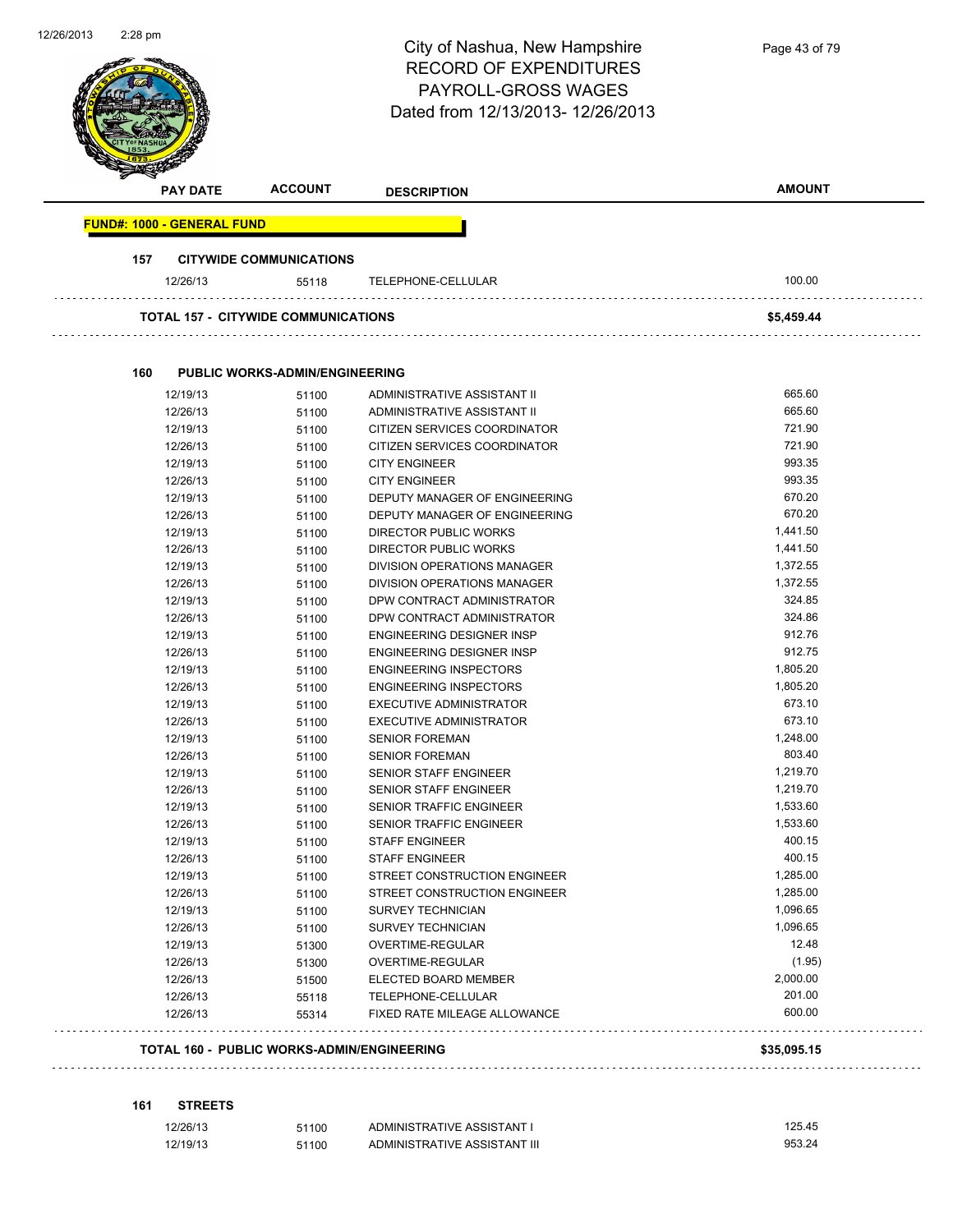

|     | <b>PAY DATE</b>                   | <b>ACCOUNT</b> | <b>DESCRIPTION</b>                   | <b>AMOUNT</b> |
|-----|-----------------------------------|----------------|--------------------------------------|---------------|
|     |                                   |                |                                      |               |
|     | <b>FUND#: 1000 - GENERAL FUND</b> |                |                                      |               |
| 161 | <b>STREETS</b>                    |                |                                      |               |
|     | 12/26/13                          | 51100          | ADMINISTRATIVE ASSISTANT III         | 953.24        |
|     | 12/19/13                          | 51100          | AUTO MECH 1ST CLASS NIGHTS           | 3,031.68      |
|     | 12/26/13                          | 51100          | AUTO MECH 1ST CLASS NIGHTS           | 3,031.23      |
|     | 12/19/13                          | 51100          | AUTO MECH 2ND CLASS                  | 1,818.40      |
|     | 12/26/13                          | 51100          | <b>AUTO MECH 2ND CLASS</b>           | 1,890.40      |
|     | 12/19/13                          | 51100          | AUTO MECH 2ND CLASS NIGHTS           | 921.21        |
|     | 12/26/13                          | 51100          | AUTO MECH 2ND CLASS NIGHTS           | 934.40        |
|     | 12/26/13                          | 51100          | <b>COLLECTION EQUIP OPR</b>          | 172.00        |
|     | 12/19/13                          | 51100          | EQUIP OPR STREET REPAIR              | 7,167.60      |
|     | 12/26/13                          | 51100          | <b>EQUIP OPR STREET REPAIR</b>       | 7,134.64      |
|     | 12/19/13                          | 51100          | FLEET MANAGER STREET DEPT            | 1,056.16      |
|     | 12/26/13                          | 51100          | FLEET MANAGER STREET DEPT            | 1,056.15      |
|     | 12/19/13                          | 51100          | FOREMAN LABOR SHOP EQUIP             | 1,096.64      |
|     | 12/26/13                          | 51100          | FOREMAN LABOR SHOP EQUIP             | 1,096.65      |
|     | 12/26/13                          | 51100          | <b>GROUNDS KEEPER PARK MAINT</b>     | 188.72        |
|     | 12/19/13                          | 51100          | <b>MASON PIPELAYER</b>               | 1,739.20      |
|     | 12/26/13                          | 51100          | <b>MASON PIPELAYER</b>               | 1,739.20      |
|     | 12/19/13                          | 51100          | <b>MECHANIC AUTO 1ST CLASS</b>       | 2,997.54      |
|     | 12/26/13                          | 51100          | MECHANIC AUTO 1ST CLASS              | 2,993.60      |
|     | 12/19/13                          | 51100          | OPERATIONS COORDINATOR               | 788.05        |
|     | 12/26/13                          | 51100          | OPERATIONS COORDINATOR               | 788.04        |
|     | 12/26/13                          | 51100          | OPERATOR II WWTP 3rd                 | 4.70          |
|     | 12/26/13                          | 51100          | <b>SENIOR FOREMAN</b>                | 444.60        |
|     | 12/19/13                          | 51100          | <b>SIGN MAINTENANCE</b>              | 900.66        |
|     | 12/26/13                          | 51100          | <b>SIGN MAINTENANCE</b>              | 865.60        |
|     | 12/19/13                          | 51100          | SIGN MAINTENANCE ASSISTANT           | 810.74        |
|     | 12/26/13                          | 51100          | SIGN MAINTENANCE ASSISTANT           | 807.21        |
|     | 12/19/13                          | 51100          | SOLID WASTE FOREMAN                  | 7.21          |
|     | 12/26/13                          | 51100          | SOLID WASTE FOREMAN                  | 14.43         |
|     | 12/19/13                          | 51100          | STOREKEEPER PWD                      | 929.25        |
|     | 12/26/13                          | 51100          | STOREKEEPER PWD                      | 895.65        |
|     | 12/19/13                          | 51100          | STR CONSTR RPR AND PERMT COORD       | 1,102.03      |
|     | 12/26/13                          | 51100          | STR CONSTR RPR AND PERMT COORD       | 802.42        |
|     | 12/19/13                          | 51100          | <b>STREET FOREMAN</b>                | 4,616.60      |
|     | 12/26/13                          | 51100          | STREET FOREMAN                       | 4,616.57      |
|     | 12/19/13                          | 51100          | SUPERINTENDENT OF STREETS            | 1,720.00      |
|     | 12/26/13                          | 51100          | SUPERINTENDENT OF STREETS            | 1,720.00      |
|     | 12/19/13                          | 51100          | TRAFFIC MAINTENANCE ASSISTANT        | 860.80        |
|     | 12/26/13                          | 51100          | <b>TRAFFIC MAINTENANCE ASSISTANT</b> | 860.80        |
|     | 12/19/13                          | 51100          | <b>TRAFFIC MANAGER</b>               | 1,331.45      |
|     | 12/26/13                          | 51100          | <b>TRAFFIC MANAGER</b>               | 1,331.45      |
|     | 12/19/13                          | 51100          | TRAFFIC TECHNICIAN I                 | 2,071.20      |
|     | 12/26/13                          | 51100          | <b>TRAFFIC TECHNICIAN I</b>          | 2,071.21      |
|     | 12/19/13                          | 51100          | <b>TRUCK DRIVER STREET REPAIR</b>    | 15,867.73     |
|     | 12/26/13                          | 51100          | TRUCK DRIVER STREET REPAIR           | 16,107.72     |
|     | 12/19/13                          | 51100          | <b>WELDER FIRST CLASS</b>            | 1,977.44      |
|     | 12/26/13                          | 51100          | <b>WELDER FIRST CLASS</b>            | 1,968.80      |
|     | 12/19/13                          | 51300          | OVERTIME-REGULAR                     | 54,357.62     |
|     | 12/26/13                          | 51300          | OVERTIME-REGULAR                     | 129,034.20    |
|     | 12/19/13                          | 51600          | <b>LONGEVITY</b>                     | 1,600.00      |
|     | 12/26/13                          | 51600          | LONGEVITY                            | 400.00        |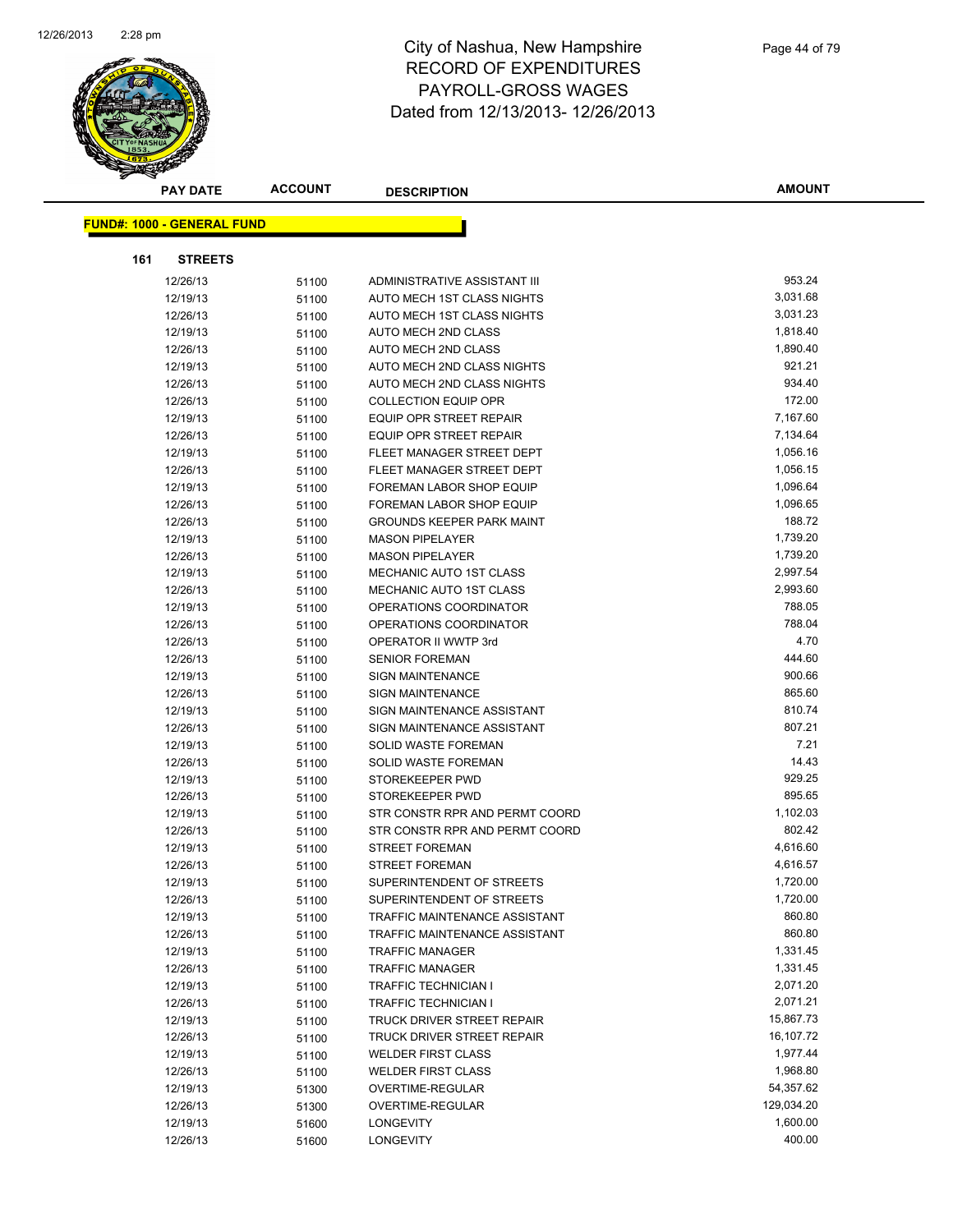| 2/26/2013 | 2:28 pm |                                   |                                       | City of Nashua, New Hampshire<br><b>RECORD OF EXPENDITURES</b><br>PAYROLL-GROSS WAGES<br>Dated from 12/13/2013-12/26/2013 | Page 45 of 79 |
|-----------|---------|-----------------------------------|---------------------------------------|---------------------------------------------------------------------------------------------------------------------------|---------------|
|           |         | <b>PAY DATE</b>                   | <b>ACCOUNT</b>                        | <b>DESCRIPTION</b>                                                                                                        | <b>AMOUNT</b> |
|           |         | <b>FUND#: 1000 - GENERAL FUND</b> |                                       |                                                                                                                           |               |
|           | 161     | <b>STREETS</b>                    |                                       |                                                                                                                           |               |
|           |         | 12/26/13                          | 55118                                 | TELEPHONE-CELLULAR                                                                                                        | 67.00         |
|           |         | <b>TOTAL 161 - STREETS</b>        |                                       |                                                                                                                           | \$293,838.53  |
|           | 166     | <b>PARKING LOTS</b>               |                                       |                                                                                                                           |               |
|           |         | 12/19/13                          |                                       |                                                                                                                           | 665.60        |
|           |         | 12/26/13                          | 51100<br>51100                        | ADMINISTRATIVE ASSISTANT II<br>ADMINISTRATIVE ASSISTANT II                                                                | 665.60        |
|           |         | 12/19/13                          | 51100                                 | PARKING MAINTENANCE                                                                                                       | 1,315.20      |
|           |         | 12/26/13                          | 51100                                 | PARKING MAINTENANCE                                                                                                       | 1,315.20      |
|           |         | 12/19/13                          | 51100                                 | <b>TRANSPORTATION DEPT MANAGER</b>                                                                                        | 76.85         |
|           |         | 12/26/13                          |                                       | <b>TRANSPORTATION DEPT MANAGER</b>                                                                                        | 76.85         |
|           |         | 12/19/13                          | 51100                                 | OVERTIME-REGULAR                                                                                                          | 147.96        |
|           |         | 12/26/13                          | 51300                                 | OVERTIME-REGULAR                                                                                                          | 1,381.86      |
|           |         | 12/26/13                          | 51300<br>55118                        | TELEPHONE-CELLULAR                                                                                                        | 51.00         |
|           |         |                                   |                                       |                                                                                                                           |               |
|           |         | <b>TOTAL 166 - PARKING LOTS</b>   |                                       |                                                                                                                           | \$5,696.12    |
|           | 171     | <b>COMMUNITY SERVICES</b>         |                                       |                                                                                                                           |               |
|           |         | 12/19/13                          | 51100                                 | DIRECTOR HEALTH AND COMM SVS                                                                                              | 1,677.04      |
|           |         | 12/26/13                          | 51100                                 | DIRECTOR HEALTH AND COMM SVS                                                                                              | 1,677.05      |
|           |         | 12/19/13                          | 51100                                 | PROGRAM ASSISTANT                                                                                                         | 419.80        |
|           |         | 12/26/13                          | 51100                                 | PROGRAM ASSISTANT                                                                                                         | 419.80        |
|           |         | 12/19/13                          | 51100                                 | PROGRAM COORDINATOR                                                                                                       | 903.15        |
|           |         | 12/26/13                          | 51100                                 | PROGRAM COORDINATOR                                                                                                       | 903.15        |
|           |         | 12/19/13                          | 51100                                 | SMP PROGRAM COORDINATOR                                                                                                   | 827.74        |
|           |         | 12/26/13                          | 51100                                 | SMP PROGRAM COORDINATOR                                                                                                   | 827.74        |
|           |         | 12/26/13                          | 55118                                 | TELEPHONE-CELLULAR                                                                                                        | 50.00         |
|           |         |                                   |                                       |                                                                                                                           |               |
|           |         |                                   | <b>TOTAL 171 - COMMUNITY SERVICES</b> |                                                                                                                           | \$7,705.47    |
|           | 172     | <b>COMMUNITY HEALTH</b>           |                                       |                                                                                                                           |               |
|           |         | 12/19/13                          |                                       |                                                                                                                           | 696.75        |
|           |         |                                   | 51100                                 | ADMINISTRATIVE ASSISTANT II                                                                                               | 696.75        |
|           |         | 12/26/13                          | 51100                                 | ADMINISTRATIVE ASSISTANT II                                                                                               | 708.00        |
|           |         | 12/19/13                          | 51100                                 | BILINGUAL OUTREACH WORKER                                                                                                 | 708.00        |
|           |         | 12/26/13                          | 51100                                 | BILINGUAL OUTREACH WORKER                                                                                                 | 3,342.60      |
|           |         | 12/19/13<br>12/26/13              | 51100                                 | PUB HEALTH NURSE<br>PUB HEALTH NURSE                                                                                      | 3,342.60      |
|           |         |                                   | 51100                                 |                                                                                                                           |               |
|           |         |                                   | <b>TOTAL 172 - COMMUNITY HEALTH</b>   |                                                                                                                           | \$9,494.70    |
|           |         |                                   |                                       |                                                                                                                           |               |
|           | 173     |                                   | <b>ENVIRONMENTAL HEALTH</b>           |                                                                                                                           |               |
|           |         | 12/19/13                          | 51100                                 | ENVIRONMENTAL HEALTH SPEC I                                                                                               | 1,598.15      |
|           |         | 12/26/13                          | 51100                                 | ENVIRONMENTAL HEALTH SPEC I                                                                                               | 1,598.15      |
|           |         | 12/19/13                          | 51100                                 | ENVIRONMENTAL HEALTH SPEC II                                                                                              | 1,044.25      |
|           |         | 12/26/13                          | 51100                                 | ENVIRONMENTAL HEALTH SPEC II                                                                                              | 1,044.25      |

12/26/2013 2:28 pm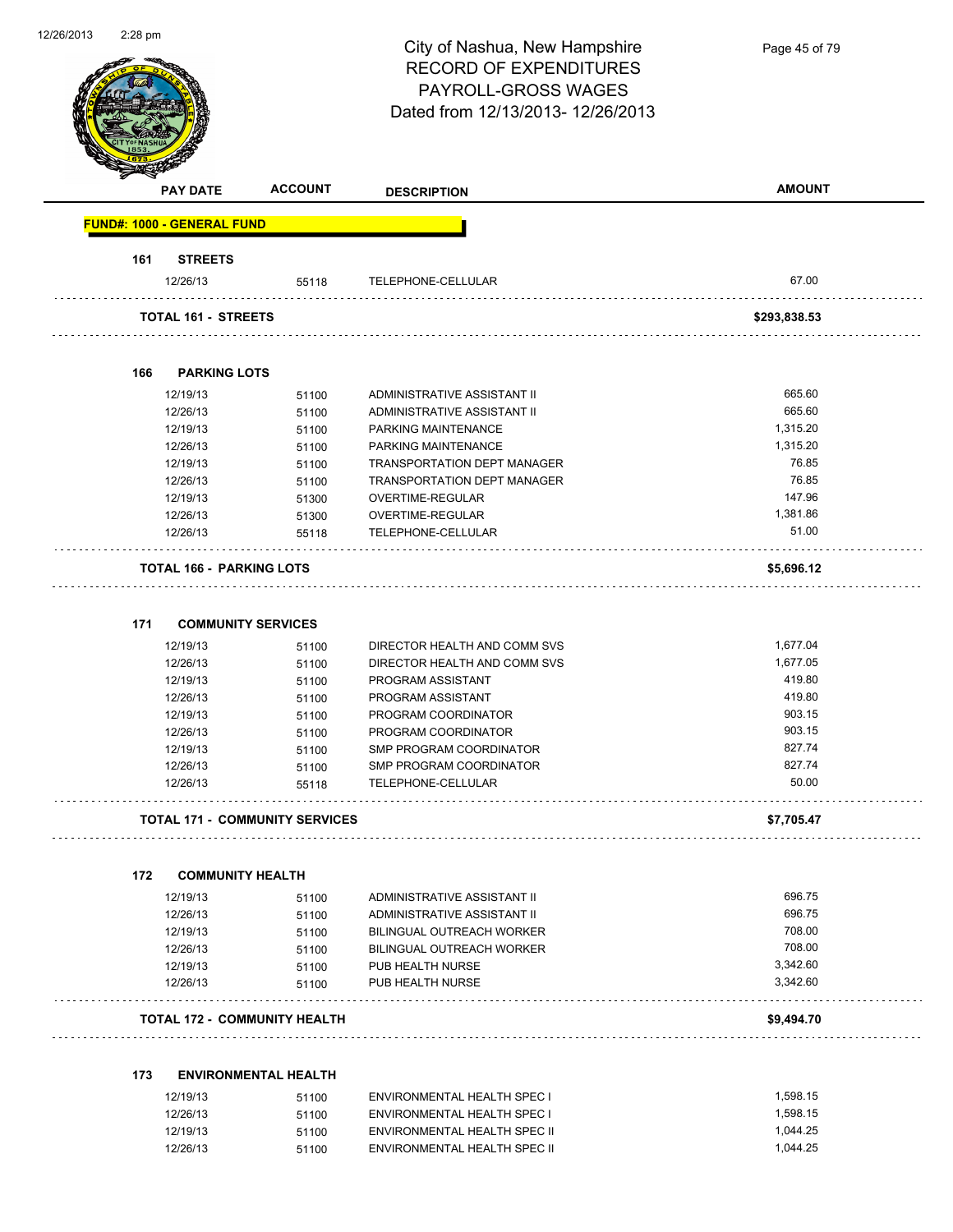

|     | <b>PAY DATE</b>                   | <b>ACCOUNT</b>                            | <b>DESCRIPTION</b>               | <b>AMOUNT</b>     |
|-----|-----------------------------------|-------------------------------------------|----------------------------------|-------------------|
|     | <b>FUND#: 1000 - GENERAL FUND</b> |                                           |                                  |                   |
| 173 |                                   | <b>ENVIRONMENTAL HEALTH</b>               |                                  |                   |
|     |                                   |                                           |                                  |                   |
|     | 12/19/13                          | 51100                                     | ENVIRONMENTAL TECH OFFICE MGR    | 964.36            |
|     | 12/26/13                          | 51100                                     | ENVIRONMENTAL TECH OFFICE MGR    | 964.36            |
|     | 12/19/13                          | 51100                                     | MANAGER ENVIRONMENTAL HEALTH     | 1,404.70          |
|     | 12/26/13                          | 51100                                     | MANAGER ENVIRONMENTAL HEALTH     | 1,404.70<br>84.00 |
|     | 12/26/13                          | 55118                                     | TELEPHONE-CELLULAR               |                   |
|     |                                   | <b>TOTAL 173 - ENVIRONMENTAL HEALTH</b>   |                                  | \$10,106.92       |
| 174 |                                   | <b>WELFARE ADMINISTRATION</b>             |                                  |                   |
|     | 12/19/13                          |                                           | ADMINISTRATIVE ASSISTANT I       | 812.25            |
|     | 12/26/13                          | 51100                                     | ADMINISTRATIVE ASSISTANT I       | 812.25            |
|     | 12/19/13                          | 51100<br>51100                            | CASE TECHNICIAN WELFARE          | 2,311.50          |
|     | 12/26/13                          | 51100                                     | CASE TECHNICIAN WELFARE          | 2,311.50          |
|     | 12/19/13                          | 51100                                     | INTAKE WORKER ACCOUNTANT         | 909.85            |
|     | 12/26/13                          | 51100                                     | INTAKE WORKER ACCOUNTANT         | 909.85            |
|     | 12/19/13                          | 51100                                     | SENIOR CASE TECHNICIAN           | 929.80            |
|     | 12/26/13                          | 51100                                     | SENIOR CASE TECHNICIAN           | 929.80            |
|     | 12/19/13                          | 51100                                     | <b>WELFARE OFFICER</b>           | 1,408.20          |
|     | 12/26/13                          | 51100                                     | <b>WELFARE OFFICER</b>           | 1,408.20          |
|     | 12/26/13                          | 55118                                     | TELEPHONE-CELLULAR               | 50.00             |
|     |                                   |                                           |                                  |                   |
|     |                                   | <b>TOTAL 174 - WELFARE ADMINISTRATION</b> |                                  | \$12,793.20       |
| 177 |                                   | <b>PARKS &amp; RECREATION</b>             |                                  |                   |
|     | 12/19/13                          | 51100                                     | ADMINISTRATIVE ASSISTANT II      | 734.80            |
|     | 12/26/13                          | 51100                                     | ADMINISTRATIVE ASSISTANT II      | 734.80            |
|     | 12/19/13                          | 51100                                     | EQUIPMENT OPERATOR, PARKS        | 909.20            |
|     | 12/26/13                          | 51100                                     | EQUIPMENT OPERATOR, PARKS        | 909.20            |
|     | 12/19/13                          | 51100                                     | <b>FOREMAN LABOR PARK</b>        | 3,289.93          |
|     | 12/26/13                          | 51100                                     | <b>FOREMAN LABOR PARK</b>        | 3,289.95          |
|     | 12/19/13                          | 51100                                     | <b>GROUNDS KEEPER PARK MAINT</b> | 6,688.53          |
|     | 12/26/13                          | 51100                                     | <b>GROUNDS KEEPER PARK MAINT</b> | 6,416.48          |
|     | 12/19/13                          | 51100                                     | <b>GROUNDSMAN I PARKS</b>        | 2,342.07          |
|     | 12/26/13                          | 51100                                     | <b>GROUNDSMAN I PARKS</b>        | 2,370.24          |
|     | 12/19/13                          | 51100                                     | <b>GROUNDSMAN II PARKS</b>       | 818.80            |
|     | 12/26/13                          | 51100                                     | <b>GROUNDSMAN II PARKS</b>       | 818.80            |
|     | 12/19/13                          | 51100                                     | <b>LEAD GROUNDSMAN</b>           | 2,768.29          |
|     | 12/26/13                          | 51100                                     | <b>LEAD GROUNDSMAN</b>           | 2,758.81          |
|     | 12/19/13                          | 51100                                     | NURSERY WORKER PARKS             | 865.60            |
|     | 12/26/13                          | 51100                                     | NURSERY WORKER PARKS             | 865.60            |
|     | 12/19/13                          | 51100                                     | PROGRAM COORDINATOR              | 347.85            |
|     | 12/26/13                          | 51100                                     | PROGRAM COORDINATOR              | 347.85            |
|     | 12/19/13                          | 51100                                     | RECREATION PROGRAM MANAGER       | 1,075.60          |
|     | 12/26/13                          | 51100                                     | RECREATION PROGRAM MANAGER       | 1,075.60          |
|     | 12/19/13                          | 51100                                     | STELLOS STADIUM ATTENDANT        | 909.20            |
|     | 12/26/13                          | 51100                                     | STELLOS STADIUM ATTENDANT        | 909.20            |

12/19/13 51100 SUPERINTENDENT OF PARKS RECR 1,670.35 12/26/13 51100 SUPERINTENDENT OF PARKS RECR 1,670.35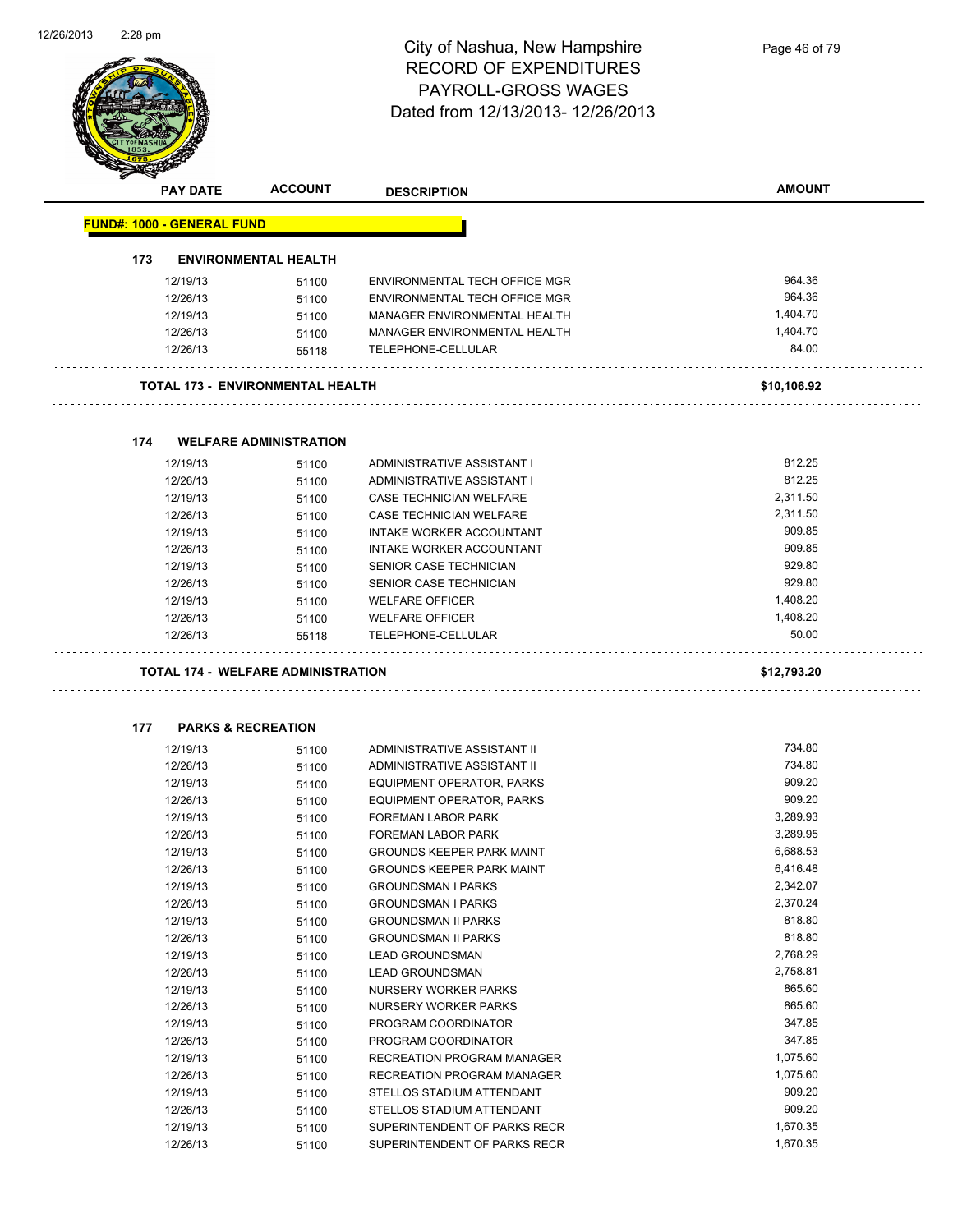

|     | <b>PAY DATE</b>                   | <b>ACCOUNT</b>                            | <b>DESCRIPTION</b>              | <b>AMOUNT</b> |
|-----|-----------------------------------|-------------------------------------------|---------------------------------|---------------|
|     | <b>FUND#: 1000 - GENERAL FUND</b> |                                           |                                 |               |
| 177 |                                   | <b>PARKS &amp; RECREATION</b>             |                                 |               |
|     |                                   |                                           |                                 |               |
|     | 12/19/13                          | 51100                                     | TRUCK DRIVER PARKS RECR         | 832.00        |
|     | 12/26/13                          | 51100                                     | TRUCK DRIVER PARKS RECR         | 832.00        |
|     | 12/19/13                          | 51300                                     | OVERTIME-REGULAR                | 560.99        |
|     | 12/26/13                          | 51300                                     | <b>OVERTIME-REGULAR</b>         | 358.43        |
|     | 12/26/13                          | 55118                                     | TELEPHONE-CELLULAR              | 67.00         |
|     | 12/19/13                          | 55642                                     | <b>GAME OFFICIALS</b>           | 198.00        |
|     | 12/26/13                          | 55642                                     | <b>GAME OFFICIALS</b>           | 132.00        |
|     |                                   | <b>TOTAL 177 - PARKS &amp; RECREATION</b> |                                 | \$47,567.52   |
|     |                                   |                                           |                                 |               |
| 179 | <b>LIBRARY</b>                    |                                           |                                 |               |
|     | 12/19/13                          | 51100                                     | ADMIN ASST COST ACCOUNTANT      | 782.40        |
|     | 12/26/13                          | 51100                                     | ADMIN ASST COST ACCOUNTANT      | 782.40        |
|     | 12/19/13                          | 51100                                     | ASSISTANT DIRECTOR LIBRARY      | 1,255.85      |
|     | 12/26/13                          | 51100                                     | ASSISTANT DIRECTOR LIBRARY      | 1,255.85      |
|     | 12/19/13                          | 51100                                     | ASSISTANT LIBRARIAN CIRCULATIO  | 945.05        |
|     | 12/26/13                          | 51100                                     | ASSISTANT LIBRARIAN CIRCULATIO  | 945.05        |
|     | 12/19/13                          | 51100                                     | ASSISTANT LIBRARIAN MEDIA SERV  | 733.79        |
|     | 12/26/13                          | 51100                                     | ASSISTANT LIBRARIAN MEDIA SERV  | 733.79        |
|     | 12/19/13                          | 51100                                     | ASSISTANT LIBRARIAN TECH SVS    | 975.45        |
|     | 12/26/13                          | 51100                                     | ASSISTANT LIBRARIAN TECH SVS    | 975.45        |
|     | 12/19/13                          | 51100                                     | ASSISTANT LIBRARIAN YOUTH SERV  | 1,072.40      |
|     | 12/26/13                          | 51100                                     | ASSISTANT LIBRARIAN YOUTH SERV  | 1,072.41      |
|     | 12/19/13                          | 51100                                     | <b>DIRECTOR LIBRARY</b>         | 1,831.20      |
|     | 12/26/13                          | 51100                                     | <b>DIRECTOR LIBRARY</b>         | 1,831.20      |
|     | 12/19/13                          | 51100                                     | EXECUTIVE ASST OFFICE MANAGER   | 833.85        |
|     | 12/26/13                          | 51100                                     | EXECUTIVE ASST OFFICE MANAGER   | 833.85        |
|     | 12/19/13                          | 51100                                     | <b>JANITOR</b>                  | 476.20        |
|     | 12/26/13                          | 51100                                     | <b>JANITOR</b>                  | 464.18        |
|     | 12/19/13                          | 51100                                     | LIBRARIAN ADULT SERVICES        | 584.55        |
|     | 12/26/13                          | 51100                                     | LIBRARIAN ADULT SERVICES        | 934.55        |
|     | 12/19/13                          | 51100                                     | <b>LIBRARIAN CIRCULATION</b>    | 841.29        |
|     | 12/26/13                          | 51100                                     | <b>LIBRARIAN CIRCULATION</b>    | 1,095.75      |
|     | 12/19/13                          | 51100                                     | LIBRARIAN MEDIA SERVICES        | 887.03        |
|     | 12/26/13                          | 51100                                     | LIBRARIAN MEDIA SERVICES        | 881.90        |
|     | 12/19/13                          | 51100                                     | <b>LIBRARIAN OUTREACH SVS</b>   | 970.10        |
|     | 12/26/13                          | 51100                                     | <b>LIBRARIAN OUTREACH SVS</b>   | 969.36        |
|     | 12/19/13                          | 51100                                     | <b>LIBRARIAN TECH SERVICES</b>  | 1,006.95      |
|     | 12/26/13                          | 51100                                     | <b>LIBRARIAN TECH SERVICES</b>  | 1,006.69      |
|     | 12/19/13                          | 51100                                     | <b>LIBRARIAN YOUTH SERVICES</b> | 2,216.74      |
|     | 12/26/13                          | 51100                                     | LIBRARIAN YOUTH SERVICES        | 2,209.26      |
|     | 12/19/13                          | 51100                                     | LIBRARY ASSISTANT ADULT SERVIC  | 645.45        |
|     | 12/26/13                          | 51100                                     | LIBRARY ASSISTANT ADULT SERVIC  | 645.45        |
|     | 12/19/13                          | 51100                                     | LIBRARY ASSISTANT CIRCULATION   | 3,407.40      |
|     | 12/26/13                          | 51100                                     | LIBRARY ASSISTANT CIRCULATION   | 4,933.10      |
|     | 12/19/13                          | 51100                                     | LIBRARY ASSISTANT MEDIA SERVIC  | 1,990.55      |
|     | 12/26/13                          | 51100                                     | LIBRARY ASSISTANT MEDIA SERVIC  | 1,990.55      |
|     | 12/19/13                          | 51100                                     | LIBRARY ASSISTANT TECH SVS      | 686.30        |
|     | 12/26/13                          | 51100                                     | LIBRARY ASSISTANT TECH SVS      | 686.30        |

12/19/13 51100 LIBRARY ASSISTANT YOUTH SERVIC<br>
1,290.20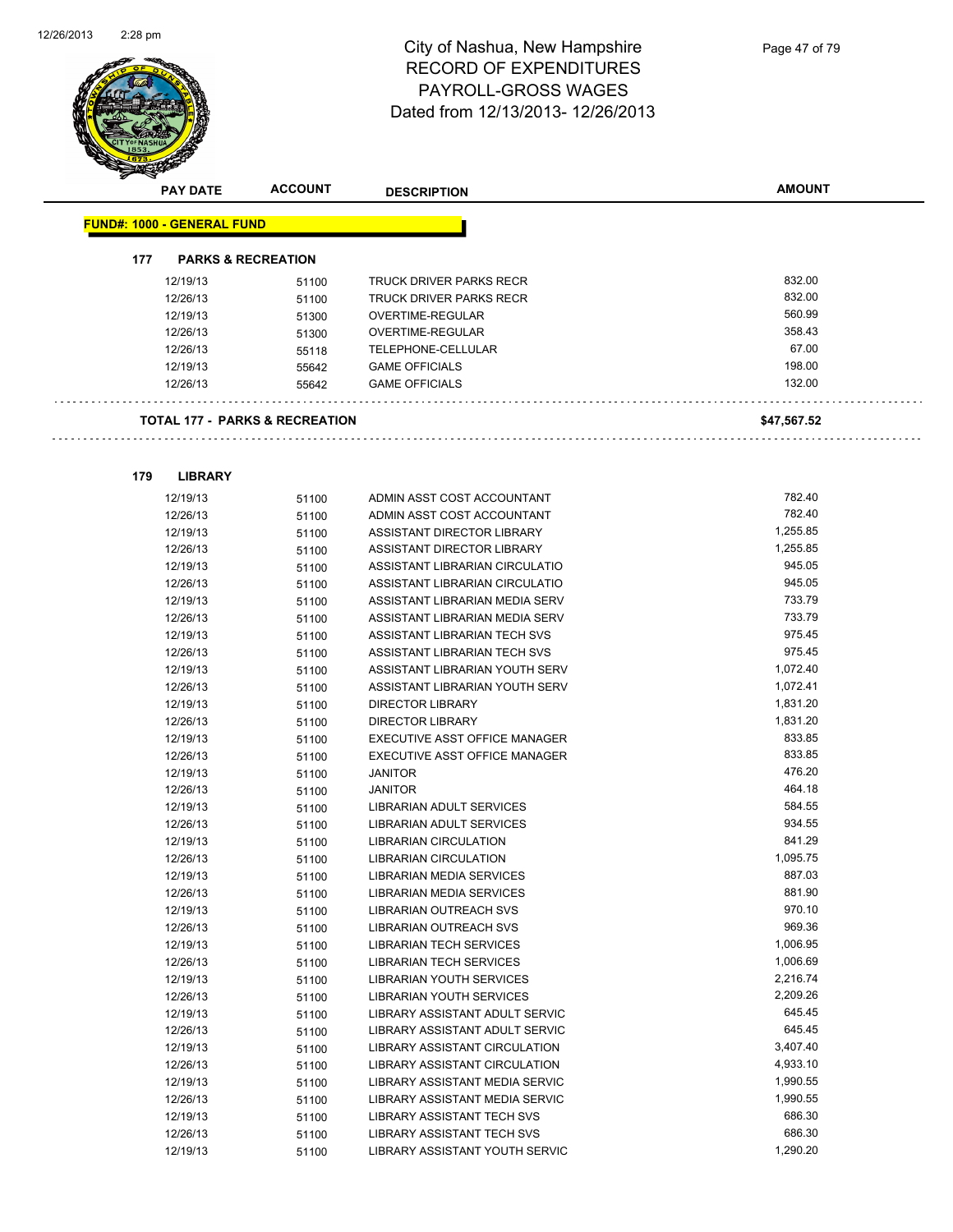

|     | <b>PAY DATE</b>                   | <b>ACCOUNT</b>                           | <b>DESCRIPTION</b>                                         | <b>AMOUNT</b> |
|-----|-----------------------------------|------------------------------------------|------------------------------------------------------------|---------------|
|     | <b>FUND#: 1000 - GENERAL FUND</b> |                                          |                                                            |               |
| 179 | <b>LIBRARY</b>                    |                                          |                                                            |               |
|     | 12/26/13                          | 51100                                    | LIBRARY ASSISTANT YOUTH SERVIC                             | 1,289.56      |
|     | 12/19/13                          | 51100                                    | <b>MAINTENANCE SUPV</b>                                    | 827.70        |
|     | 12/26/13                          | 51100                                    | <b>MAINTENANCE SUPV</b>                                    | 827.70        |
|     | 12/19/13                          | 51100                                    | <b>MEDIA SERVICES COORDINATOR</b>                          | 1,169.95      |
|     | 12/26/13                          | 51100                                    | MEDIA SERVICES COORDINATOR                                 | 1,169.95      |
|     | 12/19/13                          | 51100                                    | REFERENCE LIBRARIAN ADULT SERV                             | 2,251.28      |
|     | 12/26/13                          | 51100                                    | REFERENCE LIBRARIAN ADULT SERV                             | 2,251.27      |
|     | 12/19/13                          | 51100                                    | REFERENCE LIBRARIAN TECH SVS                               | 734.40        |
|     | 12/26/13                          | 51100                                    | REFERENCE LIBRARIAN TECH SVS                               | 734.58        |
|     | 12/19/13                          | 51100                                    | <b>SECURITY LIBRARY</b>                                    | 666.20        |
|     | 12/26/13                          | 51100                                    | <b>SECURITY LIBRARY</b>                                    | 666.20        |
|     | 12/19/13                          | 51200                                    | LIBRARY ASSISTANT CIRCULATION                              | 484.44        |
|     | 12/26/13                          | 51200                                    | <b>LIBRARY ASSISTANT CIRCULATION</b>                       | 483.95        |
|     | 12/19/13                          | 51200                                    | <b>LIBRARY ASSISTANT TECH SVS</b>                          | 403.72        |
|     | 12/26/13                          | 51200                                    | LIBRARY ASSISTANT TECH SVS                                 | 404.05        |
|     | 12/19/13                          | 51200                                    | LIBRARY PAGE YOUTH SERVICES                                | 275.10        |
|     | 12/26/13                          | 51200                                    | LIBRARY PAGE YOUTH SERVICES                                | 275.10        |
|     | 12/19/13                          | 51200                                    | <b>LIBRARY PAGES CIRCULATION</b>                           | 820.44        |
|     | 12/26/13                          |                                          | <b>LIBRARY PAGES CIRCULATION</b>                           | 578.38        |
|     | 12/19/13                          | 51200                                    | LIBRARY PAGES MEDIA SERVICES                               | 396.06        |
|     | 12/26/13                          | 51200                                    | LIBRARY PAGES MEDIA SERVICES                               | 311.50        |
|     |                                   | 51200                                    |                                                            | 774.37        |
|     | 12/19/13                          | 51300                                    | OVERTIME-REGULAR                                           | 1,378.98      |
|     | 12/26/13<br>12/26/13              | 51300<br>51750                           | OVERTIME-REGULAR<br><b>RETIREMENT &amp; SEPARATION PAY</b> | 1,832.72      |
|     | <b>TOTAL 179 - LIBRARY</b>        |                                          |                                                            | \$68,687.44   |
|     |                                   |                                          |                                                            |               |
| 181 |                                   | <b>COMMUNITY DEVELOPMENT</b>             |                                                            |               |
|     | 12/19/13                          | 51100                                    | ADMINISTRATIVE ASSISTANT II                                | 665.60        |
|     | 12/26/13                          | 51100                                    | ADMINISTRATIVE ASSISTANT II                                | 665.60        |
|     | 12/19/13                          | 51200                                    | <b>CLERK TYPIST II PT</b>                                  | 348.18        |
|     | 12/26/13                          | 51200                                    | <b>CLERK TYPIST II PT</b>                                  | 315.02        |
|     | 12/19/13                          | 51400                                    | <b>WAGES TEMP-SEASONAL</b>                                 | 100.00        |
|     | 12/26/13                          | 51400                                    | WAGES TEMP-SEASONAL                                        | 100.00        |
|     |                                   | <b>TOTAL 181 - COMMUNITY DEVELOPMENT</b> |                                                            | \$2,194.40    |
|     |                                   |                                          |                                                            |               |
| 182 | <b>PLANNING &amp; ZONING</b>      |                                          |                                                            |               |
|     | 12/19/13                          | 51100                                    | DEPARTMENT COORDINATOR                                     | 913.60        |
|     | 12/26/13                          | 51100                                    | DEPARTMENT COORDINATOR                                     | 913.60        |
|     | 12/19/13                          | 51100                                    | DEPUTY PLANNING MANAGER                                    | 2,589.60      |
|     | 12/26/13                          | 51100                                    | DEPUTY PLANNING MANAGER                                    | 2,589.60      |
|     | 12/19/13                          | 51100                                    | MANAGER PLANNING DEPT                                      | 1,865.85      |
|     | 12/26/13                          | 51100                                    | MANAGER PLANNING DEPT                                      | 1,865.85      |

12/19/13 51100 PLANNER I 1,675.36 12/26/13 51100 PLANNER I 1,675.35 12/19/13 51100 PLANNER II 1,095.40 12/26/13 51100 PLANNER II 1,095.40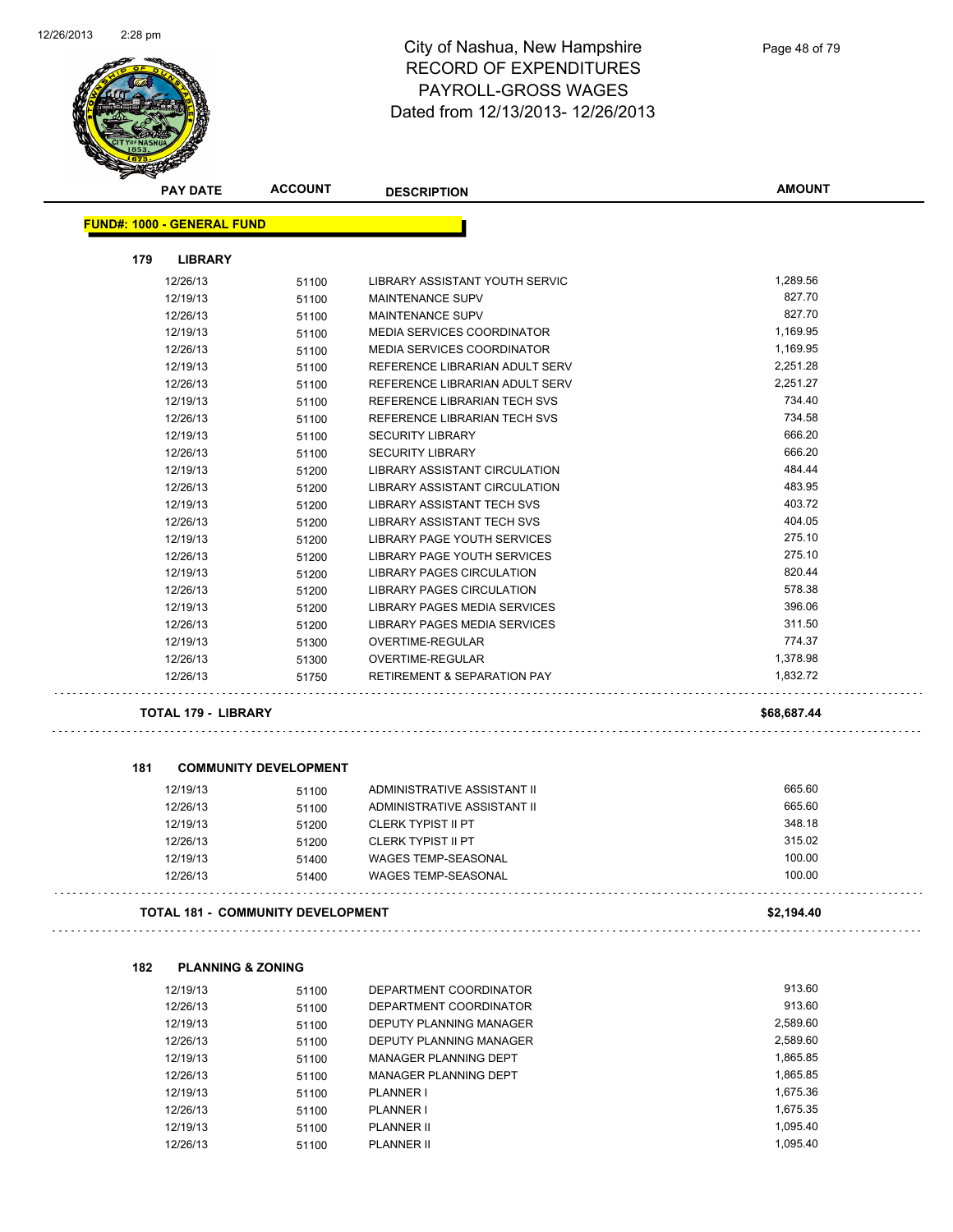

|     | <b>PAY DATE</b>                   | <b>ACCOUNT</b>                           | <b>DESCRIPTION</b>                             | <b>AMOUNT</b>    |
|-----|-----------------------------------|------------------------------------------|------------------------------------------------|------------------|
|     | <b>FUND#: 1000 - GENERAL FUND</b> |                                          |                                                |                  |
|     |                                   |                                          |                                                |                  |
| 182 | <b>PLANNING &amp; ZONING</b>      |                                          |                                                |                  |
|     | 12/19/13                          | 51100                                    | ZONING COORDINATOR                             | 682.30           |
|     | 12/26/13                          | 51100                                    | ZONING COORDINATOR                             | 682.30           |
|     | 12/19/13                          | 53428                                    | STENOGRAPHIC SERVICES<br>STENOGRAPHIC SERVICES | 100.00<br>300.00 |
|     | 12/26/13                          | 53428                                    |                                                | 17.00            |
|     | 12/26/13                          | 55118                                    | TELEPHONE-CELLULAR                             |                  |
|     |                                   | <b>TOTAL 182 - PLANNING &amp; ZONING</b> |                                                | \$18,061.21      |
|     |                                   |                                          |                                                |                  |
| 183 |                                   | <b>ECONOMIC DEVELOPMENT</b>              |                                                |                  |
|     | 12/19/13                          | 51100                                    | ECONOMIC DEV DIRECTOR                          | 1,819.35         |
|     | 12/26/13                          | 51100                                    | ECONOMIC DEV DIRECTOR                          | 1,819.35         |
|     | 12/19/13                          | 51100                                    | OED PROGRAM COORDINATOR                        | 385.00           |
|     | 12/26/13                          | 51100                                    | OED PROGRAM COORDINATOR                        | 385.00           |
|     |                                   | <b>TOTAL 183 - ECONOMIC DEVELOPMENT</b>  |                                                |                  |
|     |                                   |                                          |                                                | \$4,408.70       |
|     |                                   |                                          |                                                |                  |
| 191 | <b>SCHOOL</b>                     |                                          |                                                |                  |
|     | 12/19/13                          | 51100                                    | 21 CENTURY ELEM MFAM RES COORD                 | 1,181.50         |
|     | 12/19/13                          | 51100                                    | ASSISTANT PRINCIPAL AMH                        | 2,762.60         |
|     | 12/19/13                          | 51100                                    | ASSISTANT PRINCIPAL BIC                        | 2,874.00         |
|     | 12/19/13                          | 51100                                    | ASSISTANT PRINCIPAL BRO                        | 1,403.80         |
|     | 12/19/13                          | 51100                                    | ASSISTANT PRINCIPAL CHARL                      | 3,145.92         |
|     | 12/19/13                          | 51100                                    | ASSISTANT PRINCIPAL DR CRSP                    | 2,874.00         |
|     | 12/19/13                          | 51100                                    | ASSISTANT PRINCIPAL ELM                        | 6,488.00         |
|     | 12/19/13                          | 51100                                    | ASSISTANT PRINCIPAL FES                        | 2,915.10         |
|     | 12/19/13                          | 51100                                    | ASSISTANT PRINCIPAL FMS                        | 3,411.10         |
|     | 12/19/13                          | 51100                                    | ASSISTANT PRINCIPAL LEDGE                      | 2,762.60         |
|     | 12/19/13                          | 51100                                    | ASSISTANT PRINCIPAL MDE                        | 1,381.30         |
|     | 12/19/13                          | 51100                                    | ASSISTANT PRINCIPAL MTP                        | 2,892.50         |
|     | 12/19/13                          | 51100                                    | ASSISTANT PRINCIPAL NHN                        | 12,898.90        |
|     | 12/19/13                          | 51100                                    | ASSISTANT PRINCIPAL NHS                        | 12,407.30        |
|     | 12/19/13                          | 51100                                    | ASSISTANT PRINCIPAL PMS                        | 3,214.80         |
|     | 12/19/13                          | 51100                                    | ASSISTANT PRINCIPAL SHE                        | 2,807.70         |
|     | 12/19/13                          | 51100                                    | ASSISTANT SUPERINTENDENT                       | 8,186.80         |
|     | 12/19/13                          | 51100                                    | ASST DIRECTOR PLANT OPS                        | 4,219.71         |
|     | 12/19/13                          | 51100                                    | <b>ASST DIRECTOR SPED</b>                      | 5,972.10         |
|     | 12/19/13                          | 51100                                    | ASST SYSTEMS ADMIN FULL YEAR                   | 12,221.20        |
|     | 12/19/13                          | 51100                                    | ASST SYSTEMS ADMIN SCH YEAR                    | 770.53           |
|     | 12/26/13                          | 51100                                    | ASST SYSTEMS ADMIN SCH YEAR                    | 754.69           |
|     | 12/19/13                          | 51100                                    | ATTENDANCE OFFICER                             | 2,225.70         |
|     | 12/19/13                          | 51100                                    | CAREER CENTER COORD NHN                        | 1,449.40         |
|     | 12/19/13                          | 51100                                    | CAREER CENTER COORD NHS                        | 1,449.40         |
|     | 12/19/13                          | 51100                                    | CHIEF OPERATING OFFICER                        | 3,868.10         |
|     | 12/19/13                          | 51100                                    | CLERICAL ACADEMY NHN                           | 2,644.18         |
|     | 12/26/13                          | 51100                                    | CLERICAL ACADEMY NHN                           | 3,173.04         |
|     | 12/19/13                          | 51100                                    | CLERICAL ACADEMY NHS                           | 2,612.29         |
|     | 12/26/13                          | 51100                                    | CLERICAL ACADEMY NHS                           | 3,122.46         |
|     |                                   |                                          |                                                |                  |

12/19/13 51100 CLERICAL ASST SUPER SUP 1,978.23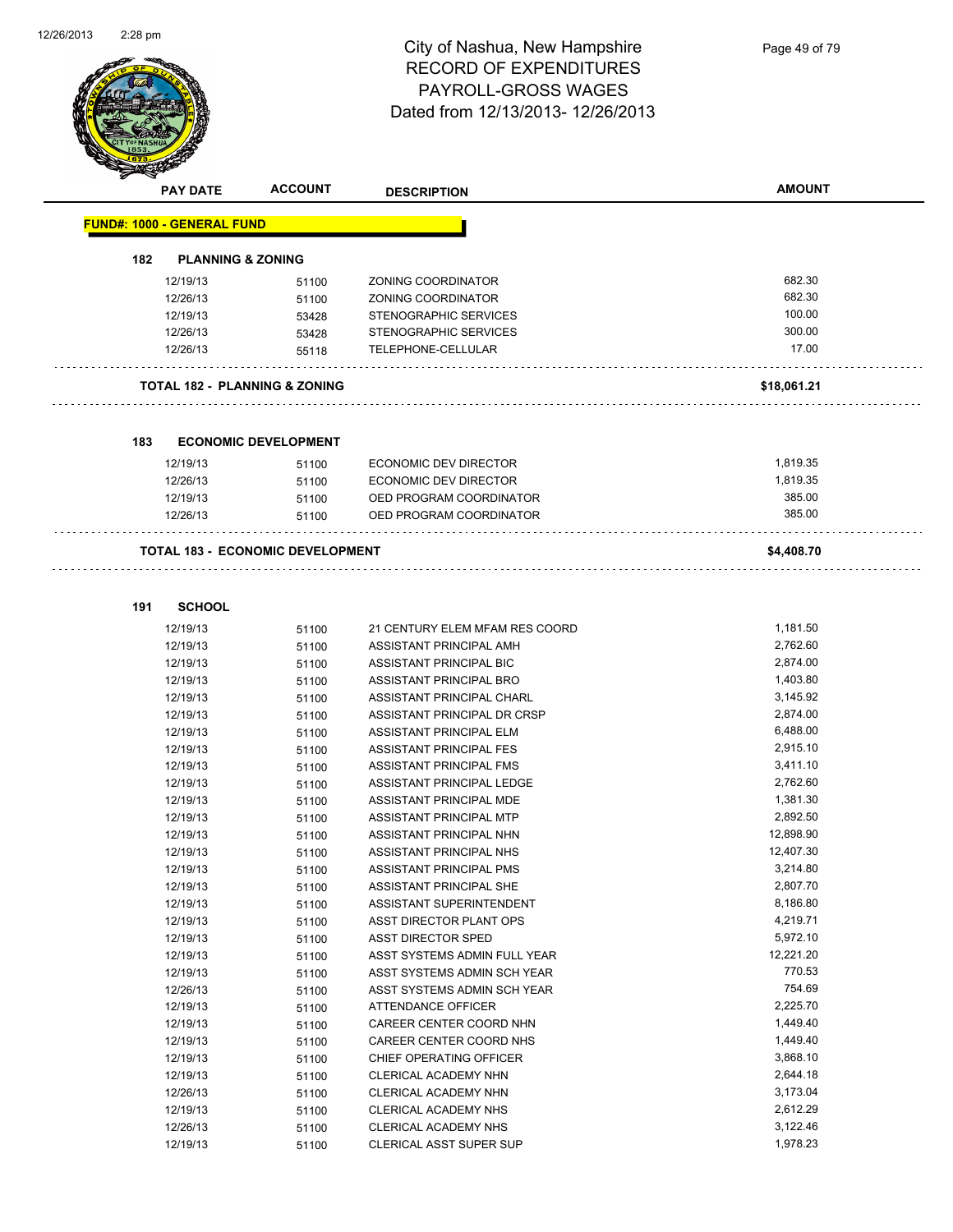

|     | PAY DATE                          | <b>ACCOUNT</b> | <b>DESCRIPTION</b>                                             | <b>AMOUNT</b>        |
|-----|-----------------------------------|----------------|----------------------------------------------------------------|----------------------|
|     | <b>FUND#: 1000 - GENERAL FUND</b> |                |                                                                |                      |
|     |                                   |                |                                                                |                      |
| 191 | <b>SCHOOL</b>                     |                |                                                                |                      |
|     | 12/26/13                          | 51100          | <b>CLERICAL ASST SUPER SUP</b>                                 | 1,978.23             |
|     | 12/19/13                          | 51100          | CLERICAL ATHLETIC NHN                                          | 690.40               |
|     | 12/26/13                          | 51100          | CLERICAL ATHLETIC NHN                                          | 828.48               |
|     | 12/19/13                          | 51100          | CLERICAL ATHLETIC NHS                                          | 679.15               |
|     | 12/26/13                          | 51100          | CLERICAL ATHLETIC NHS                                          | 814.98               |
|     | 12/19/13                          | 51100          | CLERICAL BOARD OF ED SUP                                       | 759.55               |
|     | 12/26/13                          | 51100          | CLERICAL BOARD OF ED SUP                                       | 759.55               |
|     | 12/19/13                          | 51100          | <b>CLERICAL BUSINESS</b>                                       | 3,455.35             |
|     | 12/26/13                          | 51100          | <b>CLERICAL BUSINESS</b>                                       | 3,455.34             |
|     | 12/19/13                          | 51100          | CLERICAL CHIEF OP OFFICER SUP                                  | 779.40               |
|     | 12/26/13                          | 51100          | CLERICAL CHIEF OP OFFICER SUP                                  | 779.39               |
|     | 12/19/13                          | 51100          | <b>CLERICAL CTE NHN</b>                                        | 719.90               |
|     | 12/26/13                          | 51100          | <b>CLERICAL CTE NHN</b>                                        | 719.40               |
|     | 12/19/13                          | 51100          | <b>CLERICAL CTE NHS</b>                                        | 690.40               |
|     | 12/26/13                          | 51100          | <b>CLERICAL CTE NHS</b>                                        | 828.48               |
|     | 12/19/13                          | 51100          | <b>CLERICAL GUIDANCE ELM</b>                                   | 724.15               |
|     | 12/26/13                          | 51100          | <b>CLERICAL GUIDANCE ELM</b>                                   | 946.22               |
|     | 12/19/13                          | 51100          | <b>CLERICAL GUIDANCE NHN</b>                                   | 2,648.26             |
|     | 12/26/13                          | 51100          | <b>CLERICAL GUIDANCE NHN</b>                                   | 3,167.80             |
|     | 12/19/13                          | 51100          | <b>CLERICAL GUIDANCE NHS</b>                                   | 2,697.75             |
|     | 12/26/13                          | 51100          | <b>CLERICAL GUIDANCE NHS</b>                                   | 3,119.58             |
|     | 12/19/13                          | 51100          | <b>CLERICAL HUMAN RESOURCES</b>                                | 2,629.14             |
|     | 12/26/13                          | 51100          | CLERICAL HUMAN RESOURCES                                       | 2,628.63             |
|     | 12/19/13                          | 51100          | <b>CLERICAL PAYROLL SUP</b>                                    | 647.65               |
|     | 12/26/13                          | 51100          | <b>CLERICAL PAYROLL SUP</b>                                    | 647.64               |
|     | 12/19/13                          | 51100          | <b>CLERICAL PLANT OPS</b>                                      | 728.98               |
|     | 12/26/13                          | 51100          | <b>CLERICAL PLANT OPS</b>                                      | 719.32               |
|     | 12/19/13                          | 51100          | <b>CLERICAL PRINCIPAL AMH</b>                                  | 1,231.50             |
|     | 12/26/13                          | 51100          | <b>CLERICAL PRINCIPAL AMH</b>                                  | 1,469.60             |
|     | 12/19/13                          | 51100          | <b>CLERICAL PRINCIPAL BIC</b>                                  | 1,306.15             |
|     | 12/26/13                          | 51100          | <b>CLERICAL PRINCIPAL BIC</b>                                  | 1,542.75             |
|     | 12/19/13                          | 51100          | <b>CLERICAL PRINCIPAL BIR</b>                                  | 1,380.80             |
|     | 12/26/13                          | 51100          | <b>CLERICAL PRINCIPAL BIR</b>                                  | 1,601.73             |
|     | 12/19/13                          | 51100          | <b>CLERICAL PRINCIPAL BRO</b>                                  | 1,414.55             |
|     | 12/26/13                          | 51100          | <b>CLERICAL PRINCIPAL BRO</b>                                  | 1,697.46             |
|     | 12/19/13                          | 51100          | <b>CLERICAL PRINCIPAL CHA</b>                                  | 1,295.29             |
|     | 12/26/13                          | 51100          | CLERICAL PRINCIPAL CHA                                         | 1,554.36             |
|     | 12/19/13                          | 51100          | <b>CLERICAL PRINCIPAL DRC</b>                                  | 1,295.30             |
|     | 12/26/13                          | 51100          | <b>CLERICAL PRINCIPAL DRC</b>                                  | 1,554.36             |
|     | 12/19/13                          | 51100          | <b>CLERICAL PRINCIPAL ELM</b>                                  | 3,128.34             |
|     | 12/26/13                          | 51100          | <b>CLERICAL PRINCIPAL ELM</b>                                  | 3,749.41             |
|     | 12/19/13                          | 51100          | <b>CLERICAL PRINCIPAL FES</b>                                  | 1,326.80             |
|     | 12/26/13                          | 51100          | <b>CLERICAL PRINCIPAL FES</b>                                  | 1,592.16             |
|     | 12/19/13                          | 51100          | <b>CLERICAL PRINCIPAL FMS</b><br><b>CLERICAL PRINCIPAL FMS</b> | 2,044.17             |
|     | 12/26/13                          | 51100          |                                                                | 2,453.91<br>1,267.72 |
|     | 12/19/13                          | 51100          | <b>CLERICAL PRINCIPAL LDG</b>                                  | 1,516.08             |
|     | 12/26/13                          | 51100          | <b>CLERICAL PRINCIPAL LDG</b>                                  | 1,403.30             |
|     | 12/19/13<br>12/26/13              | 51100          | CLERICAL PRINCIPAL MDE<br>CLERICAL PRINCIPAL MDE               | 1,683.96             |
|     | 12/19/13                          | 51100          | <b>CLERICAL PRINCIPAL MTP</b>                                  | 1,324.81             |
|     | 12/26/13                          | 51100          | CLERICAL PRINCIPAL MTP                                         | 1,601.05             |
|     |                                   | 51100          |                                                                |                      |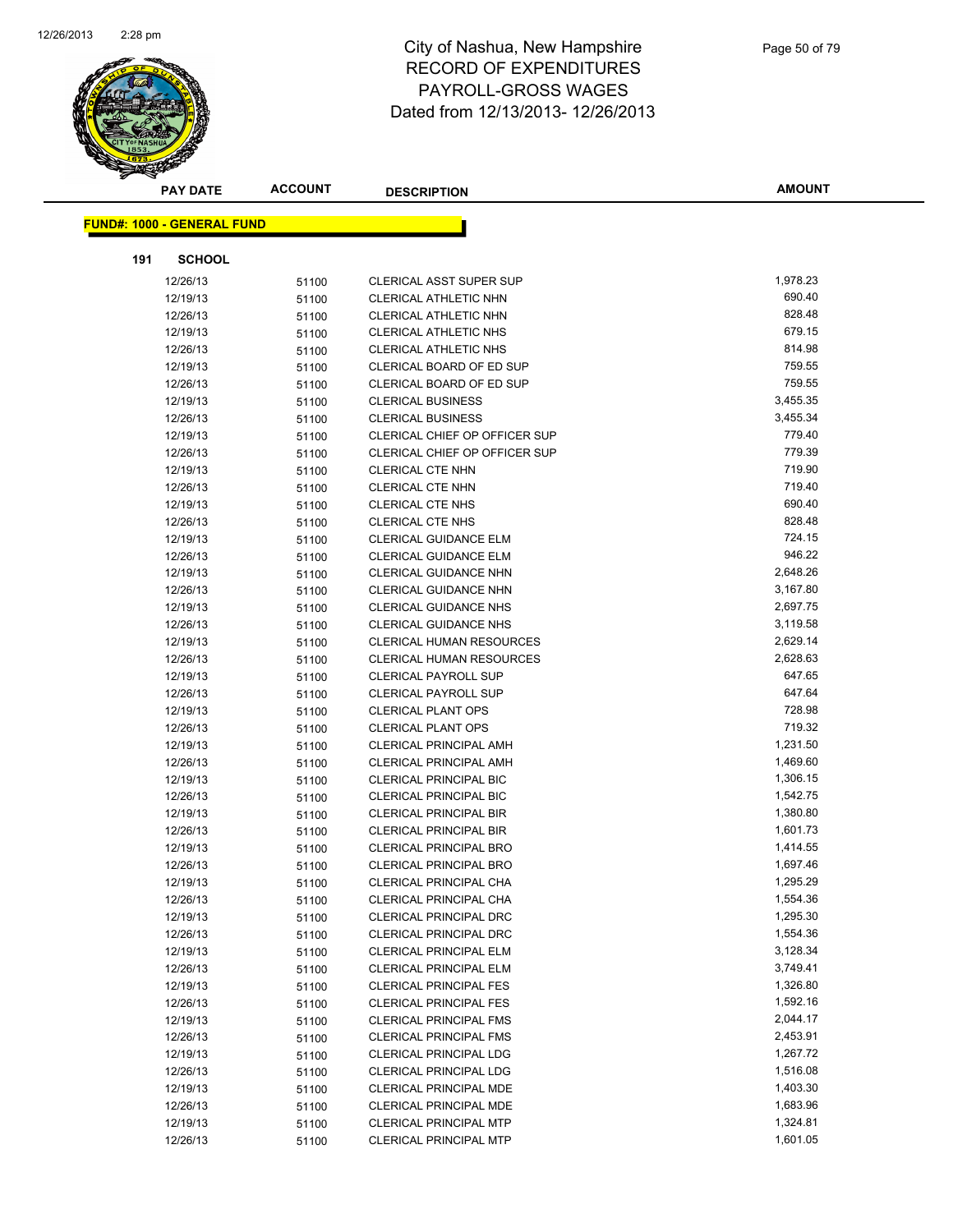

|     | <b>PAY DATE</b>                   | <b>ACCOUNT</b> | <b>DESCRIPTION</b>                           | <b>AMOUNT</b>        |
|-----|-----------------------------------|----------------|----------------------------------------------|----------------------|
|     | <b>FUND#: 1000 - GENERAL FUND</b> |                |                                              |                      |
|     |                                   |                |                                              |                      |
| 191 | <b>SCHOOL</b>                     |                |                                              |                      |
|     | 12/19/13                          | 51100          | <b>CLERICAL PRINCIPAL NHN</b>                | 2,533.10             |
|     | 12/26/13                          | 51100          | <b>CLERICAL PRINCIPAL NHN</b>                | 2,750.22             |
|     | 12/19/13                          | 51100          | <b>CLERICAL PRINCIPAL NHS</b>                | 1,372.51             |
|     | 12/26/13                          | 51100          | <b>CLERICAL PRINCIPAL NHS</b>                | 1,368.40             |
|     | 12/19/13                          | 51100          | <b>CLERICAL PRINCIPAL NSE</b>                | 1,365.02             |
|     | 12/26/13                          | 51100          | <b>CLERICAL PRINCIPAL NSE</b>                | 1,643.46             |
|     | 12/19/13                          | 51100          | <b>CLERICAL PRINCIPAL PMS</b>                | 2,010.84             |
|     | 12/26/13                          | 51100          | <b>CLERICAL PRINCIPAL PMS</b>                | 2,422.86             |
|     | 12/19/13                          | 51100          | <b>CLERICAL PRINCIPAL SHE</b>                | 1,414.55             |
|     | 12/26/13                          | 51100          | <b>CLERICAL PRINCIPAL SHE</b>                | 1,697.46             |
|     | 12/19/13                          | 51100          | <b>CLERICAL RECEPTIONIST NHS</b>             | 611.65               |
|     | 12/26/13                          | 51100          | <b>CLERICAL RECEPTIONIST NHS</b>             | 738.90               |
|     | 12/19/13                          | 51100          | <b>CLERICAL SPECIAL ED NHS</b>               | 724.15               |
|     | 12/26/13                          | 51100          | CLERICAL SPECIAL ED NHS                      | 868.98               |
|     | 12/19/13                          | 51100          | <b>CLERICAL SPECIAL ED SUP</b>               | 1,448.30             |
|     | 12/26/13                          | 51100          | CLERICAL SPECIAL ED SUP                      | 1,448.30             |
|     | 12/19/13                          | 51100          | <b>CLERICAL STUDENT SERV SUP</b>             | 768.70               |
|     | 12/26/13                          | 51100          | <b>CLERICAL STUDENT SERV SUP</b>             | 768.70               |
|     | 12/19/13                          | 51100          | <b>CLERICAL SUB SERVICE SUP</b>              | 723.52               |
|     | 12/26/13                          | 51100          | <b>CLERICAL SUB SERVICE SUP</b>              | 864.97               |
|     | 12/19/13                          | 51100          | <b>CLERICAL SUPERINTENDANT SUP</b>           | 907.65               |
|     | 12/26/13                          | 51100          | <b>CLERICAL SUPERINTENDANT SUP</b>           | 907.65               |
|     | 12/19/13                          | 51100          | <b>CLERICAL TRANSPORTATION SUP</b>           | 724.15               |
|     | 12/26/13                          | 51100          | <b>CLERICAL TRANSPORTATION SUP</b>           | 724.15               |
|     | 12/19/13                          | 51100          | CLERICAL VOCATIONAL NHN                      | 709.66               |
|     | 12/26/13                          | 51100          | CLERICAL VOCATIONAL NHN                      | 714.49               |
|     | 12/19/13                          | 51100          | <b>CURRICULUM SUPERVISOR</b>                 | 5,797.30             |
|     | 12/19/13                          | 51100          | <b>CUSTODIAN AMH</b>                         | 1,925.42             |
|     | 12/26/13                          | 51100          | <b>CUSTODIAN AMH</b>                         | 1,941.60             |
|     | 12/19/13                          | 51100          | <b>CUSTODIAN ASST HEAD ELM</b>               | 736.80               |
|     | 12/26/13                          | 51100          | <b>CUSTODIAN ASST HEAD ELM</b>               | 736.81               |
|     | 12/19/13                          | 51100          | <b>CUSTODIAN ASST HEAD FMS</b>               | 736.80               |
|     | 12/26/13                          | 51100          | <b>CUSTODIAN ASST HEAD FMS</b>               | 736.80               |
|     | 12/19/13                          | 51100          | <b>CUSTODIAN ASST HEAD NHN</b>               | 1,618.01             |
|     | 12/26/13                          | 51100          | <b>CUSTODIAN ASST HEAD NHN</b>               | 1,618.01             |
|     | 12/19/13                          | 51100          | CUSTODIAN ASST HEAD NHS                      | 1,573.96             |
|     | 12/26/13                          | 51100          | <b>CUSTODIAN ASST HEAD NHS</b>               | 1,662.07             |
|     | 12/19/13                          | 51100          | <b>CUSTODIAN BIC</b>                         | 1,941.60             |
|     | 12/26/13                          | 51100          | <b>CUSTODIAN BIC</b>                         | 1,941.60             |
|     | 12/19/13                          | 51100          | <b>CUSTODIAN BIR</b>                         | 1,941.60             |
|     | 12/26/13                          | 51100          | <b>CUSTODIAN BIR</b>                         | 1,941.61             |
|     | 12/19/13                          | 51100          | <b>CUSTODIAN BRO</b>                         | 875.99               |
|     | 12/26/13                          | 51100          | <b>CUSTODIAN BRO</b>                         | 875.99               |
|     | 12/19/13<br>12/26/13              | 51100          | <b>CUSTODIAN CHA</b>                         | 1,294.40             |
|     |                                   | 51100          | <b>CUSTODIAN CHA</b>                         | 1,294.41<br>1,294.40 |
|     | 12/19/13                          | 51100          | <b>CUSTODIAN DRC</b>                         |                      |
|     | 12/26/13                          | 51100          | <b>CUSTODIAN DRC</b>                         | 1,294.40<br>5,256.77 |
|     | 12/19/13<br>12/26/13              | 51100          | <b>CUSTODIAN ELM</b><br><b>CUSTODIAN ELM</b> | 5,228.46             |
|     |                                   | 51100          | <b>CUSTODIAN FES</b>                         | 1,294.40             |
|     | 12/19/13<br>12/26/13              | 51100          | <b>CUSTODIAN FES</b>                         | 1,294.40             |
|     |                                   | 51100          |                                              |                      |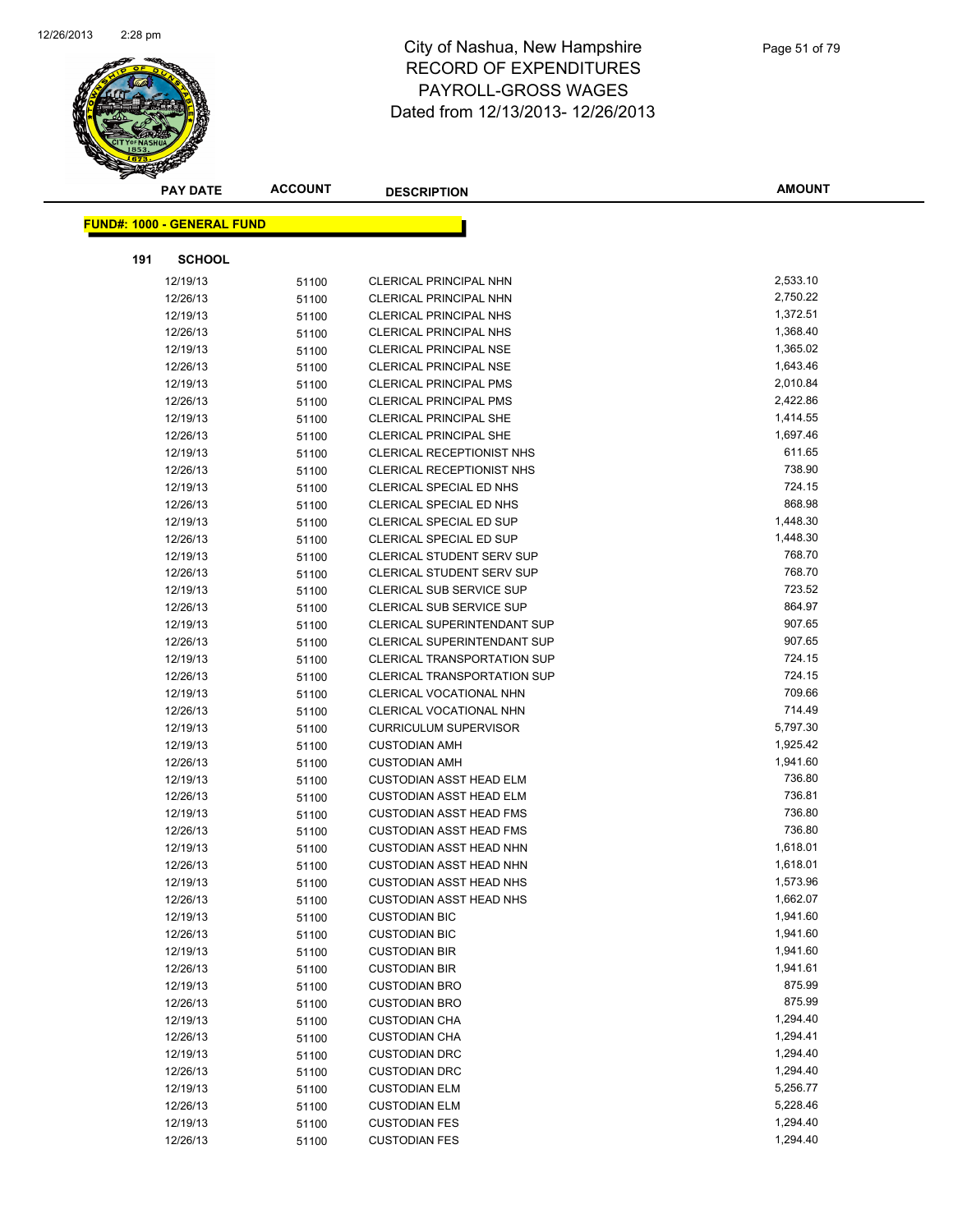

| <b>PAY DATE</b>                   | <b>ACCOUNT</b> | <b>DESCRIPTION</b>        | <b>AMOUNT</b> |
|-----------------------------------|----------------|---------------------------|---------------|
| <b>FUND#: 1000 - GENERAL FUND</b> |                |                           |               |
|                                   |                |                           |               |
| <b>SCHOOL</b><br>191              |                |                           |               |
| 12/19/13                          | 51100          | <b>CUSTODIAN FMS</b>      | 2,588.80      |
| 12/26/13                          | 51100          | <b>CUSTODIAN FMS</b>      | 2,588.80      |
| 12/19/13                          | 51100          | <b>CUSTODIAN HEAD AMH</b> | 736.80        |
| 12/26/13                          | 51100          | <b>CUSTODIAN HEAD AMH</b> | 736.80        |
| 12/19/13                          | 51100          | <b>CUSTODIAN HEAD BIC</b> | 736.80        |
| 12/26/13                          | 51100          | <b>CUSTODIAN HEAD BIC</b> | 736.81        |
| 12/19/13                          | 51100          | <b>CUSTODIAN HEAD BIR</b> | 736.80        |
| 12/26/13                          | 51100          | <b>CUSTODIAN HEAD BIR</b> | 736.80        |
| 12/19/13                          | 51100          | <b>CUSTODIAN HEAD BRO</b> | 736.80        |
| 12/26/13                          | 51100          | <b>CUSTODIAN HEAD BRO</b> | 736.80        |
| 12/19/13                          | 51100          | <b>CUSTODIAN HEAD CHA</b> | 736.80        |
| 12/26/13                          | 51100          | <b>CUSTODIAN HEAD CHA</b> | 736.81        |
| 12/19/13                          | 51100          | <b>CUSTODIAN HEAD DRC</b> | 299.35        |
| 12/26/13                          | 51100          | <b>CUSTODIAN HEAD DRC</b> | 299.35        |
| 12/19/13                          | 51100          | <b>CUSTODIAN HEAD ELM</b> | 873.20        |
| 12/26/13                          | 51100          | <b>CUSTODIAN HEAD ELM</b> | 873.20        |
| 12/19/13                          | 51100          | <b>CUSTODIAN HEAD FES</b> | 736.80        |
| 12/26/13                          | 51100          | <b>CUSTODIAN HEAD FES</b> | 736.80        |
| 12/19/13                          | 51100          | <b>CUSTODIAN HEAD FMS</b> | 873.20        |
| 12/26/13                          | 51100          | <b>CUSTODIAN HEAD FMS</b> | 873.20        |
| 12/19/13                          | 51100          | <b>CUSTODIAN HEAD LDG</b> | 736.80        |
| 12/26/13                          | 51100          | <b>CUSTODIAN HEAD LDG</b> | 736.80        |
| 12/19/13                          | 51100          | <b>CUSTODIAN HEAD MDE</b> | 736.80        |
| 12/26/13                          | 51100          | <b>CUSTODIAN HEAD MDE</b> | 736.81        |
| 12/19/13                          | 51100          | <b>CUSTODIAN HEAD MTP</b> | 736.80        |
| 12/26/13                          | 51100          | <b>CUSTODIAN HEAD MTP</b> | 736.80        |
| 12/19/13                          | 51100          | <b>CUSTODIAN HEAD NHN</b> | 878.40        |
| 12/26/13                          | 51100          | <b>CUSTODIAN HEAD NHN</b> | 872.91        |
| 12/19/13                          | 51100          | <b>CUSTODIAN HEAD NHS</b> | 878.40        |
| 12/26/13                          | 51100          | <b>CUSTODIAN HEAD NHS</b> | 686.25        |
| 12/19/13                          | 51100          | <b>CUSTODIAN HEAD NSE</b> | 736.80        |
| 12/26/13                          | 51100          | <b>CUSTODIAN HEAD NSE</b> | 736.80        |
| 12/19/13                          | 51100          | <b>CUSTODIAN HEAD PMS</b> | 1,260.04      |
| 12/26/13                          | 51100          | <b>CUSTODIAN HEAD PMS</b> | 1,227.79      |
| 12/19/13                          | 51100          | <b>CUSTODIAN HEAD SHE</b> | 299.35        |
| 12/26/13                          | 51100          | <b>CUSTODIAN HEAD SHE</b> | 216.44        |
| 12/19/13                          | 51100          | <b>CUSTODIAN LDG</b>      | 1,618.00      |
| 12/26/13                          | 51100          | <b>CUSTODIAN LDG</b>      | 1,618.00      |
| 12/19/13                          | 51100          | <b>CUSTODIAN MDE</b>      | 1,294.40      |
| 12/26/13                          | 51100          | <b>CUSTODIAN MDE</b>      | 1,294.42      |
| 12/19/13                          | 51100          | <b>CUSTODIAN MTP</b>      | 1,294.40      |
| 12/26/13                          | 51100          | <b>CUSTODIAN MTP</b>      | 1,294.40      |
| 12/19/13                          | 51100          | <b>CUSTODIAN NHN</b>      | 10,247.40     |
| 12/26/13                          | 51100          | <b>CUSTODIAN NHN</b>      | 10,251.56     |
| 12/19/13                          | 51100          | <b>CUSTODIAN NHS</b>      | 9,780.02      |
| 12/26/13                          | 51100          | <b>CUSTODIAN NHS</b>      | 9,517.95      |
| 12/19/13                          | 51100          | <b>CUSTODIAN NSE</b>      | 1,294.40      |
| 12/26/13                          | 51100          | <b>CUSTODIAN NSE</b>      | 1,294.41      |
| 12/19/13                          | 51100          | <b>CUSTODIAN PMS</b>      | 1,949.60      |
| 12/26/13                          | 51100          | <b>CUSTODIAN PMS</b>      | 1,949.60      |
| 12/19/13                          | 51100          | <b>CUSTODIAN SHE</b>      | 1,941.61      |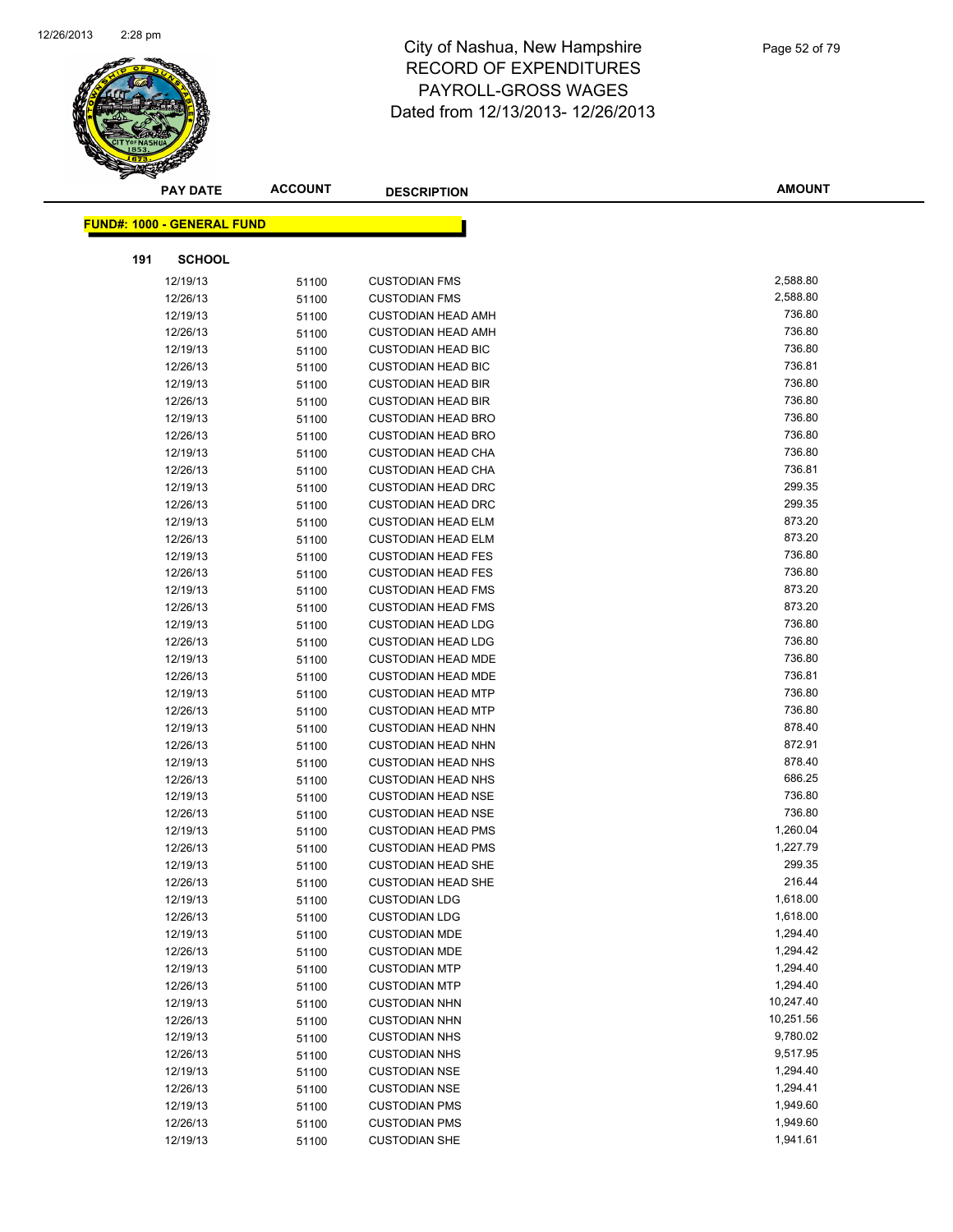

| <b>PAY DATE</b>                   | <b>ACCOUNT</b> | <b>DESCRIPTION</b>                           | <b>AMOUNT</b>        |
|-----------------------------------|----------------|----------------------------------------------|----------------------|
|                                   |                |                                              |                      |
| <b>FUND#: 1000 - GENERAL FUND</b> |                |                                              |                      |
| 191<br><b>SCHOOL</b>              |                |                                              |                      |
| 12/26/13                          | 51100          | <b>CUSTODIAN SHE</b>                         | 2,031.20             |
| 12/19/13                          | 51100          | <b>CUSTODIAN SUPERVISOR WPO</b>              | 1,950.60             |
| 12/19/13                          | 51100          | <b>CUSTODIAN WID</b>                         | 1,294.40             |
| 12/26/13                          | 51100          | <b>CUSTODIAN WID</b>                         | 1,473.60             |
| 12/19/13                          | 51100          | DATA ANALYST                                 | 1,726.30             |
| 12/19/13                          | 51100          | DIRECTOR ADULT ED                            | 3,076.90             |
| 12/19/13                          | 51100          | <b>DIRECTOR ATHLETICS</b>                    | 3,342.30             |
| 12/19/13                          | 51100          | <b>DIRECTOR BUSINESS</b>                     | 2,841.80             |
| 12/19/13                          | 51100          | <b>DIRECTOR COM GRANTS</b>                   | 2,955.70             |
| 12/19/13                          | 51100          | <b>DIRECTOR GUIDANCE</b>                     | 3,214.80             |
| 12/19/13                          | 51100          | DIRECTOR HUMAN RESOURCES                     | 3,061.90             |
| 12/19/13                          | 51100          | DIRECTOR PLANT OPS                           | 3,451.20             |
| 12/19/13                          | 51100          | DIRECTOR PRE SCHOOL                          | 2,470.00             |
| 12/19/13                          | 51100          | DIRECTOR SPECIAL ED                          | 3,591.80             |
| 12/19/13                          | 51100          | DIRECTOR STUDENT SERVICES                    | 3,081.80             |
| 12/19/13                          | 51100          | DIRECTOR TECHNOLOGY                          | 3,881.70             |
| 12/19/13                          | 51100          | DIRECTOR TRANSPORTATION                      | 2,933.70             |
| 12/19/13                          | 51100          | DIRECTOR VOCATIONAL                          | 6,776.00             |
| 12/19/13                          | 51100          | DW TECHNOLOGY PEER COACH                     | 2,458.00             |
| 12/19/13                          | 51100          | ELL OUTREACH WORKER                          | 1,802.30             |
| 12/26/13                          | 51100          | FOOD SERVICE COOK PMS                        | 100.00               |
| 12/19/13                          | 51100          | <b>GUIDANCE COUNSELOR AMH</b>                | 1,650.70             |
| 12/19/13                          | 51100          | <b>GUIDANCE COUNSELOR BIC</b>                | 1,426.90             |
| 12/19/13                          | 51100          | <b>GUIDANCE COUNSELOR BIR</b>                | 2,717.60             |
| 12/19/13                          | 51100          | <b>GUIDANCE COUNSELOR BRO</b>                | 1,650.70             |
| 12/19/13                          | 51100          | GUIDANCE COUNSELOR CHA                       | 2,717.60             |
| 12/19/13                          | 51100          | <b>GUIDANCE COUNSELOR DRC</b>                | 2,631.00             |
| 12/19/13                          | 51100          | <b>GUIDANCE COUNSELOR ELM</b>                | 10,528.90            |
| 12/19/13                          | 51100          | <b>GUIDANCE COUNSELOR FES</b>                | 2,631.00             |
| 12/19/13                          | 51100          | <b>GUIDANCE COUNSELOR FMS</b>                | 5,479.51             |
| 12/19/13                          | 51100          | <b>GUIDANCE COUNSELOR LDG</b>                | 2,496.40             |
| 12/19/13                          | 51100          | <b>GUIDANCE COUNSELOR MDE</b>                | 2,075.50             |
| 12/19/13                          | 51100          | <b>GUIDANCE COUNSELOR MTP</b>                | 2,631.00             |
| 12/19/13                          | 51100          | GUIDANCE COUNSELOR NHN                       | 18,553.00            |
| 12/19/13                          | 51100          | GUIDANCE COUNSELOR NHS                       | 19,618.30            |
| 12/19/13                          | 51100          | GUIDANCE COUNSELOR NSE                       | 2,631.00             |
| 12/19/13                          | 51100          | <b>GUIDANCE COUNSELOR PMS</b>                | 9,071.90             |
| 12/19/13                          | 51100          | <b>GUIDANCE COUNSELOR SHE</b>                | 2,414.70             |
| 12/19/13                          | 51100          | JOB DEVELOPER SPED NHN                       | 2,717.60             |
| 12/19/13                          | 51100          | <b>LIBRARIAN AMH</b>                         | 2,414.70             |
| 12/19/13                          | 51100          | <b>LIBRARIAN BIC</b>                         | 1,718.30             |
| 12/19/13                          | 51100          | <b>LIBRARIAN BIR</b>                         | 1,779.20             |
| 12/19/13                          | 51100          | <b>LIBRARIAN BRO</b>                         | 1,639.60<br>2,717.60 |
| 12/19/13                          | 51100          | LIBRARIAN CHA                                |                      |
| 12/19/13                          | 51100          | <b>LIBRARIAN DRC</b>                         | 1,639.60<br>1,510.90 |
| 12/19/13<br>12/19/13              | 51100          | <b>LIBRARIAN ELM</b>                         | 2,102.70             |
|                                   | 51100          | <b>LIBRARIAN FES</b>                         | 3,109.40             |
| 12/19/13                          | 51100          | <b>LIBRARIAN FMS</b>                         | 1,779.20             |
| 12/19/13                          | 51100          | <b>LIBRARIAN LDG</b><br><b>LIBRARIAN MDE</b> | 2,075.50             |
| 12/19/13<br>12/19/13              | 51100          | <b>LIBRARIAN MTP</b>                         | 2,252.10             |
|                                   | 51100          |                                              |                      |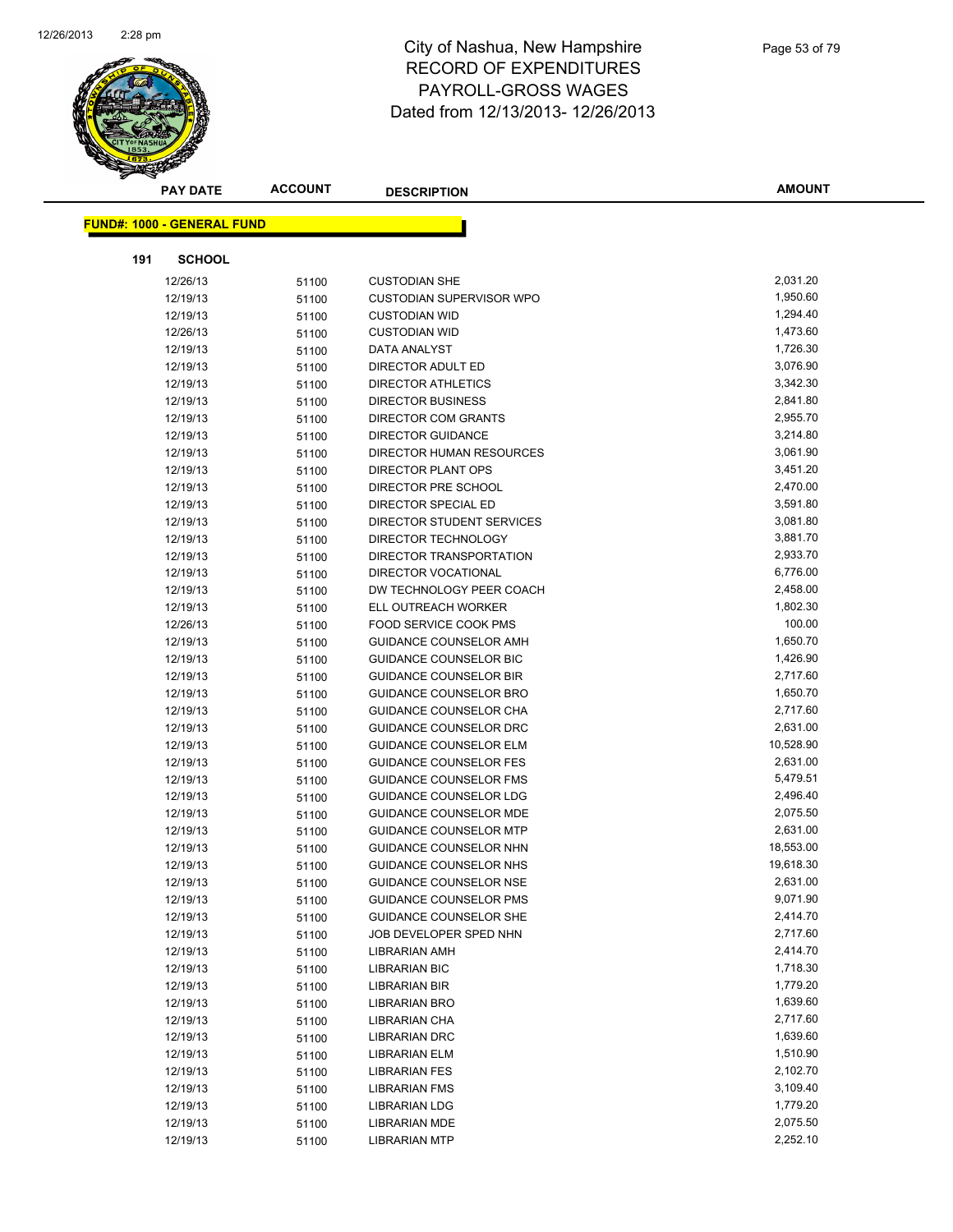

|     | <b>PAY DATE</b>                   | <b>ACCOUNT</b> | <b>DESCRIPTION</b>           | <b>AMOUNT</b> |
|-----|-----------------------------------|----------------|------------------------------|---------------|
|     |                                   |                |                              |               |
|     | <b>FUND#: 1000 - GENERAL FUND</b> |                |                              |               |
| 191 | <b>SCHOOL</b>                     |                |                              |               |
|     | 12/19/13                          | 51100          | <b>LIBRARIAN NHN</b>         | 4,237.20      |
|     | 12/19/13                          | 51100          | <b>LIBRARIAN NHS</b>         | 4,494.50      |
|     | 12/19/13                          | 51100          | <b>LIBRARIAN NSE</b>         | 2,075.50      |
|     | 12/19/13                          | 51100          | <b>LIBRARIAN PMS</b>         | 2,717.60      |
|     | 12/19/13                          | 51100          | <b>LIBRARIAN SHE</b>         | 2,631.00      |
|     | 12/19/13                          | 51100          | LICENSED PRACTICAL NURSE AMH | 1,104.20      |
|     | 12/19/13                          | 51100          | LICENSED PRACTICAL NURSE ELM | 1,409.00      |
|     | 12/19/13                          | 51100          | MAINTENANCE ALARM WPO        | 930.40        |
|     | 12/26/13                          | 51100          | MAINTENANCE ALARM WPO        | 930.41        |
|     | 12/19/13                          | 51100          | MAINTENANCE CARPENTER WPO    | 909.20        |
|     | 12/26/13                          | 51100          | MAINTENANCE CARPENTER WPO    | 909.20        |
|     | 12/19/13                          | 51100          | MAINTENANCE ELECTRICIAN WPO  | 1,860.80      |
|     | 12/26/13                          | 51100          | MAINTENANCE ELECTRICIAN WPO  | 1,860.80      |
|     | 12/19/13                          | 51100          | MAINTENANCE GRDS FORMEN WPO  | 909.20        |
|     | 12/26/13                          | 51100          | MAINTENANCE GRDS FORMEN WPO  | 909.20        |
|     | 12/19/13                          | 51100          | MAINTENANCE GROUNDS WPO      | 4,007.20      |
|     | 12/26/13                          | 51100          | MAINTENANCE GROUNDS WPO      | 4,007.21      |
|     | 12/19/13                          | 51100          | MAINTENANCE HVAC WPO         | 4,182.33      |
|     | 12/26/13                          | 51100          | MAINTENANCE HVAC WPO         | 3,636.80      |
|     | 12/19/13                          | 51100          | MAINTENANCE MESSENGER WPO    | 873.20        |
|     | 12/26/13                          | 51100          | MAINTENANCE MESSENGER WPO    | 873.20        |
|     | 12/19/13                          | 51100          | MAINTENANCE PLUMBER WPO      | 1,860.80      |
|     | 12/26/13                          | 51100          | MAINTENANCE PLUMBER WPO      | 1,860.80      |
|     | 12/19/13                          | 51100          | MAINTENANCE TRADES WPO       | 1,810.41      |
|     | 12/26/13                          | 51100          | MAINTENANCE TRADES WPO       | 1,810.40      |
|     | 12/19/13                          | 51100          | MARKETING TEACHER NHS        | 2,075.50      |
|     | 12/19/13                          | 51100          | <b>NURSE AMH</b>             | 2,288.30      |
|     | 12/19/13                          | 51100          | <b>NURSE BIC</b>             | 4,431.66      |
|     | 12/19/13                          | 51100          | <b>NURSE BIR</b>             | 1,795.65      |
|     | 12/19/13                          | 51100          | <b>NURSE BRO</b>             | 1,946.20      |
|     | 12/19/13                          | 51100          | <b>NURSE CHA</b>             | 2,288.30      |
|     | 12/19/13                          | 51100          | <b>NURSE DRC</b>             | 2,288.30      |
|     | 12/19/13                          | 51100          | <b>NURSE ELM</b>             | 2,704.40      |
|     | 12/19/13                          | 51100          | <b>NURSE FES</b>             | 1,407.50      |
|     | 12/19/13                          | 51100          | <b>NURSE FMS</b>             | 2,288.30      |
|     | 12/19/13                          | 51100          | <b>NURSE LDG</b>             | 1,795.70      |
|     | 12/19/13                          | 51100          | <b>NURSE MDE</b>             | 2,288.30      |
|     | 12/19/13                          | 51100          | <b>NURSE MTP</b>             | 1,407.50      |
|     | 12/19/13                          | 51100          | <b>NURSE NHN</b>             | 4,385.10      |
|     | 12/19/13                          | 51100          | <b>NURSE NHS</b>             | 4,576.60      |
|     | 12/19/13                          | 51100          | <b>NURSE NSE</b>             | 2,096.80      |
|     | 12/19/13                          | 51100          | <b>NURSE PMS</b>             | 4,576.60      |
|     | 12/19/13                          | 51100          | <b>NURSE SHE</b>             | 2,704.40      |
|     | 12/19/13                          | 51100          | OFFICE MANAGER BUSINESS      | 2,346.90      |
|     | 12/19/13                          | 51100          | OFFICE MANAGER PLANT OPS     | 1,829.30      |
|     | 12/19/13                          | 51100          | OFFICE MANAGER SPED          | 1,795.50      |
|     | 12/19/13                          | 51100          | OUT DISTRICT COORDINATOR     | 2,925.00      |
|     | 12/19/13                          | 51100          | PARA ALT AMH                 | 534.83        |
|     | 12/26/13                          | 51100          | PARA ALT AMH                 | 661.75        |
|     | 12/19/13                          | 51100          | PARA ALT DRC                 | 417.59        |
|     | 12/26/13                          | 51100          | PARA ALT DRC                 | 495.68        |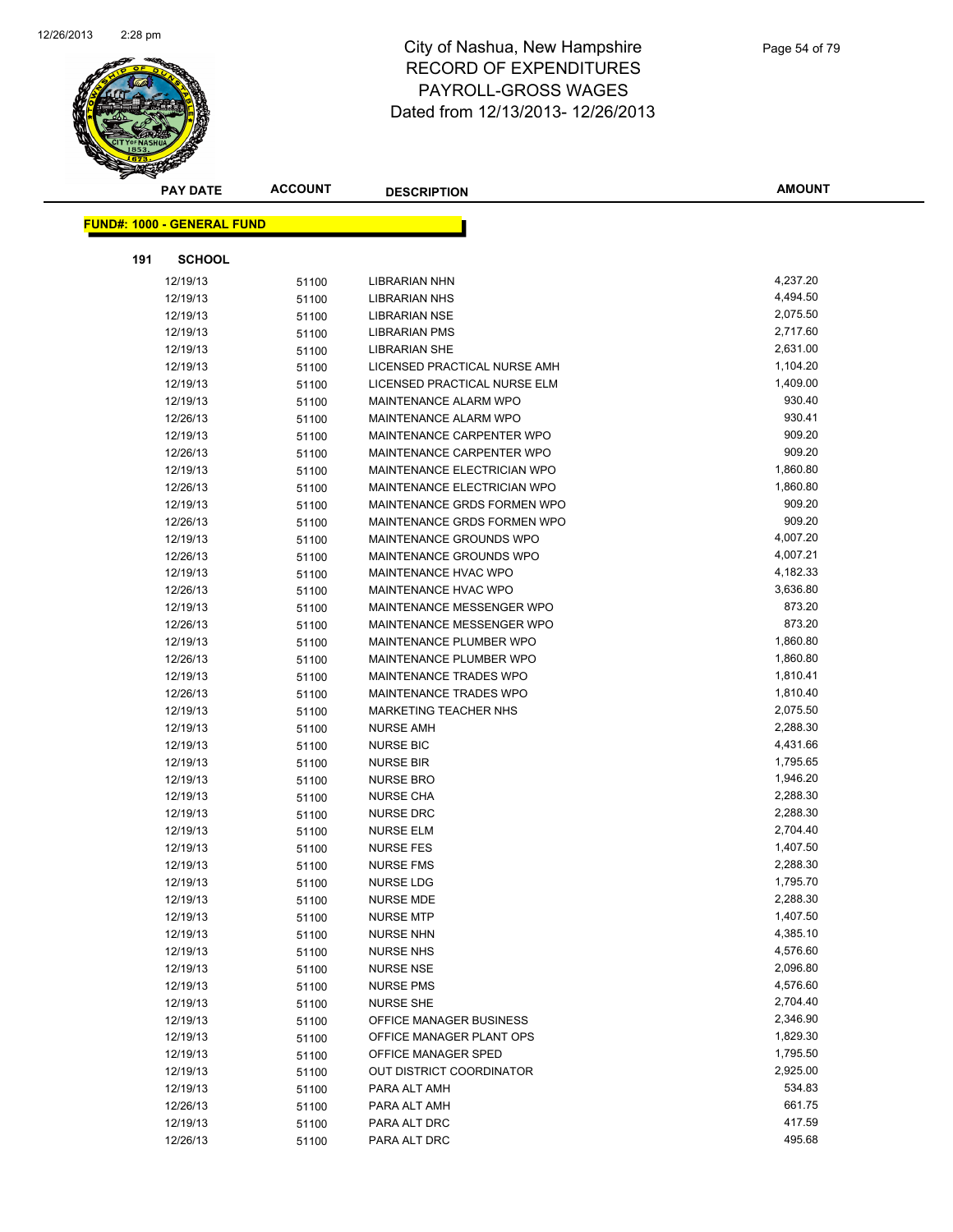

|     | <b>PAY DATE</b>                   | <b>ACCOUNT</b> | <b>DESCRIPTION</b>  | <b>AMOUNT</b> |
|-----|-----------------------------------|----------------|---------------------|---------------|
|     |                                   |                |                     |               |
|     | <b>FUND#: 1000 - GENERAL FUND</b> |                |                     |               |
| 191 | <b>SCHOOL</b>                     |                |                     |               |
|     | 12/19/13                          | 51100          | PARA ALT FMS        | 593.77        |
|     | 12/26/13                          | 51100          | PARA ALT FMS        | 688.94        |
|     | 12/19/13                          | 51100          | PARA ALT MTP        | 414.20        |
|     | 12/26/13                          | 51100          | PARA ALT MTP        | 478.71        |
|     | 12/19/13                          | 51100          | PARA ALT PMS        | 553.14        |
|     | 12/26/13                          | 51100          | PARA ALT PMS        | 667.28        |
|     | 12/19/13                          | 51100          | PARA DW SPEC ED AMH | 9,184.34      |
|     | 12/26/13                          | 51100          | PARA DW SPEC ED AMH | 10,912.51     |
|     | 12/19/13                          | 51100          | PARA DW SPEC ED BIC | 987.15        |
|     | 12/26/13                          | 51100          | PARA DW SPEC ED BIC | 1,181.79      |
|     | 12/19/13                          | 51100          | PARA DW SPEC ED BIR | 1,439.80      |
|     | 12/26/13                          | 51100          | PARA DW SPEC ED BIR | 1,804.79      |
|     | 12/19/13                          | 51100          | PARA DW SPEC ED BRO | 3,802.41      |
|     | 12/26/13                          | 51100          | PARA DW SPEC ED BRO | 4,578.12      |
|     | 12/19/13                          | 51100          | PARA DW SPEC ED CHA | 5,879.18      |
|     | 12/26/13                          | 51100          | PARA DW SPEC ED CHA | 7,617.85      |
|     | 12/19/13                          | 51100          | PARA DW SPEC ED DRC | 486.68        |
|     | 12/26/13                          | 51100          | PARA DW SPEC ED DRC | 567.78        |
|     | 12/19/13                          | 51100          | PARA DW SPEC ED FMS | 1,605.81      |
|     | 12/26/13                          | 51100          | PARA DW SPEC ED FMS | 1,907.13      |
|     | 12/19/13                          | 51100          | PARA DW SPEC ED MDE | 7,762.56      |
|     | 12/26/13                          | 51100          | PARA DW SPEC ED MDE | 9,454.75      |
|     | 12/19/13                          | 51100          | PARA DW SPEC ED NHN | 4,238.89      |
|     | 12/26/13                          | 51100          | PARA DW SPEC ED NHN | 4,882.90      |
|     | 12/19/13                          | 51100          | PARA DW SPEC ED NHS | 7,654.94      |
|     | 12/26/13                          | 51100          | PARA DW SPEC ED NHS | 8,884.20      |
|     | 12/19/13                          | 51100          | PARA DW SPEC ED NSE | 5,360.04      |
|     | 12/26/13                          | 51100          | PARA DW SPEC ED NSE | 6,450.77      |
|     | 12/19/13                          | 51100          | PARA DW SPEC ED PMS | 5,816.40      |
|     | 12/26/13                          | 51100          | PARA DW SPEC ED PMS | 6,975.75      |
|     | 12/19/13                          | 51100          | PARA DW SPEC ED SHE | 7,593.46      |
|     | 12/26/13                          | 51100          | PARA DW SPEC ED SHE | 9,128.79      |
|     | 12/19/13                          | 51100          | PARA DW SPEC ED WID | 2,031.79      |
|     | 12/26/13                          | 51100          | PARA DW SPEC ED WID | 2,504.94      |
|     | 12/19/13                          | 51100          | PARA DW SPEC ELM    | 3,909.72      |
|     | 12/26/13                          | 51100          | PARA DW SPEC ELM    | 4,832.58      |
|     | 12/19/13                          | 51100          | PARA ELL BIR        | 498.22        |
|     | 12/26/13                          | 51100          | PARA ELL BIR        | 618.48        |
|     | 12/19/13                          | 51100          | PARA ELL DRC        | 515.40        |
|     | 12/26/13                          | 51100          | PARA ELL DRC        | 618.48        |
|     | 12/19/13                          | 51100          | PARA ELL ELM        | 541.19        |
|     | 12/26/13                          | 51100          | PARA ELL ELM        | 644.28        |
|     | 12/19/13                          | 51100          | PARA ELL FES        | 448.66        |
|     | 12/26/13                          | 51100          | PARA ELL FES        | 529.57        |
|     | 12/19/13                          | 51100          | PARA ELL FMS        | 416.11        |
|     | 12/26/13                          | 51100          | PARA ELL FMS        | 501.98        |
|     | 12/19/13                          | 51100          | PARA ELL LDG        | 887.40        |
|     | 12/26/13                          | 51100          | PARA ELL LDG        | 1,067.98      |
|     | 12/19/13                          | 51100          | PARA ELL MTP        | 372.00        |
|     | 12/26/13                          | 51100          | PARA ELL MTP        | 446.40        |
|     | 12/19/13                          | 51100          | PARA ELL NHS        | 519.71        |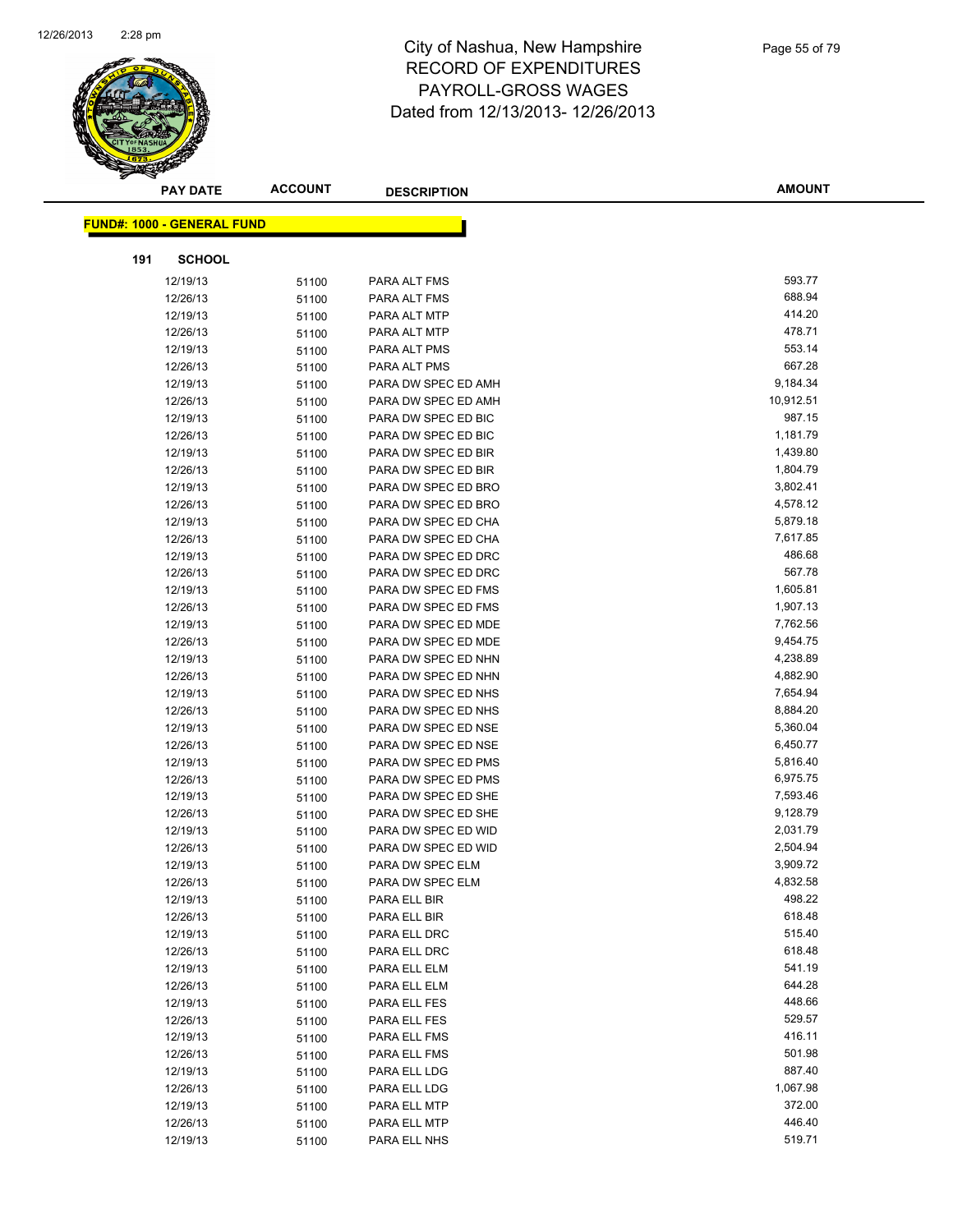

| <b>PAY DATE</b>                   | <b>ACCOUNT</b> | <b>DESCRIPTION</b> | <b>AMOUNT</b> |
|-----------------------------------|----------------|--------------------|---------------|
| <b>FUND#: 1000 - GENERAL FUND</b> |                |                    |               |
|                                   |                |                    |               |
| 191<br><b>SCHOOL</b>              |                |                    |               |
| 12/26/13                          | 51100          | PARA ELL NHS       | 657.16        |
| 12/19/13                          | 51100          | PARA ELL PMS       | 549.96        |
| 12/26/13                          | 51100          | PARA ELL PMS       | 669.71        |
| 12/19/13                          | 51100          | PARA ELL SHE       | 515.40        |
| 12/26/13                          | 51100          | PARA ELL SHE       | 618.48        |
| 12/19/13                          | 51100          | PARA GRAPH NHN     | 602.82        |
| 12/26/13                          | 51100          | PARA GRAPH NHN     | 688.93        |
| 12/19/13                          | 51100          | PARA INST AMH      | 2,448.11      |
| 12/26/13                          | 51100          | PARA INST AMH      | 2,906.50      |
| 12/19/13                          | 51100          | PARA INST BIC      | 5,604.43      |
| 12/26/13                          | 51100          | PARA INST BIC      | 6,778.12      |
| 12/19/13                          | 51100          | PARA INST BIR      | 3,974.10      |
| 12/26/13                          | 51100          | PARA INST BIR      | 4,797.11      |
| 12/19/13                          | 51100          | PARA INST BRO      | 3,215.87      |
| 12/26/13                          | 51100          | PARA INST BRO      | 3,822.32      |
| 12/19/13                          | 51100          | PARA INST CHA      | 5,734.90      |
| 12/26/13                          | 51100          | PARA INST CHA      | 6,834.00      |
| 12/19/13                          | 51100          | PARA INST DRC      | 3,886.40      |
| 12/26/13                          | 51100          | PARA INST DRC      | 4,720.80      |
| 12/19/13                          | 51100          | PARA INST ELM      | 6,063.85      |
| 12/26/13                          | 51100          | PARA INST ELM      | 6,971.71      |
| 12/19/13                          | 51100          | PARA INST FES      | 5,610.30      |
| 12/26/13                          | 51100          | PARA INST FES      | 6,719.77      |
| 12/19/13                          | 51100          | PARA INST FMS      | 5,253.41      |
| 12/26/13                          | 51100          | PARA INST FMS      | 6,193.92      |
| 12/19/13                          | 51100          | PARA INST LDG      | 7,604.44      |
| 12/26/13                          | 51100          | PARA INST LDG      | 9,220.58      |
| 12/19/13                          | 51100          | PARA INST MDE      | 4,154.54      |
| 12/26/13                          | 51100          | PARA INST MDE      | 4,967.15      |
| 12/19/13                          | 51100          | PARA INST MTP      | 2,610.63      |
| 12/26/13                          | 51100          | PARA INST MTP      | 3,046.29      |
| 12/19/13                          | 51100          | PARA INST NHN      | 2,631.18      |
| 12/26/13                          | 51100          | PARA INST NHN      | 3,091.13      |
| 12/19/13                          | 51100          | PARA INST NHS      | 2,026.40      |
| 12/26/13                          | 51100          | PARA INST NHS      | 2,454.58      |
| 12/19/13                          | 51100          | PARA INST NSE      | 960.59        |
| 12/26/13                          | 51100          | PARA INST NSE      | 1,136.39      |
| 12/19/13                          | 51100          | PARA INST PMS      | 4,324.46      |
| 12/26/13                          | 51100          | PARA INST PMS      | 5,175.39      |
| 12/19/13                          | 51100          | PARA INST SHE      | 3,714.47      |
| 12/26/13                          | 51100          | PARA INST SHE      | 4,426.18      |
| 12/19/13                          | 51100          | PARA JOB COACH     | 478.79        |
| 12/26/13                          | 51100          | PARA JOB COACH     | 576.81        |
| 12/19/13                          | 51100          | PARA KIND AMH      | 941.81        |
| 12/26/13                          | 51100          | PARA KIND AMH      | 1,131.95      |
| 12/19/13                          | 51100          | PARA KIND BIC      | 549.94        |
| 12/26/13                          | 51100          | PARA KIND BIC      | 647.51        |
| 12/19/13                          | 51100          | PARA KIND BIR      | 519.70        |
| 12/26/13                          | 51100          | PARA KIND BIR      | 618.49        |
| 12/19/13                          | 51100          | PARA KIND BRO      | 541.08        |
| 12/26/13                          | 51100          | PARA KIND BRO      | 647.52        |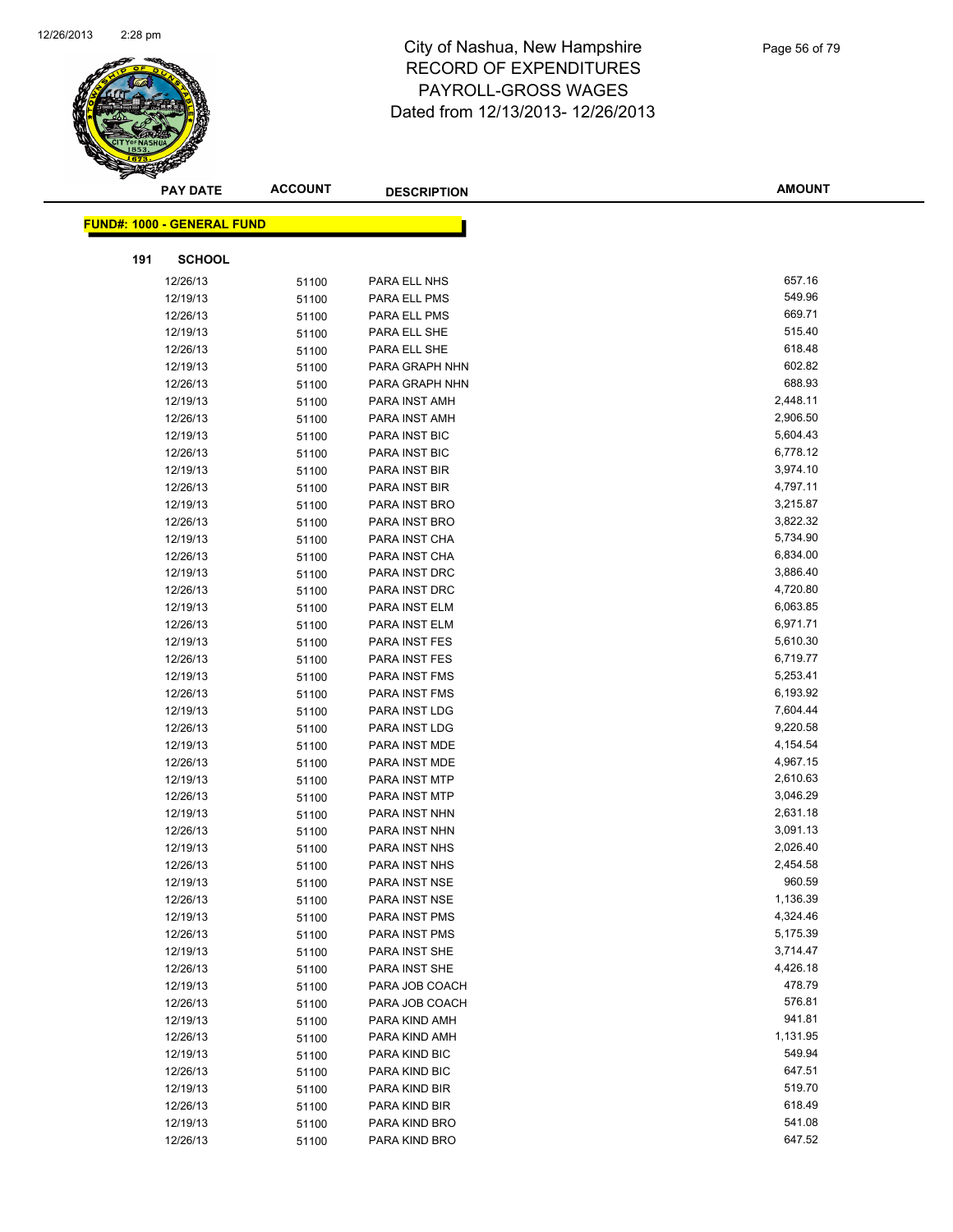

| <b>PAY DATE</b>                   | <b>ACCOUNT</b> | <b>DESCRIPTION</b>                 | <b>AMOUNT</b>    |
|-----------------------------------|----------------|------------------------------------|------------------|
| <b>FUND#: 1000 - GENERAL FUND</b> |                |                                    |                  |
|                                   |                |                                    |                  |
| <b>SCHOOL</b><br>191              |                |                                    |                  |
| 12/19/13                          | 51100          | PARA KIND CHA                      | 461.16           |
| 12/26/13                          | 51100          | PARA KIND CHA                      | 542.06           |
| 12/19/13                          | 51100          | PARA KIND DRC                      | 511.11           |
| 12/26/13                          | 51100          | PARA KIND DRC                      | 618.48           |
| 12/19/13                          | 51100          | PARA KIND FES                      | 1,208.73         |
| 12/26/13                          | 51100          | PARA KIND FES                      | 1,439.89         |
| 12/19/13                          | 51100          | PARA KIND LDG                      | 928.50           |
| 12/26/13                          | 51100          | PARA KIND LDG                      | 1,118.64         |
| 12/19/13                          | 51100          | PARA KIND MDE                      | 532.20           |
| 12/26/13                          | 51100          | PARA KIND MDE                      | 638.64           |
| 12/19/13                          | 51100          | PARA KIND MTP                      | 1,108.78         |
| 12/26/13                          | 51100          | PARA KIND MTP                      | 1,272.85         |
| 12/19/13                          | 51100          | PARA KIND NSE                      | 518.90           |
| 12/26/13                          | 51100          | PARA KIND NSE                      | 656.39           |
| 12/19/13                          | 51100          | PARA KIND SHE                      | 598.75           |
| 12/26/13                          | 51100          | PARA KIND SHE                      | 718.50           |
| 12/19/13                          | 51100          | PARA MEDIA NHN                     | 630.03           |
| 12/26/13                          | 51100          | PARA MEDIA NHN                     | 738.81           |
| 12/19/13                          | 51100          | PARA MEDIA NHS                     | 1,184.94         |
| 12/26/13                          | 51100          | PARA MEDIA NHS                     | 1,357.09         |
| 12/19/13                          | 51100          | PARA PRE SCH BIC                   | 1,360.00         |
| 12/26/13                          | 51100          | PARA PRE SCH BIC                   | 1,466.57         |
| 12/19/13                          | 51100          | PARA PRE SCH BRO                   | 3,942.48         |
| 12/26/13                          | 51100          | PARA PRE SCH BRO                   | 4,688.74         |
| 12/19/13                          | 51100          | PARA READ ELM                      | 554.40           |
| 12/26/13                          | 51100          | PARA READ ELM                      | 674.15           |
| 12/19/13                          | 51100          | PARA SCI NHN                       | 566.55           |
| 12/26/13                          | 51100          | PARA SCI NHN                       | 684.40           |
| 12/19/13                          | 51100          | PARA SCI NHS                       | 548.75           |
| 12/26/13                          | 51100          | PARA SCI NHS                       | 658.50           |
| 12/26/13                          | 51100          | PARA TECH LDG                      | 108.78           |
| 12/19/13                          | 51100          | PARA TTI AMH                       | 375.10           |
| 12/26/13                          | 51100          | PARA TTI AMH                       | 446.40           |
| 12/19/13                          | 51100          | PARA TTI LDG                       | 356.50<br>446.40 |
| 12/26/13                          | 51100          | PARA TTI LDG<br>PARA VOC NHS       | 957.20           |
| 12/19/13                          | 51100          |                                    | 1,170.23         |
| 12/26/13                          | 51100          | PARA VOC NHS<br>PEER COACH SCIENCE | 5,348.60         |
| 12/19/13<br>12/19/13              | 51100          |                                    | 3,365.40         |
| 12/19/13                          | 51100          | PRINCIPAL AMH<br>PRINCIPAL BIC     | 3,724.50         |
| 12/19/13                          | 51100          | PRINCIPAL BIR                      | 3,469.20         |
| 12/19/13                          | 51100          | PRINCIPAL BRO                      | 3,509.50         |
| 12/19/13                          | 51100          | PRINCIPAL CHA                      | 3,413.40         |
| 12/19/13                          | 51100<br>51100 | PRINCIPAL DRC                      | 3,572.10         |
| 12/19/13                          | 51100          | PRINCIPAL ELM                      | 3,630.60         |
| 12/19/13                          | 51100          | PRINCIPAL FES                      | 3,365.40         |
| 12/19/13                          | 51100          | PRINCIPAL FMS                      | 3,909.90         |
| 12/19/13                          | 51100          | PRINCIPAL LDG                      | 3,727.90         |
| 12/19/13                          | 51100          | PRINCIPAL MDE                      | 3,413.40         |
| 12/19/13                          | 51100          | PRINCIPAL MTP                      | 3,509.50         |
| 12/19/13                          | 51100          | PRINCIPAL NHN                      | 4,021.50         |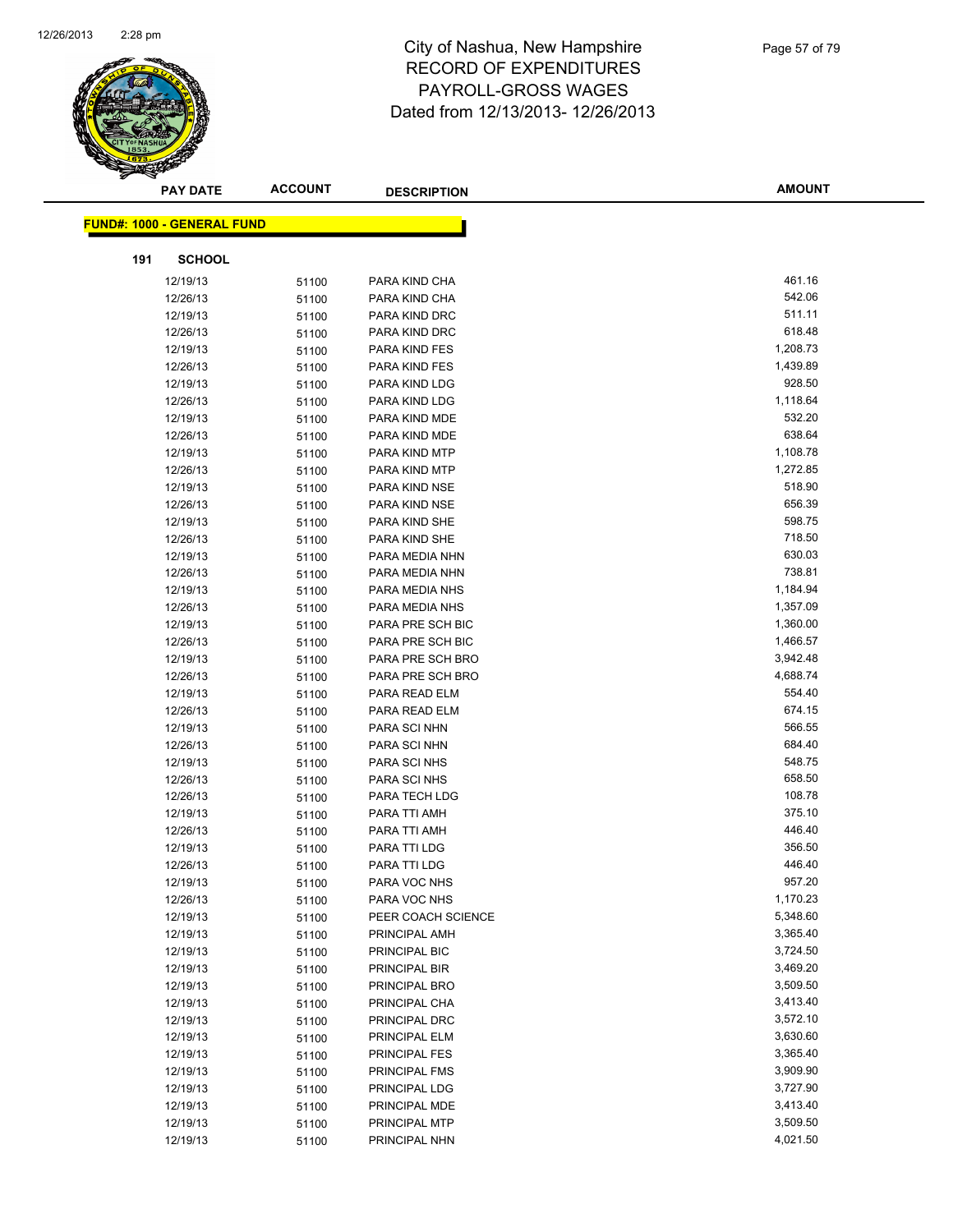

| <b>PAY DATE</b>                   | <b>ACCOUNT</b> | <b>DESCRIPTION</b>                                  | <b>AMOUNT</b>        |
|-----------------------------------|----------------|-----------------------------------------------------|----------------------|
|                                   |                |                                                     |                      |
| <b>FUND#: 1000 - GENERAL FUND</b> |                |                                                     |                      |
| 191<br><b>SCHOOL</b>              |                |                                                     |                      |
| 12/19/13                          | 51100          | PRINCIPAL NHS                                       | 3,961.50             |
| 12/19/13                          | 51100          | PRINCIPAL NSE                                       | 3,469.20             |
| 12/19/13                          | 51100          | PRINCIPAL PMS                                       | 3,615.40             |
| 12/19/13                          | 51100          | PRINCIPAL SHE                                       | 3,773.80             |
| 12/19/13                          | 51100          | SCHOOL PSYCHOLOGIST WID                             | 36,208.00            |
| 12/19/13                          | 51100          | SCHOOL PSYCHOLOGY INTERN                            | 318.10               |
| 12/19/13                          | 51100          | <b>SECURITY GUARD NHS</b>                           | 1,375.91             |
| 12/26/13                          | 51100          | <b>SECURITY GUARD NHS</b>                           | 1,384.00             |
| 12/19/13                          | 51100          | SECURITY MONITOR NHN                                | 1,937.57             |
| 12/26/13                          | 51100          | SECURITY MONITOR NHN                                | 1,933.52             |
| 12/19/13                          | 51100          | <b>SECURITY MONITOR NHS</b>                         | 1,294.40             |
| 12/26/13                          | 51100          | <b>SECURITY MONITOR NHS</b>                         | 1,294.40             |
| 12/19/13                          | 51100          | SIGN LANGUAGE INTERPRETER                           | 2,956.63             |
| 12/26/13                          | 51100          | SIGN LANGUAGE INTERPRETER                           | 2,906.99             |
| 12/19/13                          | 51100          | <b>SLC GRANT DIRECTOR</b>                           | 3,310.30             |
| 12/19/13                          | 51100          | SOCIAL WORKER ELM                                   | 2,245.10             |
| 12/19/13                          | 51100          | SOCIAL WORKER FMS                                   | 2,496.40             |
| 12/19/13                          | 51100          | SPEECH LANG PATHOLOGIST WID                         | 49,496.11            |
| 12/19/13                          | 51100          | SPEECH LANGUAGE ASST                                | 649.28               |
| 12/26/13                          | 51100          | SPEECH LANGUAGE ASST                                | 649.27               |
| 12/19/13                          | 51100          | STUDENT ACTIVITY COORD NHN                          | 1,143.00             |
| 12/19/13                          | 51100          | STUDENT ACTIVITY COORD NHS                          | 1,074.39             |
| 12/19/13                          | 51100          | <b>SUPERINTENDENT</b>                               | 5,407.80             |
| 12/19/13                          | 51100          | SYSTEMS ADMIN FULL YEAR                             | 12,918.10            |
| 12/19/13                          | 51100          | TEACHER ART AMH                                     | 2,458.00             |
| 12/19/13                          | 51100          | <b>TEACHER ART BIC</b>                              | 1,779.20             |
| 12/19/13                          | 51100          | <b>TEACHER ART BIR</b>                              | 2,458.00             |
| 12/19/13                          | 51100          | <b>TEACHER ART BRO</b>                              | 2,653.30             |
| 12/19/13                          | 51100          | <b>TEACHER ART CHA</b>                              | 2,631.00             |
| 12/13/13                          | 51100          | TEACHER ART DRC                                     | (35.00)              |
| 12/19/13                          | 51100          | TEACHER ART DRC                                     | 1,788.30             |
| 12/19/13                          | 51100          | <b>TEACHER ART ELM</b>                              | 4,807.00             |
| 12/19/13                          | 51100          | <b>TEACHER ART FES</b>                              | 2,631.00             |
| 12/19/13                          | 51100          | <b>TEACHER ART FMS</b>                              | 4,548.20             |
| 12/19/13                          | 51100          | <b>TEACHER ART LDG</b>                              | 1,928.30             |
| 12/19/13                          | 51100          | TEACHER ART MDE                                     | 1,718.30             |
| 12/19/13                          | 51100          | TEACHER ART NHN                                     | 9,737.90             |
| 12/19/13                          | 51100          | <b>TEACHER ART NHS</b>                              | 11,239.10            |
| 12/19/13                          | 51100          | <b>TEACHER ART NSE</b>                              | 2,717.60             |
| 12/19/13                          | 51100          | <b>TEACHER ART PMS</b>                              | 3,298.20             |
| 12/19/13                          | 51100          | TEACHER ART SHE                                     | 1,635.60             |
| 12/19/13                          | 51100          | <b>TEACHER AUTO NHN</b>                             | 4,916.00             |
| 12/19/13                          | 51100          | TEACHER BEHAVIOR SPEC WID                           | 5,262.00             |
| 12/19/13                          | 51100          | TEACHER BIO TEC NHN                                 | 2,047.30             |
| 12/19/13                          | 51100          | TEACHER BUILD CONST NHS                             | 2,458.00             |
| 12/19/13                          | 51100          | <b>TEACHER BUSINESS NHN</b>                         | 10,775.10            |
| 12/19/13                          | 51100          | <b>TEACHER BUSINESS NHS</b>                         | 4,962.70<br>4,133.00 |
| 12/19/13                          | 51100          | TEACHER COMPUTER ELM                                | 2,631.00             |
| 12/19/13                          | 51100          | <b>TEACHER COMPUTER FMS</b>                         | 2,102.70             |
| 12/19/13<br>12/19/13              | 51100          | <b>TEACHER COMPUTER NHN</b><br>TEACHER COMPUTER NHS | 4,692.73             |
|                                   | 51100          |                                                     |                      |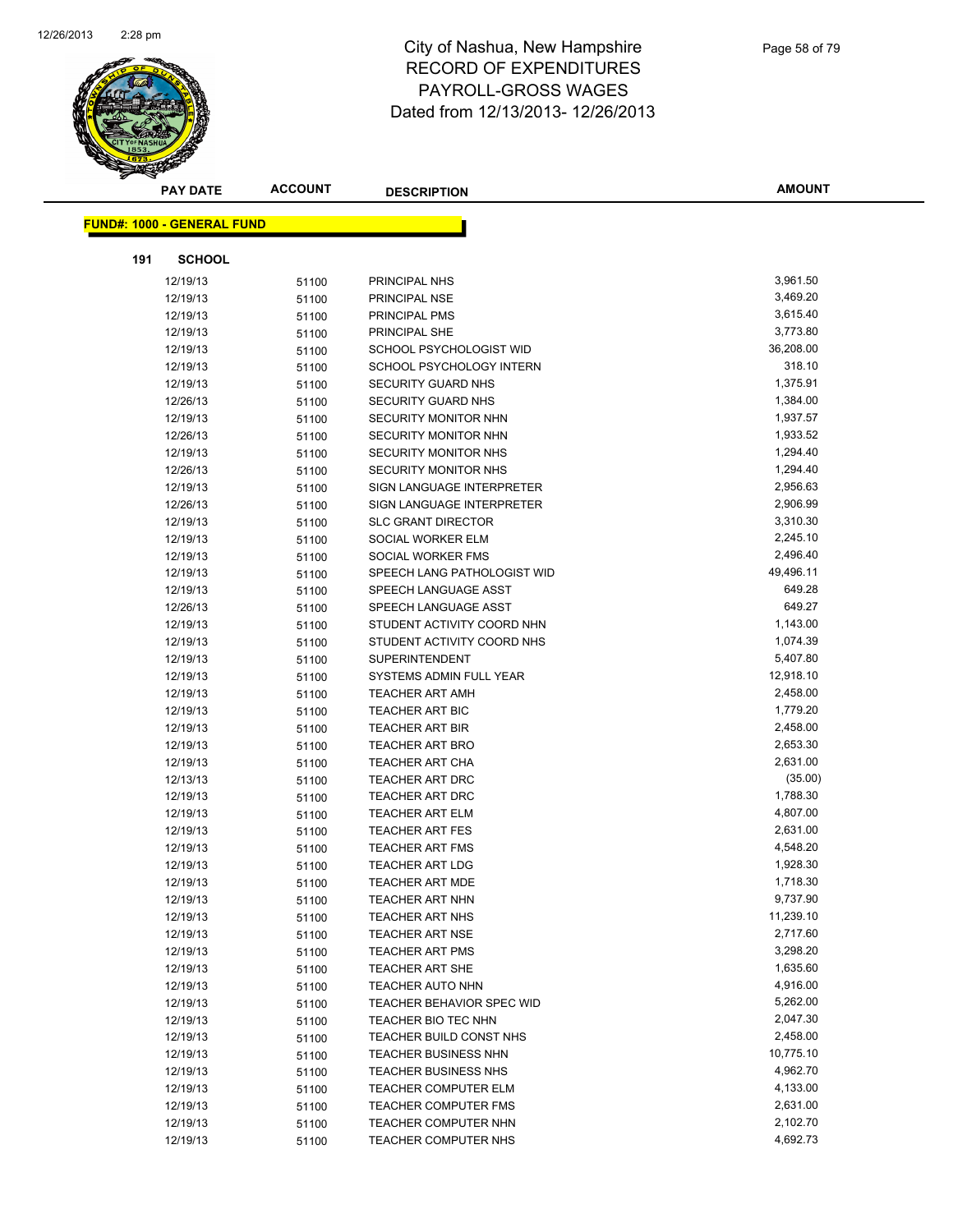

|     | <b>PAY DATE</b>                   | <b>ACCOUNT</b> | <b>DESCRIPTION</b>              | <b>AMOUNT</b> |
|-----|-----------------------------------|----------------|---------------------------------|---------------|
|     | <b>FUND#: 1000 - GENERAL FUND</b> |                |                                 |               |
|     |                                   |                |                                 |               |
| 191 | <b>SCHOOL</b>                     |                |                                 |               |
|     | 12/19/13                          | 51100          | <b>TEACHER COMPUTER PMS</b>     | 8,246.69      |
|     | 12/19/13                          | 51100          | <b>TEACHER COSMETOLOGY NHN</b>  | 5,311.80      |
|     | 12/19/13                          | 51100          | <b>TEACHER CULINARY NHN</b>     | 4,916.00      |
|     | 12/19/13                          | 51100          | <b>TEACHER DEAF NSE</b>         | 4,141.90      |
|     | 12/19/13                          | 51100          | TEACHER DEAF WID                | 1,721.50      |
|     | 12/19/13                          | 51100          | <b>TEACHER DWSE AMH</b>         | 6,696.40      |
|     | 12/19/13                          | 51100          | <b>TEACHER DWSE BIR</b>         | 2,252.10      |
|     | 12/19/13                          | 51100          | <b>TEACHER DWSE BRO</b>         | 5,218.40      |
|     | 12/19/13                          | 51100          | <b>TEACHER DWSE CHA</b>         | 2,245.10      |
|     | 12/19/13                          | 51100          | <b>TEACHER DWSE ELM</b>         | 9,885.40      |
|     | 12/19/13                          | 51100          | <b>TEACHER DWSE MDE</b>         | 1,902.68      |
|     | 12/19/13                          | 51100          | <b>TEACHER DWSE NSE</b>         | 1,779.20      |
|     | 12/19/13                          | 51100          | <b>TEACHER DWSE PMS</b>         | 6,844.00      |
|     | 12/19/13                          | 51100          | <b>TEACHER DWSE SHE</b>         | 4,065.40      |
|     | 12/19/13                          | 51100          | TEACHER ECE NHS                 | 5,262.00      |
|     | 12/19/13                          | 51100          | TEACHER ELECTRICAL NHS          | 2,458.00      |
|     | 12/19/13                          | 51100          | <b>TEACHER ELL AMH</b>          | 1,639.60      |
|     | 12/19/13                          | 51100          | TEACHER ELL BIR                 | 2,631.00      |
|     | 12/19/13                          | 51100          | <b>TEACHER ELL DRC</b>          | 5,442.50      |
|     | 12/19/13                          | 51100          | <b>TEACHER ELL ELM</b>          | 4,209.60      |
|     | 12/19/13                          | 51100          | <b>TEACHER ELL FES</b>          | 7,676.70      |
|     | 12/19/13                          | 51100          | <b>TEACHER ELL FMS</b>          | 1,905.80      |
|     | 12/19/13                          | 51100          | TEACHER ELL LDG                 | 5,691.70      |
|     | 12/19/13                          | 51100          | <b>TEACHER ELL MTP</b>          | 2,631.00      |
|     | 12/19/13                          | 51100          | TEACHER ELL NHN                 | 3,929.00      |
|     | 12/19/13                          | 51100          | TEACHER ELL NHS                 | 6,571.20      |
|     | 12/19/13                          | 51100          | <b>TEACHER ELL PMS</b>          | 1,779.20      |
|     | 12/19/13                          | 51100          | <b>TEACHER ELL SHE</b>          | 1,911.90      |
|     | 12/19/13                          | 51100          | <b>TEACHER ENGINEER NHS</b>     | 2,149.80      |
|     | 12/19/13                          | 51100          | <b>TEACHER ENGLISH ELM</b>      | 22,067.80     |
|     | 12/19/13                          | 51100          | <b>TEACHER ENGLISH FMS</b>      | 16,626.70     |
|     | 12/19/13                          | 51100          | <b>TEACHER ENGLISH NHN</b>      | 35,511.31     |
|     | 12/19/13                          | 51100          | <b>TEACHER ENGLISH NHS</b>      | 42,440.98     |
|     | 12/19/13                          | 51100          | <b>TEACHER ENGLISH PMS</b>      | 15,149.10     |
|     | 12/19/13                          | 51100          | <b>TEACHER FACS ELM</b>         | 3,212.50      |
|     | 12/19/13                          | 51100          | <b>TEACHER FACS FMS</b>         | 4,326.60      |
|     | 12/19/13                          | 51100          | <b>TEACHER FACS NHN</b>         | 5,546.70      |
|     | 12/19/13                          | 51100          | <b>TEACHER FACS NHS</b>         | 1,928.30      |
|     | 12/19/13                          | 51100          | <b>TEACHER FACS PMS</b>         | 5,089.00      |
|     | 12/19/13                          | 51100          | <b>TEACHER FOREIGN LANG ELM</b> | 5,348.60      |
|     | 12/19/13                          | 51100          | TEACHER FOREIGN LANG FMS        | 2,631.00      |
|     | 12/19/13                          | 51100          | TEACHER FOREIGN LANG NHN        | 12,307.90     |
|     | 12/19/13                          | 51100          | <b>TEACHER FOREIGN LANG NHS</b> | 16,459.20     |
|     | 12/19/13                          | 51100          | TEACHER FOREIGN LANG PMS        | 5,175.60      |
|     | 12/19/13                          | 51100          | <b>TEACHER GR1 AMH</b>          | 7,246.10      |
|     | 12/19/13                          | 51100          | <b>TEACHER GR1 BIC</b>          | 7,484.00      |
|     | 12/19/13                          | 51100          | <b>TEACHER GR1 BIR</b>          | 9,588.60      |
|     | 12/19/13                          | 51100          | <b>TEACHER GR1 BRO</b>          | 6,240.30      |
|     | 12/19/13                          | 51100          | <b>TEACHER GR1 CHA</b>          | 6,426.90      |
|     | 12/19/13                          | 51100          | TEACHER GR1 DRC                 | 8,037.70      |
|     | 12/19/13                          | 51100          | <b>TEACHER GR1 FES</b>          | 9,686.50      |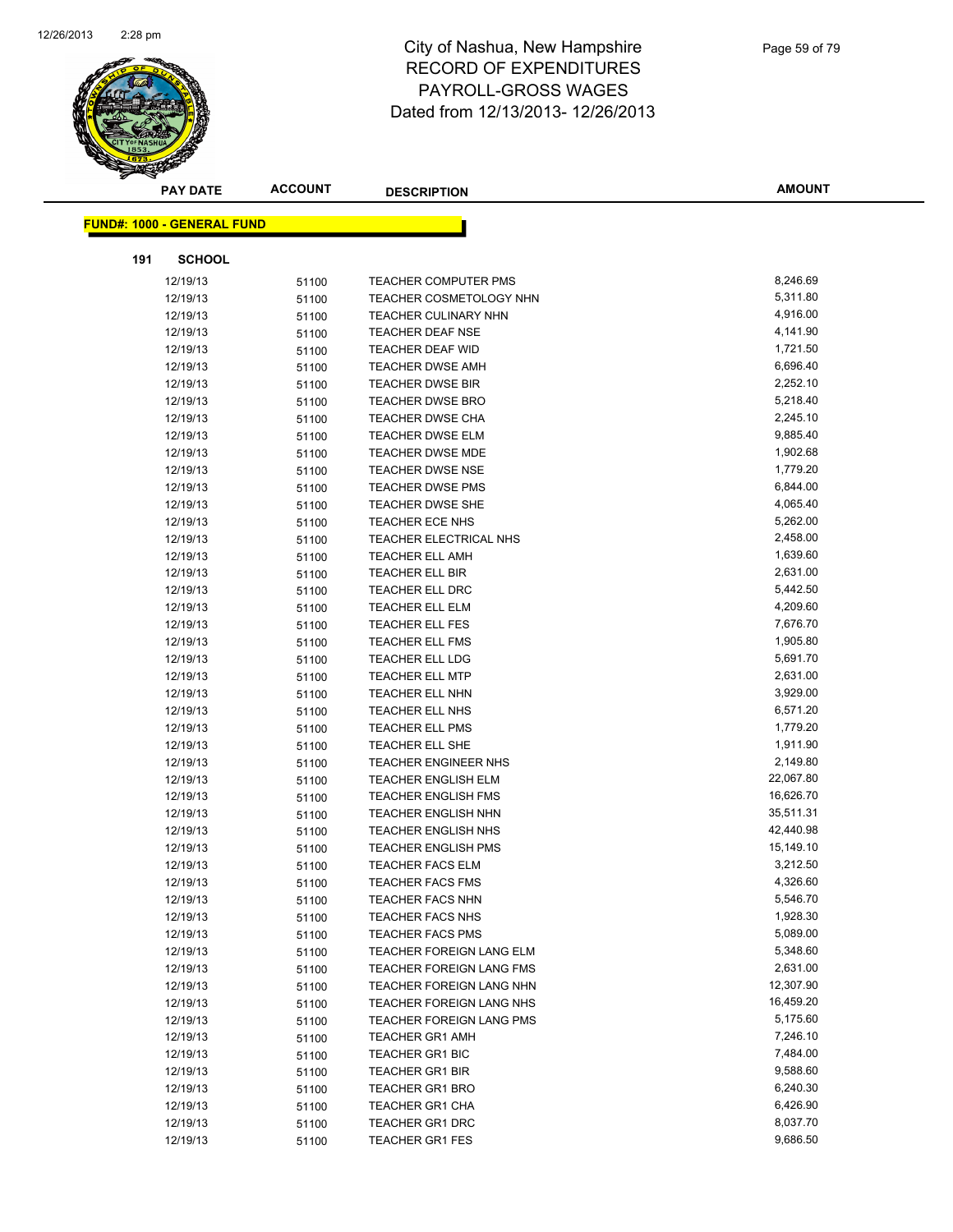

| <b>FUND#: 1000 - GENERAL FUND</b><br><b>SCHOOL</b><br>191<br>8,595.50<br><b>TEACHER GR1 LDG</b><br>12/19/13<br>51100<br>12/19/13<br><b>TEACHER GR1 MDE</b><br>9,356.30<br>51100<br>5,089.00<br><b>TEACHER GR1 MTP</b><br>12/19/13<br>51100<br>12/19/13<br><b>TEACHER GR1 NSE</b><br>5,262.00<br>51100<br>9,409.50<br><b>TEACHER GR1 SHE</b><br>12/19/13<br>51100<br><b>TEACHER GR2 AMH</b><br>5,608.50<br>12/19/13<br>51100<br>11,383.50<br>12/19/13<br>TEACHER GR2 BIC<br>51100<br>9,327.40<br>12/19/13<br><b>TEACHER GR2 BIR</b><br>51100<br>6,672.70<br>12/19/13<br>51100<br><b>TEACHER GR2 BRO</b><br>7,846.80<br>12/19/13<br><b>TEACHER GR2 CHA</b><br>51100<br>5,831.50<br>12/19/13<br><b>TEACHER GR2 DRC</b><br>51100<br>7,596.10<br>12/19/13<br><b>TEACHER GR2 FES</b><br>51100<br>9,327.40<br>12/19/13<br><b>TEACHER GR2 LDG</b><br>51100<br>6,168.99<br>12/19/13<br>51100<br><b>TEACHER GR2 MDE</b><br>8,759.50<br>12/19/13<br><b>TEACHER GR2 MTP</b><br>51100<br>6,327.40<br>12/19/13<br><b>TEACHER GR2 NSE</b><br>51100<br>5,643.90<br>12/19/13<br><b>TEACHER GR2 SHE</b><br>51100<br>4,368.30<br>12/19/13<br><b>TEACHER GR3 AMH</b><br>51100<br>6,531.00<br>12/19/13<br><b>TEACHER GR3 BIC</b><br>51100<br>8,067.50<br>12/19/13<br>51100<br><b>TEACHER GR3 BIR</b><br>7,495.70<br>12/19/13<br><b>TEACHER GR3 BRO</b><br>51100<br>5,198.00<br>12/19/13<br>51100<br>TEACHER GR3 CHA<br>5,209.10<br>12/19/13<br><b>TEACHER GR3 DRC</b><br>51100<br>8,279.90<br><b>TEACHER GR3 FES</b><br>12/19/13<br>51100<br>6,332.40<br><b>TEACHER GR3 LDG</b><br>12/19/13<br>51100<br>13,332.90<br>12/19/13<br><b>TEACHER GR3 MDE</b><br>51100<br>4,913.60<br><b>TEACHER GR3 MTP</b><br>12/19/13<br>51100<br>3,780.30<br>12/19/13<br><b>TEACHER GR3 NSE</b><br>51100<br>13,135.90<br>12/19/13<br><b>TEACHER GR3 SHE</b><br>51100<br>3,730.00<br>12/19/13<br><b>TEACHER GR4 AMH</b><br>51100<br>6,974.00<br>12/19/13<br>51100<br><b>TEACHER GR4 BIC</b><br>6,048.00<br>12/19/13<br><b>TEACHER GR4 BIR</b><br>51100<br>6,724.30<br>12/19/13<br>51100<br><b>TEACHER GR4 BRO</b><br>11,777.81<br>12/19/13<br><b>TEACHER GR4 CHA</b><br>51100<br>4,809.10<br>12/19/13<br><b>TEACHER GR4 DRC</b><br>51100<br>11,252.50<br>12/19/13<br><b>TEACHER GR4 FES</b><br>51100<br>8,541.00<br>12/19/13<br><b>TEACHER GR4 LDG</b><br>51100<br>7,838.20<br>12/19/13<br><b>TEACHER GR4 MDE</b><br>51100<br>7,126.40<br>12/19/13<br><b>TEACHER GR4 MTP</b><br>51100<br>8,544.90<br>12/19/13<br><b>TEACHER GR4 NSE</b><br>51100<br>5,604.20<br>12/19/13<br><b>TEACHER GR4 SHE</b><br>51100<br>5,089.00<br>12/19/13<br><b>TEACHER GR5 AMH</b><br>51100<br>12/19/13<br><b>TEACHER GR5 BIC</b><br>10,932.50<br>51100<br>9,688.10<br><b>TEACHER GR5 BIR</b><br>12/19/13<br>51100<br><b>TEACHER GR5 BRO</b><br>9,916.80<br>12/19/13<br>51100<br>6,288.69<br><b>TEACHER GR5 CHA</b><br>12/19/13<br>51100<br>5,118.61<br>12/19/13<br><b>TEACHER GR5 DRC</b><br>51100<br>7,567.60<br>12/19/13<br><b>TEACHER GR5 FES</b><br>51100<br>9,582.50<br>12/19/13<br><b>TEACHER GR5 LDG</b><br>51100<br>9,097.00<br><b>TEACHER GR5 MDE</b><br>12/19/13<br>51100<br>5,433.40<br>12/19/13<br><b>TEACHER GR5 MTP</b> | <b>PAY DATE</b> | <b>ACCOUNT</b> | <b>DESCRIPTION</b> | <b>AMOUNT</b> |
|---------------------------------------------------------------------------------------------------------------------------------------------------------------------------------------------------------------------------------------------------------------------------------------------------------------------------------------------------------------------------------------------------------------------------------------------------------------------------------------------------------------------------------------------------------------------------------------------------------------------------------------------------------------------------------------------------------------------------------------------------------------------------------------------------------------------------------------------------------------------------------------------------------------------------------------------------------------------------------------------------------------------------------------------------------------------------------------------------------------------------------------------------------------------------------------------------------------------------------------------------------------------------------------------------------------------------------------------------------------------------------------------------------------------------------------------------------------------------------------------------------------------------------------------------------------------------------------------------------------------------------------------------------------------------------------------------------------------------------------------------------------------------------------------------------------------------------------------------------------------------------------------------------------------------------------------------------------------------------------------------------------------------------------------------------------------------------------------------------------------------------------------------------------------------------------------------------------------------------------------------------------------------------------------------------------------------------------------------------------------------------------------------------------------------------------------------------------------------------------------------------------------------------------------------------------------------------------------------------------------------------------------------------------------------------------------------------------------------------------------------------------------------------------------------------------------------------------------------------------------------------------------------------------------------------------------------------------------------------------------------------------------------------------------------------------------------------------------------------------------------------------------------------------------------|-----------------|----------------|--------------------|---------------|
|                                                                                                                                                                                                                                                                                                                                                                                                                                                                                                                                                                                                                                                                                                                                                                                                                                                                                                                                                                                                                                                                                                                                                                                                                                                                                                                                                                                                                                                                                                                                                                                                                                                                                                                                                                                                                                                                                                                                                                                                                                                                                                                                                                                                                                                                                                                                                                                                                                                                                                                                                                                                                                                                                                                                                                                                                                                                                                                                                                                                                                                                                                                                                                           |                 |                |                    |               |
|                                                                                                                                                                                                                                                                                                                                                                                                                                                                                                                                                                                                                                                                                                                                                                                                                                                                                                                                                                                                                                                                                                                                                                                                                                                                                                                                                                                                                                                                                                                                                                                                                                                                                                                                                                                                                                                                                                                                                                                                                                                                                                                                                                                                                                                                                                                                                                                                                                                                                                                                                                                                                                                                                                                                                                                                                                                                                                                                                                                                                                                                                                                                                                           |                 |                |                    |               |
|                                                                                                                                                                                                                                                                                                                                                                                                                                                                                                                                                                                                                                                                                                                                                                                                                                                                                                                                                                                                                                                                                                                                                                                                                                                                                                                                                                                                                                                                                                                                                                                                                                                                                                                                                                                                                                                                                                                                                                                                                                                                                                                                                                                                                                                                                                                                                                                                                                                                                                                                                                                                                                                                                                                                                                                                                                                                                                                                                                                                                                                                                                                                                                           |                 |                |                    |               |
|                                                                                                                                                                                                                                                                                                                                                                                                                                                                                                                                                                                                                                                                                                                                                                                                                                                                                                                                                                                                                                                                                                                                                                                                                                                                                                                                                                                                                                                                                                                                                                                                                                                                                                                                                                                                                                                                                                                                                                                                                                                                                                                                                                                                                                                                                                                                                                                                                                                                                                                                                                                                                                                                                                                                                                                                                                                                                                                                                                                                                                                                                                                                                                           |                 |                |                    |               |
|                                                                                                                                                                                                                                                                                                                                                                                                                                                                                                                                                                                                                                                                                                                                                                                                                                                                                                                                                                                                                                                                                                                                                                                                                                                                                                                                                                                                                                                                                                                                                                                                                                                                                                                                                                                                                                                                                                                                                                                                                                                                                                                                                                                                                                                                                                                                                                                                                                                                                                                                                                                                                                                                                                                                                                                                                                                                                                                                                                                                                                                                                                                                                                           |                 |                |                    |               |
|                                                                                                                                                                                                                                                                                                                                                                                                                                                                                                                                                                                                                                                                                                                                                                                                                                                                                                                                                                                                                                                                                                                                                                                                                                                                                                                                                                                                                                                                                                                                                                                                                                                                                                                                                                                                                                                                                                                                                                                                                                                                                                                                                                                                                                                                                                                                                                                                                                                                                                                                                                                                                                                                                                                                                                                                                                                                                                                                                                                                                                                                                                                                                                           |                 |                |                    |               |
|                                                                                                                                                                                                                                                                                                                                                                                                                                                                                                                                                                                                                                                                                                                                                                                                                                                                                                                                                                                                                                                                                                                                                                                                                                                                                                                                                                                                                                                                                                                                                                                                                                                                                                                                                                                                                                                                                                                                                                                                                                                                                                                                                                                                                                                                                                                                                                                                                                                                                                                                                                                                                                                                                                                                                                                                                                                                                                                                                                                                                                                                                                                                                                           |                 |                |                    |               |
|                                                                                                                                                                                                                                                                                                                                                                                                                                                                                                                                                                                                                                                                                                                                                                                                                                                                                                                                                                                                                                                                                                                                                                                                                                                                                                                                                                                                                                                                                                                                                                                                                                                                                                                                                                                                                                                                                                                                                                                                                                                                                                                                                                                                                                                                                                                                                                                                                                                                                                                                                                                                                                                                                                                                                                                                                                                                                                                                                                                                                                                                                                                                                                           |                 |                |                    |               |
|                                                                                                                                                                                                                                                                                                                                                                                                                                                                                                                                                                                                                                                                                                                                                                                                                                                                                                                                                                                                                                                                                                                                                                                                                                                                                                                                                                                                                                                                                                                                                                                                                                                                                                                                                                                                                                                                                                                                                                                                                                                                                                                                                                                                                                                                                                                                                                                                                                                                                                                                                                                                                                                                                                                                                                                                                                                                                                                                                                                                                                                                                                                                                                           |                 |                |                    |               |
|                                                                                                                                                                                                                                                                                                                                                                                                                                                                                                                                                                                                                                                                                                                                                                                                                                                                                                                                                                                                                                                                                                                                                                                                                                                                                                                                                                                                                                                                                                                                                                                                                                                                                                                                                                                                                                                                                                                                                                                                                                                                                                                                                                                                                                                                                                                                                                                                                                                                                                                                                                                                                                                                                                                                                                                                                                                                                                                                                                                                                                                                                                                                                                           |                 |                |                    |               |
|                                                                                                                                                                                                                                                                                                                                                                                                                                                                                                                                                                                                                                                                                                                                                                                                                                                                                                                                                                                                                                                                                                                                                                                                                                                                                                                                                                                                                                                                                                                                                                                                                                                                                                                                                                                                                                                                                                                                                                                                                                                                                                                                                                                                                                                                                                                                                                                                                                                                                                                                                                                                                                                                                                                                                                                                                                                                                                                                                                                                                                                                                                                                                                           |                 |                |                    |               |
|                                                                                                                                                                                                                                                                                                                                                                                                                                                                                                                                                                                                                                                                                                                                                                                                                                                                                                                                                                                                                                                                                                                                                                                                                                                                                                                                                                                                                                                                                                                                                                                                                                                                                                                                                                                                                                                                                                                                                                                                                                                                                                                                                                                                                                                                                                                                                                                                                                                                                                                                                                                                                                                                                                                                                                                                                                                                                                                                                                                                                                                                                                                                                                           |                 |                |                    |               |
|                                                                                                                                                                                                                                                                                                                                                                                                                                                                                                                                                                                                                                                                                                                                                                                                                                                                                                                                                                                                                                                                                                                                                                                                                                                                                                                                                                                                                                                                                                                                                                                                                                                                                                                                                                                                                                                                                                                                                                                                                                                                                                                                                                                                                                                                                                                                                                                                                                                                                                                                                                                                                                                                                                                                                                                                                                                                                                                                                                                                                                                                                                                                                                           |                 |                |                    |               |
|                                                                                                                                                                                                                                                                                                                                                                                                                                                                                                                                                                                                                                                                                                                                                                                                                                                                                                                                                                                                                                                                                                                                                                                                                                                                                                                                                                                                                                                                                                                                                                                                                                                                                                                                                                                                                                                                                                                                                                                                                                                                                                                                                                                                                                                                                                                                                                                                                                                                                                                                                                                                                                                                                                                                                                                                                                                                                                                                                                                                                                                                                                                                                                           |                 |                |                    |               |
|                                                                                                                                                                                                                                                                                                                                                                                                                                                                                                                                                                                                                                                                                                                                                                                                                                                                                                                                                                                                                                                                                                                                                                                                                                                                                                                                                                                                                                                                                                                                                                                                                                                                                                                                                                                                                                                                                                                                                                                                                                                                                                                                                                                                                                                                                                                                                                                                                                                                                                                                                                                                                                                                                                                                                                                                                                                                                                                                                                                                                                                                                                                                                                           |                 |                |                    |               |
|                                                                                                                                                                                                                                                                                                                                                                                                                                                                                                                                                                                                                                                                                                                                                                                                                                                                                                                                                                                                                                                                                                                                                                                                                                                                                                                                                                                                                                                                                                                                                                                                                                                                                                                                                                                                                                                                                                                                                                                                                                                                                                                                                                                                                                                                                                                                                                                                                                                                                                                                                                                                                                                                                                                                                                                                                                                                                                                                                                                                                                                                                                                                                                           |                 |                |                    |               |
|                                                                                                                                                                                                                                                                                                                                                                                                                                                                                                                                                                                                                                                                                                                                                                                                                                                                                                                                                                                                                                                                                                                                                                                                                                                                                                                                                                                                                                                                                                                                                                                                                                                                                                                                                                                                                                                                                                                                                                                                                                                                                                                                                                                                                                                                                                                                                                                                                                                                                                                                                                                                                                                                                                                                                                                                                                                                                                                                                                                                                                                                                                                                                                           |                 |                |                    |               |
|                                                                                                                                                                                                                                                                                                                                                                                                                                                                                                                                                                                                                                                                                                                                                                                                                                                                                                                                                                                                                                                                                                                                                                                                                                                                                                                                                                                                                                                                                                                                                                                                                                                                                                                                                                                                                                                                                                                                                                                                                                                                                                                                                                                                                                                                                                                                                                                                                                                                                                                                                                                                                                                                                                                                                                                                                                                                                                                                                                                                                                                                                                                                                                           |                 |                |                    |               |
|                                                                                                                                                                                                                                                                                                                                                                                                                                                                                                                                                                                                                                                                                                                                                                                                                                                                                                                                                                                                                                                                                                                                                                                                                                                                                                                                                                                                                                                                                                                                                                                                                                                                                                                                                                                                                                                                                                                                                                                                                                                                                                                                                                                                                                                                                                                                                                                                                                                                                                                                                                                                                                                                                                                                                                                                                                                                                                                                                                                                                                                                                                                                                                           |                 |                |                    |               |
|                                                                                                                                                                                                                                                                                                                                                                                                                                                                                                                                                                                                                                                                                                                                                                                                                                                                                                                                                                                                                                                                                                                                                                                                                                                                                                                                                                                                                                                                                                                                                                                                                                                                                                                                                                                                                                                                                                                                                                                                                                                                                                                                                                                                                                                                                                                                                                                                                                                                                                                                                                                                                                                                                                                                                                                                                                                                                                                                                                                                                                                                                                                                                                           |                 |                |                    |               |
|                                                                                                                                                                                                                                                                                                                                                                                                                                                                                                                                                                                                                                                                                                                                                                                                                                                                                                                                                                                                                                                                                                                                                                                                                                                                                                                                                                                                                                                                                                                                                                                                                                                                                                                                                                                                                                                                                                                                                                                                                                                                                                                                                                                                                                                                                                                                                                                                                                                                                                                                                                                                                                                                                                                                                                                                                                                                                                                                                                                                                                                                                                                                                                           |                 |                |                    |               |
|                                                                                                                                                                                                                                                                                                                                                                                                                                                                                                                                                                                                                                                                                                                                                                                                                                                                                                                                                                                                                                                                                                                                                                                                                                                                                                                                                                                                                                                                                                                                                                                                                                                                                                                                                                                                                                                                                                                                                                                                                                                                                                                                                                                                                                                                                                                                                                                                                                                                                                                                                                                                                                                                                                                                                                                                                                                                                                                                                                                                                                                                                                                                                                           |                 |                |                    |               |
|                                                                                                                                                                                                                                                                                                                                                                                                                                                                                                                                                                                                                                                                                                                                                                                                                                                                                                                                                                                                                                                                                                                                                                                                                                                                                                                                                                                                                                                                                                                                                                                                                                                                                                                                                                                                                                                                                                                                                                                                                                                                                                                                                                                                                                                                                                                                                                                                                                                                                                                                                                                                                                                                                                                                                                                                                                                                                                                                                                                                                                                                                                                                                                           |                 |                |                    |               |
|                                                                                                                                                                                                                                                                                                                                                                                                                                                                                                                                                                                                                                                                                                                                                                                                                                                                                                                                                                                                                                                                                                                                                                                                                                                                                                                                                                                                                                                                                                                                                                                                                                                                                                                                                                                                                                                                                                                                                                                                                                                                                                                                                                                                                                                                                                                                                                                                                                                                                                                                                                                                                                                                                                                                                                                                                                                                                                                                                                                                                                                                                                                                                                           |                 |                |                    |               |
|                                                                                                                                                                                                                                                                                                                                                                                                                                                                                                                                                                                                                                                                                                                                                                                                                                                                                                                                                                                                                                                                                                                                                                                                                                                                                                                                                                                                                                                                                                                                                                                                                                                                                                                                                                                                                                                                                                                                                                                                                                                                                                                                                                                                                                                                                                                                                                                                                                                                                                                                                                                                                                                                                                                                                                                                                                                                                                                                                                                                                                                                                                                                                                           |                 |                |                    |               |
|                                                                                                                                                                                                                                                                                                                                                                                                                                                                                                                                                                                                                                                                                                                                                                                                                                                                                                                                                                                                                                                                                                                                                                                                                                                                                                                                                                                                                                                                                                                                                                                                                                                                                                                                                                                                                                                                                                                                                                                                                                                                                                                                                                                                                                                                                                                                                                                                                                                                                                                                                                                                                                                                                                                                                                                                                                                                                                                                                                                                                                                                                                                                                                           |                 |                |                    |               |
|                                                                                                                                                                                                                                                                                                                                                                                                                                                                                                                                                                                                                                                                                                                                                                                                                                                                                                                                                                                                                                                                                                                                                                                                                                                                                                                                                                                                                                                                                                                                                                                                                                                                                                                                                                                                                                                                                                                                                                                                                                                                                                                                                                                                                                                                                                                                                                                                                                                                                                                                                                                                                                                                                                                                                                                                                                                                                                                                                                                                                                                                                                                                                                           |                 |                |                    |               |
|                                                                                                                                                                                                                                                                                                                                                                                                                                                                                                                                                                                                                                                                                                                                                                                                                                                                                                                                                                                                                                                                                                                                                                                                                                                                                                                                                                                                                                                                                                                                                                                                                                                                                                                                                                                                                                                                                                                                                                                                                                                                                                                                                                                                                                                                                                                                                                                                                                                                                                                                                                                                                                                                                                                                                                                                                                                                                                                                                                                                                                                                                                                                                                           |                 |                |                    |               |
|                                                                                                                                                                                                                                                                                                                                                                                                                                                                                                                                                                                                                                                                                                                                                                                                                                                                                                                                                                                                                                                                                                                                                                                                                                                                                                                                                                                                                                                                                                                                                                                                                                                                                                                                                                                                                                                                                                                                                                                                                                                                                                                                                                                                                                                                                                                                                                                                                                                                                                                                                                                                                                                                                                                                                                                                                                                                                                                                                                                                                                                                                                                                                                           |                 |                |                    |               |
|                                                                                                                                                                                                                                                                                                                                                                                                                                                                                                                                                                                                                                                                                                                                                                                                                                                                                                                                                                                                                                                                                                                                                                                                                                                                                                                                                                                                                                                                                                                                                                                                                                                                                                                                                                                                                                                                                                                                                                                                                                                                                                                                                                                                                                                                                                                                                                                                                                                                                                                                                                                                                                                                                                                                                                                                                                                                                                                                                                                                                                                                                                                                                                           |                 |                |                    |               |
|                                                                                                                                                                                                                                                                                                                                                                                                                                                                                                                                                                                                                                                                                                                                                                                                                                                                                                                                                                                                                                                                                                                                                                                                                                                                                                                                                                                                                                                                                                                                                                                                                                                                                                                                                                                                                                                                                                                                                                                                                                                                                                                                                                                                                                                                                                                                                                                                                                                                                                                                                                                                                                                                                                                                                                                                                                                                                                                                                                                                                                                                                                                                                                           |                 |                |                    |               |
|                                                                                                                                                                                                                                                                                                                                                                                                                                                                                                                                                                                                                                                                                                                                                                                                                                                                                                                                                                                                                                                                                                                                                                                                                                                                                                                                                                                                                                                                                                                                                                                                                                                                                                                                                                                                                                                                                                                                                                                                                                                                                                                                                                                                                                                                                                                                                                                                                                                                                                                                                                                                                                                                                                                                                                                                                                                                                                                                                                                                                                                                                                                                                                           |                 |                |                    |               |
|                                                                                                                                                                                                                                                                                                                                                                                                                                                                                                                                                                                                                                                                                                                                                                                                                                                                                                                                                                                                                                                                                                                                                                                                                                                                                                                                                                                                                                                                                                                                                                                                                                                                                                                                                                                                                                                                                                                                                                                                                                                                                                                                                                                                                                                                                                                                                                                                                                                                                                                                                                                                                                                                                                                                                                                                                                                                                                                                                                                                                                                                                                                                                                           |                 |                |                    |               |
|                                                                                                                                                                                                                                                                                                                                                                                                                                                                                                                                                                                                                                                                                                                                                                                                                                                                                                                                                                                                                                                                                                                                                                                                                                                                                                                                                                                                                                                                                                                                                                                                                                                                                                                                                                                                                                                                                                                                                                                                                                                                                                                                                                                                                                                                                                                                                                                                                                                                                                                                                                                                                                                                                                                                                                                                                                                                                                                                                                                                                                                                                                                                                                           |                 |                |                    |               |
|                                                                                                                                                                                                                                                                                                                                                                                                                                                                                                                                                                                                                                                                                                                                                                                                                                                                                                                                                                                                                                                                                                                                                                                                                                                                                                                                                                                                                                                                                                                                                                                                                                                                                                                                                                                                                                                                                                                                                                                                                                                                                                                                                                                                                                                                                                                                                                                                                                                                                                                                                                                                                                                                                                                                                                                                                                                                                                                                                                                                                                                                                                                                                                           |                 |                |                    |               |
|                                                                                                                                                                                                                                                                                                                                                                                                                                                                                                                                                                                                                                                                                                                                                                                                                                                                                                                                                                                                                                                                                                                                                                                                                                                                                                                                                                                                                                                                                                                                                                                                                                                                                                                                                                                                                                                                                                                                                                                                                                                                                                                                                                                                                                                                                                                                                                                                                                                                                                                                                                                                                                                                                                                                                                                                                                                                                                                                                                                                                                                                                                                                                                           |                 |                |                    |               |
|                                                                                                                                                                                                                                                                                                                                                                                                                                                                                                                                                                                                                                                                                                                                                                                                                                                                                                                                                                                                                                                                                                                                                                                                                                                                                                                                                                                                                                                                                                                                                                                                                                                                                                                                                                                                                                                                                                                                                                                                                                                                                                                                                                                                                                                                                                                                                                                                                                                                                                                                                                                                                                                                                                                                                                                                                                                                                                                                                                                                                                                                                                                                                                           |                 |                |                    |               |
|                                                                                                                                                                                                                                                                                                                                                                                                                                                                                                                                                                                                                                                                                                                                                                                                                                                                                                                                                                                                                                                                                                                                                                                                                                                                                                                                                                                                                                                                                                                                                                                                                                                                                                                                                                                                                                                                                                                                                                                                                                                                                                                                                                                                                                                                                                                                                                                                                                                                                                                                                                                                                                                                                                                                                                                                                                                                                                                                                                                                                                                                                                                                                                           |                 |                |                    |               |
|                                                                                                                                                                                                                                                                                                                                                                                                                                                                                                                                                                                                                                                                                                                                                                                                                                                                                                                                                                                                                                                                                                                                                                                                                                                                                                                                                                                                                                                                                                                                                                                                                                                                                                                                                                                                                                                                                                                                                                                                                                                                                                                                                                                                                                                                                                                                                                                                                                                                                                                                                                                                                                                                                                                                                                                                                                                                                                                                                                                                                                                                                                                                                                           |                 |                |                    |               |
|                                                                                                                                                                                                                                                                                                                                                                                                                                                                                                                                                                                                                                                                                                                                                                                                                                                                                                                                                                                                                                                                                                                                                                                                                                                                                                                                                                                                                                                                                                                                                                                                                                                                                                                                                                                                                                                                                                                                                                                                                                                                                                                                                                                                                                                                                                                                                                                                                                                                                                                                                                                                                                                                                                                                                                                                                                                                                                                                                                                                                                                                                                                                                                           |                 |                |                    |               |
|                                                                                                                                                                                                                                                                                                                                                                                                                                                                                                                                                                                                                                                                                                                                                                                                                                                                                                                                                                                                                                                                                                                                                                                                                                                                                                                                                                                                                                                                                                                                                                                                                                                                                                                                                                                                                                                                                                                                                                                                                                                                                                                                                                                                                                                                                                                                                                                                                                                                                                                                                                                                                                                                                                                                                                                                                                                                                                                                                                                                                                                                                                                                                                           |                 |                |                    |               |
|                                                                                                                                                                                                                                                                                                                                                                                                                                                                                                                                                                                                                                                                                                                                                                                                                                                                                                                                                                                                                                                                                                                                                                                                                                                                                                                                                                                                                                                                                                                                                                                                                                                                                                                                                                                                                                                                                                                                                                                                                                                                                                                                                                                                                                                                                                                                                                                                                                                                                                                                                                                                                                                                                                                                                                                                                                                                                                                                                                                                                                                                                                                                                                           |                 |                |                    |               |
|                                                                                                                                                                                                                                                                                                                                                                                                                                                                                                                                                                                                                                                                                                                                                                                                                                                                                                                                                                                                                                                                                                                                                                                                                                                                                                                                                                                                                                                                                                                                                                                                                                                                                                                                                                                                                                                                                                                                                                                                                                                                                                                                                                                                                                                                                                                                                                                                                                                                                                                                                                                                                                                                                                                                                                                                                                                                                                                                                                                                                                                                                                                                                                           |                 |                |                    |               |
|                                                                                                                                                                                                                                                                                                                                                                                                                                                                                                                                                                                                                                                                                                                                                                                                                                                                                                                                                                                                                                                                                                                                                                                                                                                                                                                                                                                                                                                                                                                                                                                                                                                                                                                                                                                                                                                                                                                                                                                                                                                                                                                                                                                                                                                                                                                                                                                                                                                                                                                                                                                                                                                                                                                                                                                                                                                                                                                                                                                                                                                                                                                                                                           |                 |                |                    |               |
|                                                                                                                                                                                                                                                                                                                                                                                                                                                                                                                                                                                                                                                                                                                                                                                                                                                                                                                                                                                                                                                                                                                                                                                                                                                                                                                                                                                                                                                                                                                                                                                                                                                                                                                                                                                                                                                                                                                                                                                                                                                                                                                                                                                                                                                                                                                                                                                                                                                                                                                                                                                                                                                                                                                                                                                                                                                                                                                                                                                                                                                                                                                                                                           |                 |                |                    |               |
|                                                                                                                                                                                                                                                                                                                                                                                                                                                                                                                                                                                                                                                                                                                                                                                                                                                                                                                                                                                                                                                                                                                                                                                                                                                                                                                                                                                                                                                                                                                                                                                                                                                                                                                                                                                                                                                                                                                                                                                                                                                                                                                                                                                                                                                                                                                                                                                                                                                                                                                                                                                                                                                                                                                                                                                                                                                                                                                                                                                                                                                                                                                                                                           |                 |                |                    |               |
|                                                                                                                                                                                                                                                                                                                                                                                                                                                                                                                                                                                                                                                                                                                                                                                                                                                                                                                                                                                                                                                                                                                                                                                                                                                                                                                                                                                                                                                                                                                                                                                                                                                                                                                                                                                                                                                                                                                                                                                                                                                                                                                                                                                                                                                                                                                                                                                                                                                                                                                                                                                                                                                                                                                                                                                                                                                                                                                                                                                                                                                                                                                                                                           |                 |                |                    |               |
|                                                                                                                                                                                                                                                                                                                                                                                                                                                                                                                                                                                                                                                                                                                                                                                                                                                                                                                                                                                                                                                                                                                                                                                                                                                                                                                                                                                                                                                                                                                                                                                                                                                                                                                                                                                                                                                                                                                                                                                                                                                                                                                                                                                                                                                                                                                                                                                                                                                                                                                                                                                                                                                                                                                                                                                                                                                                                                                                                                                                                                                                                                                                                                           |                 |                |                    |               |
|                                                                                                                                                                                                                                                                                                                                                                                                                                                                                                                                                                                                                                                                                                                                                                                                                                                                                                                                                                                                                                                                                                                                                                                                                                                                                                                                                                                                                                                                                                                                                                                                                                                                                                                                                                                                                                                                                                                                                                                                                                                                                                                                                                                                                                                                                                                                                                                                                                                                                                                                                                                                                                                                                                                                                                                                                                                                                                                                                                                                                                                                                                                                                                           |                 |                |                    |               |
|                                                                                                                                                                                                                                                                                                                                                                                                                                                                                                                                                                                                                                                                                                                                                                                                                                                                                                                                                                                                                                                                                                                                                                                                                                                                                                                                                                                                                                                                                                                                                                                                                                                                                                                                                                                                                                                                                                                                                                                                                                                                                                                                                                                                                                                                                                                                                                                                                                                                                                                                                                                                                                                                                                                                                                                                                                                                                                                                                                                                                                                                                                                                                                           |                 |                |                    |               |
|                                                                                                                                                                                                                                                                                                                                                                                                                                                                                                                                                                                                                                                                                                                                                                                                                                                                                                                                                                                                                                                                                                                                                                                                                                                                                                                                                                                                                                                                                                                                                                                                                                                                                                                                                                                                                                                                                                                                                                                                                                                                                                                                                                                                                                                                                                                                                                                                                                                                                                                                                                                                                                                                                                                                                                                                                                                                                                                                                                                                                                                                                                                                                                           |                 |                |                    |               |
|                                                                                                                                                                                                                                                                                                                                                                                                                                                                                                                                                                                                                                                                                                                                                                                                                                                                                                                                                                                                                                                                                                                                                                                                                                                                                                                                                                                                                                                                                                                                                                                                                                                                                                                                                                                                                                                                                                                                                                                                                                                                                                                                                                                                                                                                                                                                                                                                                                                                                                                                                                                                                                                                                                                                                                                                                                                                                                                                                                                                                                                                                                                                                                           |                 |                |                    |               |
|                                                                                                                                                                                                                                                                                                                                                                                                                                                                                                                                                                                                                                                                                                                                                                                                                                                                                                                                                                                                                                                                                                                                                                                                                                                                                                                                                                                                                                                                                                                                                                                                                                                                                                                                                                                                                                                                                                                                                                                                                                                                                                                                                                                                                                                                                                                                                                                                                                                                                                                                                                                                                                                                                                                                                                                                                                                                                                                                                                                                                                                                                                                                                                           |                 | 51100          |                    |               |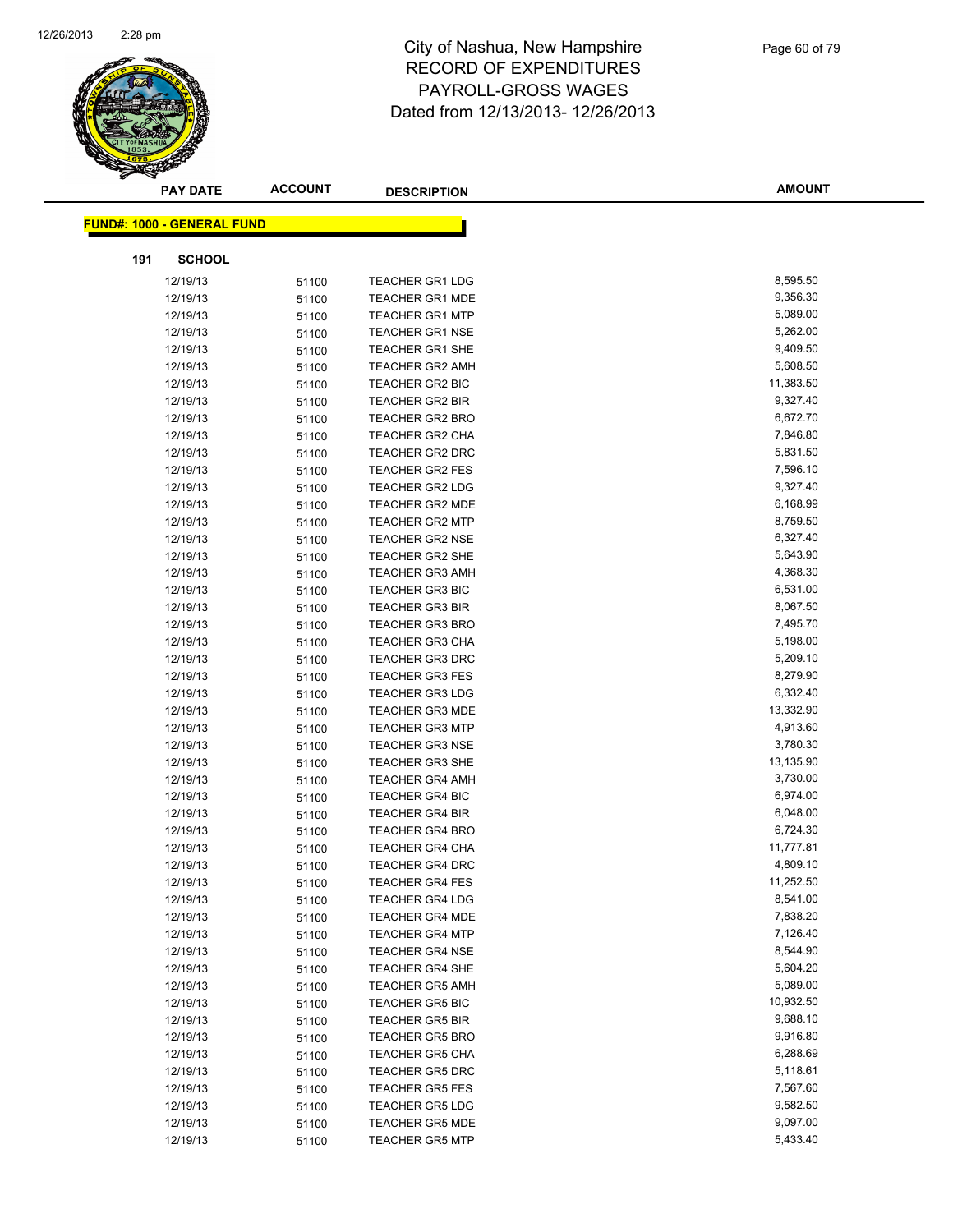

|     | <b>PAY DATE</b>                   | <b>ACCOUNT</b> | <b>DESCRIPTION</b>            | <b>AMOUNT</b> |
|-----|-----------------------------------|----------------|-------------------------------|---------------|
|     |                                   |                |                               |               |
|     | <b>FUND#: 1000 - GENERAL FUND</b> |                |                               |               |
| 191 | <b>SCHOOL</b>                     |                |                               |               |
|     | 12/19/13                          | 51100          | <b>TEACHER GR5 NSE</b>        | 7,590.20      |
|     | 12/19/13                          | 51100          | <b>TEACHER GR5 SHE</b>        | 5,089.00      |
|     | 12/19/13                          | 51100          | <b>TEACHER GR6 ELM</b>        | 28,535.90     |
|     | 12/19/13                          | 51100          | <b>TEACHER GR6 FMS</b>        | 25,614.60     |
|     | 12/19/13                          | 51100          | <b>TEACHER GR6 PMS</b>        | 22,327.30     |
|     | 12/19/13                          | 51100          | <b>TEACHER GRAPH NHS</b>      | 8,954.20      |
|     | 12/19/13                          | 51100          | <b>TEACHER GRAPHICS NHN</b>   | 2,458.00      |
|     | 12/19/13                          | 51100          | <b>TEACHER HEALTH ELM</b>     | 2,333.10      |
|     | 12/19/13                          | 51100          | <b>TEACHER HEALTH NHN</b>     | 2,950.30      |
|     | 12/19/13                          | 51100          | <b>TEACHER HEALTH NHS</b>     | 2,458.00      |
|     | 12/19/13                          | 51100          | <b>TEACHER HEALTHOC NHS</b>   | 7,720.00      |
|     | 12/19/13                          | 51100          | TEACHER IN SCH SUSPENSION ELM | 1,510.90      |
|     | 12/19/13                          | 51100          | TEACHER IN SCH SUSPENSION NHS | 2,414.70      |
|     | 12/19/13                          | 51100          | <b>TEACHER INST SPED WID</b>  | 5,198.94      |
|     | 12/19/13                          | 51100          | <b>TEACHER KIND AMH</b>       | 4,659.80      |
|     | 12/19/13                          | 51100          | TEACHER KIND BIC              | 5,175.50      |
|     | 12/19/13                          | 51100          | <b>TEACHER KIND BIR</b>       | 2,244.10      |
|     | 12/19/13                          | 51100          | <b>TEACHER KIND BRO</b>       | 2,458.00      |
|     | 12/19/13                          | 51100          | <b>TEACHER KIND CHA</b>       | 6,739.70      |
|     | 12/19/13                          | 51100          | <b>TEACHER KIND DRC</b>       | 6,060.90      |
|     | 12/19/13                          | 51100          | <b>TEACHER KIND FES</b>       | 7,198.20      |
|     | 12/19/13                          | 51100          | <b>TEACHER KIND LDG</b>       | 10,784.00     |
|     | 12/19/13                          | 51100          | <b>TEACHER KIND MDE</b>       | 4,398.60      |
|     | 12/19/13                          | 51100          | <b>TEACHER KIND MTP</b>       | 5,070.40      |
|     | 12/19/13                          | 51100          | <b>TEACHER KIND NSE</b>       | 3,586.40      |
|     | 12/19/13                          | 51100          | <b>TEACHER KIND SHE</b>       | 2,013.99      |
|     | 12/19/13                          | 51100          | <b>TEACHER MATH ELM</b>       | 19,154.30     |
|     | 12/19/13                          | 51100          | <b>TEACHER MATH FMS</b>       | 13,695.80     |
|     | 12/19/13                          | 51100          | <b>TEACHER MATH NHN</b>       | 35, 154. 58   |
|     | 12/19/13                          | 51100          | <b>TEACHER MATH NHS</b>       | 36,895.20     |
|     | 12/19/13                          | 51100          | <b>TEACHER MATH PMS</b>       | 10,015.40     |
|     | 12/19/13                          | 51100          | <b>TEACHER MUSIC AMH</b>      | 1,510.90      |
|     | 12/19/13                          | 51100          | <b>TEACHER MUSIC BIC</b>      | 2,458.00      |
|     | 12/19/13                          | 51100          | <b>TEACHER MUSIC BIR</b>      | 2,458.00      |
|     | 12/19/13                          | 51100          | <b>TEACHER MUSIC BRO</b>      | 2,631.00      |
|     | 12/19/13                          | 51100          | <b>TEACHER MUSIC CHA</b>      | 2,631.00      |
|     | 12/19/13                          | 51100          | <b>TEACHER MUSIC DRC</b>      | 2,458.00      |
|     | 12/19/13                          | 51100          | <b>TEACHER MUSIC ELM</b>      | 3,480.80      |
|     | 12/19/13                          | 51100          | <b>TEACHER MUSIC FMS</b>      | 4,659.81      |
|     | 12/19/13                          | 51100          | <b>TEACHER MUSIC LDG</b>      | 2,496.40      |
|     | 12/19/13                          | 51100          | <b>TEACHER MUSIC MDE</b>      | 1,779.20      |
|     | 12/19/13                          | 51100          | <b>TEACHER MUSIC NHN</b>      | 5,262.00      |
|     | 12/19/13                          | 51100          | <b>TEACHER MUSIC NHS</b>      | 4,710.10      |
|     | 12/19/13                          | 51100          | <b>TEACHER MUSIC NSE</b>      | 1,835.10      |
|     | 12/19/13                          | 51100          | <b>TEACHER MUSIC PMS</b>      | 4,037.90      |
|     | 12/19/13                          | 51100          | <b>TEACHER MUSIC SHE</b>      | 2,252.10      |
|     | 12/19/13                          | 51100          | TEACHER PE BIC                | 1,841.20      |
|     | 12/19/13                          | 51100          | TEACHER PE BIR                | 2,496.40      |
|     | 12/19/13                          | 51100          | TEACHER PE BRO                | 2,544.50      |
|     | 12/19/13                          | 51100          | TEACHER PE CHA                | 2,458.00      |
|     | 12/19/13                          | 51100          | TEACHER PE DRC                | 2,631.00      |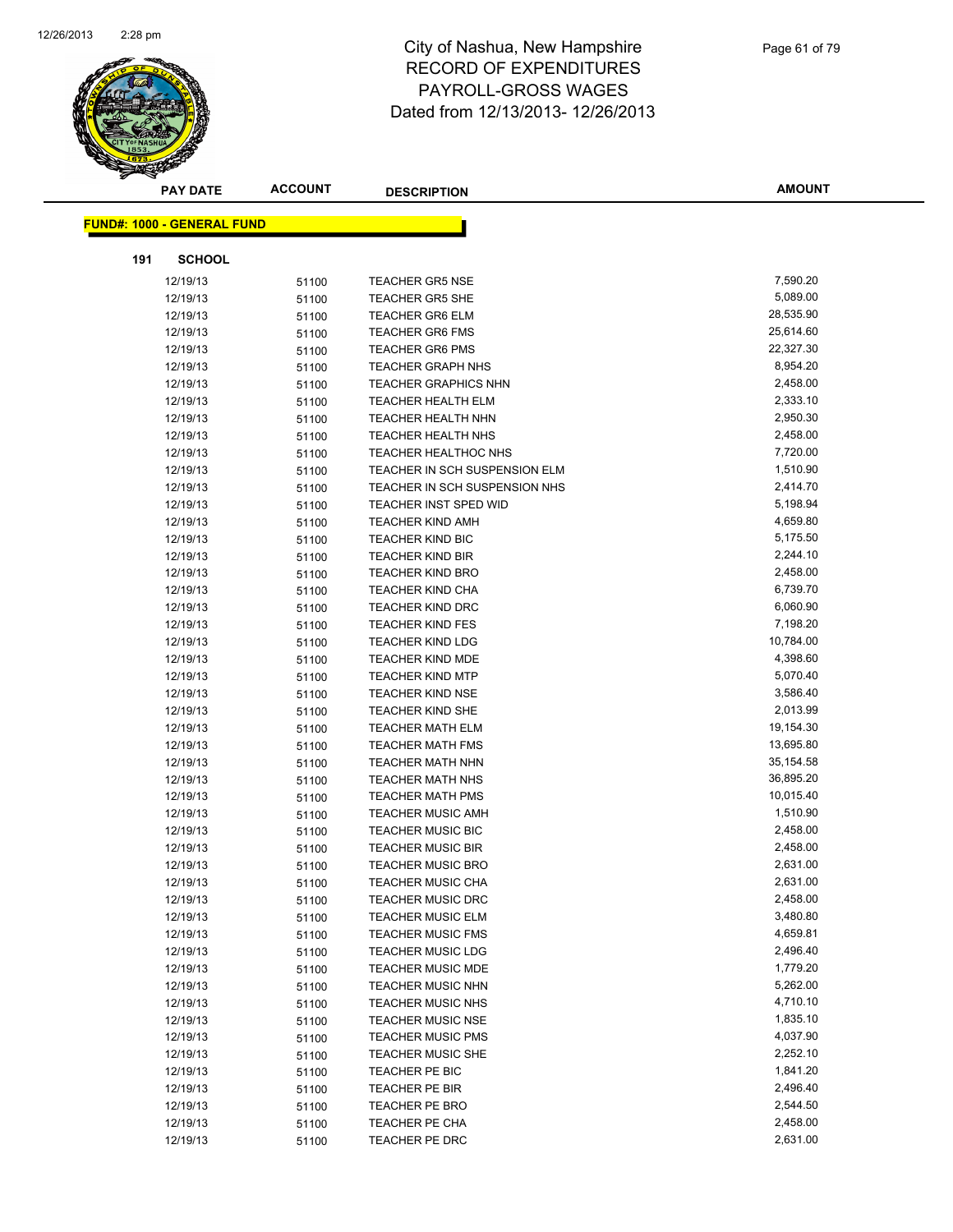

|     | <b>PAY DATE</b>                   | <b>ACCOUNT</b> | <b>DESCRIPTION</b>                | <b>AMOUNT</b> |
|-----|-----------------------------------|----------------|-----------------------------------|---------------|
|     | <b>FUND#: 1000 - GENERAL FUND</b> |                |                                   |               |
|     |                                   |                |                                   |               |
| 191 | <b>SCHOOL</b>                     |                |                                   |               |
|     | 12/19/13                          | 51100          | <b>TEACHER PE ELM</b>             | 7,277.70      |
|     | 12/19/13                          | 51100          | TEACHER PE FES                    | 1,779.20      |
|     | 12/19/13                          | 51100          | TEACHER PE FMS                    | 4,916.00      |
|     | 12/19/13                          | 51100          | <b>TEACHER PE LDG</b>             | 1,639.60      |
|     | 12/19/13                          | 51100          | <b>TEACHER PE MDE</b>             | 2,414.70      |
|     | 12/19/13                          | 51100          | <b>TEACHER PE MTP</b>             | 1,757.45      |
|     | 12/19/13                          | 51100          | TEACHER PE NHN                    | 7,341.10      |
|     | 12/19/13                          | 51100          | TEACHER PE NHS                    | 6,901.60      |
|     | 12/19/13                          | 51100          | <b>TEACHER PE NSE</b>             | 2,252.30      |
|     | 12/19/13                          | 51100          | <b>TEACHER PE PMS</b>             | 5,089.00      |
|     | 12/19/13                          | 51100          | TEACHER PE SHE                    | 1,928.30      |
|     | 12/19/13                          | 51100          | <b>TEACHER PRESCHOOL BIC</b>      | 7,299.40      |
|     | 12/19/13                          | 51100          | <b>TEACHER PRESCHOOL BRO</b>      | 6,918.90      |
|     | 12/19/13                          | 51100          | TEACHER PRESCHOOL DRC             | 2,458.00      |
|     | 12/19/13                          | 51100          | <b>TEACHER PRESCHOOL MTP</b>      | 4,270.60      |
|     | 12/19/13                          | 51100          | <b>TEACHER PRESCHOOL NSE</b>      | 7,041.10      |
|     | 12/19/13                          | 51100          | <b>TEACHER PRESCHOOL WID</b>      | 869.60        |
|     | 12/19/13                          | 51100          | <b>TEACHER READ AMH</b>           | 2,717.60      |
|     | 12/19/13                          | 51100          | TEACHER READ BIC                  | 4,962.70      |
|     | 12/19/13                          | 51100          | <b>TEACHER READ BIR</b>           | 2,631.00      |
|     | 12/19/13                          | 51100          | <b>TEACHER READ BRO</b>           | 1,708.50      |
|     | 12/19/13                          | 51100          | <b>TEACHER READ DRC</b>           | 2,717.60      |
|     | 12/19/13                          | 51100          | <b>TEACHER READ ELM</b>           | 5,827.00      |
|     | 12/19/13                          | 51100          | <b>TEACHER READ FMS</b>           | 6,600.40      |
|     | 12/19/13                          | 51100          | <b>TEACHER READ LDG</b>           | 2,245.10      |
|     | 12/19/13                          | 51100          | <b>TEACHER READ MDE</b>           | 2,631.00      |
|     | 12/19/13                          | 51100          | TEACHER READ NHN                  | 1,510.90      |
|     | 12/19/13                          | 51100          | <b>TEACHER READ NSE</b>           | 3,109.40      |
|     | 12/19/13                          | 51100          | <b>TEACHER READ PMS</b>           | 4,133.00      |
|     | 12/19/13                          | 51100          | <b>TEACHER READ SHE</b>           | 2,414.70      |
|     | 12/19/13                          | 51100          | <b>TEACHER READ WID</b>           | 7,590.40      |
|     | 12/19/13                          | 51100          | <b>TEACHER SCIENCE ELM</b>        | 21,750.80     |
|     | 12/19/13                          | 51100          | <b>TEACHER SCIENCE FMS</b>        | 10,026.40     |
|     | 12/19/13                          | 51100          | <b>TEACHER SCIENCE NHN</b>        | 29,197.40     |
|     | 12/19/13                          | 51100          | <b>TEACHER SCIENCE NHS</b>        | 38,388.30     |
|     | 12/19/13                          | 51100          | TEACHER SCIENCE PMS               | 10,394.30     |
|     | 12/19/13                          | 51100          | TEACHER SOCIAL STUDIES ELM        | 14,285.20     |
|     | 12/19/13                          | 51100          | <b>TEACHER SOCIAL STUDIES FMS</b> | 12,563.50     |
|     | 12/19/13                          | 51100          | TEACHER SOCIAL STUDIES NHN        | 34,249.70     |
|     | 12/26/13                          | 51100          | TEACHER SOCIAL STUDIES NHN        | 325.00        |
|     | 12/19/13                          | 51100          | TEACHER SOCIAL STUDIES NHS        | 36,719.61     |
|     | 12/19/13                          | 51100          | TEACHER SOCIAL STUDIES PMS        | 10,833.40     |
|     | 12/19/13                          | 51100          | <b>TEACHER SPED BIC</b>           | 5,719.80      |
|     | 12/19/13                          | 51100          | TEACHER SPED BIR                  | 5,682.00      |
|     | 12/19/13                          | 51100          | <b>TEACHER SPED BRO</b>           | 5,348.60      |
|     | 12/19/13                          | 51100          | <b>TEACHER SPED CHA</b>           | 7,633.60      |
|     | 12/19/13                          | 51100          | <b>TEACHER SPED DRC</b>           | 2,414.70      |
|     | 12/19/13                          | 51100          | <b>TEACHER SPED ELM</b>           | 20,297.60     |
|     | 12/19/13                          | 51100          | <b>TEACHER SPED FES</b>           | 5,860.20      |
|     | 12/19/13                          | 51100          | <b>TEACHER SPED FMS</b>           | 5,138.08      |
|     | 12/19/13                          | 51100          | TEACHER SPED LDG                  | 3,484.60      |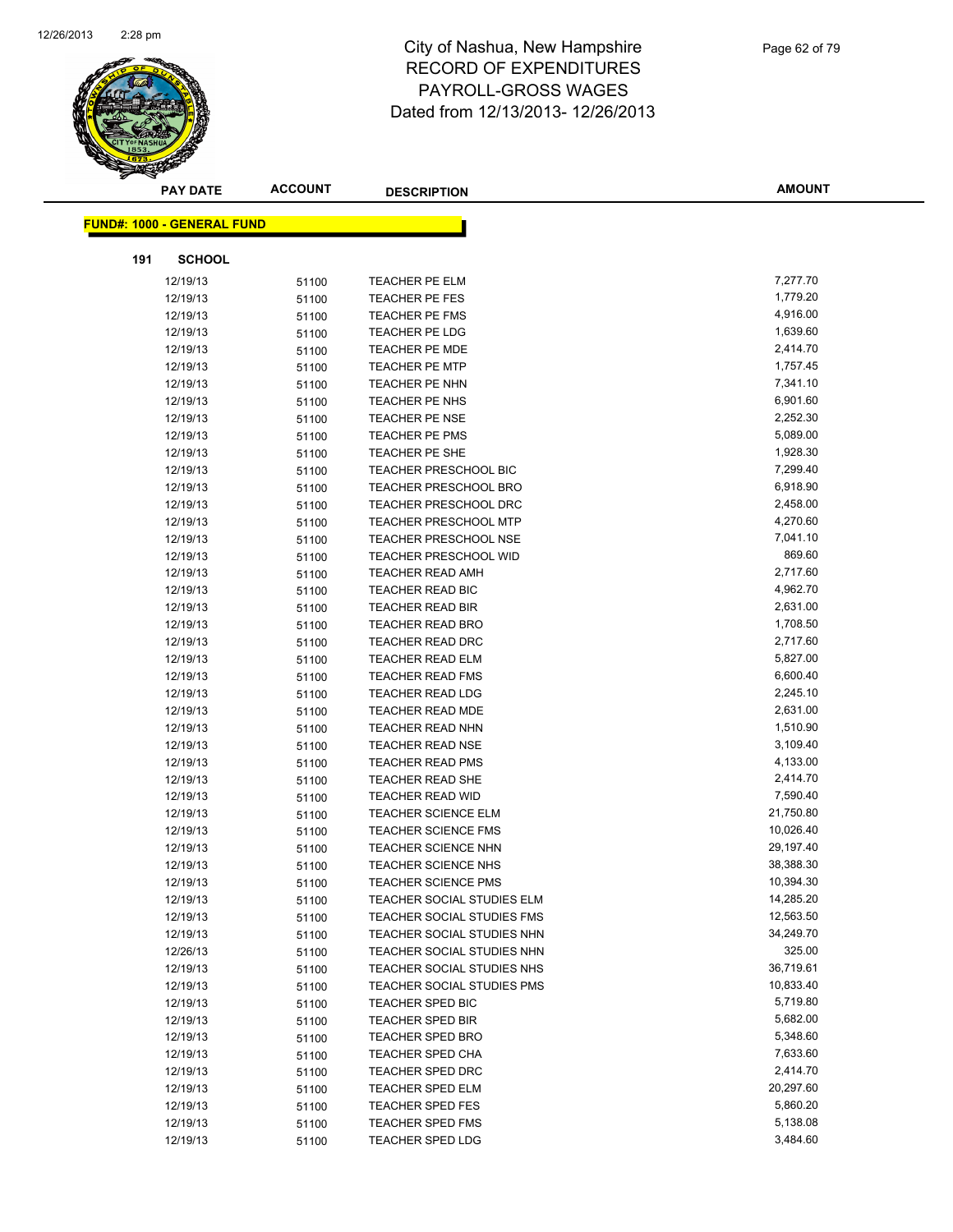

|     | <b>PAY DATE</b>                   | <b>ACCOUNT</b> | <b>DESCRIPTION</b>                     | <b>AMOUNT</b>    |
|-----|-----------------------------------|----------------|----------------------------------------|------------------|
|     |                                   |                |                                        |                  |
|     | <b>FUND#: 1000 - GENERAL FUND</b> |                |                                        |                  |
| 191 | <b>SCHOOL</b>                     |                |                                        |                  |
|     | 12/19/13                          | 51100          | <b>TEACHER SPED MDE</b>                | 5,904.80         |
|     | 12/19/13                          | 51100          | <b>TEACHER SPED MTP</b>                | 5,089.00         |
|     | 12/19/13                          | 51100          | <b>TEACHER SPED NHN</b>                | 18,777.30        |
|     | 12/19/13                          | 51100          | TEACHER SPED NHS                       | 30,256.40        |
|     | 12/19/13                          | 51100          | <b>TEACHER SPED NSE</b>                | 1,835.10         |
|     | 12/19/13                          | 51100          | <b>TEACHER SPED PMS</b>                | 9,484.80         |
|     | 12/19/13                          | 51100          | TEACHER SPED SHE                       | 5,089.00         |
|     | 12/19/13                          | 51100          | <b>TEACHER TECHED ELM</b>              | 7,932.90         |
|     | 12/19/13                          | 51100          | <b>TEACHER TECHED FMS</b>              | 5,132.30         |
|     | 12/19/13                          | 51100          | <b>TEACHER TECHED NHN</b>              | 7,884.13         |
|     | 12/19/13                          | 51100          | <b>TEACHER TECHED NHS</b>              | 7,547.00         |
|     | 12/19/13                          | 51100          | <b>TEACHER TECHED PMS</b>              | 2,631.00         |
|     | 12/1/13                           | 51100          | <b>TEACHER TTI AMH</b>                 | 12,621.39        |
|     | 12/19/13                          | 51100          | TEACHER TV PROD NHS                    | 2,414.70         |
|     | 12/19/13                          | 51100          | <b>TEACHER VISION WID</b>              | 3,211.70         |
|     | 12/19/13                          | 51100          | TECH INTERGRATION ASST BIC             | 581.25           |
|     | 12/26/13                          | 51100          | TECH INTERGRATION ASST BIC             | 581.25           |
|     | 12/19/13                          | 51100          | TECH INTERGRATION ASST CHA             | 562.50           |
|     | 12/26/13                          | 51100          | TECH INTERGRATION ASST CHA             | 562.50           |
|     | 12/19/13                          | 51100          | TECH INTERGRATION ASST FES             | 592.90           |
|     | 12/26/13                          | 51100          | TECH INTERGRATION ASST FES             | 592.90           |
|     | 12/19/13                          | 51100          | TECH INTERGRATION ASST LDG             | 547.80           |
|     | 12/26/13                          | 51100          | TECH INTERGRATION ASST LDG             | 547.80           |
|     | 12/19/13                          | 51100          | TECH INTERGRATION ASST MDE             | 592.90           |
|     | 12/26/13                          | 51100          | TECH INTERGRATION ASST MDE             | 592.90           |
|     | 12/19/13                          | 51100          | TECH INTERGRATION ASST NSE             | 559.05           |
|     | 12/26/13                          | 51100          | TECH INTERGRATION ASST NSE             | 559.05           |
|     | 12/19/13                          | 51100          | TECH INTERGRATION ASST SHE             | 552.38           |
|     | 12/26/13                          | 51100          | TECH INTERGRATION ASST SHE             | 547.80           |
|     | 12/19/13                          | 51200          | 21 CENTURY ELEM MFAM RES COORD         | 587.60           |
|     | 12/19/13                          | 51200          | ASSISTANT PRINCIPAL BIR                | 1,516.41         |
|     | 12/26/13                          | 51200          | ATHLETIC EQUIPMENT MANAGER NHN         | 30.00            |
|     | 12/26/13                          | 51200          | ATHLETIC EQUIPMENT MANAGER NHS         | 115.00           |
|     | 12/19/13                          | 51200          | CLERICAL VOLUNTEER SUP                 | 336.78           |
|     | 12/26/13                          | 51200          | <b>CLERICAL VOLUNTEER SUP</b>          | 336.78           |
|     | 12/19/13                          | 51200          | <b>CROSSING GUARD WPO</b>              | 1,770.21         |
|     | 12/26/13                          | 51200          | <b>CROSSING GUARD WPO</b>              | 1,747.32         |
|     | 12/19/13                          | 51200          | <b>CUSTODIAN CHA</b>                   | 323.60           |
|     | 12/26/13                          | 51200          | <b>CUSTODIAN CHA</b>                   | 323.60           |
|     | 12/19/13                          | 51200          | <b>CUSTODIAN PMS</b>                   | 13.70            |
|     | 12/19/13                          | 51200          | DW TECHNOLOGY PEER COACH               | 1,243.74         |
|     | 12/19/13                          | 51200          | FOOD SERVICE COOK LDG                  | 68.50            |
|     | 12/19/13                          | 51200          | <b>INSTRUMENTAL MUSIC</b>              | 1,737.50         |
|     | 12/26/13                          | 51200          | <b>INSTRUMENTAL MUSIC</b>              | 1,662.50         |
|     | 12/19/13                          | 51200          | LUNCH MONITOR AMH                      | 477.28           |
|     | 12/26/13                          | 51200          | LUNCH MONITOR AMH                      | 506.91           |
|     | 12/19/13                          | 51200          | LUNCH MONITOR BIC                      | 487.88<br>706.20 |
|     | 12/26/13                          | 51200          | LUNCH MONITOR BIC                      |                  |
|     | 12/19/13                          | 51200          | LUNCH MONITOR BIR                      | 686.85<br>706.57 |
|     | 12/26/13<br>12/19/13              | 51200<br>51200 | LUNCH MONITOR BIR<br>LUNCH MONITOR BRO | 418.72           |
|     |                                   |                |                                        |                  |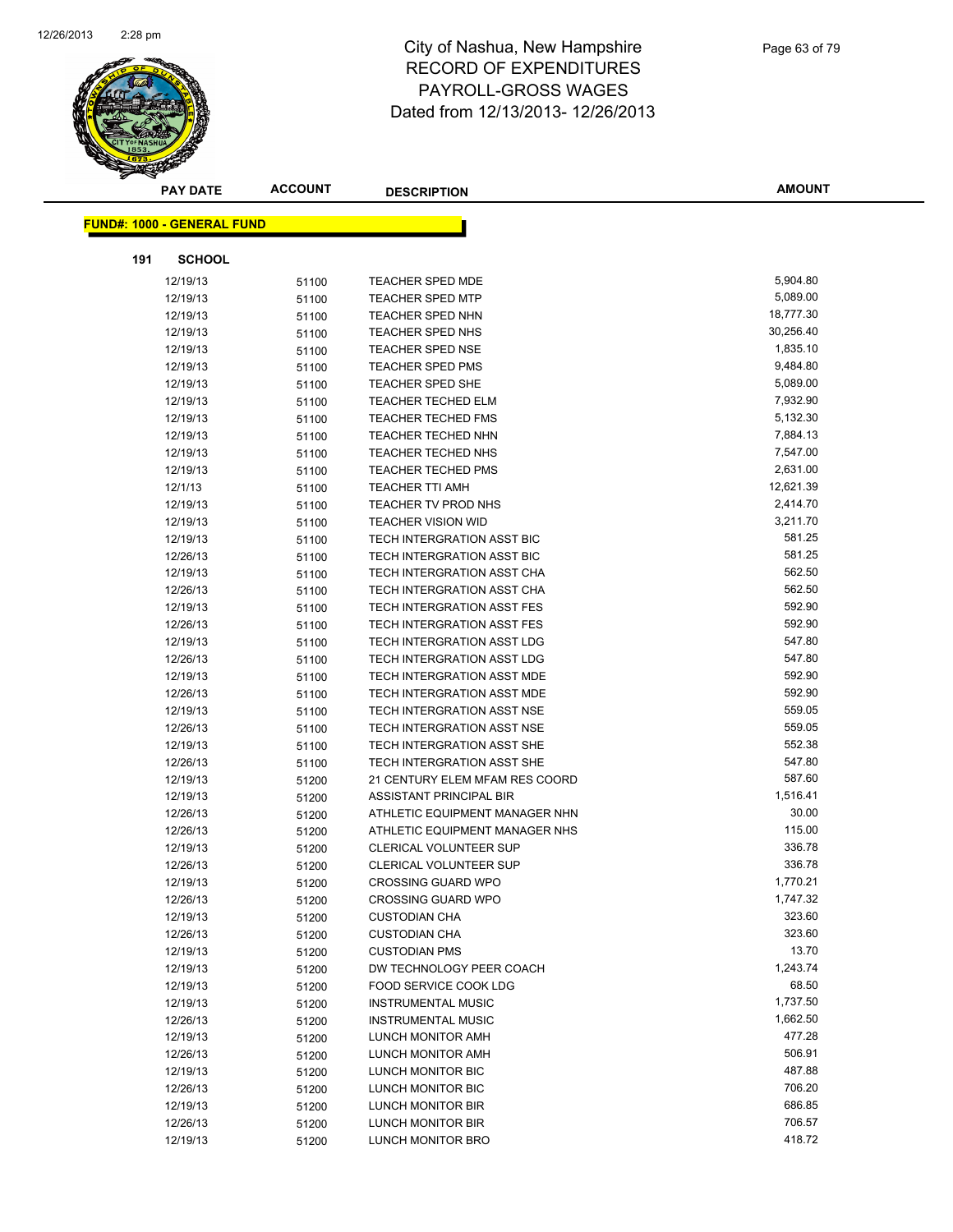

| <b>PAY DATE</b>                   | <b>ACCOUNT</b> | <b>DESCRIPTION</b>       | <b>AMOUNT</b> |
|-----------------------------------|----------------|--------------------------|---------------|
| <b>FUND#: 1000 - GENERAL FUND</b> |                |                          |               |
|                                   |                |                          |               |
| 191                               | <b>SCHOOL</b>  |                          |               |
| 12/26/13                          | 51200          | <b>LUNCH MONITOR BRO</b> | 428.51        |
| 12/19/13                          | 51200          | LUNCH MONITOR CHA        | 660.30        |
| 12/26/13                          | 51200          | LUNCH MONITOR CHA        | 644.11        |
| 12/19/13                          | 51200          | LUNCH MONITOR DRC        | 462.25        |
| 12/26/13                          | 51200          | LUNCH MONITOR DRC        | 516.15        |
| 12/19/13                          | 51200          | <b>LUNCH MONITOR ELM</b> | 290.39        |
| 12/26/13                          | 51200          | <b>LUNCH MONITOR ELM</b> | 375.18        |
| 12/19/13                          | 51200          | LUNCH MONITOR FES        | 485.10        |
| 12/26/13                          | 51200          | LUNCH MONITOR FES        | 420.42        |
| 12/19/13                          | 51200          | LUNCH MONITOR FMS        | 151.15        |
| 12/26/13                          | 51200          | LUNCH MONITOR FMS        | 244.72        |
| 12/19/13                          | 51200          | <b>LUNCH MONITOR LDG</b> | 445.02        |
| 12/26/13                          | 51200          | <b>LUNCH MONITOR LDG</b> | 507.11        |
| 12/19/13                          | 51200          | LUNCH MONITOR MDE        | 587.69        |
| 12/26/13                          | 51200          | <b>LUNCH MONITOR MDE</b> | 645.14        |
| 12/19/13                          | 51200          | <b>LUNCH MONITOR MTP</b> | 318.35        |
| 12/26/13                          | 51200          | LUNCH MONITOR MTP        | 296.79        |
| 12/19/13                          | 51200          | LUNCH MONITOR NHN        | 309.95        |
| 12/26/13                          | 51200          | LUNCH MONITOR NHN        | 388.11        |
| 12/19/13                          | 51200          | LUNCH MONITOR NHS        | 357.66        |
| 12/26/13                          | 51200          | LUNCH MONITOR NHS        | 390.79        |
| 12/19/13                          | 51200          | LUNCH MONITOR NSE        | 393.47        |
| 12/26/13                          | 51200          | LUNCH MONITOR NSE        | 420.42        |
| 12/19/13                          | 51200          | LUNCH MONITOR PMS        | 218.31        |
| 12/26/13                          | 51200          | LUNCH MONITOR PMS        | 258.73        |
| 12/19/13                          | 51200          | LUNCH MONITOR SHE        | 557.86        |
| 12/26/13                          | 51200          | LUNCH MONITOR SHE        | 542.29        |
| 12/19/13                          | 51200          | PARA DW SPEC ED BIR      | 59.04         |
| 12/26/13                          | 51200          | PARA DW SPEC ED BIR      | 249.28        |
| 12/19/13                          | 51200          | PARA DW SPEC ED NHN      | 350.00        |
| 12/26/13                          | 51200          | PARA DW SPEC ED NHN      | 400.00        |
| 12/26/13                          | 51200          | PARA DW SPEC ED NHS      | 240.00        |
| 12/19/13                          | 51200          | PARA DW SPEC ED PMS      | 80.85         |
| 12/26/13                          | 51200          | PARA DW SPEC ED PMS      | 64.68         |
| 12/19/13                          | 51200          | PARA INST AMH            | 700.74        |
| 12/26/13                          | 51200          | PARA INST AMH            | 683.00        |
| 12/19/13                          | 51200          | PARA INST BIC            | 607.80        |
| 12/26/13                          | 51200          | PARA INST BIC            | 612.10        |
| 12/19/13                          | 51200          | PARA INST MTP            | 338.85        |
| 12/26/13                          | 51200          | PARA INST MTP            | 338.85        |
| 12/19/13                          | 51200          | PARA INST NHN            | 479.97        |
| 12/26/13                          | 51200          | PARA INST NHN            | 481.88        |
| 12/26/13                          | 51200          | PARA INST PMS            | 16.17         |
| 12/19/13                          | 51200          | PARA INST SHE            | 180.20        |
| 12/26/13                          | 51200          | PARA INST SHE            | 286.85        |
| 12/19/13                          | 51200          | PARA LIB NHN             | 266.10        |
| 12/26/13                          | 51200          | PARA LIB NHN             | 266.10        |
| 12/19/13                          | 51200          | PARA LIB PMS             | 201.46        |
| 12/26/13                          | 51200          | PARA LIB PMS             | 204.76        |
| 12/19/13                          | 51200          | PARA MEDIA NHS           | 153.12        |
| 12/26/13                          | 51200          | PARA MEDIA NHS           | 82.94         |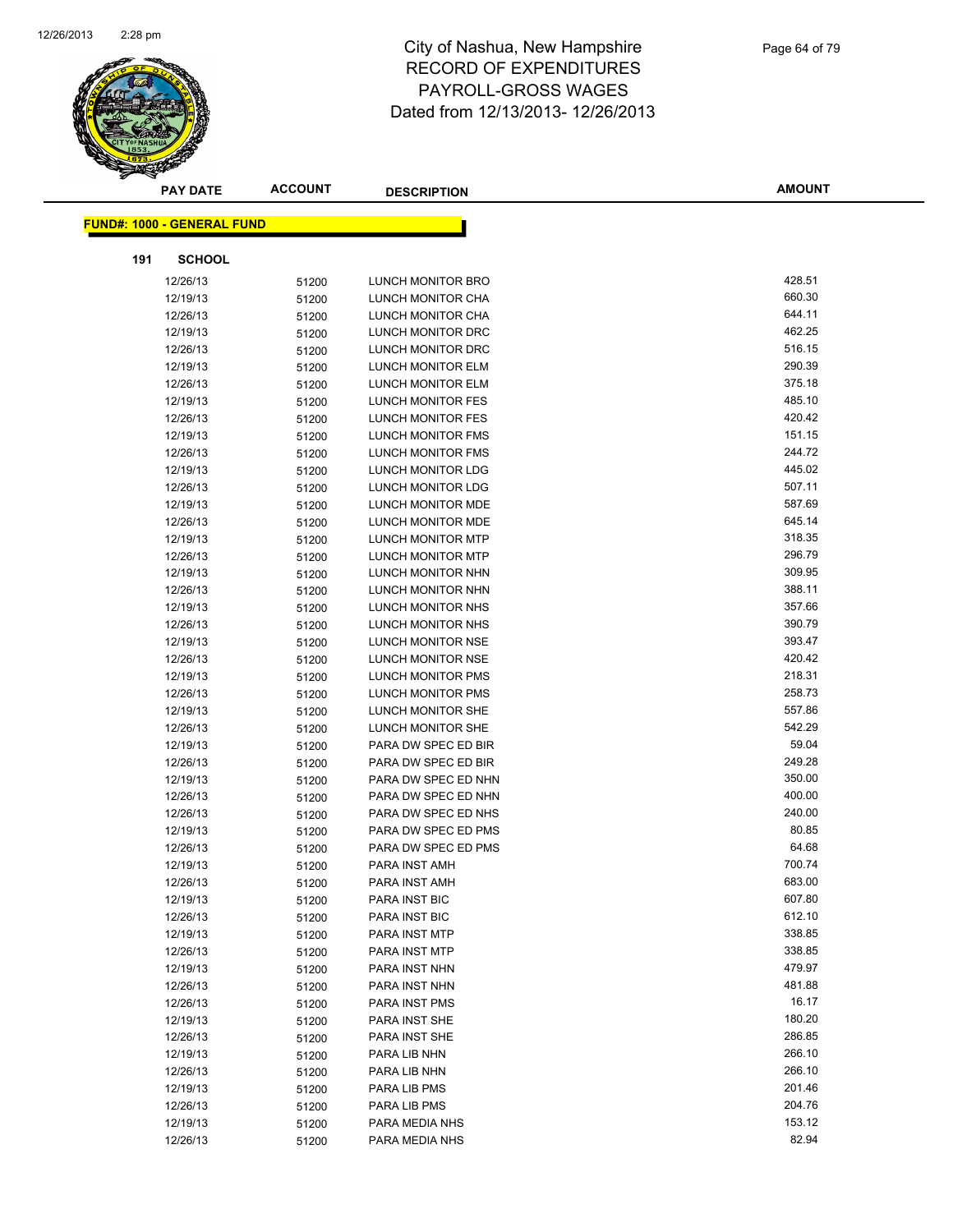

| <b>PAY DATE</b>                   | <b>ACCOUNT</b> | <b>DESCRIPTION</b>              | <b>AMOUNT</b> |
|-----------------------------------|----------------|---------------------------------|---------------|
|                                   |                |                                 |               |
| <b>FUND#: 1000 - GENERAL FUND</b> |                |                                 |               |
| 191<br><b>SCHOOL</b>              |                |                                 |               |
| 12/19/13                          | 51200          | <b>PARA MUSIC FMS</b>           | 262.00        |
| 12/26/13                          | 51200          | PARA MUSIC FMS                  | 266.30        |
| 12/19/13                          | 51200          | PARA PRE SCH BIC                | 2,257.42      |
| 12/26/13                          | 51200          | PARA PRE SCH BIC                | 2,300.09      |
| 12/19/13                          | 51200          | PARA PRE SCH BRO                | 1,687.43      |
| 12/26/13                          | 51200          | PARA PRE SCH BRO                | 1,653.85      |
| 12/19/13                          | 51200          | PARA PRE SCH DRC                | 461.47        |
| 12/26/13                          | 51200          | PARA PRE SCH DRC                | 675.53        |
| 12/19/13                          | 51200          | PARA PRE SCH MTP                | 1,878.54      |
| 12/26/13                          | 51200          | PARA PRE SCH MTP                | 1,731.75      |
| 12/19/13                          | 51200          | PARA PRE SCH NSE                | 3,622.37      |
| 12/26/13                          | 51200          | PARA PRE SCH NSE                | 3,727.34      |
| 12/19/13                          | 51200          | PARA TECH ELM                   | 280.72        |
| 12/26/13                          | 51200          | PARA TECH ELM                   | 216.92        |
| 12/19/13                          | 51200          | PARA TTI DRC                    | 439.25        |
| 12/26/13                          | 51200          | PARA TTI DRC                    | 336.86        |
| 12/19/13                          | 51200          | PARA TTI LDG                    | 41.10         |
| 12/26/13                          | 51200          | PARA TTI LDG                    | 68.50         |
| 12/19/13                          | 51200          | SCHOOL PSYCHOLOGIST WID         | 4,434.37      |
| 12/26/13                          | 51200          | <b>SCOREKEEPER NHS</b>          | 60.00         |
| 12/19/13                          | 51200          | SOFTBALL VARSITY NHN            | 231.09        |
| 12/19/13                          | 51200          | SPECIAL EDUCATION TUTOR         | 587.50        |
| 12/26/13                          | 51200          | SPECIAL EDUCATION TUTOR         | 587.50        |
| 12/19/13                          | 51200          | SPEECH LANG PATHOLOGIST WID     | 11,236.72     |
| 12/26/13                          | 51200          | <b>SUB CLERICAL</b>             | 383.36        |
| 12/19/13                          | 51200          | <b>SUB LUNCH MONITOR</b>        | 102.75        |
| 12/26/13                          | 51200          | <b>SUB LUNCH MONITOR</b>        | 102.75        |
| 12/19/13                          | 51200          | <b>SUB TEACHER</b>              | 212.50        |
| 12/26/13                          | 51200          | <b>SUB TEACHER</b>              | 250.00        |
| 12/19/13                          | 51200          | <b>TEACHER ART NHS</b>          | 1,229.00      |
| 12/19/13                          | 51200          | <b>TEACHER ENGLISH NHN</b>      | 50.00         |
| 12/19/13                          | 51200          | <b>TEACHER ENGLISH NHS</b>      | 96.00         |
| 12/19/13                          | 51200          | <b>TEACHER FOREIGN LANG FMS</b> | 900.80        |
| 12/19/13                          | 51200          | TEACHER FOREIGN LANG NHN        | 2,737.88      |
| 12/19/13                          | 51200          | <b>TEACHER HVAC NHS</b>         | 1,166.60      |
| 12/19/13                          | 51200          | TEACHER KIND BIR                | 825.30        |
| 12/19/13                          | 51200          | <b>TEACHER MUSIC AMH</b>        | 250.00        |
| 12/19/13                          | 51200          | TEACHER MUSIC DRC               | 300.00        |
| 12/19/13                          | 51200          | <b>TEACHER MUSIC ELM</b>        | 906.60        |
| 12/19/13                          | 51200          | TEACHER PE BIR                  | 2,380.00      |
| 12/19/13                          | 51200          | TEACHER PE NHN                  | 488.86        |
| 12/19/13                          | 51200          | TEACHER PE NHS                  | 615.00        |
| 12/19/13                          | 51200          | TEACHER SCIENCE ELM             | 250.00        |
| 12/19/13                          | 51200          | TEACHER SCIENCE NHS             | 112.50        |
| 12/19/13                          | 51200          | <b>TEACHER SPED NHN</b>         | 1,630.55      |
| 12/19/13                          | 51200          | TEACHER TECHED NHS              | 2,503.00      |
| 12/19/13                          | 51200          | <b>TEACHER TTI LDG</b>          | 1,262.80      |
| 12/19/13                          | 51200          | <b>TEACHER TTI MTP</b>          | 2,623.90      |
| 12/19/13                          | 51200          | <b>TEACHER TTIDRC</b>           | 1,238.69      |
| 12/19/13                          | 51200          | <b>TEACHER VISION WIDE</b>      | 1,315.50      |
| 12/26/13                          | 51200          | TECH INTERGRATION ASST NHN      | 64.75         |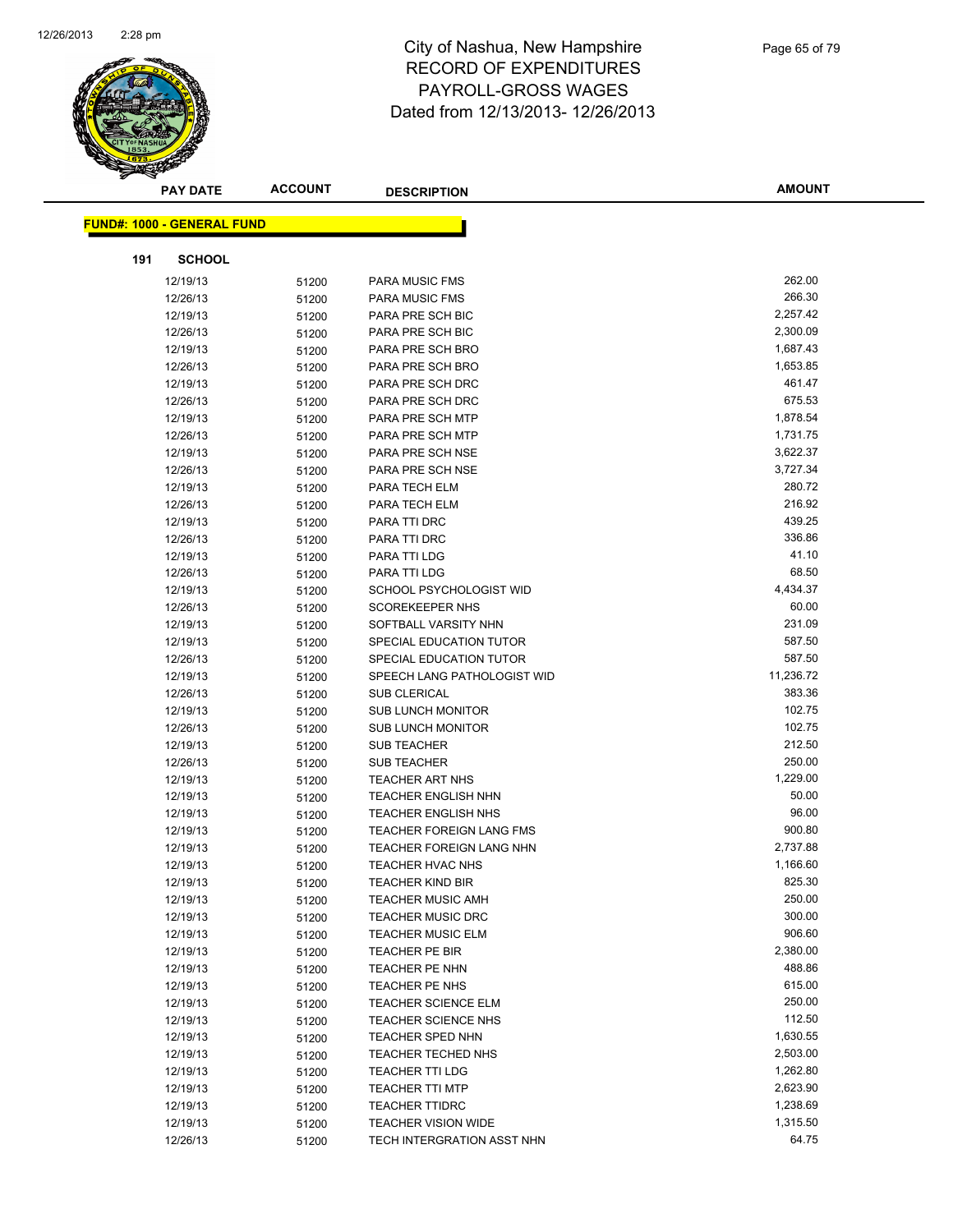

| <b>PAY DATE</b> | <b>ACCOUNT</b> | <b>DESCRIPTION</b>                                             | <b>AMOUNT</b>  |
|-----------------|----------------|----------------------------------------------------------------|----------------|
|                 |                |                                                                |                |
| <b>SCHOOL</b>   |                |                                                                |                |
| 12/11/13        | 51300          | <b>OVERTIME-REGULAR</b>                                        | (110.57)       |
| 12/19/13        | 51300          | OVERTIME-REGULAR                                               | 12,330.51      |
| 12/26/13        | 51300          | <b>OVERTIME-REGULAR</b>                                        | 18,604.23      |
| 12/19/13        | 51400          | <b>WAGES TEMP-SEASONAL</b>                                     | 486.78         |
| 12/26/13        | 51400          | WAGES TEMP-SEASONAL                                            | 605.88         |
| 12/19/13        | 51412          | <b>WAGES PER DIEM</b>                                          | 42,298.63      |
| 12/26/13        | 51412          | <b>WAGES PER DIEM</b>                                          | 37,707.19      |
| 12/26/13        | 51500          | ELECTED SCHOOL BOARD                                           | 9,000.00       |
| 12/19/13        | 51600          | <b>LONGEVITY</b>                                               | 2,992.99       |
| 12/26/13        | 51600          | <b>LONGEVITY</b>                                               | 2,992.99       |
| 12/19/13        | 51650          | ADDITIONAL HOURS                                               | 2,578.76       |
| 12/26/13        | 51650          | ADDITIONAL HOURS                                               | 67.27          |
| 12/19/13        | 51700          | <b>STIPENDS</b>                                                | 2,694.15       |
| 12/19/13        | 55118          | TELEPHONE-CELLULAR                                             | 2,560.00       |
|                 |                |                                                                | \$3,192,560.39 |
|                 | 191            | <b>FUND#: 1000 - GENERAL FUND</b><br><b>TOTAL 191 - SCHOOL</b> |                |

**TOTAL FUND 1000 - GENERAL FUND \$5,026,829.53** 

|     | <b>FUND#: 1010 - GF-PRIOR YEAR ESCROWS</b> |       |                            |        |
|-----|--------------------------------------------|-------|----------------------------|--------|
| 101 | <b>MAYOR-PRIOR YEAR</b><br>12/26/13        | 51400 | <b>WAGES TEMP-SEASONAL</b> | 100.00 |
|     |                                            |       |                            |        |

**TOTAL FUND 1010 - GF-PRIOR YEAR ESCROWS \$100.00** 

| <b>FUND#: 2100 - FOOD SERVICES</b> |       |                               |          |
|------------------------------------|-------|-------------------------------|----------|
| 12/19/13                           | 51100 | CLERICAL FOOD SERVICE NHS     | 679.15   |
| 12/26/13                           | 51100 | CLERICAL FOOD SERVICE NHS     | 679.15   |
| 12/19/13                           | 51100 | DELIVERY DRIVER FOOD SERVICE  | 732.18   |
| 12/26/13                           | 51100 | DELIVERY DRIVER FOOD SERVICE  | 750.95   |
| 12/19/13                           | 51100 | DIRECTOR FOOD SERVICE         | 2.972.70 |
| 12/19/13                           | 51100 | FOOD SERVICE BUSINESS MANAGER | 1,994.60 |
| 12/19/13                           | 51100 | FOOD SERVICE COOK AMH         | 473.55   |
| 12/26/13                           | 51100 | FOOD SERVICE COOK AMH         | 568.26   |
| 12/19/13                           | 51100 | FOOD SERVICE COOK BIC         | 473.55   |
| 12/26/13                           | 51100 | FOOD SERVICE COOK BIC         | 568.26   |
| 12/19/13                           | 51100 | FOOD SERVICE COOK BIR         | 473.55   |
| 12/26/13                           | 51100 | FOOD SERVICE COOK BIR         | 568.26   |
| 12/19/13                           | 51100 | FOOD SERVICE COOK BRO         | 423.30   |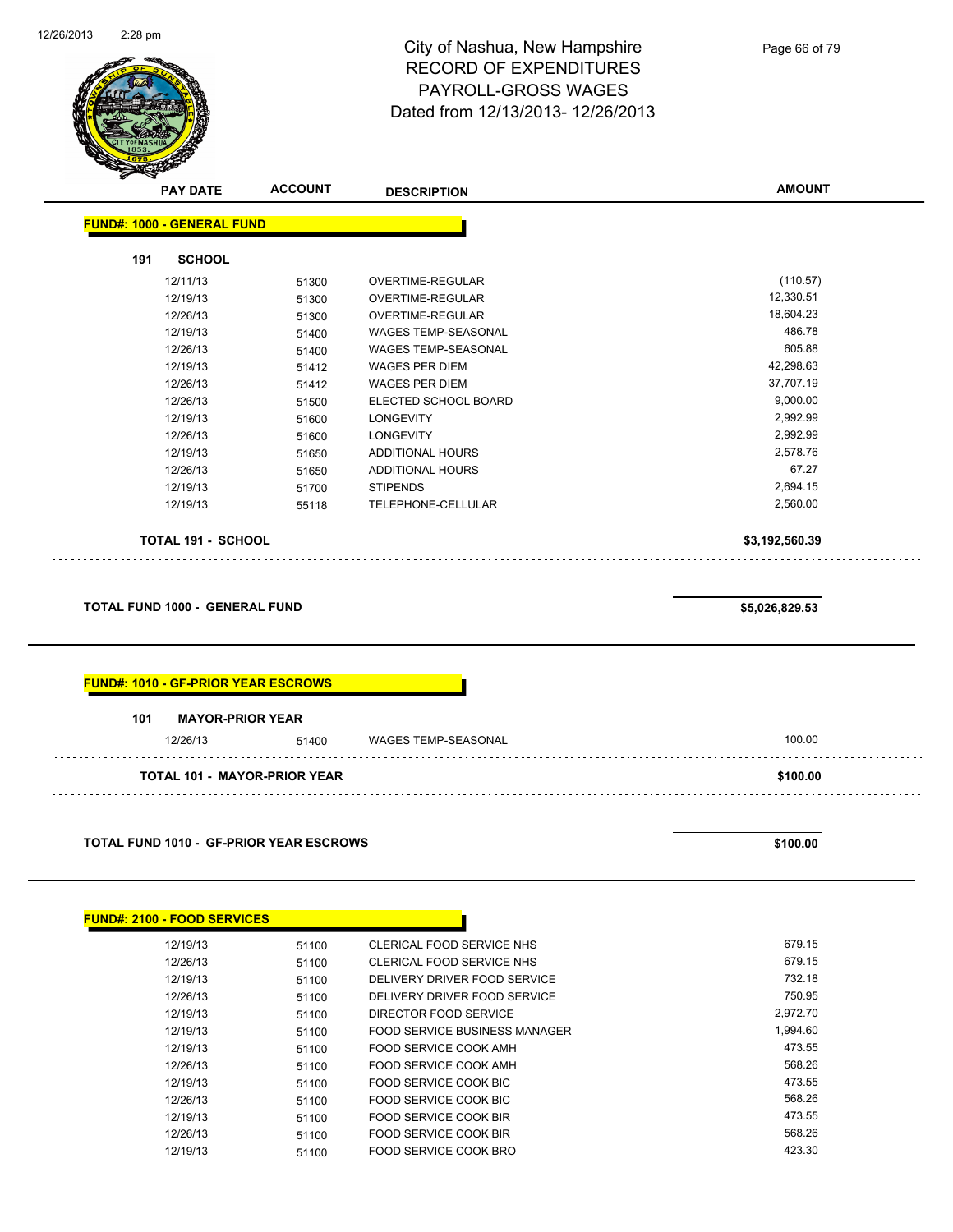

| <b>PAY DATE</b>                    | <b>ACCOUNT</b> | <b>DESCRIPTION</b>              | <b>AMOUNT</b> |
|------------------------------------|----------------|---------------------------------|---------------|
| <b>FUND#: 2100 - FOOD SERVICES</b> |                |                                 |               |
|                                    |                |                                 |               |
| 12/26/13                           | 51100          | FOOD SERVICE COOK BRO           | 522.90        |
| 12/19/13                           | 51100          | FOOD SERVICE COOK CHA           | 473.55        |
| 12/26/13                           | 51100          | FOOD SERVICE COOK CHA           | 437.31        |
| 12/19/13                           | 51100          | FOOD SERVICE COOK DRC           | 456.05        |
| 12/26/13                           | 51100          | FOOD SERVICE COOK DRC           | 547.26        |
| 12/19/13                           | 51100          | FOOD SERVICE COOK ELM           | 939.76        |
| 12/26/13                           | 51100          | <b>FOOD SERVICE COOK ELM</b>    | 1,160.88      |
| 12/19/13                           | 51100          | <b>FOOD SERVICE COOK FES</b>    | 406.89        |
| 12/26/13                           | 51100          | <b>FOOD SERVICE COOK FES</b>    | 495.99        |
| 12/19/13                           | 51100          | <b>FOOD SERVICE COOK FMS</b>    | 476.79        |
| 12/26/13                           | 51100          | <b>FOOD SERVICE COOK FMS</b>    | 580.44        |
| 12/19/13                           | 51100          | <b>FOOD SERVICE COOK LDG</b>    | 456.05        |
| 12/26/13                           | 51100          | <b>FOOD SERVICE COOK LDG</b>    | 547.26        |
| 12/19/13                           | 51100          | FOOD SERVICE COOK MDE           | 473.55        |
| 12/26/13                           | 51100          | FOOD SERVICE COOK MDE           | 568.26        |
| 12/19/13                           | 51100          | FOOD SERVICE COOK NHN           | 969.34        |
| 12/26/13                           | 51100          | FOOD SERVICE COOK NHN           | 1,197.42      |
| 12/19/13                           | 51100          | FOOD SERVICE COOK NHS           | 984.44        |
| 12/26/13                           | 51100          | <b>FOOD SERVICE COOK NHS</b>    | 1,201.15      |
| 12/19/13                           | 51100          | FOOD SERVICE COOK NSE           | 453.25        |
| 12/26/13                           | 51100          | <b>FOOD SERVICE COOK NSE</b>    | 543.90        |
| 12/19/13                           | 51100          | <b>FOOD SERVICE COOK PMS</b>    | 483.70        |
| 12/26/13                           | 51100          | <b>FOOD SERVICE COOK PMS</b>    | 580.44        |
| 12/19/13                           | 51100          | FOOD SERVICE COOK SHE           | 456.05        |
| 12/26/13                           | 51100          | FOOD SERVICE COOK SHE           | 547.26        |
| 12/19/13                           | 51100          | <b>FOOD SERVICE SITE CORD</b>   | 11,176.90     |
| 12/19/13                           | 51100          | <b>FOOD SERVICECOOK MTP</b>     | 415.80        |
| 12/26/13                           | 51100          | <b>FOOD SERVICECOOK MTP</b>     | 498.96        |
| 12/19/13                           | 51200          | FOOD SERVICE ASST PT AMH        | 451.55        |
| 12/26/13                           | 51200          | FOOD SERVICE ASST PT AMH        | 535.71        |
| 12/19/13                           | 51200          | FOOD SERVICE ASST PT BIC        | 514.65        |
| 12/26/13                           | 51200          | FOOD SERVICE ASST PT BIC        | 617.58        |
| 12/19/13                           | 51200          | FOOD SERVICE ASST PT BIR        | 580.20        |
| 12/26/13                           | 51200          | <b>FOOD SERVICE ASST PT BIR</b> | 712.62        |
| 12/19/13                           | 51200          | FOOD SERVICE ASST PT BRO        | 328.34        |
| 12/26/13                           | 51200          | FOOD SERVICE ASST PT BRO        | 400.68        |
| 12/19/13                           | 51200          | FOOD SERVICE ASST PT CHA        | 775.90        |
| 12/26/13                           | 51200          | FOOD SERVICE ASST PT CHA        | 828.58        |
| 12/19/13                           | 51200          | FOOD SERVICE ASST PT DRC        | 835.21        |
| 12/26/13                           | 51200          | FOOD SERVICE ASST PT DRC        | 1,011.02      |
| 12/19/13                           | 51200          | FOOD SERVICE ASST PT ELM        | 2,534.87      |
| 12/26/13                           | 51200          | FOOD SERVICE ASST PT ELM        | 3,098.07      |
| 12/19/13                           | 51200          | <b>FOOD SERVICE ASST PT FES</b> | 859.00        |
| 12/26/13                           | 51200          | FOOD SERVICE ASST PT FES        | 1,025.91      |
| 12/19/13                           | 51200          | FOOD SERVICE ASST PT FMS        | 2,237.79      |
| 12/26/13                           | 51200          | FOOD SERVICE ASST PT FMS        | 2,696.83      |
| 12/19/13                           | 51200          | FOOD SERVICE ASST PT LDG        | 557.52        |
| 12/26/13                           | 51200          | FOOD SERVICE ASST PT LDG        | 680.64        |
| 12/19/13                           | 51200          | <b>FOOD SERVICE ASST PT MDE</b> | 646.00        |
| 12/26/13                           | 51200          | FOOD SERVICE ASST PT MDE        | 786.32        |
| 12/19/13                           | 51200          | FOOD SERVICE ASST PT MTP        | 461.89        |
| 12/26/13                           | 51200          | FOOD SERVICE ASST PT MTP        | 556.49        |
| 12/19/13                           | 51200          | FOOD SERVICE ASST PT NHN        | 4,054.49      |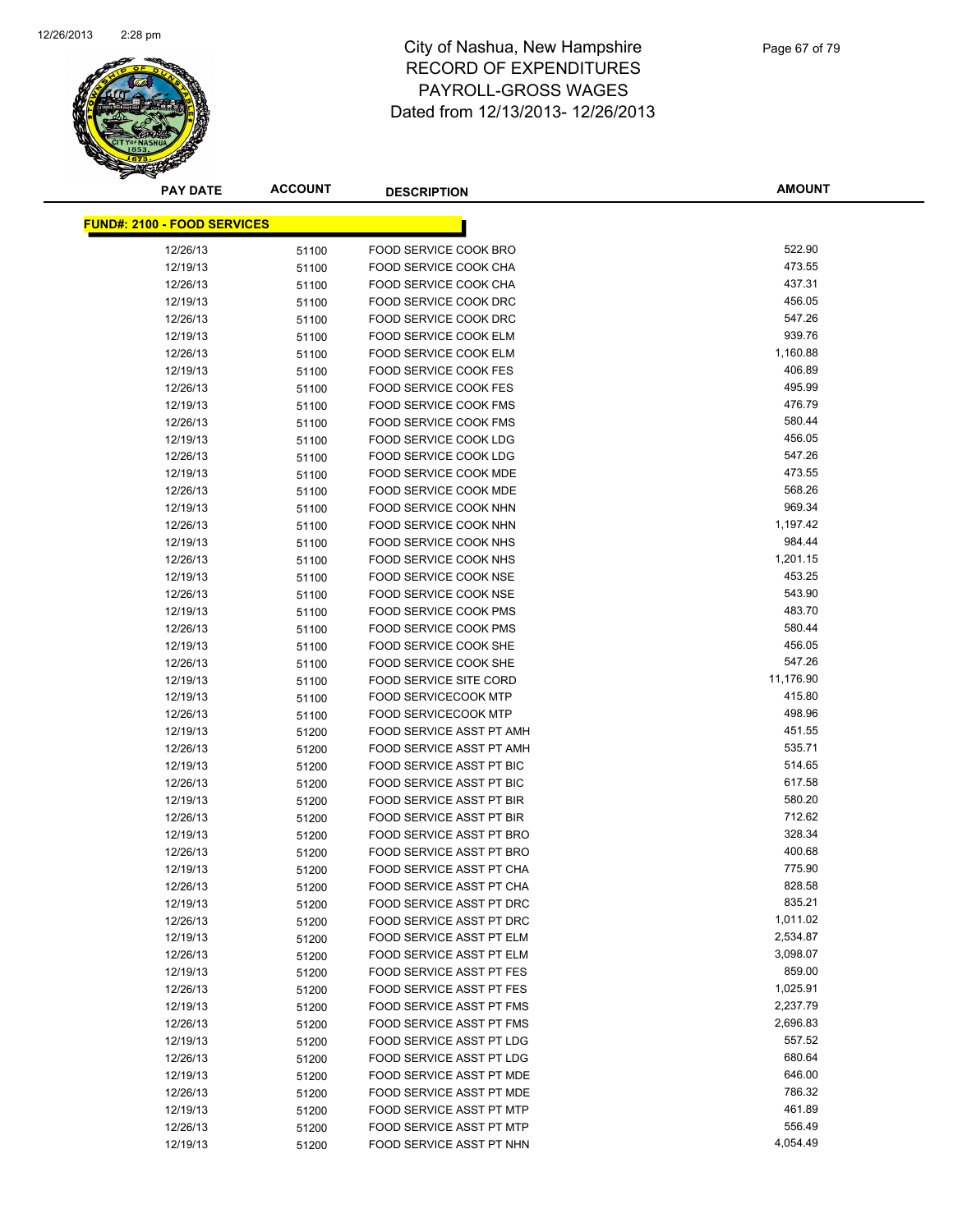

**AMOUNT**

| <b>PAY DATE</b>                        | <b>ACCOUNT</b> | <b>DESCRIPTION</b>              | <b>AMOUNT</b> |
|----------------------------------------|----------------|---------------------------------|---------------|
| <b>FUND#: 2100 - FOOD SERVICES</b>     |                |                                 |               |
| 12/26/13                               | 51200          | FOOD SERVICE ASST PT NHN        | 5,490.44      |
| 12/19/13                               | 51200          | FOOD SERVICE ASST PT NHS        | 3,885.12      |
| 12/26/13                               | 51200          | FOOD SERVICE ASST PT NHS        | 5,130.54      |
| 12/19/13                               | 51200          | FOOD SERVICE ASST PT PMS        | 2,215.24      |
| 12/26/13                               | 51200          | <b>FOOD SERVICE ASST PT PMS</b> | 2,739.35      |
| 12/19/13                               | 51200          | FOOD SERVICE ASST PT SHE        | 502.90        |
| 12/26/13                               | 51200          | FOOD SERVICE ASST PT SHE        | 603.48        |
| 12/19/13                               | 51300          | OVERTIME-REGULAR                | 123.72        |
| 12/26/13                               | 51300          | OVERTIME-REGULAR                | 145.47        |
| 12/19/13                               | 51412          | WAGES PER DIEM                  | 3,068.52      |
| 12/26/13                               | 51412          | <b>WAGES PER DIEM</b>           | 3,008.46      |
| 12/19/13                               | 55118          | <b>TELEPHONE-CELLULAR</b>       | 80.00         |
| <b>TOTAL FUND 2100 - FOOD SERVICES</b> |                |                                 | \$94,190.11   |

| 12/19/13                                   | 51200 | ADULT ED DIPOLMA INST      | 575.00     |
|--------------------------------------------|-------|----------------------------|------------|
| 12/19/13                                   | 51200 | ADULT ED DRIVERS ED INST   | 400.00     |
| 12/26/13                                   | 51200 | ADULT ED DRIVERS ED INST   | 400.00     |
| 12/19/13                                   | 51200 | DRIVER INSTRUCTOR          | 525.00     |
| 12/26/13                                   | 51200 | DRIVER INSTRUCTOR          | 425.00     |
| 12/26/13                                   | 51200 | ELL OUTREACH WORKER HOURLY | 50.00      |
| 12/19/13                                   | 51200 | <b>TEACHER TECHED ELM</b>  | 300.00     |
| 12/19/13                                   | 51200 | <b>TEACHER TECHED FMS</b>  | 525.00     |
| <b>TOTAL FUND 2201 - DRIVERS EDUCATION</b> |       |                            | \$3,200.00 |

**FUND#: 2207 - ADULT ED/CONTINUING ED** 12/19/13 51200 ADULT ED ENRICHMENT INST 600 ADULT ED ENRICHMENT INST 12/26/13 51200 ADULT ED ENRICHMENT INST<br>12/19/13 51200 SUB TEACHER 1200 SUB TEACHER 50.00 12/19/13 51200 TEACHER CULINARY NHN 12/19/13 125.00 12/19/13 51200 TEACHER TECHED NHN 150.00 51200 51200 TEACHER TECHED NHN **TOTAL FUND 2207 - ADULT ED/CONTINUING ED \$475.00** 

| <b>FUND#: 2222 - AFTER SCHOOL PROGRAM</b> |       |                     |            |
|-------------------------------------------|-------|---------------------|------------|
| 12/19/13                                  | 51100 | DIRECTOR 21 CENTURY | 2.157.90   |
| TOTAL FUND 2222 - AFTER SCHOOL PROGRAM    |       |                     | \$2,157.90 |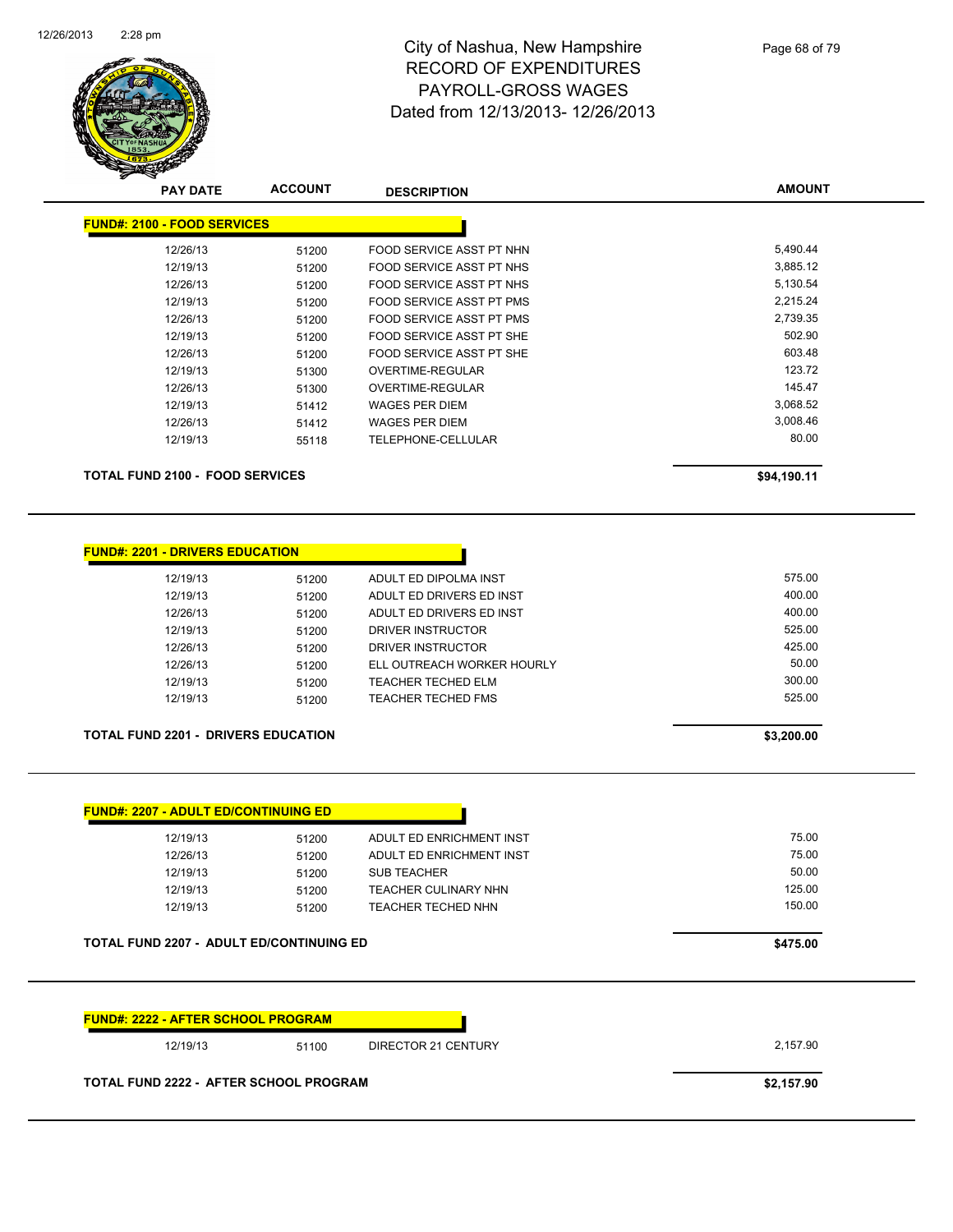| 12/26/2013 | 2:28 pm                                                     |                | City of Nashua, New Hampshire<br><b>RECORD OF EXPENDITURES</b><br>PAYROLL-GROSS WAGES<br>Dated from 12/13/2013-12/26/2013 | Page 69 of 79        |
|------------|-------------------------------------------------------------|----------------|---------------------------------------------------------------------------------------------------------------------------|----------------------|
|            | <b>PAY DATE</b>                                             | <b>ACCOUNT</b> | <b>DESCRIPTION</b>                                                                                                        | <b>AMOUNT</b>        |
|            | <b>FUND#: 2252 - DAY CARE</b>                               |                |                                                                                                                           |                      |
|            | 12/19/13                                                    | 51100          | PANTHER PRESCHOOL TEACHER                                                                                                 | 846.20               |
|            | <b>TOTAL FUND 2252 - DAY CARE</b>                           |                |                                                                                                                           | \$846.20             |
|            | <b>FUND#: 2503 - PARKS &amp; REC PROGRAMS FUND</b>          |                |                                                                                                                           |                      |
|            | 12/19/13                                                    | 51100          | PROGRAM COORDINATOR                                                                                                       | 347.90               |
|            | 12/26/13                                                    | 51100          | PROGRAM COORDINATOR                                                                                                       | 347.90               |
|            | <b>TOTAL FUND 2503 - PARKS &amp; REC PROGRAMS FUND</b>      |                |                                                                                                                           | \$695.80             |
|            | <b>FUND#: 2505 - GOVT &amp; EDUCATION CHANNELS FUND</b>     |                |                                                                                                                           |                      |
|            |                                                             |                |                                                                                                                           |                      |
|            | 12/19/13                                                    | 51100          | ECHANNEL ACCESS ADMINISTRATOR                                                                                             | 1,014.70             |
|            | 12/26/13<br>12/19/13                                        | 51100          | ECHANNEL ACCESS ADMINISTRATOR<br>PEG PROGRAM MANAGER                                                                      | 1,014.70<br>1,139.75 |
|            | 12/26/13                                                    | 51100<br>51100 | PEG PROGRAM MANAGER                                                                                                       | 1,139.75             |
|            | 12/26/13                                                    | 55118          | TELEPHONE-CELLULAR                                                                                                        | 100.00               |
|            | <b>TOTAL FUND 2505 - GOVT &amp; EDUCATION CHANNELS FUND</b> |                |                                                                                                                           | \$4,408.90           |
|            |                                                             |                |                                                                                                                           |                      |
|            | <b>FUND#: 3050 - POLICE GRANTS FUND</b>                     |                |                                                                                                                           |                      |
|            | 12/19/13                                                    | 51100          | DOMESTIC VIOLENCE ADVOCATE                                                                                                | 717.45               |
|            | 12/26/13                                                    | 51100          | DOMESTIC VIOLENCE ADVOCATE                                                                                                | 717.45               |
|            | 12/19/13                                                    | 51100          | PATROLMAN ALL RANKS                                                                                                       | 1,165.00             |
|            | 12/26/13                                                    | 51100          | PATROLMAN ALL RANKS                                                                                                       | 1,165.00             |
|            | 12/19/13                                                    | 51300          | OVERTIME-REGULAR                                                                                                          | 1,389.91<br>281.09   |
|            | 12/26/13                                                    | 51300          | OVERTIME-REGULAR                                                                                                          |                      |
|            | <b>TOTAL FUND 3050 - POLICE GRANTS FUND</b>                 |                |                                                                                                                           | \$5,435.90           |
|            | <b>FUND#: 3068 - COMMUNITY SERVICES GRANTS</b>              |                |                                                                                                                           |                      |
|            | 12/19/13                                                    | 51100          | <b>EPIDEMIOLOGIST</b>                                                                                                     | 1,302.66             |
|            | 12/26/13                                                    | 51100          | <b>EPIDEMIOLOGIST</b>                                                                                                     | 1,302.65             |
|            | 12/19/13                                                    | 51100          | INTAKE SPECIALIST PROGRAM ASST                                                                                            | 366.50               |
|            | 12/26/13                                                    | 51100          | INTAKE SPECIALIST PROGRAM ASST                                                                                            | 366.50               |
|            | 12/19/13                                                    | 51100          | PROGRAM ASSISTANT                                                                                                         | 419.85               |
|            | 12/26/13                                                    | 51100          | PROGRAM ASSISTANT                                                                                                         | 419.84               |
|            | 12/19/13                                                    | 51100          | PUB HEALTH NURSE                                                                                                          | 132.25               |
|            | 12/26/13                                                    | 51100          | PUB HEALTH NURSE                                                                                                          | 132.26               |
|            | 12/19/13                                                    | 51100          | PUB HEALTH PREPAREDNESS COORD                                                                                             | 1,117.45             |
|            | 12/26/13                                                    | 51100          | PUB HEALTH PREPAREDNESS COORD                                                                                             | 1,117.45             |
|            | 12/26/13                                                    | 55118          | TELEPHONE-CELLULAR                                                                                                        | 100.00               |
|            |                                                             |                |                                                                                                                           |                      |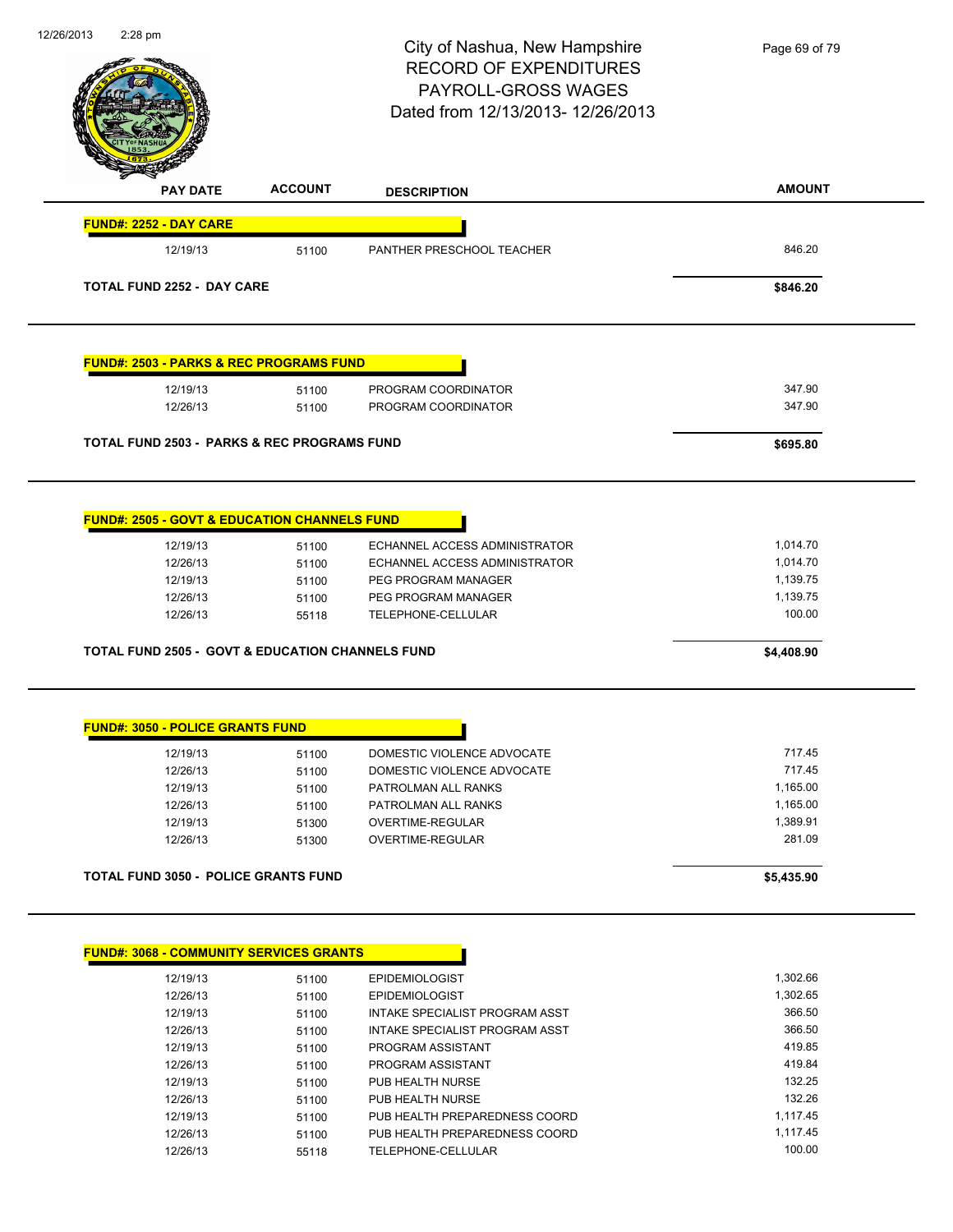|                                                               |                | City of Nashua, New Hampshire<br><b>RECORD OF EXPENDITURES</b><br>PAYROLL-GROSS WAGES<br>Dated from 12/13/2013-12/26/2013 | Page 70 of 79      |
|---------------------------------------------------------------|----------------|---------------------------------------------------------------------------------------------------------------------------|--------------------|
| <b>PAY DATE</b>                                               | <b>ACCOUNT</b> | <b>DESCRIPTION</b>                                                                                                        | <b>AMOUNT</b>      |
| <b>TOTAL FUND 3068 - COMMUNITY SERVICES GRANTS</b>            |                |                                                                                                                           | \$6,777.41         |
| <b>FUND#: 3070 - COMMUNITY HEALTH GRANTS FUND</b>             |                |                                                                                                                           |                    |
| 12/19/13                                                      | 51100          | PUB HEALTH NURSE                                                                                                          | 885.15             |
| 12/26/13                                                      | 51100          | PUB HEALTH NURSE                                                                                                          | 885.14             |
| 12/19/13                                                      | 51412          | <b>WAGES PER DIEM</b>                                                                                                     | 133.00             |
| 12/26/13                                                      | 51412          | <b>WAGES PER DIEM</b>                                                                                                     | 123.50             |
| <b>TOTAL FUND 3070 - COMMUNITY HEALTH GRANTS FUND</b>         |                |                                                                                                                           | \$2,026.79         |
| <b>FUND#: 3080 - COMMUNITY DEVELOPMENT GRANTS</b><br>12/19/13 | 51100          | OED PROGRAM COORDINATOR                                                                                                   | 154.00             |
| 12/26/13<br>TOTAL FUND 3080 - COMMUNITY DEVELOPMENT GRANTS    | 51100          | OED PROGRAM COORDINATOR                                                                                                   | 154.00<br>\$308.00 |
| <b>FUND#: 3090 - URBAN PROGRAM GRANTS</b>                     |                |                                                                                                                           |                    |
| 12/19/13                                                      | 51100          | <b>GRANT MGMT SPECIALIST</b>                                                                                              | 961.60             |
| 12/26/13                                                      | 51100          | <b>GRANT MGMT SPECIALIST</b>                                                                                              | 961.60             |
| 12/19/13                                                      | 51100          | INTAKE SPECIALIST PROGRAM ASST                                                                                            | 549.70             |
| 12/26/13                                                      | 51100          | INTAKE SPECIALIST PROGRAM ASST                                                                                            | 549.70             |
| 12/19/13                                                      | 51100          | <b>MANAGER URBAN PROGRAMS</b>                                                                                             | 1,408.20           |
| 12/26/13                                                      | 51100          | <b>MANAGER URBAN PROGRAMS</b>                                                                                             | 1,408.20           |
| 12/19/13                                                      | 51100          | PROGRAM COORDINATOR LP&HH                                                                                                 | 1,073.90           |
| 12/26/13                                                      | 51100          | PROGRAM COORDINATOR LP&HH                                                                                                 | 1,073.90           |
| 12/19/13                                                      | 51100          | PROJECT ADMINISTRATOR                                                                                                     | 1,162.45           |
| 12/26/13                                                      | 51100          | PROJECT ADMINISTRATOR                                                                                                     | 1,162.45           |
| 12/19/13                                                      | 51100          | PROJECT ADMINISTRATOR LP&HH                                                                                               | 1,000.40           |
| 12/26/13                                                      | 51100          | PROJECT ADMINISTRATOR LP&HH                                                                                               | 1,000.40           |
| 12/19/13<br>12/26/13                                          | 51200<br>51200 | CODE ENFORCEMENT OFFICER II<br>CODE ENFORCEMENT OFFICER II                                                                | 559.68<br>559.68   |

#### **TOTAL FUND 3090 - URBAN PROGRAM GRANTS \$13,465.86**

## **FUND#: 3120 - TRANSIT GRANTS**

| 12/19/13 | 51100 | OED PROGRAM COORDINATOR       | 154.00   |
|----------|-------|-------------------------------|----------|
| 12/26/13 | 51100 | OED PROGRAM COORDINATOR       | 154.00   |
| 12/19/13 | 51100 | TRANSIT FINANCE COORDINATOR   | 1.139.66 |
| 12/26/13 | 51100 | TRANSIT FINANCE COORDINATOR   | 1.139.66 |
| 12/19/13 | 51100 | TRANSIT FLEET FACILITIES SUPV | 961.60   |
| 12/26/13 | 51100 | TRANSIT FLEET FACILITIES SUPV | 961.60   |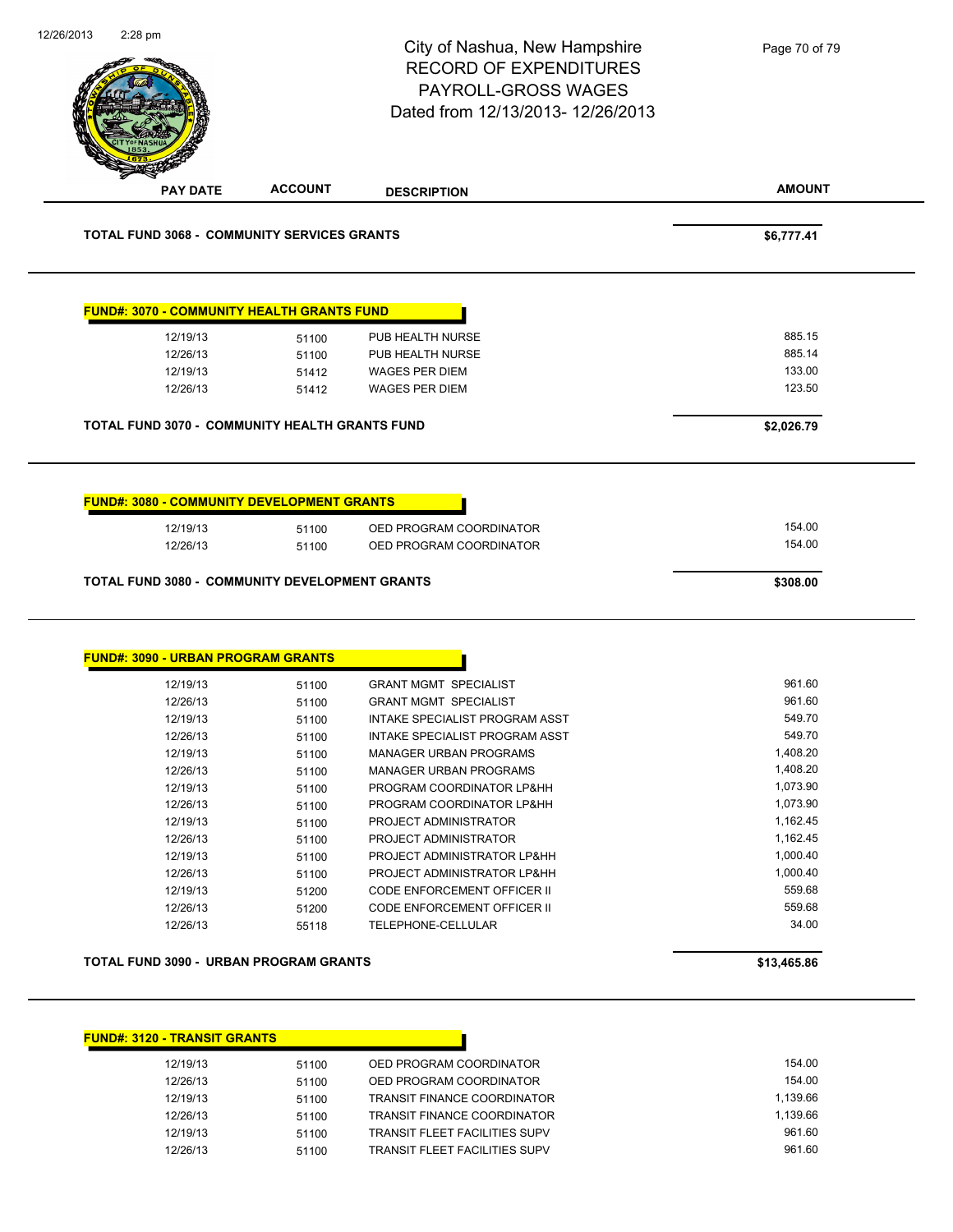

| <b>PAY DATE</b>                     | <b>ACCOUNT</b> | <b>DESCRIPTION</b>                    | <b>AMOUNT</b> |
|-------------------------------------|----------------|---------------------------------------|---------------|
| <b>FUND#: 3120 - TRANSIT GRANTS</b> |                |                                       |               |
| 12/19/13                            | 51100          | <b>TRANSIT MECHANICS</b>              | 1,744.00      |
| 12/26/13                            | 51100          | <b>TRANSIT MECHANICS</b>              | 1,743.99      |
| 12/19/13                            | 51100          | TRANSIT OPER MKTG SUPV                | 985.15        |
| 12/26/13                            | 51100          | <b>TRANSIT OPER MKTG SUPV</b>         | 985.15        |
| 12/19/13                            | 51100          | TRANSIT OPERATIONS COORDINATOR        | 863.35        |
| 12/26/13                            | 51100          | TRANSIT OPERATIONS COORDINATOR        | 863.35        |
| 12/19/13                            | 51100          | TRANSIT UTILITY SERVICE WORKER        | 794.50        |
| 12/26/13                            | 51100          | <b>TRANSIT UTILITY SERVICE WORKER</b> | 794.50        |
| 12/19/13                            | 51100          | TRANSPORTATION DEPT MANAGER           | 1,460.55      |
| 12/26/13                            | 51100          | TRANSPORTATION DEPT MANAGER           | 1,460.55      |
| 12/19/13                            | 51300          | OVERTIME-REGULAR                      | 97.17         |
| 12/26/13                            | 51300          | OVERTIME-REGULAR                      | 735.96        |
| TOTAL FUND 3120 - TRANSIT GRANTS    |                |                                       | \$17,038.74   |

# **FUND#: 3800 - SCHOOL GRANTS FUND**

| 12/19/13 | 51100 | 21 CENTURY ELEM MFAM RES COORD | 5,142.42 |
|----------|-------|--------------------------------|----------|
| 12/19/13 | 51100 | 21 CENTURY MIDL FAM RES COORD  | 2,047.40 |
| 12/19/13 | 51100 | ASSISTANT PRINCIPAL BRO        | 1,403.90 |
| 12/19/13 | 51100 | ASSISTANT PRINCIPAL MDE        | 1,381.30 |
| 12/19/13 | 51100 | AYP FACILITATOR DRC            | 2,149.80 |
| 12/19/13 | 51100 | AYP FACILITATOR FES            | 1,911.90 |
| 12/19/13 | 51100 | AYP FACILITATOR LDG            | 3,314.00 |
| 12/19/13 | 51100 | <b>CLERICAL 21 CENTURY</b>     | 712.90   |
| 12/26/13 | 51100 | <b>CLERICAL 21 CENTURY</b>     | 855.48   |
| 12/19/13 | 51100 | <b>DIRECTOR TITLE 1</b>        | 3,153.80 |
| 12/19/13 | 51100 | JOB DEVELOPER SPED NHS         | 1,911.90 |
| 12/19/13 | 51100 | OFFICE MANAGER TITLE 1         | 1,494.60 |
| 12/19/13 | 51100 | PARA TTI AMH                   | 545.51   |
| 12/26/13 | 51100 | PARA TTI AMH                   | 656.39   |
| 12/19/13 | 51100 | PARA TTI DRC                   | 881.78   |
| 12/26/13 | 51100 | PARA TTI DRC                   | 970.04   |
| 12/19/13 | 51100 | PARA TTI LDG                   | 1,584.11 |
| 12/26/13 | 51100 | PARA TTI LDG                   | 1,895.77 |
| 12/19/13 | 51100 | PARA TTI NURSERY               | 996.55   |
| 12/26/13 | 51100 | PARA TTI NURSERY               | 996.55   |
| 12/19/13 | 51100 | SYSTEMS ADMIN SCH YEAR         | 2,105.60 |
| 12/19/13 | 51100 | <b>TEACHER COMPUTER FMS</b>    | 1,708.50 |
| 12/19/13 | 51100 | <b>TEACHER DWSE BIR</b>        | 1,650.70 |
| 12/19/13 | 51100 | <b>TEACHER DWSE BRO</b>        | 1,789.00 |
| 12/19/13 | 51100 | <b>TEACHER DWSE CHA</b>        | 1,639.56 |
| 12/19/13 | 51100 | <b>TEACHER DWSE ELM</b>        | 1,510.90 |
| 12/19/13 | 51100 | <b>TEACHER DWSE MDE</b>        | 1,718.30 |
| 12/19/13 | 51100 | TEACHER DWSE SHE               | 1,510.90 |
| 12/19/13 | 51100 | <b>TEACHER GR3 BIC</b>         | 3,161.60 |
| 12/19/13 | 51100 | <b>TEACHER KIND FES</b>        | 1,578.60 |
| 12/19/13 | 51100 | <b>TEACHER PRESCHOOL WID</b>   | 1,848.00 |
| 12/19/13 | 51100 | <b>TEACHER SPED AMH</b>        | 3,290.10 |
| 12/19/13 | 51100 | <b>TEACHER SPED DRC</b>        | 3,290.30 |
| 12/19/13 | 51100 | <b>TEACHER SPED ELM</b>        | 1,510.90 |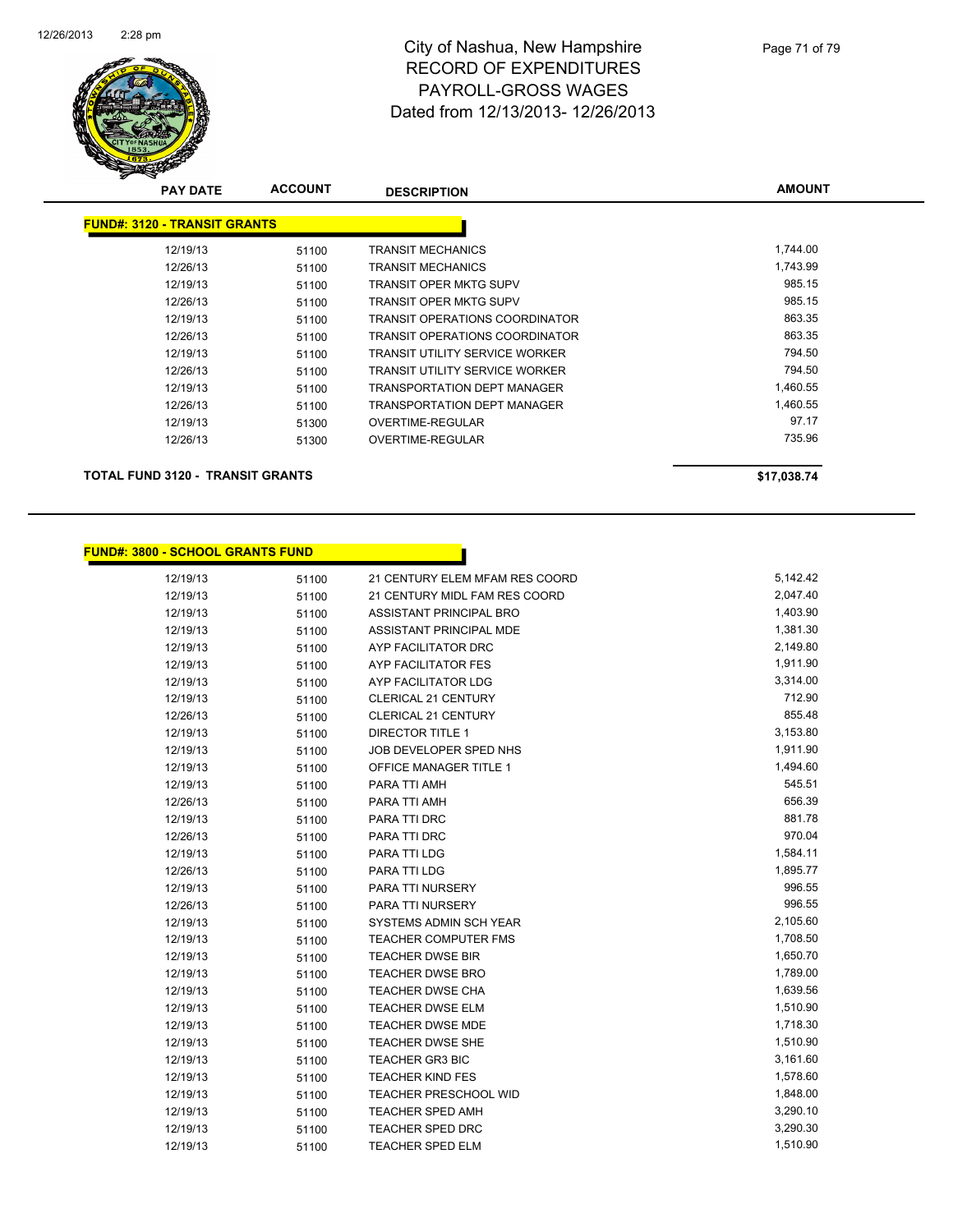

Page 72 of 79

| <b>PAY DATE</b>                         | <b>ACCOUNT</b> | <b>DESCRIPTION</b>                                 | <b>AMOUNT</b>        |
|-----------------------------------------|----------------|----------------------------------------------------|----------------------|
| <b>FUND#: 3800 - SCHOOL GRANTS FUND</b> |                |                                                    |                      |
|                                         |                |                                                    |                      |
| 12/19/13                                | 51100          | <b>TEACHER SPED FES</b>                            | 2,252.10<br>3,487.70 |
| 12/19/13                                | 51100          | <b>TEACHER SPED FMS</b><br><b>TEACHER SPED LDG</b> | 3,418.80             |
| 12/19/13                                | 51100          |                                                    | 1,510.90             |
| 12/19/13                                | 51100          | <b>TEACHER SPED MDE</b>                            |                      |
| 12/19/13<br>12/19/13                    | 51100          | <b>TEACHER SPED NHN</b><br><b>TEACHER SPED NHS</b> | 6,519.50<br>4,941.00 |
| 12/19/13                                | 51100          | TEACHER SPED NSE                                   | 1,578.60             |
|                                         | 51100          |                                                    | 1,510.90             |
| 12/19/13                                | 51100          | <b>TEACHER SPED PMS</b><br><b>TEACHER SPED SHE</b> | 1,779.20             |
| 12/19/13<br>12/19/13                    | 51100          | <b>TEACHER TEAM FACILITATOR MTP</b>                | 1,841.20             |
| 12/19/13                                | 51100          | TEACHER TEAM FACILITATOR NHS                       | 2,458.00             |
| 12/1/13                                 | 51100          | <b>TEACHER TTI AMH</b>                             | (14, 113.77)         |
| 12/19/13                                | 51100          | 21 CENTURY ELEM MFAM RES COORD                     | 135.04               |
| 12/19/13                                | 51200          | 21ST CENTURY INSTRUCTOR                            | 1,937.35             |
| 12/26/13                                | 51200<br>51200 | 21ST CENTURY INSTRUCTOR                            | 1,428.96             |
| 12/19/13                                |                | ADULT ED DIPOLMA TEACHER                           | 150.00               |
| 12/19/13                                | 51200          | ADULT ED ENRICHMENT INST                           | 225.00               |
| 12/26/13                                | 51200          | ADULT ED ENRICHMENT INST                           | 125.00               |
| 12/19/13                                | 51200          | ADULT ED INSTRUCTOR                                | 450.00               |
| 12/26/13                                | 51200          | ADULT ED INSTRUCTOR                                | 300.00               |
| 12/19/13                                | 51200          | <b>CLERICAL PRINCIPAL AMH</b>                      | 30.04                |
| 12/26/13                                | 51200          | <b>CLERICAL PRINCIPAL AMH</b>                      | 60.08                |
| 12/26/13                                | 51200          | <b>CUSTODIAN NHS</b>                               | 35.00                |
| 12/19/13                                | 51200          | ELL OUTREACH WORKER HOURLY                         | 600.00               |
| 12/19/13                                | 51200<br>51200 | ELL TUTOR                                          | 300.00               |
| 12/19/13                                |                | <b>FAMILY LIAISON</b>                              | 600.00               |
| 12/26/13                                | 51200          | <b>FAMILY LIAISON</b>                              | 375.00               |
| 12/19/13                                | 51200          | FOCUS MONITORING DATA ANALYST                      | 1,690.90             |
| 12/19/13                                | 51200          | FOOD SERVICE COOK LDG                              | 35.00                |
| 12/26/13                                | 51200<br>51200 | FOOD SERVICE COOK LDG                              | 35.00                |
| 12/19/13                                | 51200          | <b>GUIDANCE COUNSELOR FES</b>                      | 220.92               |
| 12/19/13                                | 51200          | HOME SCHOOL CORD TTI                               | 2,838.37             |
| 12/26/13                                | 51200          | HOME SCHOOL CORD TTI                               | 2,988.61             |
| 12/19/13                                | 51200          | <b>INTERPRETER</b>                                 | 400.00               |
| 12/19/13                                | 51200          | <b>LIBRARIAN FMS</b>                               | 75.00                |
| 12/19/13                                | 51200          | <b>LIBRARIAN NHN</b>                               | 100.00               |
| 12/19/13                                | 51200          | <b>LIBRARIAN NHS</b>                               | 75.00                |
| 12/19/13                                | 51200          | LUNCH MONITOR DRC                                  | 106.71               |
| 12/26/13                                | 51200          | LUNCH MONITOR DRC                                  | 130.08               |
| 12/19/13                                | 51200          | LUNCH MONITOR SHE                                  | 178.43               |
| 12/26/13                                | 51200          | LUNCH MONITOR SHE                                  | 100.04               |
| 12/19/13                                | 51200          | PARA DW SPEC ED AMH                                | 311.93               |
| 12/26/13                                | 51200          | PARA DW SPEC ED AMH                                | 198.45               |
| 12/19/13                                | 51200          | PARA DW SPEC ED NHN                                | 75.00                |
| 12/26/13                                | 51200          | PARA DW SPEC ED NHN                                | 75.00                |
| 12/19/13                                | 51200          | PARA DW SPEC ED PMS                                | 129.18               |
| 12/26/13                                | 51200          | PARA DW SPEC ED PMS                                | 140.00               |
| 12/19/13                                | 51200          | PARA DW SPEC ED WID                                | 41.68                |
| 12/19/13                                | 51200          | PARA DW SPEC ELM                                   | 180.86               |
| 12/26/13                                | 51200          | PARA DW SPEC ELM                                   | 146.68               |
| 12/19/13                                | 51200          | PARA ELL MTP                                       | 75.05                |
| 12/26/13                                | 51200          | PARA ELL MTP                                       | 115.10               |
| 12/19/13                                | 51200          | PARA INST AMH                                      | 39.41                |
|                                         |                |                                                    |                      |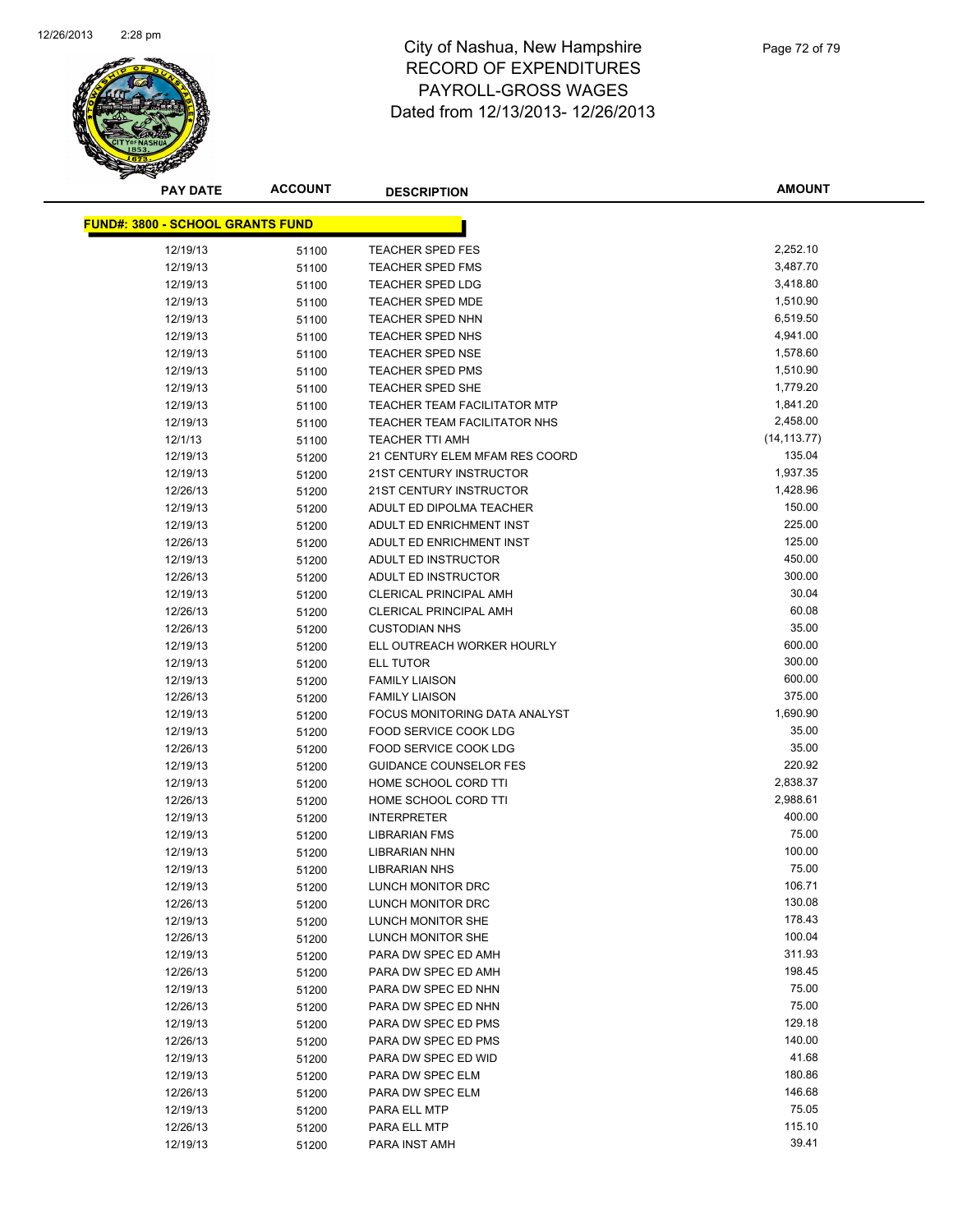

| <b>PAY DATE</b>                         | <b>ACCOUNT</b> | <b>DESCRIPTION</b>             | <b>AMOUNT</b> |
|-----------------------------------------|----------------|--------------------------------|---------------|
| <b>FUND#: 3800 - SCHOOL GRANTS FUND</b> |                |                                |               |
|                                         |                |                                | 39.41         |
| 12/26/13                                | 51200          | PARA INST AMH                  | 191.78        |
| 12/19/13                                | 51200          | PARA INST DRC<br>PARA INST DRC | 178.43        |
| 12/26/13                                | 51200          |                                | 148.39        |
| 12/19/13                                | 51200          | <b>PARA INST FES</b>           | 230.03        |
| 12/26/13                                | 51200          | PARA INST FES<br>PARA INST FMS | 70.00         |
| 12/19/13<br>12/26/13                    | 51200          | PARA INST FMS                  | 52.50         |
|                                         | 51200          | PARA INST LDG                  | 422.70        |
| 12/19/13<br>12/26/13                    | 51200          | PARA INST LDG                  | 331.78        |
| 12/19/13                                | 51200          | PARA INST NHN                  | 90.03         |
| 12/26/13                                | 51200          | PARA INST NHN                  | 45.01         |
| 12/19/13                                | 51200          | PARA INST PMS                  | 166.70        |
| 12/26/13                                | 51200<br>51200 | <b>PARA INST PMS</b>           | 156.69        |
| 12/19/13                                | 51200          | PARA KIND AMH                  | 134.23        |
| 12/26/13                                | 51200          | PARA KIND AMH                  | 70.00         |
| 12/19/13                                |                | PARA KIND LDG                  | 110.05        |
| 12/26/13                                | 51200<br>51200 | PARA KIND LDG                  | 41.68         |
| 12/19/13                                |                | PARA MEDIA NHN                 | 90.03         |
| 12/26/13                                | 51200<br>51200 | PARA MEDIA NHN                 | 70.00         |
| 12/19/13                                | 51200          | PARA MUSIC FMS                 | 300.00        |
| 12/19/13                                | 51200          | PARA PRE SCH MTP               | 150.91        |
| 12/26/13                                | 51200          | PARA PRE SCH MTP               | 120.88        |
| 12/19/13                                | 51200          | PARA TTI DRC                   | 131.25        |
| 12/26/13                                | 51200          | PARA TTI DRC                   | 99.23         |
| 12/19/13                                | 51200          | PARA TTI LDG                   | 70.00         |
| 12/26/13                                | 51200          | PARA TTI LDG                   | 35.00         |
| 12/19/13                                | 51200          | SOCIAL WORKER FMS              | 175.00        |
| 12/19/13                                | 51200          | <b>SUB TEACHER</b>             | 214.81        |
| 12/26/13                                | 51200          | <b>SUB TEACHER</b>             | 102.50        |
| 12/19/13                                | 51200          | <b>TEACHER DEAF WID</b>        | 17.50         |
| 12/19/13                                | 51200          | <b>TEACHER DWSE ELM</b>        | 170.00        |
| 12/19/13                                | 51200          | <b>TEACHER ELL NHN</b>         | 75.00         |
| 12/19/13                                | 51200          | <b>TEACHER ENGLISH ELM</b>     | 50.00         |
| 12/19/13                                | 51200          | <b>TEACHER ENGLISH FMS</b>     | 505.01        |
| 12/19/13                                | 51200          | <b>TEACHER ENGLISH NHN</b>     | 150.00        |
| 12/19/13                                | 51200          | <b>TEACHER ENGLISH NHS</b>     | 150.00        |
| 12/19/13                                | 51200          | <b>TEACHER ENGLISH PMS</b>     | 38.35         |
| 12/19/13                                | 51200          | <b>TEACHER GR1 LDG</b>         | 85.00         |
| 12/19/13                                | 51200          | <b>TEACHER GR2 DRC</b>         | 140.05        |
| 12/19/13                                | 51200          | <b>TEACHER GR3 DRC</b>         | 240.05        |
| 12/19/13                                | 51200          | <b>TEACHER GR3 SHE</b>         | 37.53         |
| 12/19/13                                | 51200          | <b>TEACHER GR4 DRC</b>         | 50.00         |
| 12/19/13                                | 51200          | <b>TEACHER GR4 FES</b>         | 70.00         |
| 12/19/13                                | 51200          | <b>TEACHER GR4 LDG</b>         | 60.00         |
| 12/19/13                                | 51200          | <b>TEACHER GR5 MTP</b>         | 170.00        |
| 12/19/13                                | 51200          | <b>TEACHER GR6 ELM</b>         | 337.50        |
| 12/19/13                                | 51200          | <b>TEACHER GR6 FMS</b>         | 298.36        |
| 12/19/13                                | 51200          | <b>TEACHER GR6 PMS</b>         | 70.00         |
| 12/19/13                                | 51200          | TEACHER KIND DRC               | 1,650.70      |
| 12/19/13                                | 51200          | <b>TEACHER MATH NHS</b>        | 450.00        |
| 12/19/13                                | 51200          | TEACHER MATH PMS               | 75.00         |
| 12/19/13                                | 51200          | <b>TEACHER READ PMS</b>        | 35.00         |
| 12/19/13                                | 51200          | TEACHER SCIENCE NHN            | 375.00        |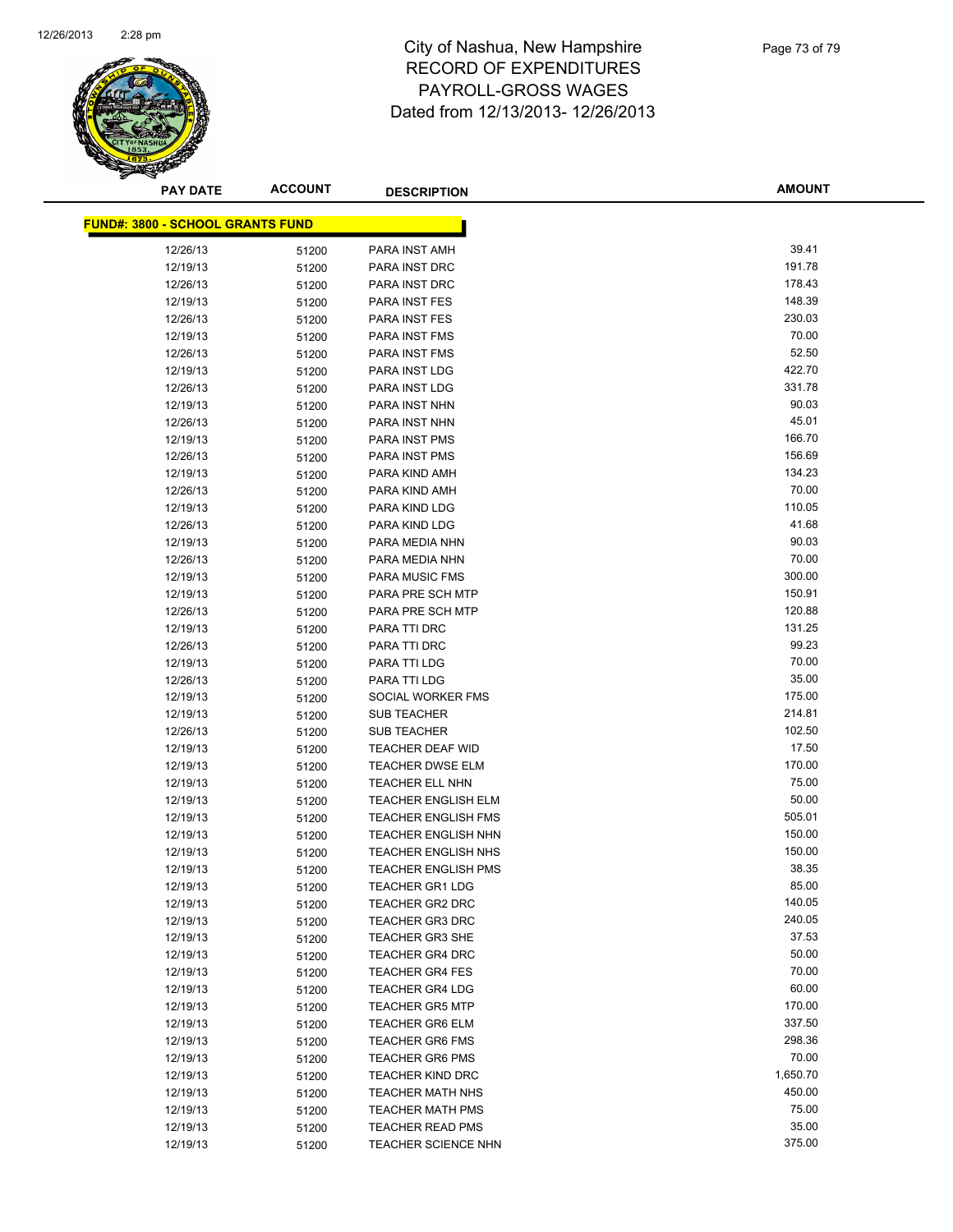

Page 74 of 79

|                                                   | <b>ACCOUNT</b> | <b>DESCRIPTION</b>                   | <b>AMOUNT</b> |
|---------------------------------------------------|----------------|--------------------------------------|---------------|
| <b>FUND#: 3800 - SCHOOL GRANTS FUND</b>           |                |                                      |               |
| 12/19/13                                          | 51200          | TEACHER SCIENCE NHS                  | 75.00         |
| 12/19/13                                          | 51200          | <b>TEACHER SCIENCE PMS</b>           | 25.00         |
| 12/19/13                                          | 51200          | <b>TEACHER SOCIAL STUDIES ELM</b>    | 50.00         |
| 12/19/13                                          | 51200          | TEACHER SOCIAL STUDIES NHN           | 450.00        |
| 12/19/13                                          | 51200          | TEACHER SOCIAL STUDIES NHS           | 250.00        |
| 12/19/13                                          | 51200          | TEACHER SOCIAL STUDIES PMS           | 150.00        |
| 12/19/13                                          | 51200          | <b>TEACHER SPED FMS</b>              | 176.70        |
| 12/19/13                                          | 51200          | <b>TEACHER SPED LDG</b>              | 406.70        |
| 12/19/13                                          | 51200          | <b>TEACHER SPED NHS</b>              | 150.00        |
| 12/19/13                                          | 51200          | <b>TEACHER TECHED ELM</b>            | 52.50         |
| 12/1/13                                           | 51200          | <b>TEACHER TTI AMH</b>               | 1,492.38      |
| 12/19/13                                          | 51200          | <b>TEACHER TTI AMH</b>               | 6,844.00      |
| 12/19/13                                          | 51200          | <b>TEACHER TTI FES</b>               | 14,253.80     |
| 12/19/13                                          | 51200          | <b>TEACHER TTI LDG</b>               | 9,294.90      |
| 12/19/13                                          | 51200          | <b>TEACHER TTI MTP</b>               | 4,933.30      |
| 12/19/13                                          | 51200          | <b>TEACHER TTI NURSERY</b>           | 4,397.40      |
| 12/19/13                                          | 51200          | <b>TEACHER TTIDRC</b>                | 8,080.79      |
| 12/19/13                                          | 51412          | <b>WAGES PER DIEM</b>                | 75.00         |
| 12/19/13                                          | 51650          | <b>ADDITIONAL HOURS</b>              | 3,295.19      |
| 12/19/13                                          | 55118          | TELEPHONE-CELLULAR                   | 80.00         |
| <b>TOTAL FUND 3800 - SCHOOL GRANTS FUND</b>       |                |                                      | \$160,628.79  |
| <b>FUND#: 3810 - FOOD SERVICE GRANTS FUND</b>     |                |                                      | 1,970.06      |
| 12/19/13<br>12/26/13                              | 51300          | OVERTIME-REGULAR<br>OVERTIME-REGULAR | 750.78        |
|                                                   | 51300          |                                      |               |
|                                                   |                |                                      |               |
| <b>TOTAL FUND 3810 - FOOD SERVICE GRANTS FUND</b> |                |                                      | \$2,720.84    |
| <b>FUND#: 4005 - TRAFFIC VIOLATIONS FUND</b>      |                |                                      |               |
| 12/19/13                                          | 51100          | PARKING ENFORCEMENT SPEC             | 3,055.61      |
| 12/26/13                                          | 51100          | PARKING ENFORCEMENT SPEC             | 3,055.61      |
| 12/19/13                                          | 51100          | PV/MV COORDINATOR                    | 844.05        |
| 12/26/13                                          | 51100          | PV/MV COORDINATOR                    | 844.05        |
| 12/19/13                                          | 51100          | <b>RESOURCE COORDINATOR</b>          | 112.40        |
| 12/26/13                                          | 51100          | RESOURCE COORDINATOR                 | 112.40        |
| 12/19/13                                          | 51100          | <b>VEHICLE REGISTRATION CLERK</b>    | 843.50        |
| 12/26/13                                          | 51100          | <b>VEHICLE REGISTRATION CLERK</b>    | 843.50        |
| 12/19/13                                          | 51300          | OVERTIME-REGULAR                     | 10.82         |
| 12/26/13                                          | 51300          | OVERTIME-REGULAR                     | 10.41         |
| 12/19/13                                          | 51390          | <b>OVERTIME-OTHER</b>                | 471.05        |

**TOTAL FUND 4005 - TRAFFIC VIOLATIONS FUND \$10,433.72**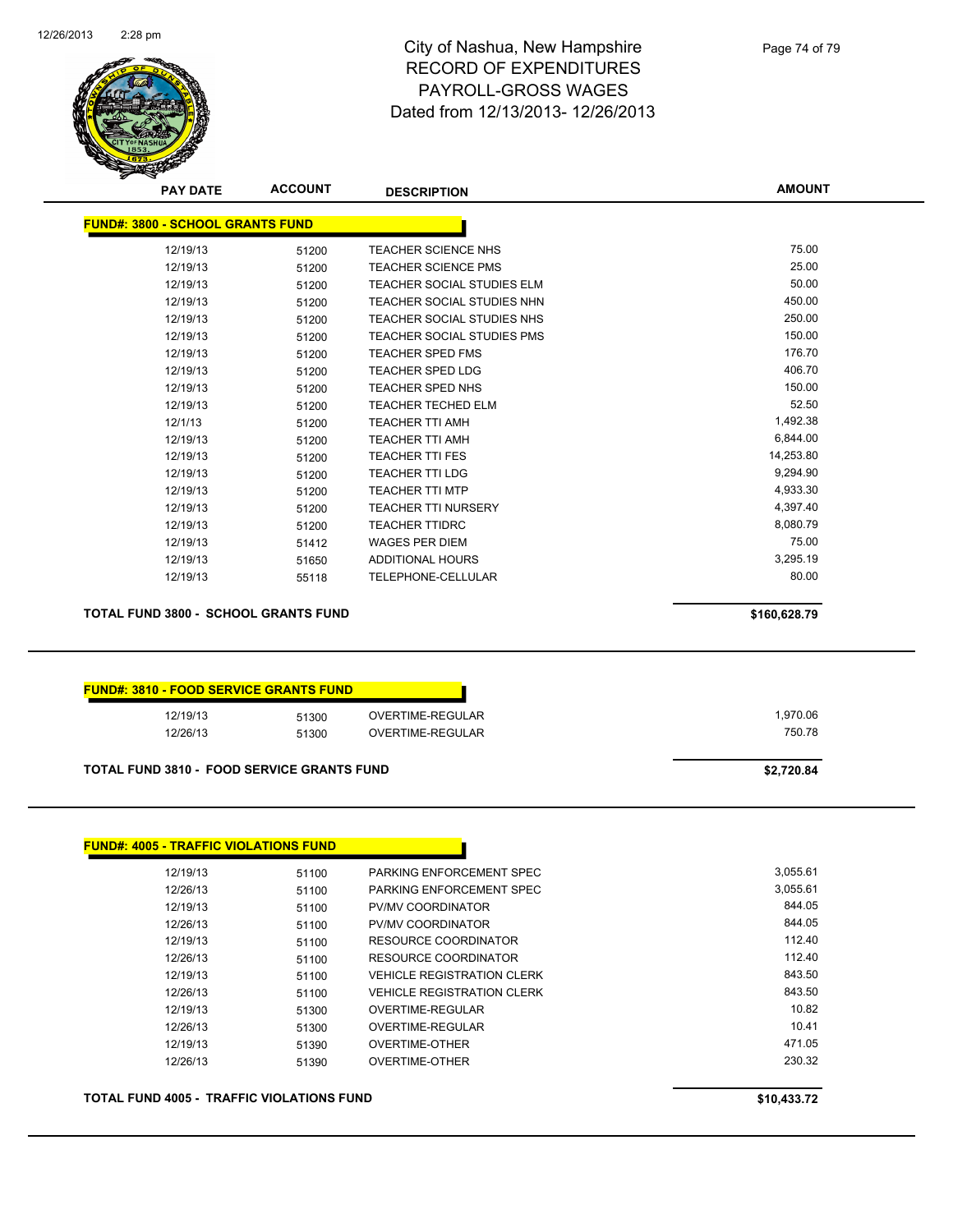

| Ҿ<br>T<br><b>PAY DATE</b>                                      | <b>ACCOUNT</b> | <b>DESCRIPTION</b>                                     | <b>AMOUNT</b>      |
|----------------------------------------------------------------|----------------|--------------------------------------------------------|--------------------|
| <b>FUND#: 4010 - MOTOR VEHICLE ADMIN FUND</b>                  |                |                                                        |                    |
| 12/19/13                                                       | 51100          | <b>VEHICLE REGISTRATION CLERK</b>                      | 266.05             |
| 12/26/13                                                       | 51100          | <b>VEHICLE REGISTRATION CLERK</b>                      | 266.05             |
| 12/1/13                                                        | 51300          | OVERTIME-REGULAR                                       | 7.89               |
| 12/26/13                                                       | 51300          | OVERTIME-REGULAR                                       | 4.98               |
| TOTAL FUND 4010 - MOTOR VEHICLE ADMIN FUND                     |                |                                                        | \$544.97           |
| <b>FUND#: 4030 - POLICE SPECIAL DETAILS</b>                    |                |                                                        |                    |
| 12/19/13                                                       | 51200          | <b>OUTSIDE DETAIL SPEC PT</b>                          | 588.28             |
| 12/26/13                                                       | 51200          | <b>OUTSIDE DETAIL SPEC PT</b>                          | 588.28             |
| 12/19/13                                                       | 51712          | SPECIAL DETAIL                                         | 9,125.64           |
| 12/26/13                                                       | 51712          | <b>SPECIAL DETAIL</b>                                  | 8,881.78           |
| <b>TOTAL FUND 4030 - POLICE SPECIAL DETAILS</b>                |                |                                                        | \$19,183.98        |
| <b>FUND#: 4035 - POLICE OT BILLING</b><br>12/19/13<br>12/26/13 | 51300<br>51300 | OVERTIME-REGULAR<br>OVERTIME-REGULAR                   | 1,385.79<br>400.84 |
| <b>TOTAL FUND 4035 - POLICE OT BILLING</b>                     |                |                                                        | \$1,786.63         |
| <b>FUND#: 4600 - ECON DEV-GREATER NASHUA RLF</b><br>12/19/13   | 51100          | OED PROGRAM COORDINATOR                                | 76.95              |
| 12/26/13                                                       | 51100          | OED PROGRAM COORDINATOR                                | 76.94              |
| <b>TOTAL FUND 4600 - ECON DEV-GREATER NASHUA RLF</b>           |                |                                                        | \$153.89           |
| <b>FUND#: 5010 - CAP PROJECTS-INFO TECHNOLOGY</b>              |                |                                                        |                    |
| 12/19/13                                                       | 51300          | <b>OVERTIME-REGULAR</b>                                | 70.35              |
| 12/26/13                                                       | 51300          | OVERTIME-REGULAR                                       | 70.36              |
| 12/19/13                                                       | 51400          | <b>WAGES TEMP-SEASONAL</b>                             | 215.63             |
| 12/26/13                                                       | 51400          | WAGES TEMP-SEASONAL                                    | 228.13             |
| TOTAL FUND 5010 - CAP PROJECTS-INFO TECHNOLOGY                 |                |                                                        | \$584.47           |
|                                                                |                |                                                        |                    |
|                                                                |                |                                                        |                    |
| <b>FUND#: 6000 - SOLID WASTE FUND</b>                          |                |                                                        |                    |
| 12/19/13<br>12/26/13                                           | 51100<br>51100 | ACCOUNTING COMPLIANCE MGR<br>ACCOUNTING COMPLIANCE MGR | 153.38<br>153.40   |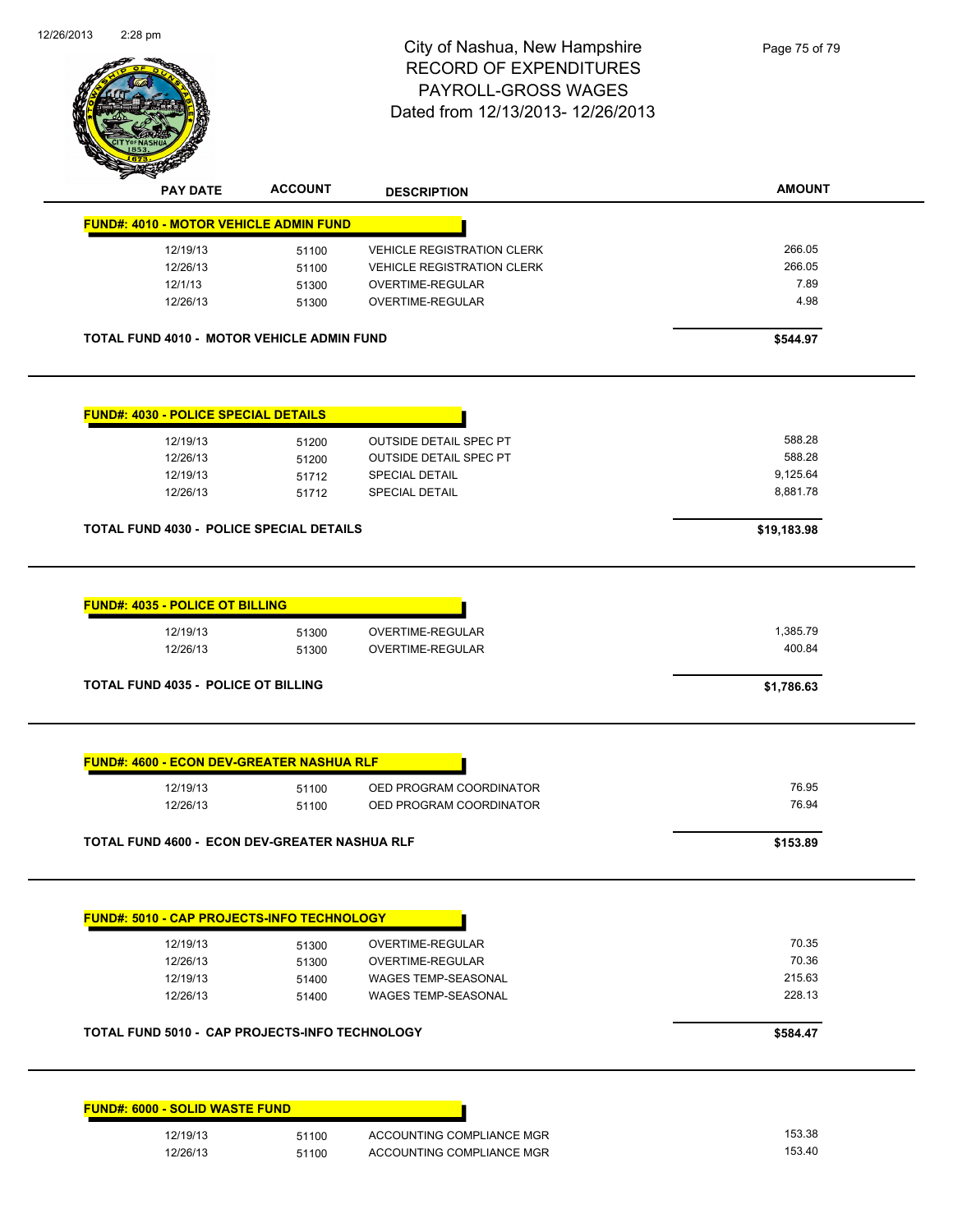

**AMOUNT**

| <b>FUND#: 6000 - SOLID WASTE FUND</b> |       |                                      |          |
|---------------------------------------|-------|--------------------------------------|----------|
| 12/19/13                              | 51100 | ADMINISTRATIVE ASSISTANT I           | 575.12   |
| 12/26/13                              | 51100 | ADMINISTRATIVE ASSISTANT I           | 568.80   |
| 12/19/13                              | 51100 | ADMINISTRATIVE ASSISTANT II          | 1,154.14 |
| 12/26/13                              | 51100 | ADMINISTRATIVE ASSISTANT II          | 1,154.15 |
| 12/19/13                              | 51100 | AUTOMATIC COLLECTION EQUIP OPR       | 3,636.80 |
| 12/26/13                              | 51100 | AUTOMATIC COLLECTION EQUIP OPR       | 3,636.80 |
| 12/19/13                              | 51100 | <b>CITY ENGINEER</b>                 | 298.00   |
| 12/26/13                              | 51100 | <b>CITY ENGINEER</b>                 | 298.00   |
| 12/19/13                              | 51100 | <b>COLLECTION EQUIP OPR</b>          | 8,642.13 |
| 12/26/13                              | 51100 | <b>COLLECTION EQUIP OPR</b>          | 8,465.68 |
| 12/19/13                              | 51100 | <b>COLLECTION EQUIP OPR LANDFILL</b> | 966.47   |
| 12/26/13                              | 51100 | <b>COLLECTION EQUIP OPR LANDFILL</b> | 900.80   |
| 12/19/13                              | 51100 | DEP TREASURER TAX COLLECTOR          | 230.60   |
| 12/26/13                              | 51100 | DEP TREASURER TAX COLLECTOR          | 230.60   |
| 12/19/13                              | 51100 | DEPUTY MANAGER OF ENGINEERING        | 74.50    |
| 12/26/13                              | 51100 | DEPUTY MANAGER OF ENGINEERING        | 74.50    |
| 12/19/13                              | 51100 | <b>DIRECTOR PUBLIC WORKS</b>         | 205.85   |
| 12/26/13                              | 51100 | <b>DIRECTOR PUBLIC WORKS</b>         | 205.85   |
| 12/19/13                              | 51100 | DIVISION OPERATIONS MANAGER          | 171.55   |
| 12/26/13                              | 51100 | DIVISION OPERATIONS MANAGER          | 171.55   |
| 12/19/13                              | 51100 | DPW BILLING ACCOUNTANT               | 438.30   |
| 12/26/13                              | 51100 | DPW BILLING ACCOUNTANT               | 438.30   |
| 12/19/13                              | 51100 | DPW COLLECTIONS SPEC III             | 364.60   |
| 12/26/13                              | 51100 | DPW COLLECTIONS SPEC III             | 364.60   |
| 12/19/13                              | 51100 | DPW CONTRACT ADMINISTRATOR           | 108.35   |
| 12/26/13                              | 51100 | DPW CONTRACT ADMINISTRATOR           | 108.33   |
| 12/19/13                              | 51100 | <b>ENVIRONMENTAL ENGINEER</b>        | 1,255.85 |
| 12/26/13                              | 51100 | <b>ENVIRONMENTAL ENGINEER</b>        | 1,255.85 |
| 12/19/13                              | 51100 | EQUIPMENT OPR LANDFILL               | 5,552.28 |
| 12/26/13                              | 51100 | EQUIPMENT OPR LANDFILL               | 5,479.20 |
| 12/19/13                              | 51100 | <b>EXECUTIVE ADMINISTRATOR</b>       | 144.26   |
| 12/26/13                              | 51100 | <b>EXECUTIVE ADMINISTRATOR</b>       | 144.25   |
| 12/19/13                              | 51100 | FINANCE AND ADMIN MANAGER            | 372.36   |
| 12/26/13                              | 51100 | FINANCE AND ADMIN MANAGER            | 372.35   |
| 12/19/13                              | 51100 | LICENSED SCALE OPERATOR              | 680.10   |
| 12/26/13                              | 51100 | LICENSED SCALE OPERATOR              | 680.10   |
| 12/19/13                              | 51100 | RECYCLING COORDINATOR                | 2,123.39 |
| 12/26/13                              | 51100 | RECYCLING COORDINATOR                | 1,061.70 |
| 12/19/13                              | 51100 | SOLID WASTE ATTENDANT                | 832.00   |
| 12/26/13                              | 51100 | <b>SOLID WASTE ATTENDANT</b>         | 832.00   |
| 12/19/13                              | 51100 | SOLID WASTE FOREMAN                  | 1,146.93 |
| 12/26/13                              | 51100 | SOLID WASTE FOREMAN                  | 1,139.72 |
| 12/19/13                              | 51100 | <b>STAFF ENGINEER</b>                | 114.35   |
| 12/26/13                              | 51100 | <b>STAFF ENGINEER</b>                | 114.35   |
| 12/19/13                              | 51100 | SUPERINTENDENT OF SOLID WASTE        | 1,529.80 |
| 12/26/13                              | 51100 | SUPERINTENDENT OF SOLID WASTE        | 1,529.80 |
| 12/19/13                              | 51300 | OVERTIME-REGULAR                     | 1,808.02 |
| 12/26/13                              | 51300 | OVERTIME-REGULAR                     | 1,845.95 |
| 12/19/13                              | 51600 | <b>LONGEVITY</b>                     | 600.00   |
| 12/26/13                              | 55118 | TELEPHONE-CELLULAR                   | 67.00    |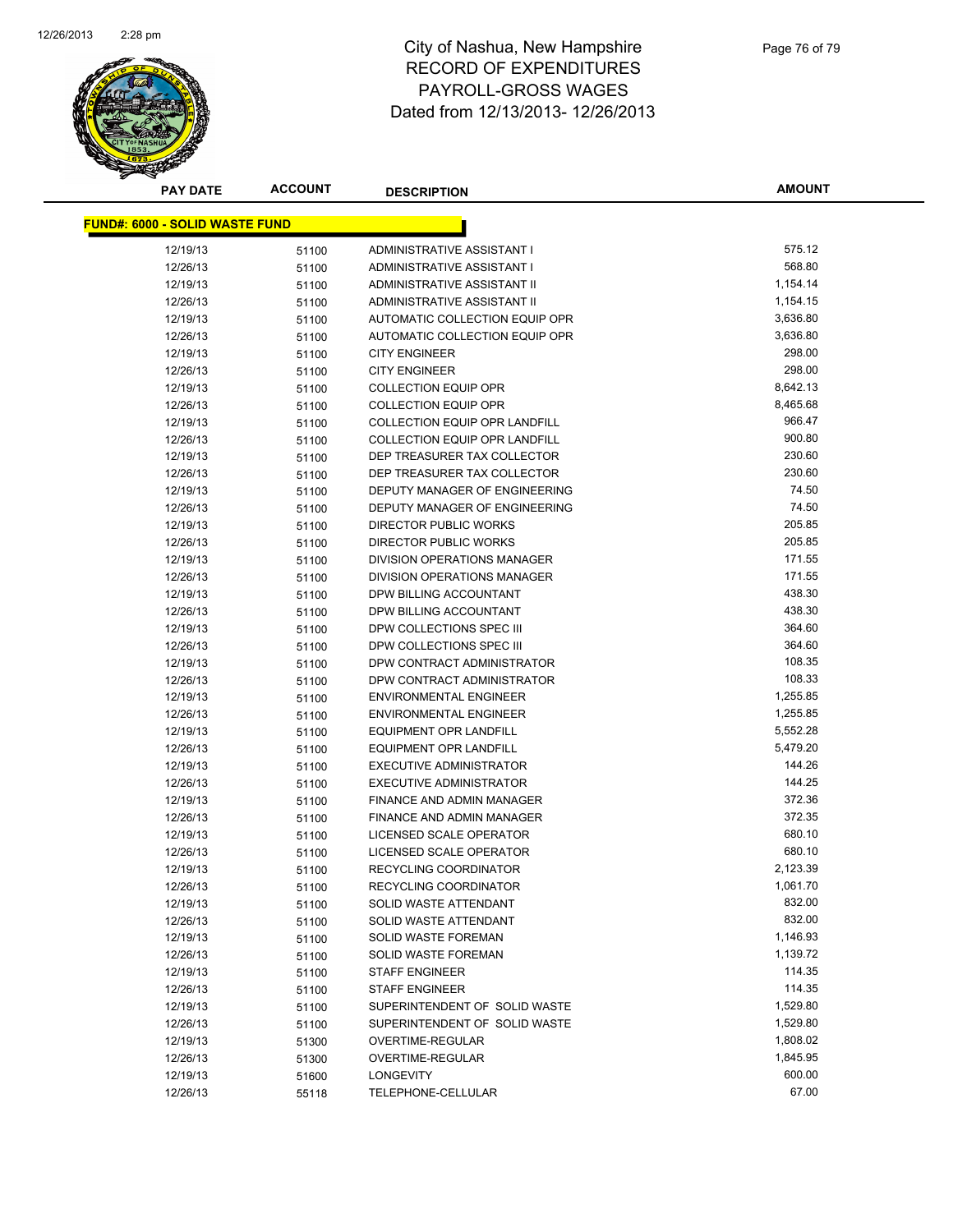

| ⊿                                         |                |                                                              |                    |  |
|-------------------------------------------|----------------|--------------------------------------------------------------|--------------------|--|
| <b>PAY DATE</b>                           | <b>ACCOUNT</b> | <b>DESCRIPTION</b>                                           | <b>AMOUNT</b>      |  |
| <b>TOTAL FUND 6000 - SOLID WASTE FUND</b> |                |                                                              |                    |  |
|                                           |                |                                                              | \$64,472.76        |  |
|                                           |                |                                                              |                    |  |
| <b>FUND#: 6200 - WASTEWATER FUND</b>      |                |                                                              |                    |  |
| 12/19/13                                  | 51100          | ACCOUNTING COMPLIANCE MGR                                    | 306.72             |  |
| 12/26/13                                  | 51100          | ACCOUNTING COMPLIANCE MGR                                    | 306.70             |  |
| 12/19/13                                  | 51100          | ADMINISTRATIVE ASSISTANT II                                  | 811.25             |  |
| 12/26/13                                  | 51100          | ADMINISTRATIVE ASSISTANT II                                  | 811.25             |  |
| 12/19/13                                  | 51100          | ANALYTICAL CHEMIST                                           | 853.70             |  |
| 12/26/13                                  | 51100          | <b>ANALYTICAL CHEMIST</b>                                    | 853.70             |  |
| 12/19/13                                  | 51100          | <b>CITY ENGINEER</b>                                         | 695.35             |  |
| 12/26/13                                  | 51100          | <b>CITY ENGINEER</b>                                         | 695.35             |  |
| 12/19/13                                  | 51100          | <b>COLLECTION SYSTEM FOREMAN</b>                             | 1,111.00           |  |
| 12/26/13                                  | 51100          | <b>COLLECTION SYSTEM FOREMAN</b>                             | 1,111.00           |  |
| 12/19/13                                  | 51100          | <b>COLLECTION SYSTEMS OPERATOR</b>                           | 2,727.60           |  |
| 12/26/13                                  | 51100          | <b>COLLECTION SYSTEMS OPERATOR</b>                           | 2,727.60           |  |
| 12/19/13                                  | 51100          | <b>COLLECTION SYSTEMS TECHNICIAN</b>                         | 992.94             |  |
| 12/26/13                                  | 51100          | <b>COLLECTION SYSTEMS TECHNICIAN</b>                         | 957.70             |  |
| 12/19/13                                  | 51100          | <b>COLLECTIONS SPEC II</b>                                   | 791.45             |  |
| 12/26/13                                  | 51100          | <b>COLLECTIONS SPEC II</b>                                   | 791.45             |  |
| 12/19/13                                  | 51100          | <b>CSO STORM WATER ENGINEER</b>                              | 1,200.50           |  |
| 12/26/13                                  | 51100          | CSO STORM WATER ENGINEER                                     | 1,200.50<br>993.73 |  |
| 12/19/13                                  | 51100          | <b>CSO TECHNICIAN INSPECTOR</b>                              | 993.72             |  |
| 12/26/13                                  | 51100          | <b>CSO TECHNICIAN INSPECTOR</b>                              | 230.60             |  |
| 12/19/13<br>12/26/13                      | 51100          | DEP TREASURER TAX COLLECTOR                                  | 230.60             |  |
| 12/19/13                                  | 51100          | DEP TREASURER TAX COLLECTOR<br>DEPUTY MANAGER OF ENGINEERING | 744.65             |  |
| 12/26/13                                  | 51100          | DEPUTY MANAGER OF ENGINEERING                                | 744.65             |  |
| 12/19/13                                  | 51100<br>51100 | DIRECTOR PUBLIC WORKS                                        | 411.90             |  |
| 12/26/13                                  | 51100          | DIRECTOR PUBLIC WORKS                                        | 411.90             |  |
| 12/19/13                                  | 51100          | <b>DIVISION OPERATIONS MANAGER</b>                           | 171.60             |  |
| 12/26/13                                  | 51100          | <b>DIVISION OPERATIONS MANAGER</b>                           | 171.60             |  |
| 12/19/13                                  | 51100          | DPW BILLING ACCOUNTANT                                       | 438.25             |  |
| 12/26/13                                  | 51100          | DPW BILLING ACCOUNTANT                                       | 438.25             |  |
| 12/19/13                                  | 51100          | DPW COLLECTIONS SPEC III                                     | 364.60             |  |
| 12/26/13                                  | 51100          | DPW COLLECTIONS SPEC III                                     | 364.60             |  |
| 12/19/13                                  | 51100          | DPW CONTRACT ADMINISTRATOR                                   | 649.70             |  |
| 12/26/13                                  | 51100          | DPW CONTRACT ADMINISTRATOR                                   | 649.72             |  |
| 12/19/13                                  | 51100          | ELECTRICAL DIAGNOSTIC TECH I                                 | 2,079.20           |  |
| 12/26/13                                  | 51100          | ELECTRICAL DIAGNOSTIC TECH I                                 | 2,079.20           |  |
| 12/19/13                                  | 51100          | ENGINEERING DESIGNER INSP                                    | 228.19             |  |
| 12/26/13                                  | 51100          | <b>ENGINEERING DESIGNER INSP</b>                             | 228.20             |  |
| 12/19/13                                  | 51100          | <b>EXECUTIVE ADMINISTRATOR</b>                               | 144.24             |  |
| 12/26/13                                  | 51100          | <b>EXECUTIVE ADMINISTRATOR</b>                               | 144.25             |  |
| 12/19/13                                  | 51100          | FINANCE AND ADMIN MANAGER                                    | 372.36             |  |
| 12/26/13                                  | 51100          | FINANCE AND ADMIN MANAGER                                    | 372.35             |  |
| 12/19/13                                  | 51100          | FLEET MANAGER STREET DEPT                                    | 352.04             |  |
| 12/26/13                                  | 51100          | FLEET MANAGER STREET DEPT                                    | 352.05             |  |
| 12/19/13                                  | 51100          | INDUSTRIAL PRETREATMENT COORD                                | 1,154.10           |  |
| 12/26/13                                  | 51100          | INDUSTRIAL PRETREATMENT COORD                                | 1,154.10           |  |
|                                           |                |                                                              |                    |  |

12/19/13 51100 MECHANIC WWTP 1ST CLASS 5,019.76<br>12/26/13 51100 MECHANIC WWTP 1ST CLASS 3,116.24

12/26/13 51100 MECHANIC WWTP 1ST CLASS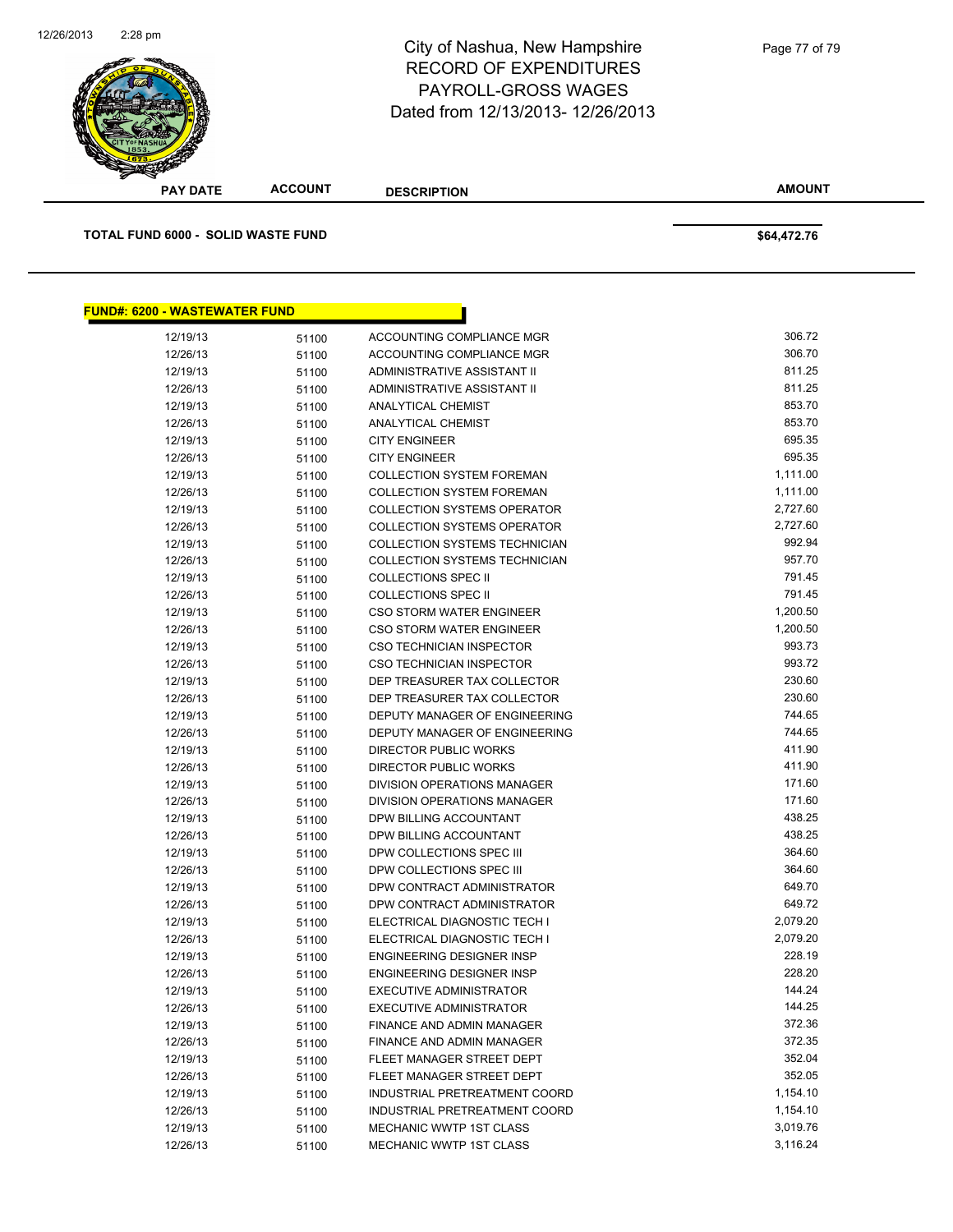

Page 78 of 79

| <b>PAY DATE</b>                      | <b>ACCOUNT</b> | <b>DESCRIPTION</b>                 | <b>AMOUNT</b> |
|--------------------------------------|----------------|------------------------------------|---------------|
| <b>FUND#: 6200 - WASTEWATER FUND</b> |                |                                    |               |
| 12/19/13                             | 51100          | <b>OPERATOR II WWTP</b>            | 3,981.72      |
| 12/26/13                             | 51100          | OPERATOR II WWTP                   | 3,976.80      |
| 12/19/13                             | 51100          | OPERATOR II WWTP 2nd               | 1,917.48      |
| 12/26/13                             | 51100          | OPERATOR II WWTP 2nd               | 2,018.40      |
| 12/19/13                             | 51100          | OPERATOR II WWTP 3rd               | 2,026.40      |
| 12/26/13                             | 51100          | <b>OPERATOR II WWTP 3rd</b>        | 2,026.41      |
| 12/19/13                             | 51100          | OPERATOR III WWTP                  | 3,467.35      |
| 12/26/13                             | 51100          | <b>OPERATOR III WWTP</b>           | 3,160.27      |
| 12/19/13                             | 51100          | PLANT OPERATIONS SUPERVISOR        | 1,405.05      |
| 12/26/13                             | 51100          | PLANT OPERATIONS SUPERVISOR        | 1,405.05      |
| 12/19/13                             | 51100          | PROCESS CHEMIST                    | 1,073.90      |
| 12/26/13                             | 51100          | PROCESS CHEMIST                    | 1,073.90      |
| 12/19/13                             | 51100          | <b>STAFF ENGINEER</b>              | 628.80        |
| 12/26/13                             | 51100          | <b>STAFF ENGINEER</b>              | 628.80        |
| 12/19/13                             | 51100          | SUPERINTENDENT OF WASTEWATER       | 1,720.00      |
| 12/26/13                             | 51100          | SUPERINTENDENT OF WASTEWATER       | 1,720.00      |
| 12/19/13                             | 51100          | <b>SUPV LABORATORY</b>             | 1,154.10      |
| 12/26/13                             | 51100          | <b>SUPV LABORATORY</b>             | 1,154.10      |
| 12/19/13                             | 51100          | TRUCK DRIVER STREET REPAIR         | 832.00        |
| 12/26/13                             | 51100          | <b>TRUCK DRIVER STREET REPAIR</b>  | 665.60        |
| 12/1/13                              | 51100          | <b>WASTEWATER PROJECT ENGINEER</b> | 0.00          |
| 12/19/13                             | 51100          | <b>WASTEWATER PROJECT ENGINEER</b> | 1,293.10      |
| 12/26/13                             | 51100          | <b>WASTEWATER PROJECT ENGINEER</b> | 1,293.10      |
| 12/19/13                             | 51300          | <b>OVERTIME-REGULAR</b>            | 3,182.21      |
| 12/26/13                             | 51300          | <b>OVERTIME-REGULAR</b>            | 2,255.29      |
| 12/26/13                             | 51600          | LONGEVITY                          | 800.00        |
| 12/26/13                             | 55118          | TELEPHONE-CELLULAR                 | 51.00         |
|                                      |                |                                    |               |

#### **TOTAL FUND 6200 - WASTEWATER FUND \$86,662.94**

| 12/19/13<br><b>PROGRAM SUPV</b><br>51100<br>12/26/13<br>PROGRAM SUPV<br>51100<br>12/19/13<br>51100<br>12/26/13<br>51100<br>12/19/13<br><b>RISK MANAGER</b><br>51100<br>12/26/13<br><b>RISK MANAGER</b><br>51100<br>12/19/13<br>SAFETY LOSS PREVENTION SPEC<br>51100<br>12/26/13<br>SAFETY LOSS PREVENTION SPEC<br>51100<br>12/19/13<br>WORKERS COMPENSATION CLAIMS<br>59207<br>12/26/13<br>WORKERS COMPENSATION CLAIMS<br>59207<br>12/19/13<br>LONG TERM DISABILITY CLAIMS<br>59290 | <b>FUND#: 6500 - PROPERTY &amp; CASUALTY FUND</b> |       |                                |
|-------------------------------------------------------------------------------------------------------------------------------------------------------------------------------------------------------------------------------------------------------------------------------------------------------------------------------------------------------------------------------------------------------------------------------------------------------------------------------------|---------------------------------------------------|-------|--------------------------------|
|                                                                                                                                                                                                                                                                                                                                                                                                                                                                                     |                                                   |       |                                |
|                                                                                                                                                                                                                                                                                                                                                                                                                                                                                     |                                                   |       |                                |
|                                                                                                                                                                                                                                                                                                                                                                                                                                                                                     |                                                   |       | PROPERTY AND CASUALTY ADJUSTER |
|                                                                                                                                                                                                                                                                                                                                                                                                                                                                                     |                                                   |       | PROPERTY AND CASUALTY ADJUSTER |
|                                                                                                                                                                                                                                                                                                                                                                                                                                                                                     |                                                   |       |                                |
|                                                                                                                                                                                                                                                                                                                                                                                                                                                                                     |                                                   |       |                                |
|                                                                                                                                                                                                                                                                                                                                                                                                                                                                                     |                                                   |       |                                |
|                                                                                                                                                                                                                                                                                                                                                                                                                                                                                     |                                                   |       |                                |
|                                                                                                                                                                                                                                                                                                                                                                                                                                                                                     |                                                   |       |                                |
|                                                                                                                                                                                                                                                                                                                                                                                                                                                                                     |                                                   |       |                                |
|                                                                                                                                                                                                                                                                                                                                                                                                                                                                                     |                                                   |       |                                |
|                                                                                                                                                                                                                                                                                                                                                                                                                                                                                     | 12/26/13                                          | 59290 | LONG TERM DISABILITY CLAIMS    |

#### **TOTAL FUND 6500 - PROPERTY & CASUALTY FUND \$22,747.73**